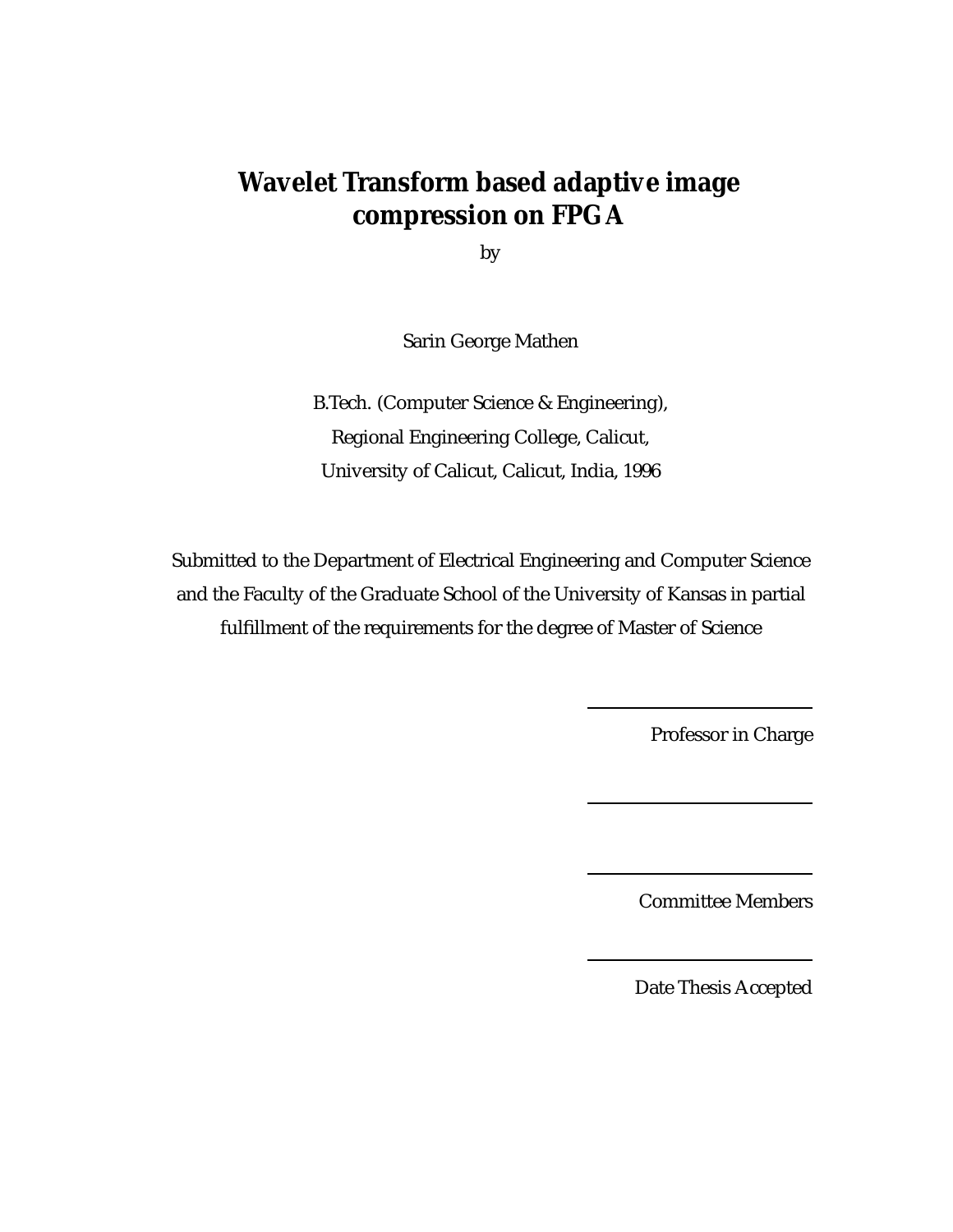c Copyright 2000 by Sarin George Mathen All Rights Reserved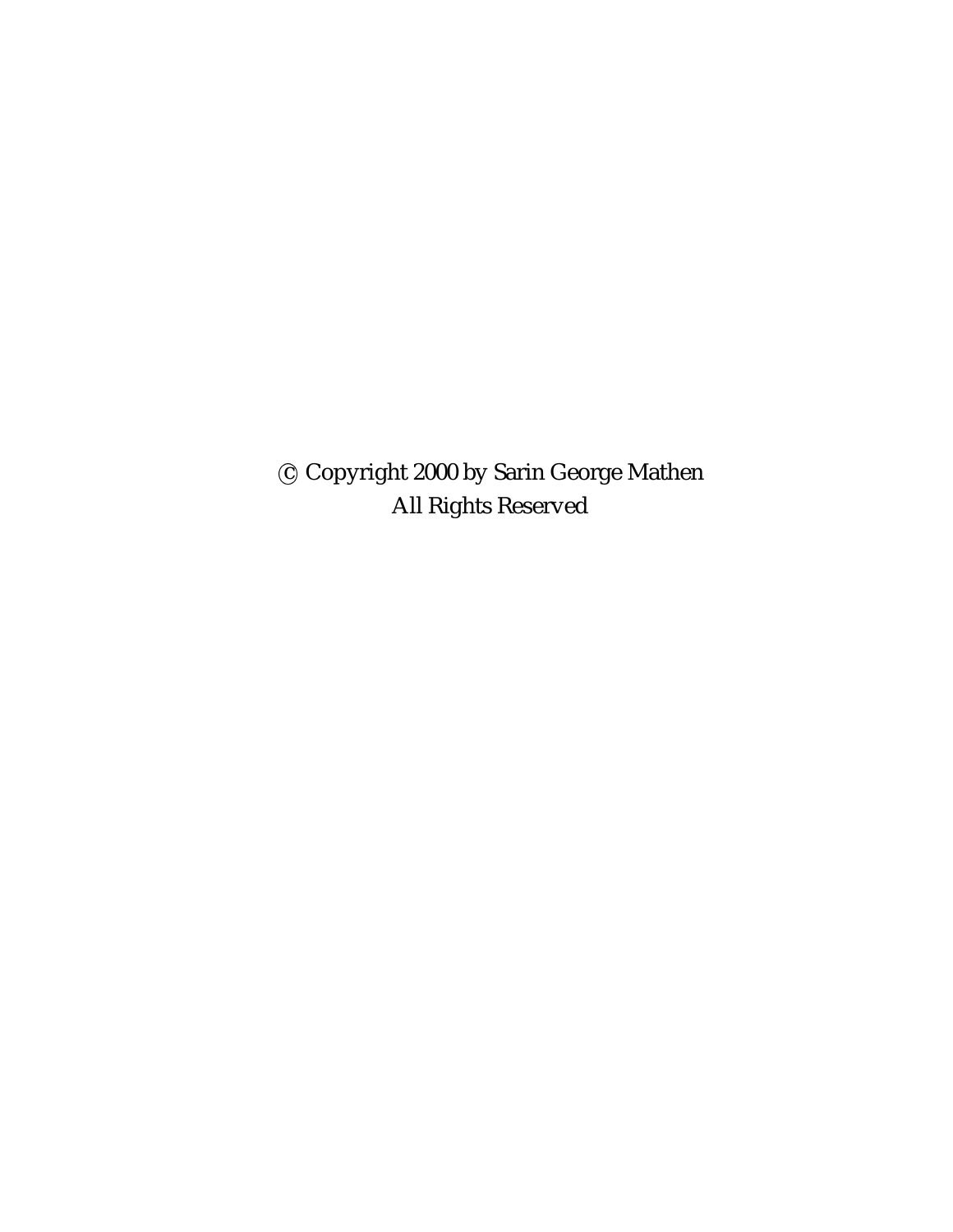**To all my good friends**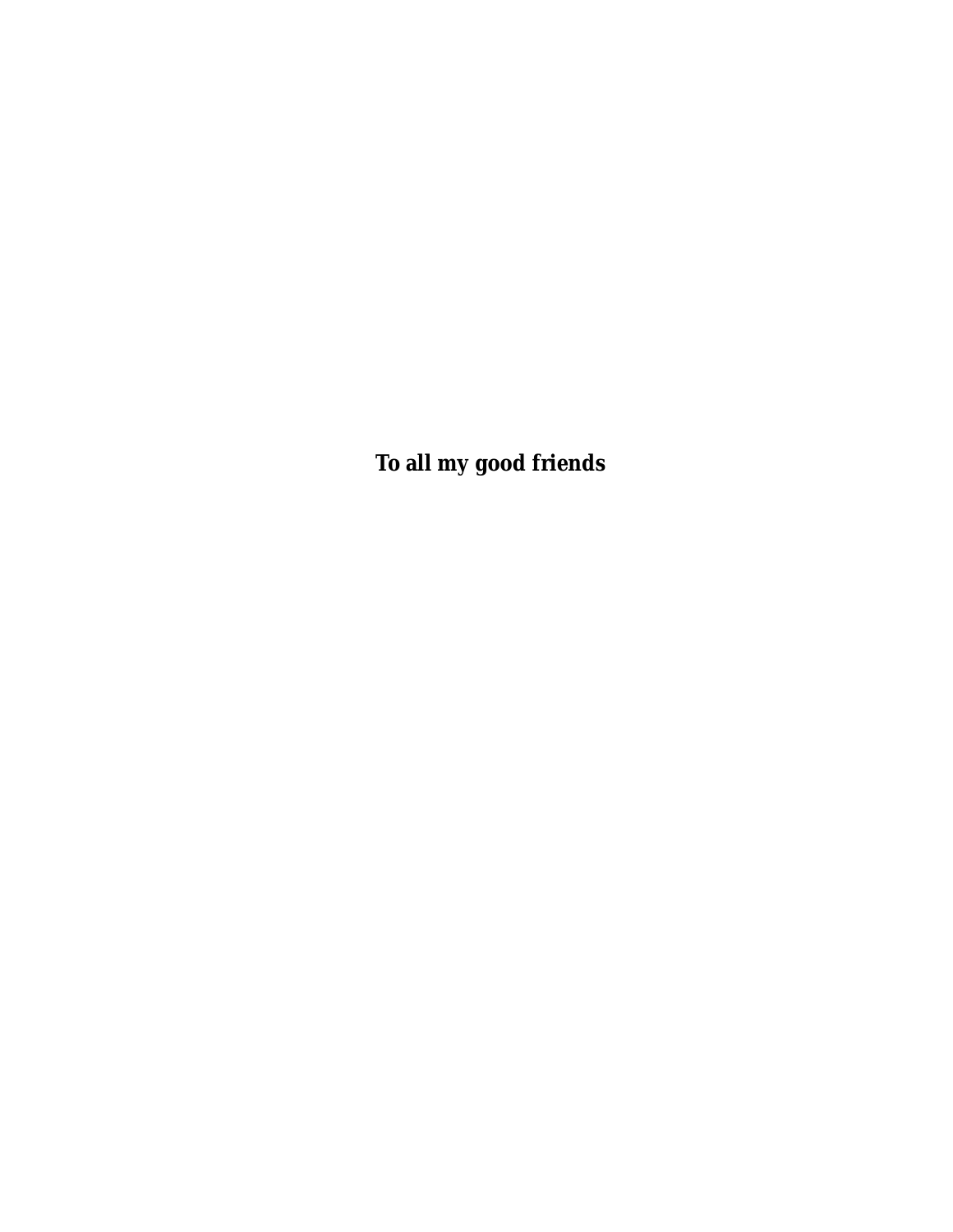### **Acknowledgments**

At the end of two years at the Adaptive Computing Systems Lab, I believe I have become a lot more adaptable than before. Countless people have helped me in many different ways. Let me try to remember a few. To those I am sure to miss out, my sincerest apologies.

Thanks to Dr. Joe Evans, my advisor, for his guidance, support, and freedom through this project. I will always remember his amazingly fast and short e-mail replies. I awe at his 'never say no' attitude, and hope to carry it along. My special thanks to Dr. Gary Minden for his support and suggestions. My thanks also to Dr. John Gauch for his suggestions and for serving on my committee.

Thanks to Dr. Mike Ashley, my previous advisor, for introducing me to this project and the scheme programming language. I still marvel how quick he used to debug my scheme programs. I will certainly miss his antics while debugging. 'I am baffled,' comes to mind.

Thanks to my friends here, who have made me feel the two year stay less than two years. Special mention goes to Sandeep Mukthavaram, Harish Sitaraman, Hemang Parekh and Pramodh Mallipatna. Thanks also to my old pals Binu Anand, Sunil Chandran and Sajan Skaria who has made life a lot easier when times were difficult.

Special thanks to Ashish Sirasao of Synplicity Inc. for introducing me to Logic Synthesis.

Thanks to Dr. Kissan Joseph and family for making my stay here a lot more tasteful. My thanks also for his help in editing this thesis.

Thanks to my parents. Thanks to my little brother for all his wit and humor. Finally, thanks to God, for helping me out at difficult times.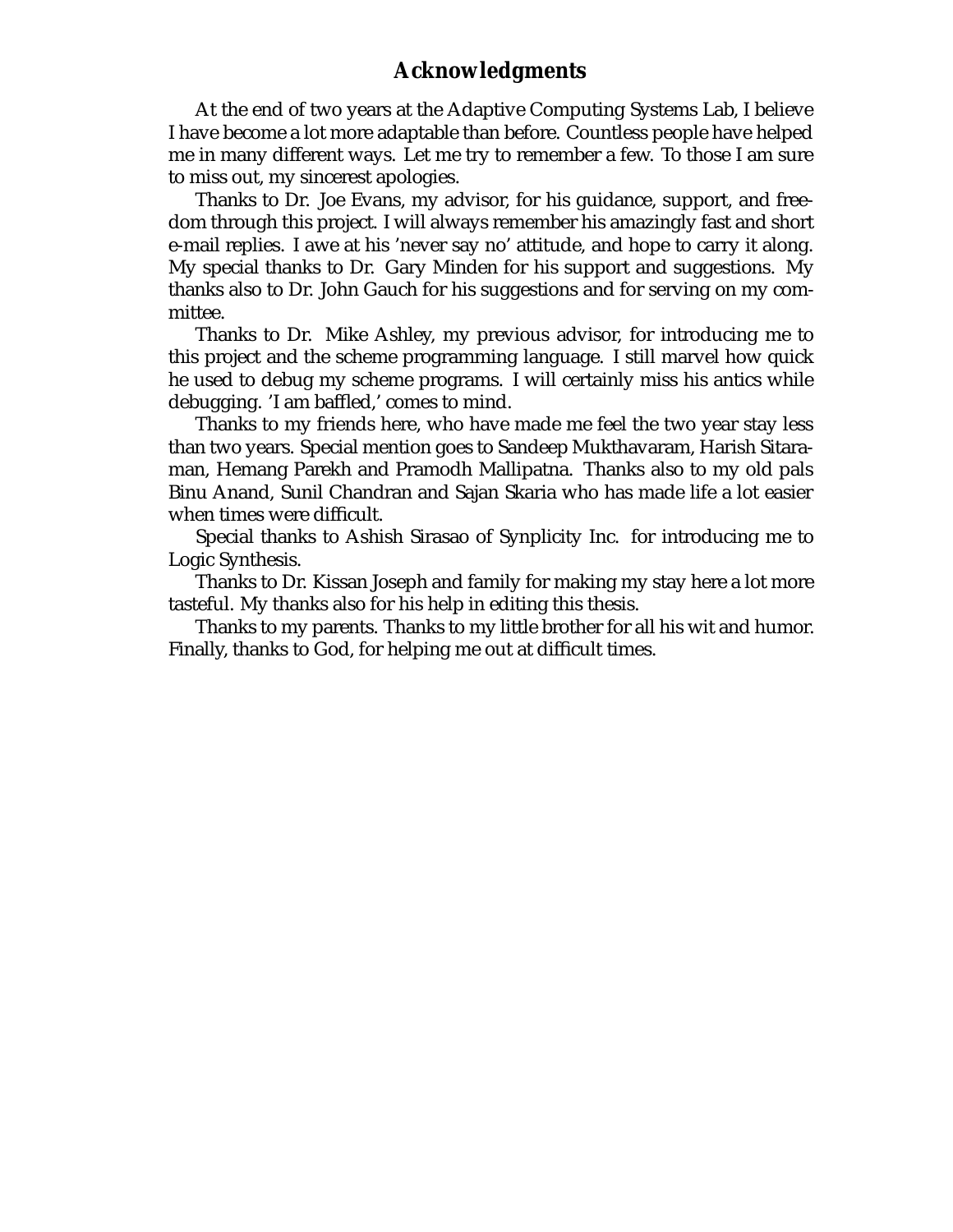#### **Abstract**

Image processing systems can encode raw images with different degrees of precision, achieving varying levels of compression. Different encoders with different compression ratios can be built and used for different applications. The need to dynamically adjust the compression ratio of the encoder arises in many applications. One example involves the real-time transmission of encoded data over a packet switched network.

To suitably adapt the encoder to varying compression requirements, adaptive adjustments of the compression parameters are required. This involves reconfiguring the encoder in an efficient manner. Our approach exploits the reconfigurable nature of Field Programmable Gate Arrays (FPGA), to adapt the encoder to the varying requirements in real time. A Wavelet transform based image compression scheme is implemented for encoding gray-scale frames of 512 by 512 pixels on FPGAs. By varying the zero thresholds, the encoder can achieve varying compression levels.

The complete design of the encoder on FPGA is presented. Implementation details of the individual blocks are discussed in great detail. Finally, results from testing are reported and discussed.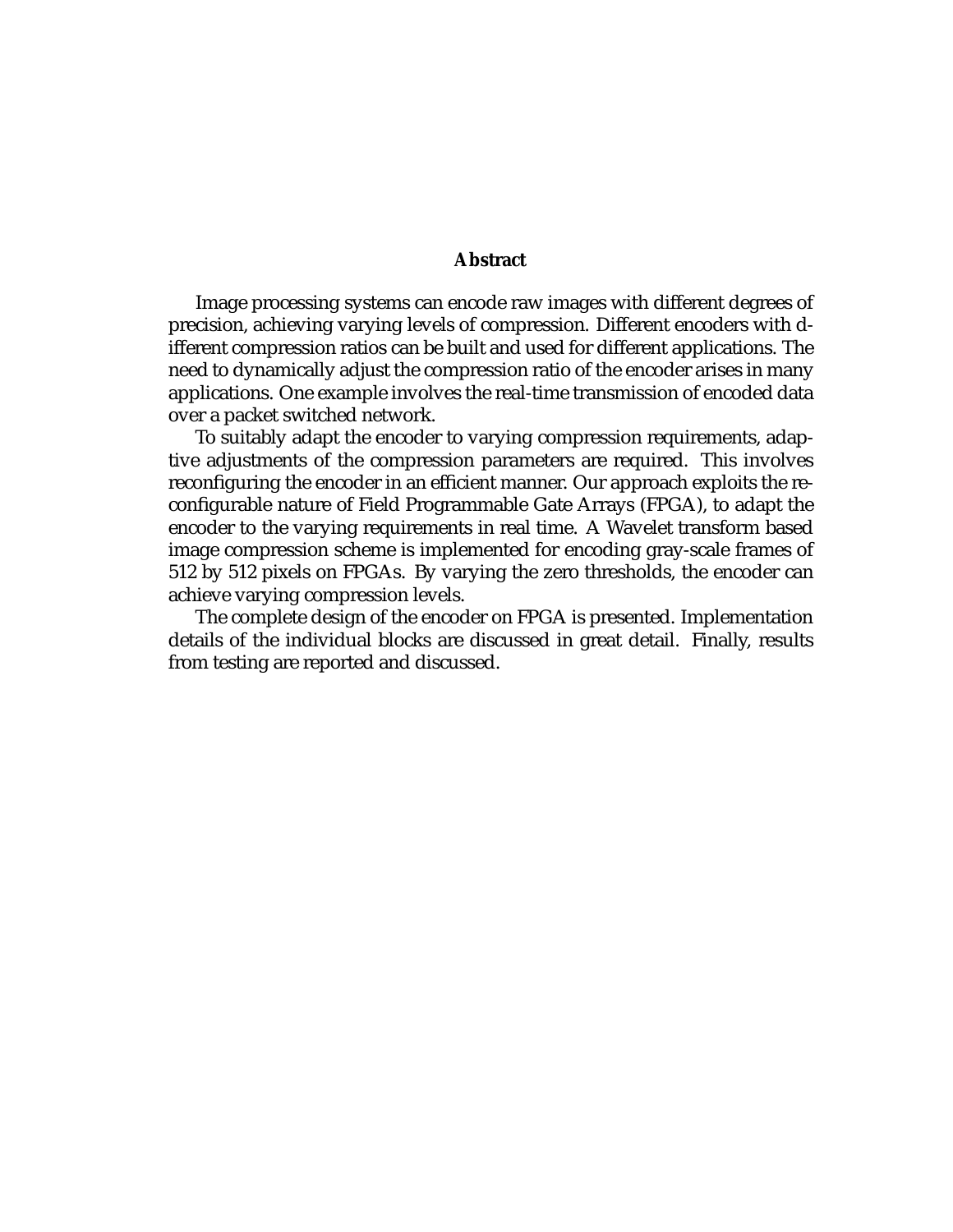# **Contents**

|     |       |                                                        | 1                                                       |
|-----|-------|--------------------------------------------------------|---------------------------------------------------------|
| 1.1 |       |                                                        | $\mathbf{1}$                                            |
|     | 1.1.1 | Why adaptive image compression?                        | $\mathbf{1}$                                            |
|     | 1.1.2 | Scope of reconfigurable hardware                       | $\overline{2}$                                          |
| 1.2 |       |                                                        | 3                                                       |
| 1.3 |       |                                                        | 3                                                       |
|     |       |                                                        | 4                                                       |
| 2.1 |       |                                                        | $\overline{4}$                                          |
|     | 2.1.1 | Compact support, Vanishing moments, and Smoothness.    | $\overline{5}$                                          |
|     | 2.1.2 | Orthogonal and Bi-orthogonal Wavelets                  | $5\phantom{.0}$                                         |
|     | 2.1.3 | A simple example - the Haar wavelet                    | $\overline{5}$                                          |
|     | 2.1.4 |                                                        | $6\phantom{1}6$                                         |
|     | 2.1.5 | Wavelets that map Integer to Integer                   | $\overline{7}$                                          |
|     | 2.1.6 | (2,2) Bi-orthogonal Cohen Daubechies Feauveau Wavelet. | $\overline{7}$                                          |
|     | 2.1.7 |                                                        | 8                                                       |
|     | 2.1.8 |                                                        | 9                                                       |
|     |       |                                                        | 10                                                      |
| 3.1 |       |                                                        | 10                                                      |
| 3.2 |       |                                                        | 11                                                      |
|     | 3.2.1 |                                                        | 11                                                      |
|     |       | <b>Wavelets</b>                                        | <b>Introduction</b><br><b>Design and Implementation</b> |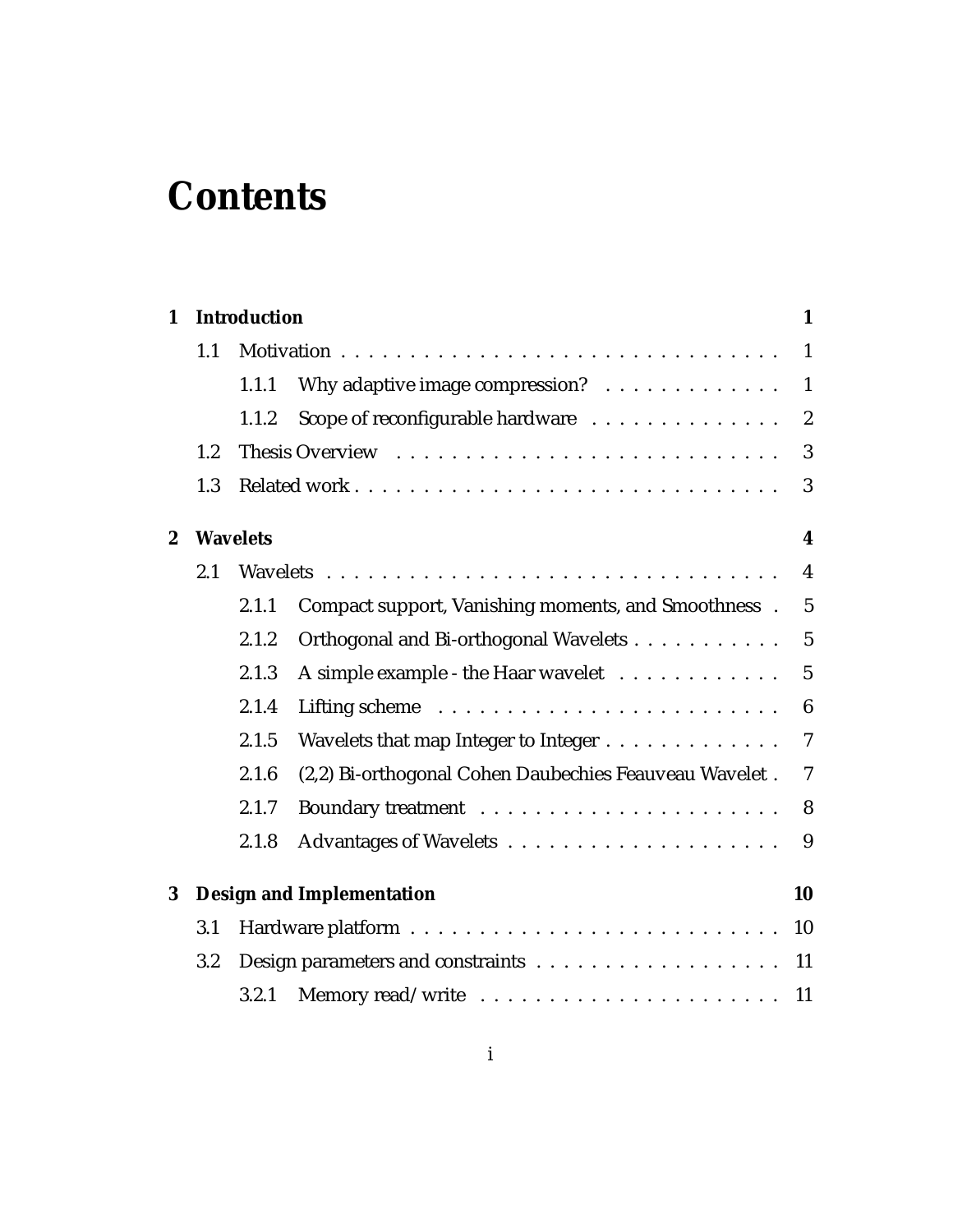|   |                | 3.2.2 |         |                                                                                                                                                                                                                                |    |
|---|----------------|-------|---------|--------------------------------------------------------------------------------------------------------------------------------------------------------------------------------------------------------------------------------|----|
|   |                | 3.2.3 |         |                                                                                                                                                                                                                                |    |
|   | 3.3            |       |         | Stage 1: Discrete Wavelet Transform 12                                                                                                                                                                                         |    |
|   |                |       | 3.3.0.1 |                                                                                                                                                                                                                                |    |
|   |                |       | 3.3.0.2 | DWT in X and Y directions $\ldots \ldots \ldots \ldots \ldots$ 13                                                                                                                                                              |    |
|   |                |       | 3.3.0.3 | 3 stages of wave-letting 15                                                                                                                                                                                                    |    |
|   |                |       | 3.3.0.4 | Over all architecture of Stage 1 16                                                                                                                                                                                            |    |
|   | 3.4            |       |         |                                                                                                                                                                                                                                |    |
|   |                | 3.4.1 |         |                                                                                                                                                                                                                                |    |
|   |                | 3.4.2 |         | Zero thresholding and RLE on zeroes 20                                                                                                                                                                                         |    |
|   |                | 3.4.3 |         |                                                                                                                                                                                                                                | 22 |
|   |                |       | 3.4.3.1 |                                                                                                                                                                                                                                |    |
|   |                |       | 3.4.3.2 |                                                                                                                                                                                                                                |    |
|   |                |       | 3.4.3.3 |                                                                                                                                                                                                                                |    |
|   |                | 3.4.4 |         |                                                                                                                                                                                                                                |    |
|   |                | 3.4.5 |         |                                                                                                                                                                                                                                | 26 |
| 4 | <b>Results</b> |       |         |                                                                                                                                                                                                                                | 29 |
|   | 4.1            |       |         |                                                                                                                                                                                                                                | 29 |
|   |                | 4.1.1 |         |                                                                                                                                                                                                                                | 29 |
|   |                |       | 4.1.1.1 | Embedded memory performance 29                                                                                                                                                                                                 |    |
|   |                |       | 4.1.1.2 | Effective throughput resources in the set of the set of the set of the set of the set of the set of the set of the set of the set of the set of the set of the set of the set of the set of the set of the set of the set of t | 30 |
|   |                | 4.1.2 |         |                                                                                                                                                                                                                                | 31 |
|   |                | 4.1.3 |         | Implementation costs on the hardware                                                                                                                                                                                           | 34 |
| 5 |                |       |         | <b>Conclusions and Future Work</b>                                                                                                                                                                                             | 37 |
|   | 5.1            |       |         |                                                                                                                                                                                                                                | 37 |
|   | 5.2            |       |         |                                                                                                                                                                                                                                | 38 |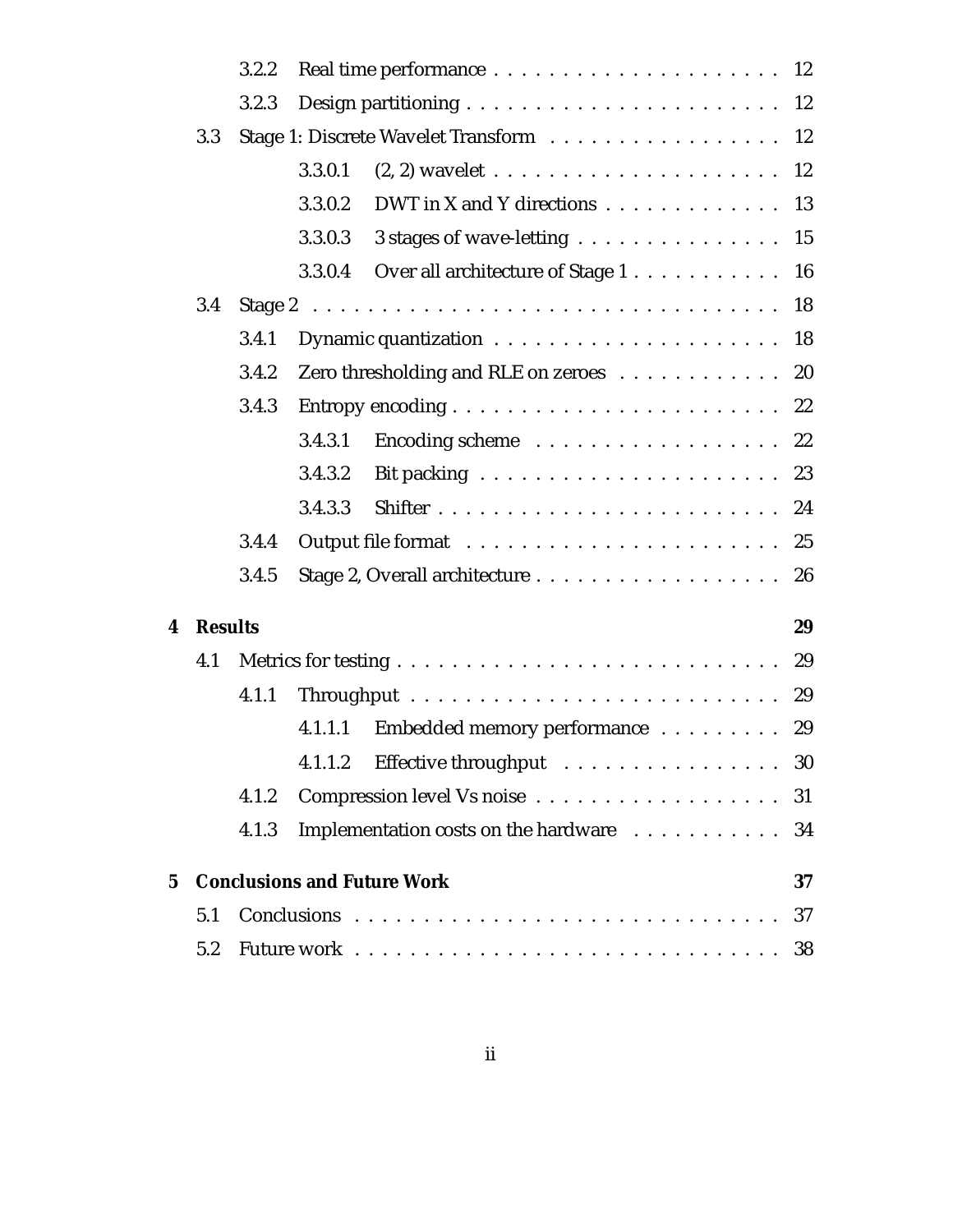|   |     | A Design parameters                                                             | 40 |
|---|-----|---------------------------------------------------------------------------------|----|
|   | A.1 | Zero threshold levels for different codecs                                      | 40 |
|   | A.2 | Throughput comparison with a software encoder                                   | 41 |
|   | A.3 |                                                                                 | 42 |
| B |     | <b>Source code listings</b>                                                     | 43 |
|   | B.1 |                                                                                 | 43 |
|   |     | $wavelet X. vhd          $<br>B.1.1                                             | 43 |
|   |     | B.1.2                                                                           | 45 |
|   |     | pellca.vhd (top level for stage1)<br><b>B.1.3</b>                               | 47 |
|   | B.2 |                                                                                 |    |
|   |     | B.2.1                                                                           | 54 |
|   |     | B.2.2                                                                           | 56 |
|   |     | B.2.3                                                                           | 58 |
|   |     | B.2.4                                                                           | 61 |
|   |     | B.2.5<br>pellca.vhd (top level for stage2) $\ldots \ldots \ldots \ldots \ldots$ | 65 |
|   | B.3 | Control software - C source code listing                                        | 75 |
|   |     | B.3.1                                                                           | 75 |
|   |     | <b>B.3.2</b>                                                                    | 76 |
|   |     | <b>B.3.3</b>                                                                    | 76 |
|   |     | <b>B.3.4</b>                                                                    |    |
|   |     |                                                                                 |    |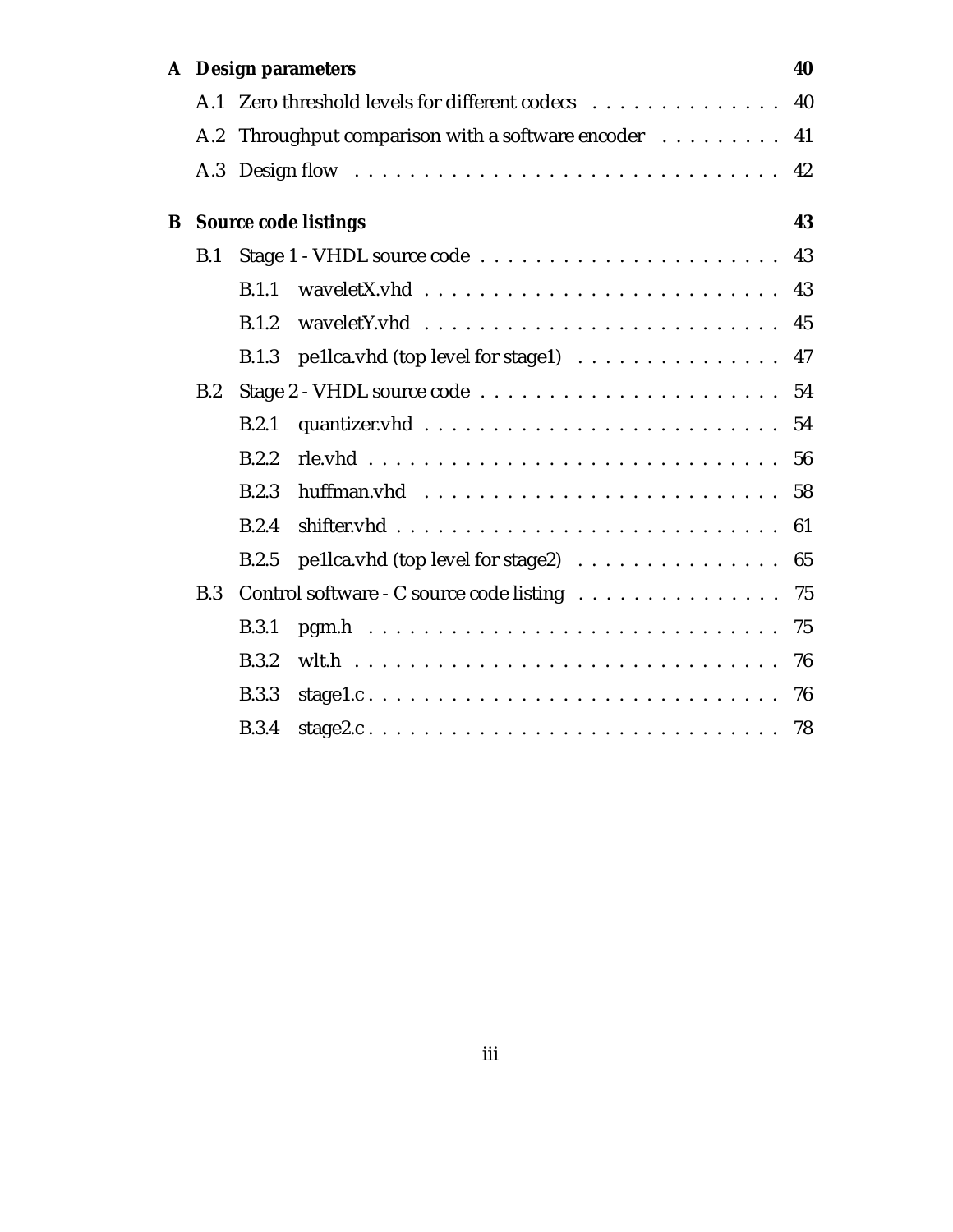# **List of Tables**

|     | 2.1 $(2,2)$ CDF wavelet with lifting scheme 8                   |  |
|-----|-----------------------------------------------------------------|--|
| 3.1 |                                                                 |  |
| 4.1 | Embedded memory access times from host computer 30              |  |
|     |                                                                 |  |
|     |                                                                 |  |
|     | 4.4 Compression levels and noise neasurements for 'lena' 35     |  |
|     | 4.5 Compression levels and noise neasurements for 'barbara' 35  |  |
|     | 4.6 Compression levels and noise neasurements for 'goldhill' 35 |  |
|     | 4.7 Device usage and Timing statistics 36                       |  |
|     | A.1 Zero threshold levels for different configurations 40       |  |
|     | A.2 Throughput measured from the software encoder 41            |  |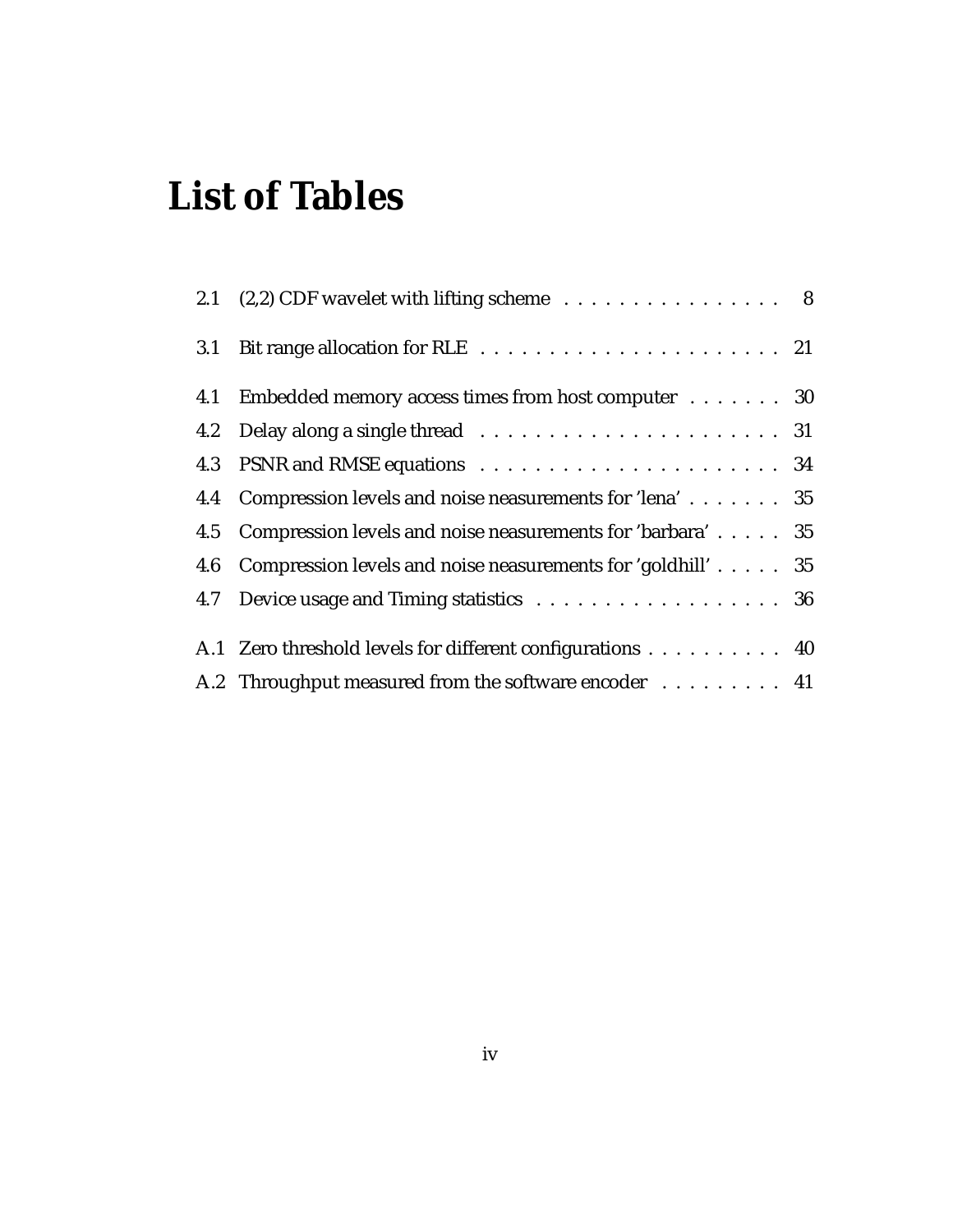# **List of Figures**

| 2.1 |                                                             |    |
|-----|-------------------------------------------------------------|----|
| 3.1 | Configurable Logic Block (CLB) in XC4000 series FPGA        | 11 |
| 3.2 | Coefficient ordering along X direction                      | 14 |
| 3.3 | Coefficient ordering along Y direction                      | 14 |
| 3.4 | Fast Wavelet transform data flow blocks                     | 15 |
| 3.5 | High pass and Low pass coefficients at stage 1, X direction | 15 |
| 3.6 | Mallot ordering along the 3 stages of wave-letting          | 16 |
| 3.7 | Interleaved ordering along the 3 stages of wave-letting     | 17 |
| 3.8 |                                                             | 18 |
| 3.9 |                                                             | 19 |
|     | 3.10 Run Length Encoder for continuous zeroes               | 21 |
|     |                                                             | 23 |
|     |                                                             | 23 |
|     |                                                             | 24 |
|     |                                                             | 26 |
|     |                                                             |    |
|     |                                                             | 28 |
| 4.1 |                                                             | 32 |
| 4.2 | Configuration 1, Minimum compression                        | 32 |
| 4.3 | Configuration 2, Medium compression 33                      |    |
| 4.4 | Configuration 3, Maximum compression 33                     |    |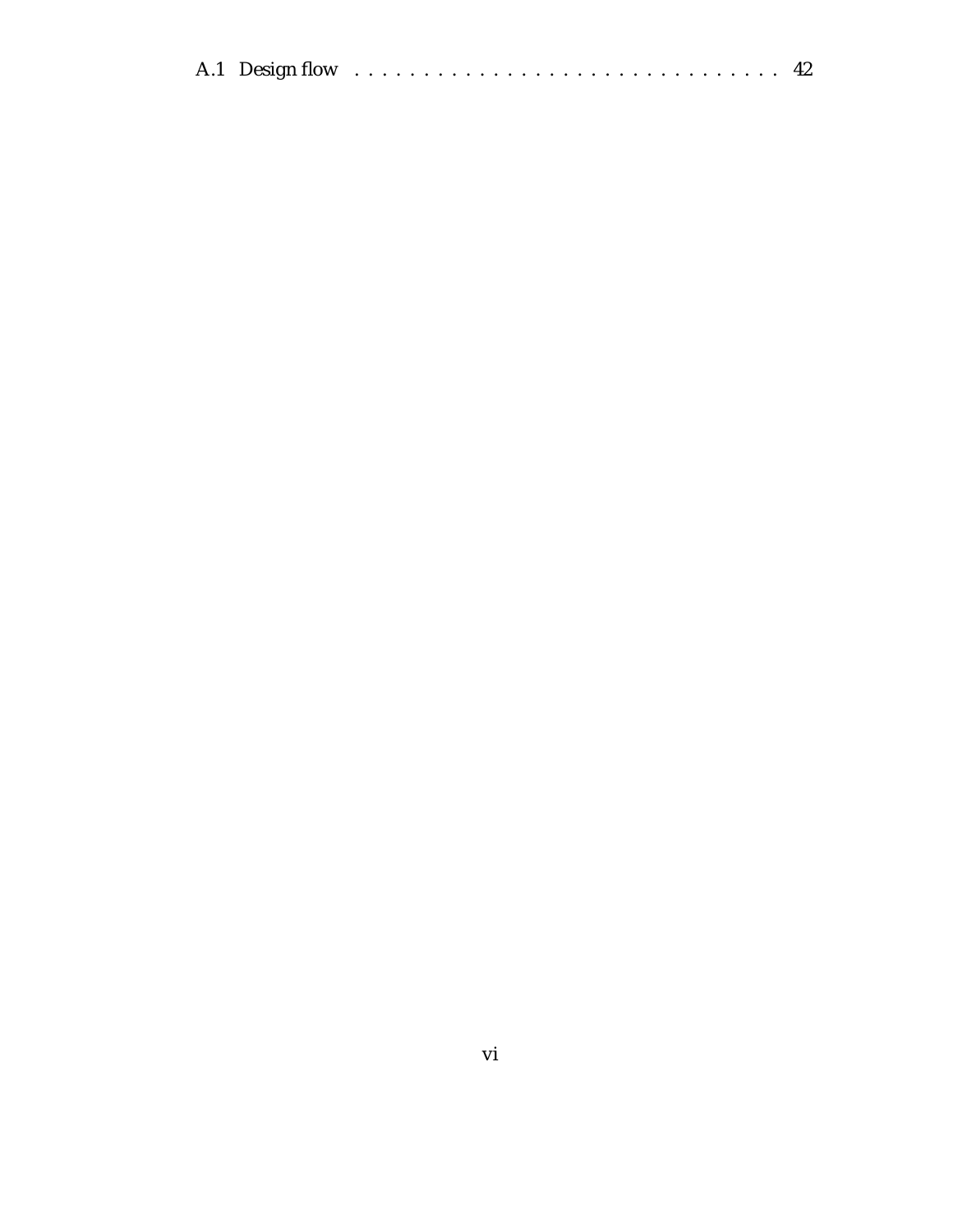# **Chapter 1**

# **Introduction**

### **1.1 Motivation**

Several aspects of high performance embedded computing and radio processing functions are considered as part of the 'Adaptive Computing Systems' project at the University of Kansas. The motivation is to use reconfigurable hardware for implementing high performance computation blocks. Essentially, the same piece of silicon is reprogrammed to achieve different functionalities. In this regard, a set of re-programmable hardware resources, namely Field Programmable Gate Arrays (FPGA), with embedded memory [WILDFORCE], is hosted on a computer with real time operating system. This has been successfully used to accelerate computational intensive functions [SHA].

### **1.1.1 Why adaptive image compression?**

Image processing systems can encode raw images with different degrees of precision, achieving varying levels of compression. Encoding can be achieved with different encoders with varying compression ratios. The need to dynam-

 $^*{\rm This}$  work is funded by DARPA contract number DABT63-97-C-0032 as part of the Adaptive Computing Systems initiative.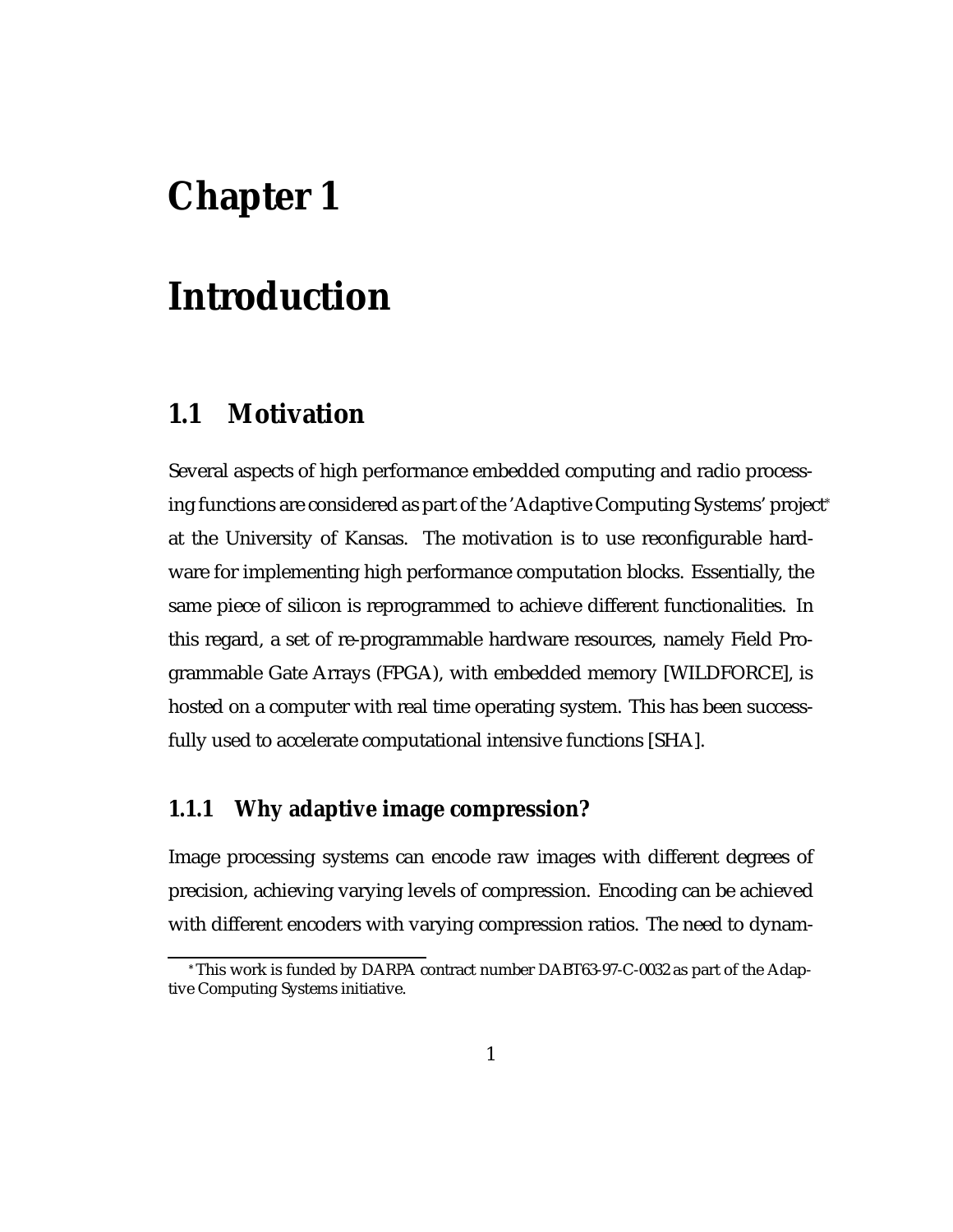ically adjust the compression ratio of the encoder arises in many situations. One example involves the real-time transmission of encoded data over a packet switched network. On detecting network congestion, the encoder can cut down the precision and gain more compression, rather than waiting for some packets to be dropped.

To suitably adapt the encoder to the varying compression requirements, adaptive adjustments of the compression parameters are required. This involves reconfiguring the encoder in some sense. In this thesis, reconfigurable hardware, namely FPGA, is used in the implementation of an adaptive encoder.

### **1.1.2 Scope of reconfigurable hardware**

System performance is a major concern while designing complex systems. The Von Neumann style of fetch-operate-writeback computation fails to exploit the inherent parallelism in the algorithm. For example, a 30 tap FIR filter implemented on a DSP microprocessor would require 30 MAC (Multiply Accumulate) cycles for advancing one unit of real-time. Further, each MAC operation may consist of more than one cycle as it involves a memory fetch, the multiply accumulate operation, and the memory write back. In contrast, a hardware implementation can store the data in registers and perform the 30 MAC operations in parallel over a single cycle. Thus, high throughput requirements of real-time digital systems often dictate hardware intensive solutions.

FPGAs provide a rapid prototyping platform. They can be reprogrammed to achieve different functionalities without incurring the non-reccuring engineering costs typically associated with custom IC fabrication. One drawback, however, is that due to the rather coarse grained reconfigurable blocks, an implementation on an FPGA is often not as efficient, in terms of space and time, as on a custom IC.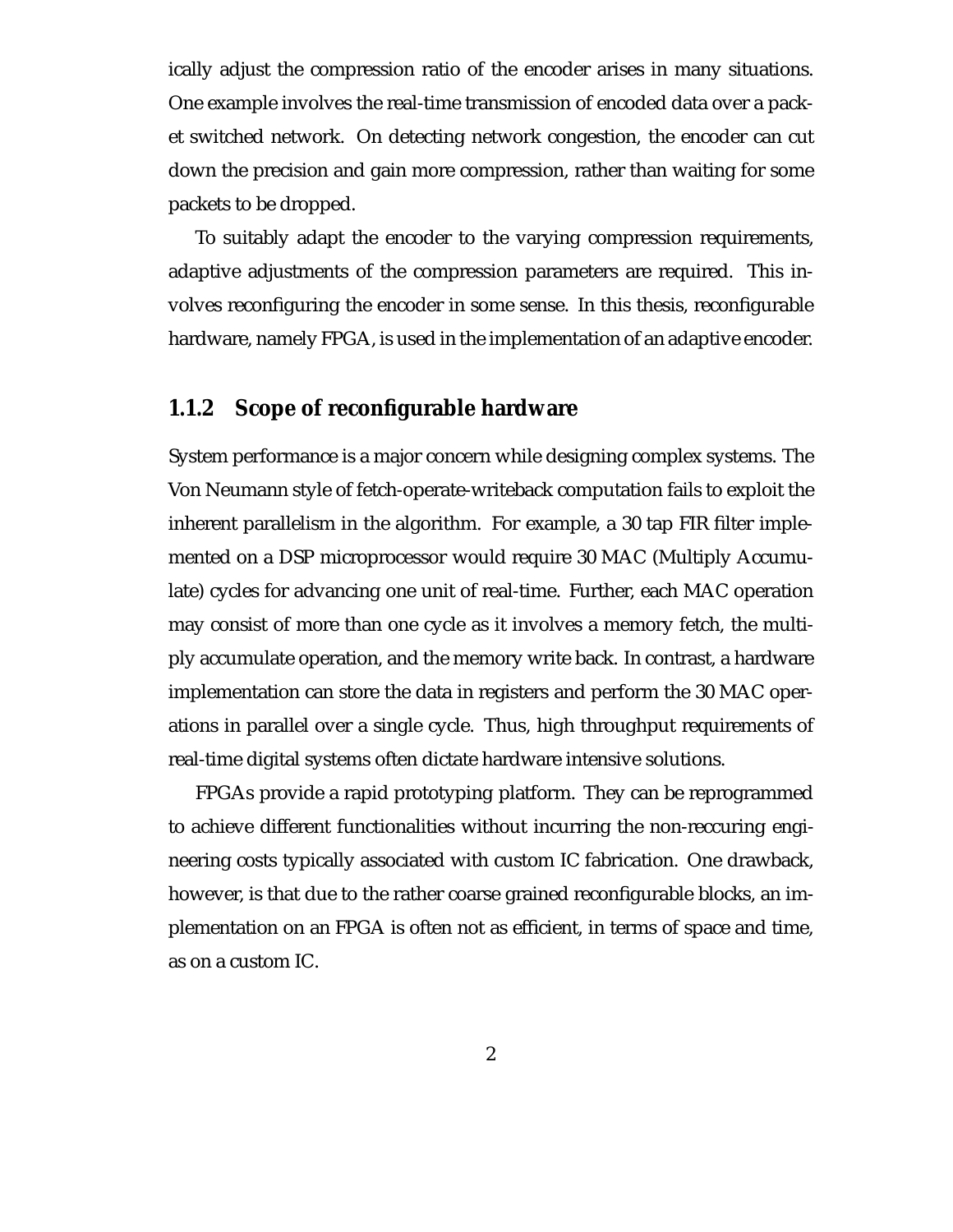## **1.2 Thesis Overview**

The remainder of this document is organized as follows. Chapter one explains related work in this field. Chapter two describes Wavelet transform based image compression schemes. Next, chapter three explains the design and implementation of the encoder. Then, chapter four summarizes the results obtained. Finally, chapter five concludes.

# **1.3 Related work**

There have been other efforts to implement Wavelet transform based image compression systems on FPGA. In one implementation [BRIAN], the discrete wavelet transform coefficients are computed for 256x256 grayscale frames. This implementation also supports a multiplierless quantizer and a run length encoder. The frame rates quoted are 20 frames/second on Xilinx 4008 FPGAs with on-board embedded memory.

There are many other implementations using ASICs and custom ICs. There have also been many software based image compression kits like [GEOFF], which utilizes wavelet based compression techniques.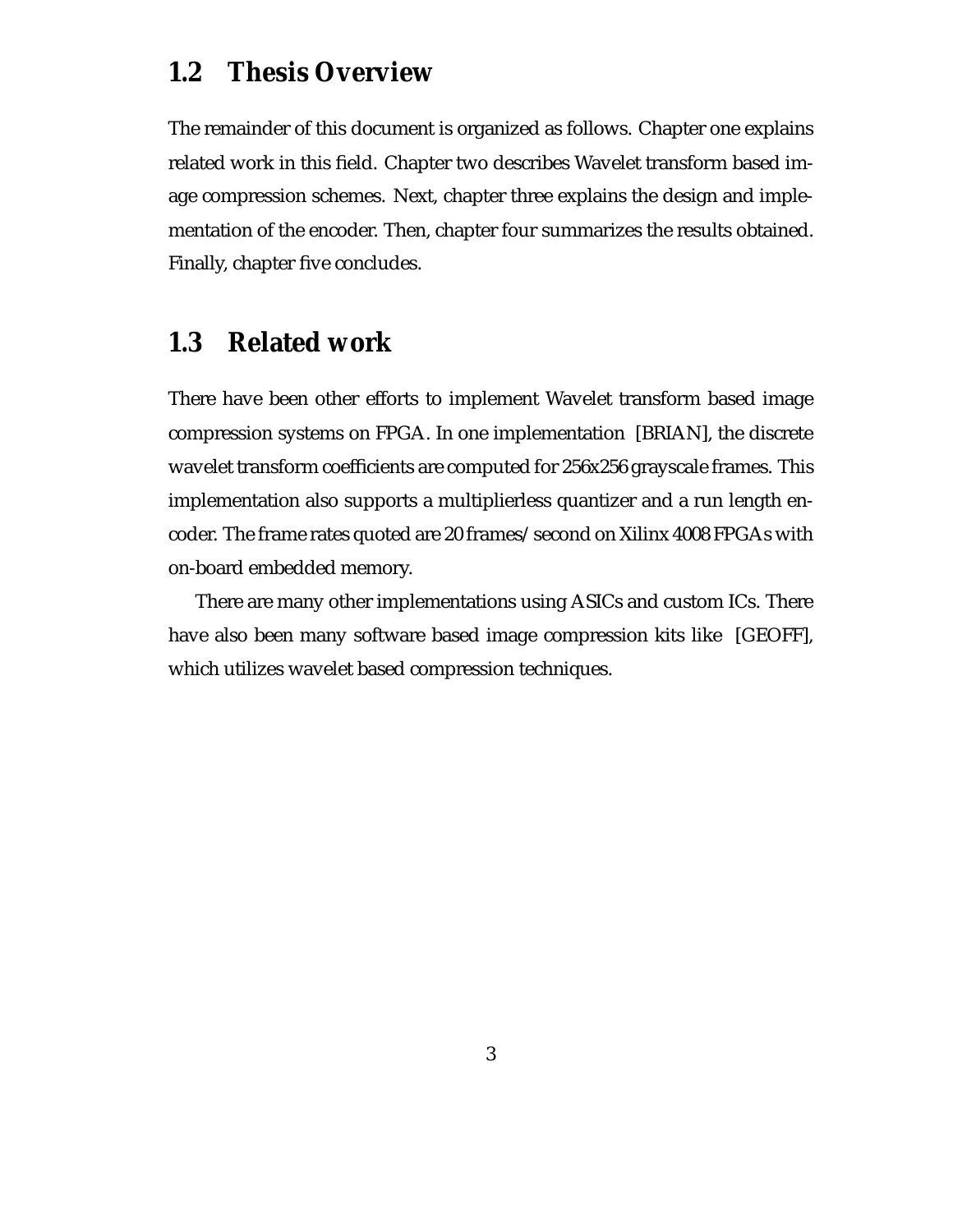# **Chapter 2**

# **Wavelets**

## **2.1 Wavelets**

The following introduction on wavelets is based on the paper by mathematician Gilbert Strang [STRANG]. A wavelet is a localized function in time (or space in the case of images) with mean zero. A wavelet basis is derived from the wavelet (small wave) by its own dilations and translations.

$$
w_{j,k}(t) = 2^{\frac{-1}{2}}w(2^{-j}t - k)
$$

Let the original wavelet start at  $t = 0$  and end at  $t = N$ . The shifted wavelet  $w_{0,k}$ , starts at  $t = k$  and ends at  $t = k + N$ . The rescaled wavelet  $w_{i,0}$  starts at  $\mathrm{t}=0$  and ends at  $\mathrm{t}=\mathrm{N}/2$ '. At a given resolution j, the basis functions are  $w_{\text{j},\text{k}}(\text{t})$ , and the time steps at that level are  $2^{-}$  . At the next finer resolution,  $\text{j}+1$ , the time steps are  $2^{-(j+1)}$ . Frequencies shift upward by an octave, when time is rescaled by 2.

Functionally, Discrete Wavelet Transform (DWT) is very much similar to the Discrete Fourier Transform, in that the transformation function is orthogonal. A signal passed twice through the orthogonal function is unchanged. As the input signal is a set of samples, both transforms are convolutions. While the basis function of the Fourier transform is a sinusoid, the wavelet basis is a set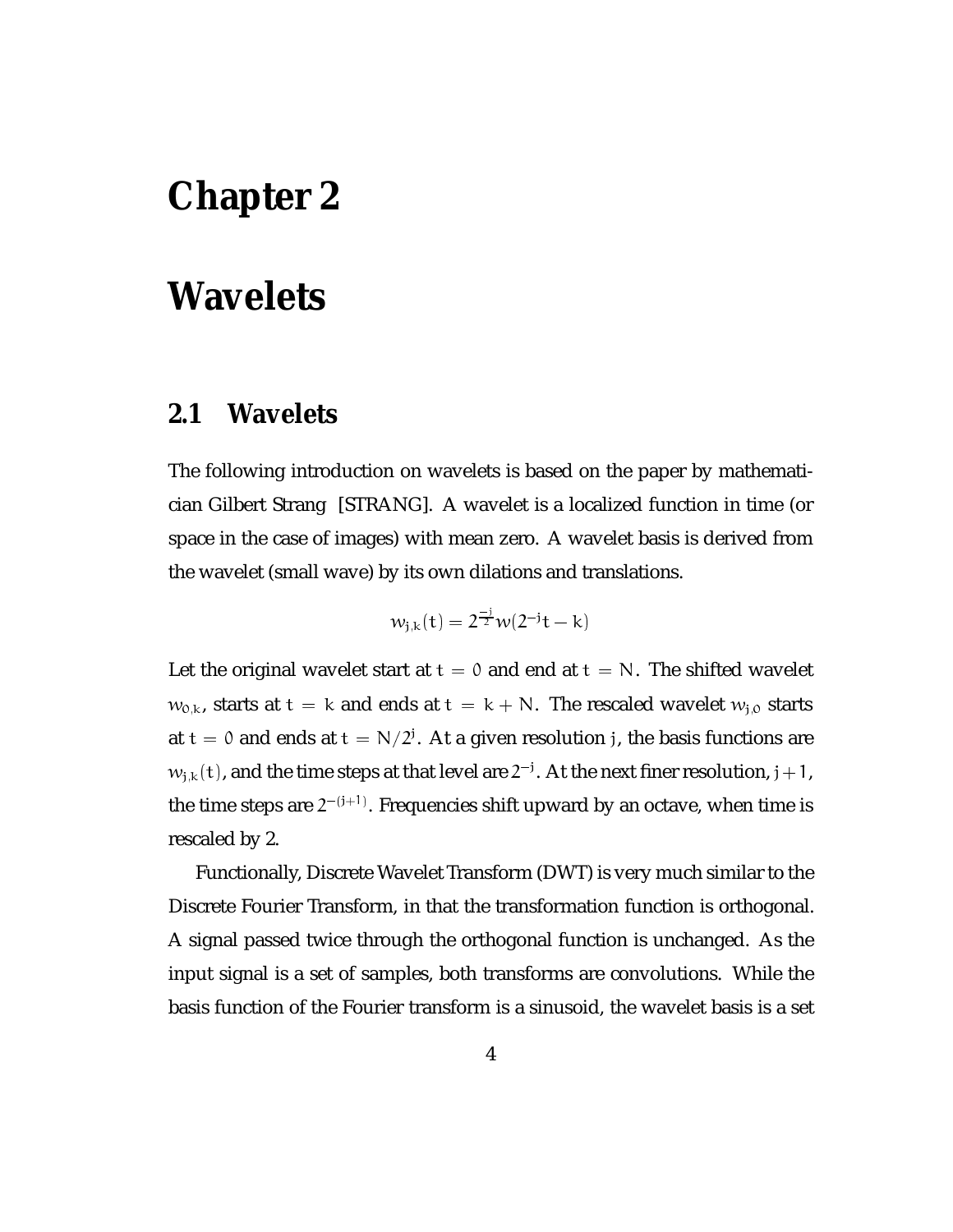waves obtained by the dilations and translations of the mother wavelet.

#### **2.1.1 Compact support, Vanishing moments, and Smoothness**

Wavelets are localized functions and zero outside a bounded interval. This compact support corresponds to an FIR implementation. Another way to characterize wavelets by the number of coefficients and the level of iteration. If the frequency response of the corresponding filter has  $p$  zeroes at  $\pi$ , the approximation order is <sup>p</sup>. In other words, a wavelet basis with <sup>p</sup> vanishing moments can give a  $p<sup>th</sup>$  order approximation for any signal. The smoothness of the transfer functions is measured by the number of its derivatives.

#### **2.1.2 Orthogonal and Bi-orthogonal Wavelets**

The wavelet basis forms an orthogonal basis if the basis vectors are orthogonal to its own dialations and translations. A less stringent condition is that the vectors be bi-orthogonal. The DWT and inverse DWT can be implemented by filter banks. This includes an analysis filter and a synthesis filter. When the analysis and synthesis filters are transposes as well as inverses of each other, the whole filter bank is orthogonal. When they are inverses, but not necessarily transposes, the filter bank is bi-orthogonal.

#### **2.1.3 A simple example - the Haar wavelet**

One of the first wavelet was that of Haar. The Haar scaling function is shown below.

$$
w(\mathfrak{n}) = \begin{cases} 1, 0 \leq t \leq 1 \\ 0, \text{otherwise} \end{cases}
$$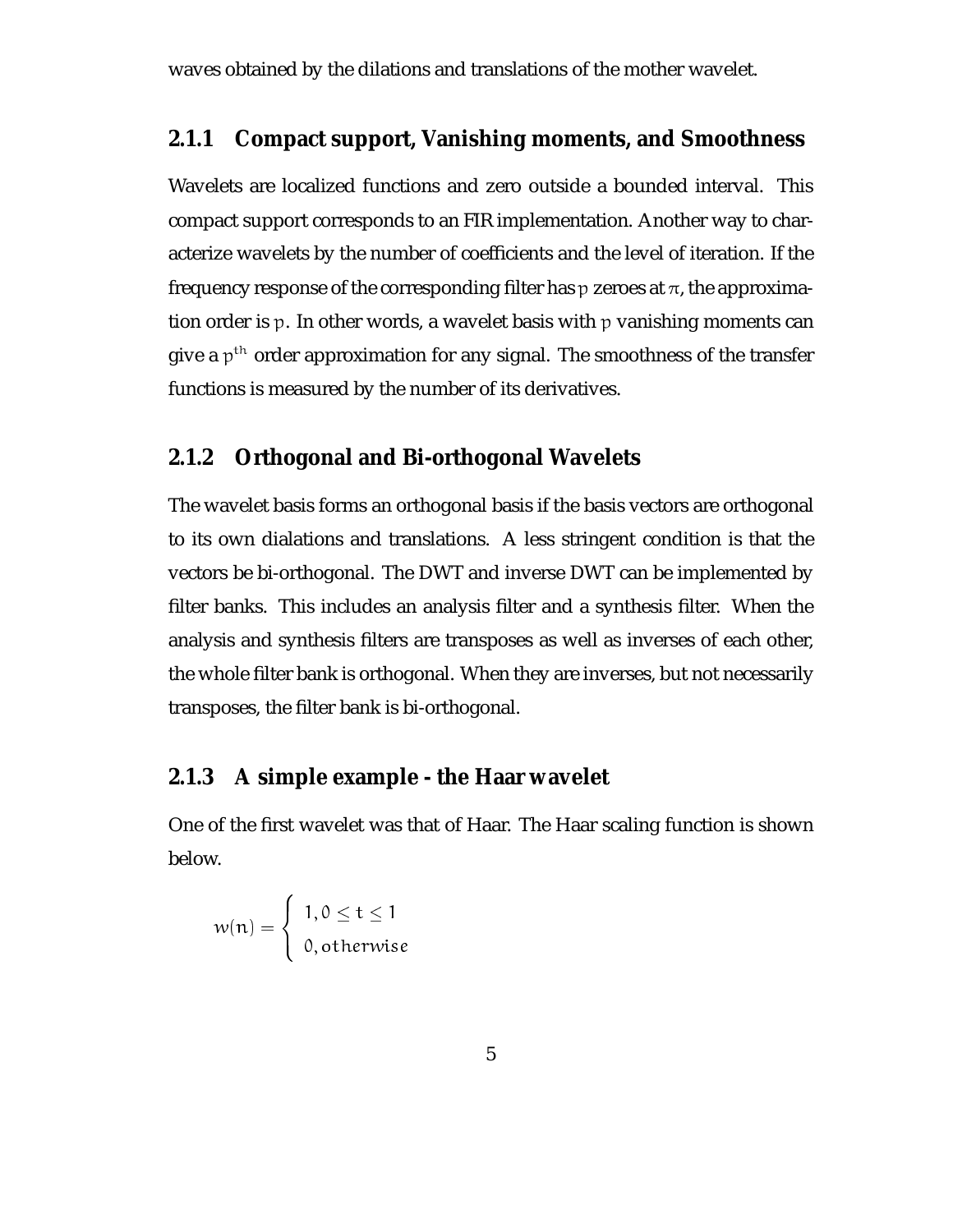Applying the Haar wavelet on a sequence of values computes its sums and differences. For example, a sequence of values  $a$ , b would be replaced by  $s =$  $(a + b)/2$  and  $d = (b - a)$ . The values of a and b can be reconstructed as  $\alpha = s - d/2$  and  $b = s + d/2$ . The input signal with  $2^{n}$  samples is replaced with  $2^{n-1}$  averages  $(s_0(i))$  and  $2^{n-1}$  differences  $(d_0(i))$ . The averages can be thought of as a coarser representation of the signal and the differences as the information needed to go back to the original resolution. The averages and differences are now computed on the coarser signal (s $_0(\mathrm{i})$ ) of length 2n<sup>-1</sup>. This gives (s<sub>1</sub>(i)) and (d<sub>1</sub>(i)) of length 2<sup>n–2</sup> each. This operation can be performed n times, till we run out of samples. The inverse operation starts by computing  $s_{n-2}(i)$  from  $s_{n-1}(i)$  and  $d_{n-1}(i)$ .

### **2.1.4 Lifting scheme**

The above computation of the Haar wavelet needs intermediate storage to store the average and difference. The average computed, cannot be written back in place of <sup>a</sup>, till the difference has been computed. Lifting scheme on the other hand allows for an in place computation. In the first step, we compute only the difference  $d = (b - a)$  and store it in place of b. Next, the average value is computed in terms of a and the newly computed difference, b, as  $s = a + b/2$ . The inverse can be computed by reversing the order and flipping the signs. This is a simple instance of lifting.



Figure 2.1: Lifting Scheme

A more general lifting scheme consists of three steps - split, predict and up-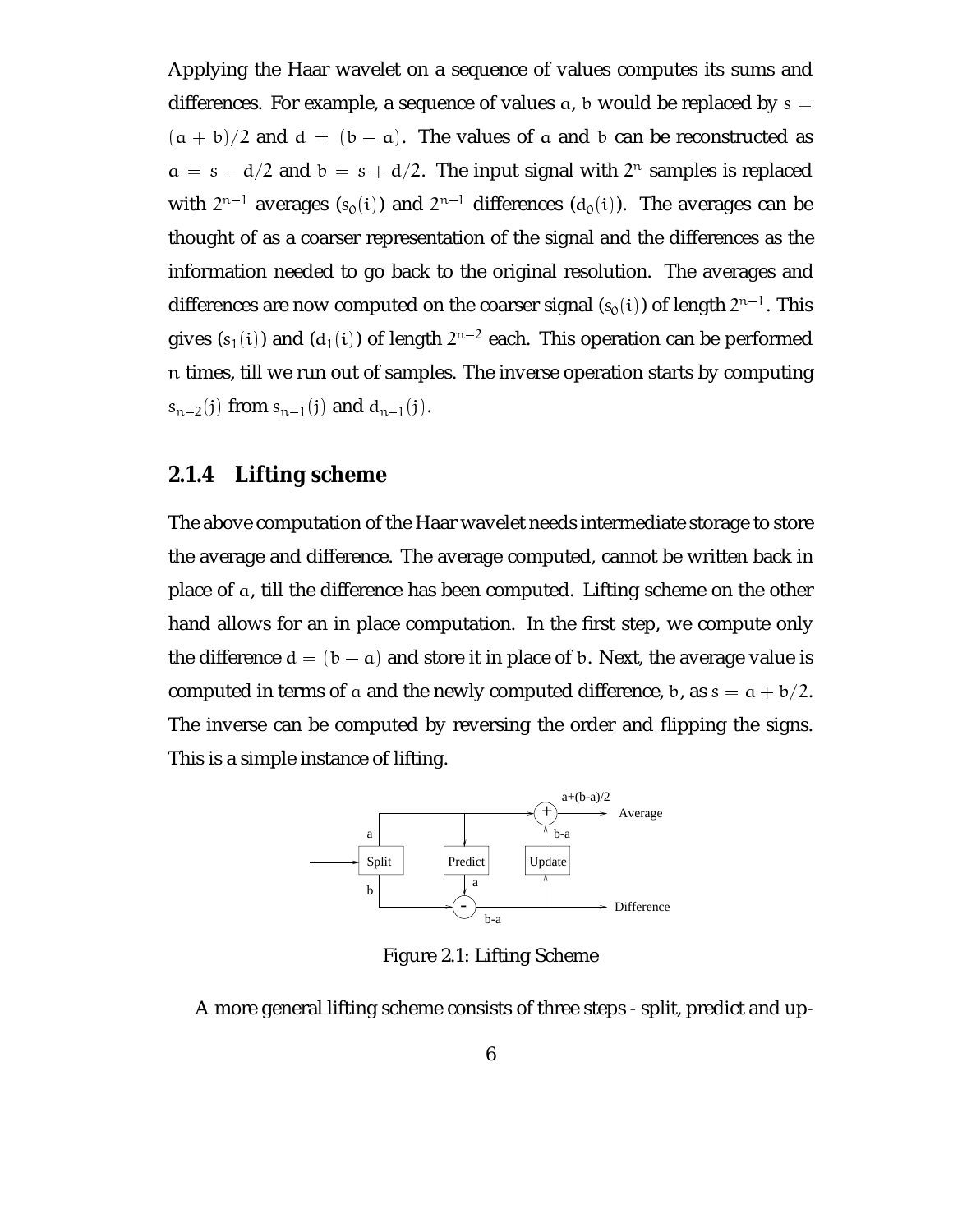date, figure 2.1. The splitting stage splits the signal into two disjoint sets of samples. In the above example, it consists of even numbered samples and odd numbered samples. Each group contains half as many samples as the original signal. If the signal has a local correlation the consecutive samples will be highly correlated. In other words, given one set it should be able to predict the other. In the diagram, the even samples are used to predict the odd samples. Then the detail is the difference between the odd sample and its prediction.

In the Haar case the prediction is simple, every even value is used to predict the next odd value. The order of the predictor in the Haar case is 1 and it eliminates zeroth order correlation. The reverse operation is done as undoupdate, undo-predict and merge.

### **2.1.5 Wavelets that map Integer to Integer**

We return to the Haar transform. Because of the division by 2 in the average computation, it is not an integer transform. A simple alternative is to calculate the sum instead of the average. Another solution known as the S (sequential) transform is to round off the average value to an integer value. The sum and difference of two integers are both even or both odd. So, the last bits of the difference and average should be identical. Hence the last bit from average can be omitted, with out loosing information. In the general case, though rounding may add a non-linearity to the transform, it has been shown to be invertible, [CALDERBANK].

#### **2.1.6 (2,2) Bi-orthogonal Cohen Daubechies Feauveau Wavelet**

The main intent of wavelet transform is to decompose a signal <sup>f</sup>, in terms of its basis vectors.

$$
\mathsf{f}=\sum\, \mathsf{a}_\mathsf{i} \mathsf{W}_\mathsf{i}
$$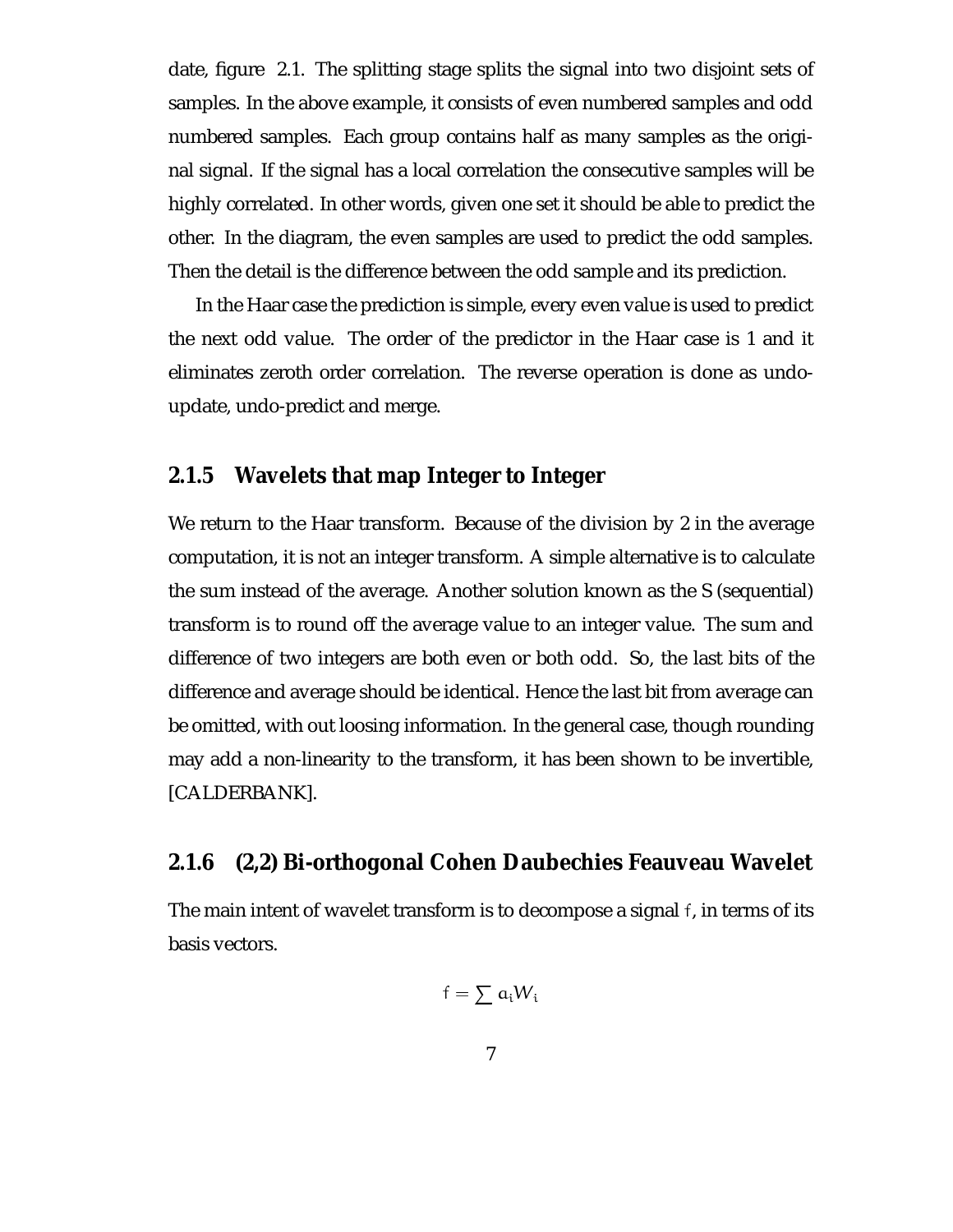To have an efficient representation of signal f using only a few coefficients  $a_i$ , the basis functions should match the features of the signal we want to represent. The (2,2) Cohen Daubechies Feauveau Wavelet [COHEN] is widely used for image compression because of its good compression characteristics. The original filters have  $5 + 3 = 8$  filter coefficients, whereas an implementation with the lifting scheme has only  $2 + 2 = 4$  filter coefficients. The forward and reverse filters are shown in table 2.1. Fractional numbers are converted to integers at each stage. Though such an operation adds non-linearity to the transform, the transform is fully invertible as long as the rounding is deterministic.

| Forward transform |                                                   |
|-------------------|---------------------------------------------------|
| $S_i$             | $\leftarrow x_{2i}$                               |
| $d_i$             | $\leftarrow x_{2i+1}$                             |
| $d_i$             | $\leftarrow d_i - (s_i + s_{i+1})/2$              |
| $S_1$             | $\leftarrow$ s <sub>i</sub> + $(d_{i-i} + d_i)/4$ |
| Inverse transform |                                                   |
| $S_1$             | $\leftarrow$ s <sub>i</sub> – d <sub>i</sub> /2   |
| $d_i$             | $\leftarrow d_i + s_i$                            |
| $x_{2i}$          | $\leftarrow$ S <sub>i</sub>                       |
| $x_{2i+1}$        | $\leftarrow d_i$                                  |

Table 2.1: (2,2) CDF wavelet with lifting scheme

#### **2.1.7 Boundary treatment**

Real world signals are limited to a finite interval. However filter bank algorithms assume infinite lengths. The computation of <sup>s</sup> and <sup>d</sup> coefficients refer to <sup>k</sup> signal samples before and after the current sample, depending on the filter length <sup>k</sup>. Different methods of extending the signal at the boundaries has been suggested. One scheme that is widely used is the symmetric extension. It extends the finite signal by mirroring it around its boundaries.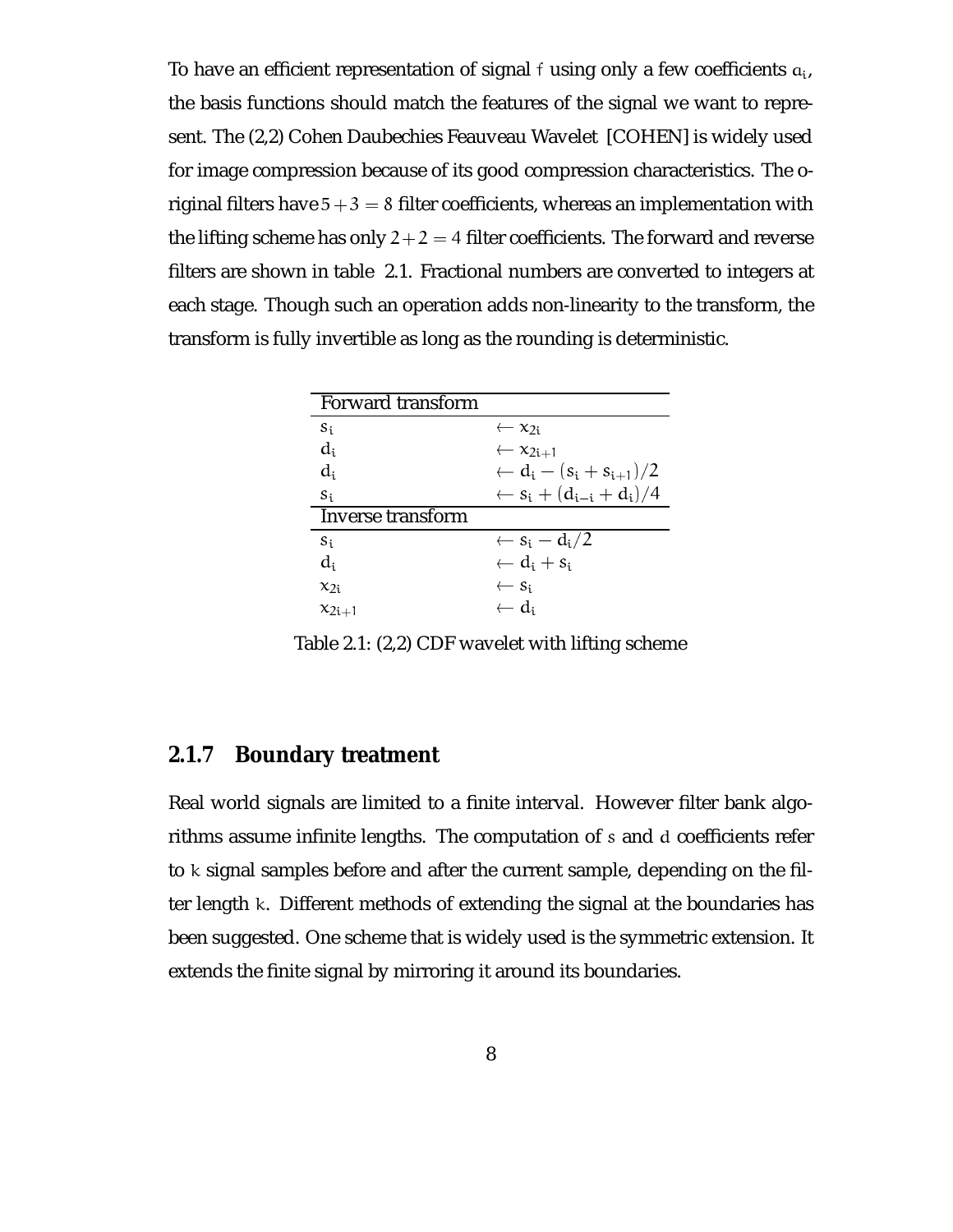### **2.1.8 Advantages of Wavelets**

Real time signals are both time-limited (or space limited in the case of images) and band-limited. Time-limited signals can be efficiently represented by a basis of block functions (Dirac delta functions for infinitesimal small blocks). But block functions are not band-limited. Band limited signals on the other hand can be efficiently represented by a Fourier basis. But sines and cosines are not time-limited. Wavelets are localized in both time (space) and frequency (scale) domains. Hence it is easy to capture local features in a signal.

Another advantage of a wavelet basis is that it supports multi resolution. Consider the windowed Fourier transform. The effect of the window is to localize the signal being analyzed. Because a single window is used for all frequencies, the resolution of the analysis is same at all frequencies. To capture signal discontinuities (and spikes), one needs shorter windows, or shorter basis functions. At the same time, to analyze low frequency signal components, one needs longer basis functions. With a wavelet based decomposition, the window sizes vary. Thus it allows to analyze the signal at different resolution levels.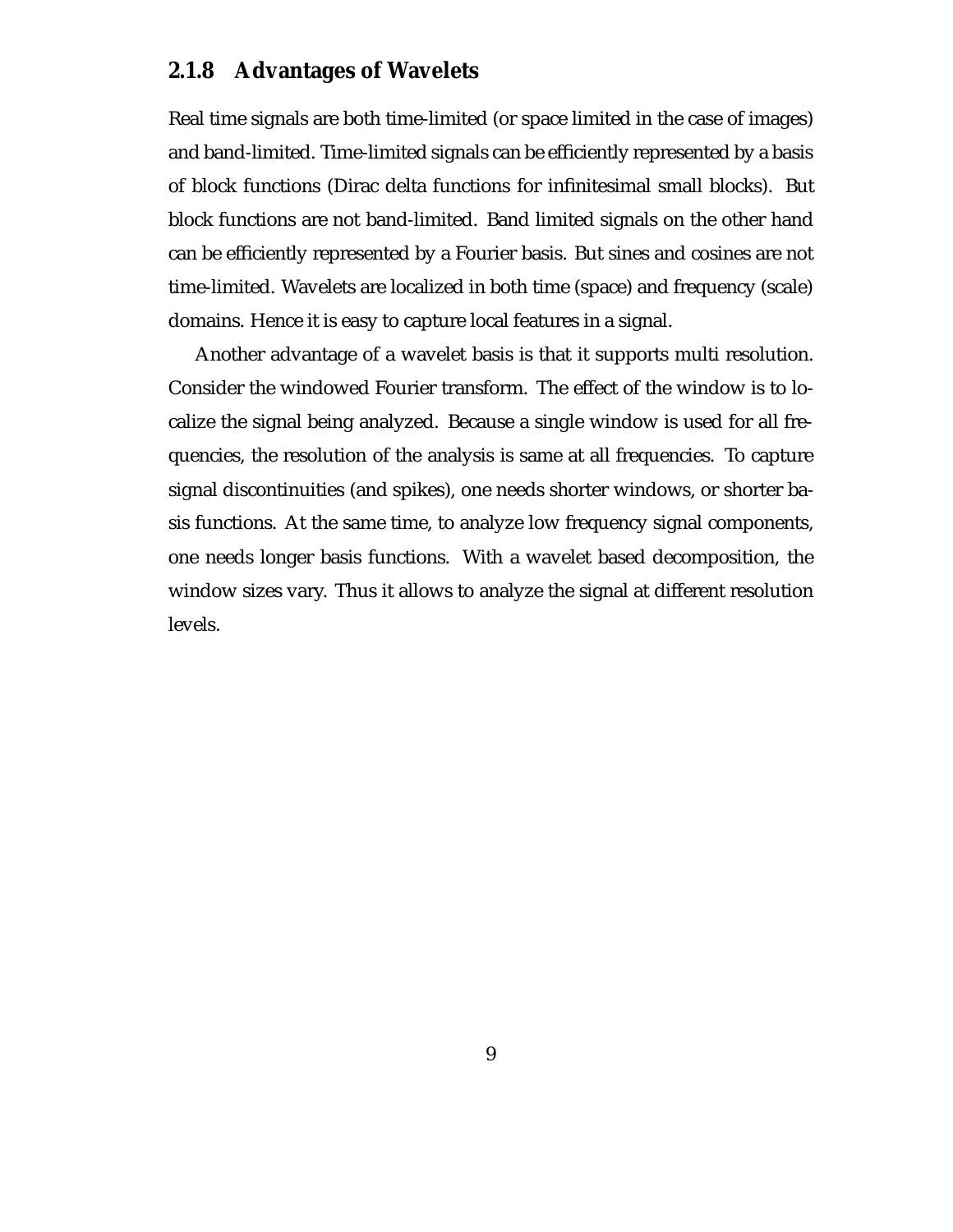# **Chapter 3**

# **Design and Implementation**

This chapter explains aspects of design and implementation of the encoder.

# **3.1 Hardware platform**

Xilinx 4000 series FPGAs[XC4000] were available and used for the implementation. These are look-up table based FPGAs. Each basic block called a CLB (Configurable Logic Block) consists of two 4 input look-up tables and one 3 input look-up table (figure A.1). Each CLB also has 2 flip flops. There are multiplexers within a CLB to achieve internal connectivity among the flip flops and look-up tables. The CLBs are arranged as a matrix. In addition to CLBs, these FPGAs have horizontal and vertical interconnects and switches (routing resources) to achieve connectivity between different ports of different CLBs. The look-up tables can be programmed with truth tables of 4 input or 3 input logic functions. The routing resources can be programmed to achieve the required connectivity between the CLBs.

The hardware platform used[WILDFORCE] is a PCI plug-in board with five Xilinx 4085 FPGAs, also referred to as PEs (Processing Elements). The board is stacked with five 1MB SRAM chips. Each of the five SRAM chips are directly connected to one of the five PEs. The embedded memory is accessible for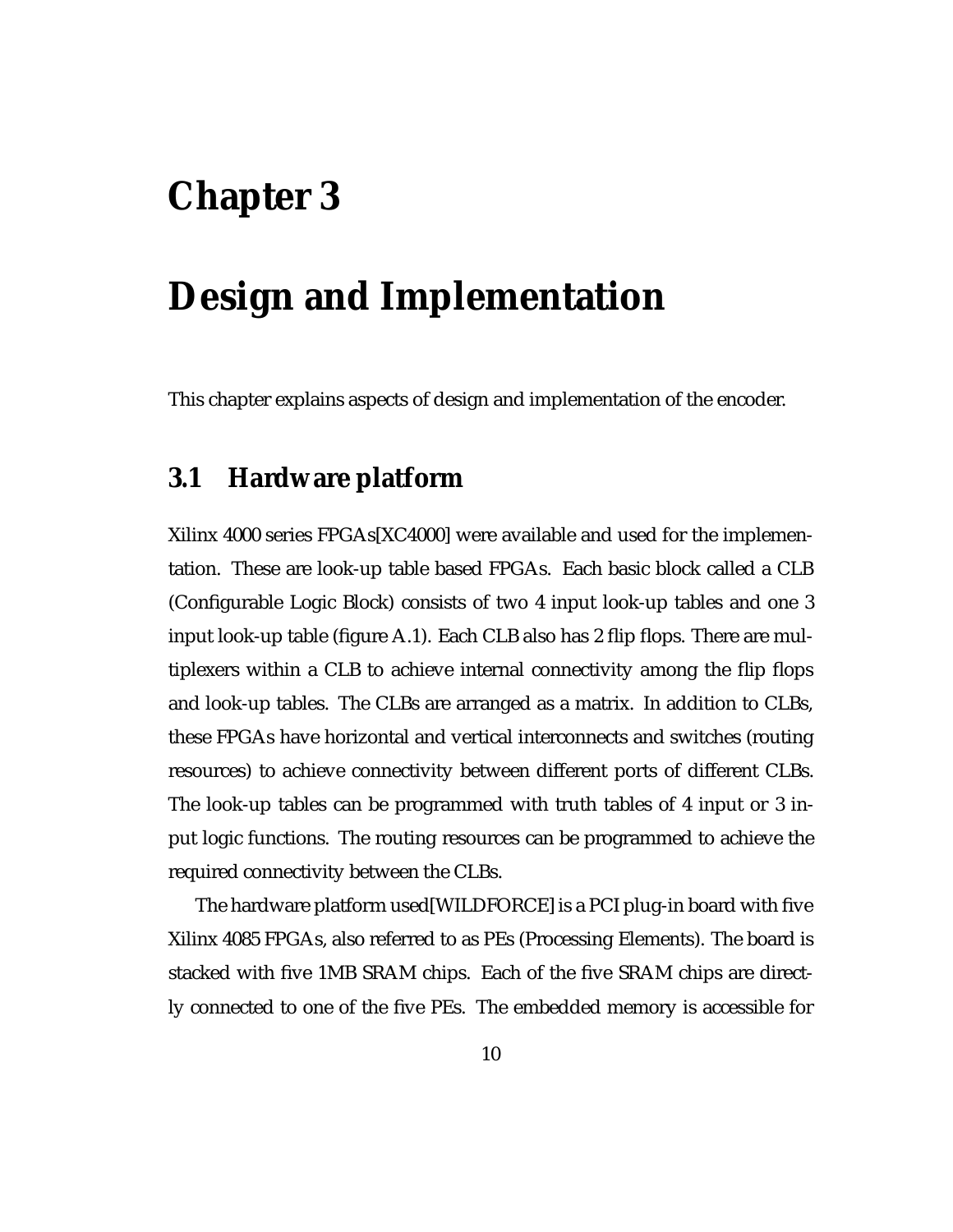

Figure 3.1: Configurable Logic Block (CLB) in XC4000 series FPGA

read/write from both the host computer as well as from the corresponding PE. Each of the 1MB memory chip is organized as 262144 words of 32 bits each.

# **3.2 Design parameters and constraints**

#### **3.2.1 Memory read/write**

The input image to the encoder is raw gray scale frames of 512 by 512 pixels. Each pixel is represented by 256 gray scale levels (8 bits). Input frames are loaded to the embedded memory by the host computer and results are read back, once the PE has processed it. The PE also uses the embedded memory as intermediate storage to hold results between different stages of processing.

The memory has a read latency of 2 cycles while memory writes are completed in the same cycle. Memory reads can be pipelined so that the effects of this latency is minimized. However, a clock cycle is wasted when there is a read to write turn around. The design concerns are to minimize memory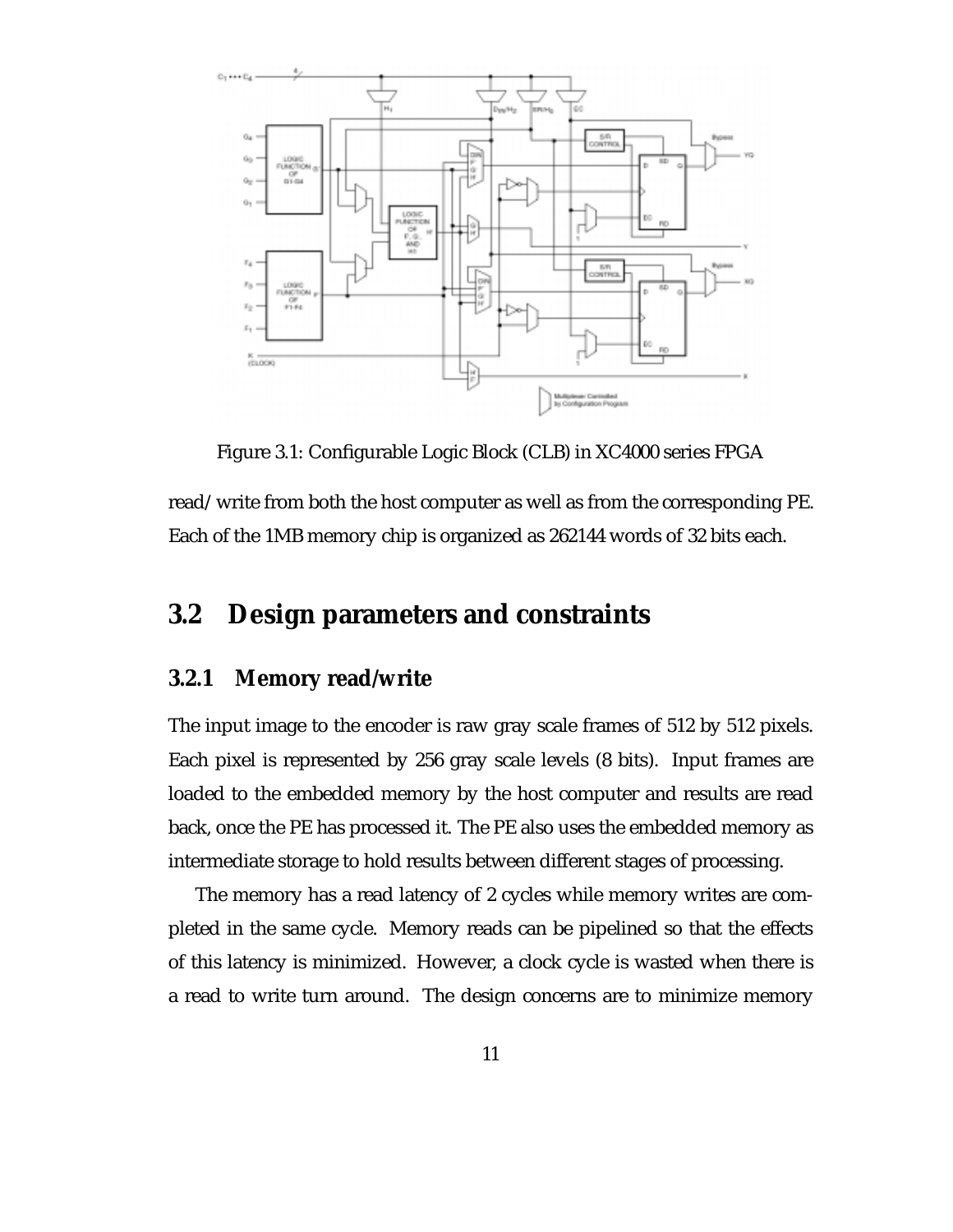read/write turn arounds and to allow longer spells of read or write cycles instead. Attempts have also been made to minimize memory operations.

#### **3.2.2 Real time performance**

While the conventional television standards require 30 frames/second, many multimedia applications like video conferencing run at much lower frame rates.

In general, a good system clock ensures a good throughput. Other contributing factors to throughput include the time taken by the operating system driver routines to read/write from the embedded memory.

### **3.2.3 Design partitioning**

The whole computation is partitioned into two stages. The first stage computes discrete wavelet transform coefficients of the input image frame and writes it back to the embedded memory. The second stage, operates on this result to complete the rest of the processing. The second stage does dynamic quantization, zero thresholding, run length encoding for zeroes, and entropy encoding on the coefficients. The two stages are implemented on two separate FPGAs.

# **3.3 Stage 1: Discrete Wavelet Transform**

Discrete Wavelet transform is implemented by filter banks. The filter used is the (2,2) Cohen-Debuchies-Feaveu wavelet filter. Though much longer filters are common for audio data, relatively short filters are used for video.

#### **3.3.0.1 (2, 2) wavelet**

A modified form of the Bi-orthogonal (2,2) Cohen-Debuchies-Feaveu wavelet filter is used. The analysis filter equations are shown below.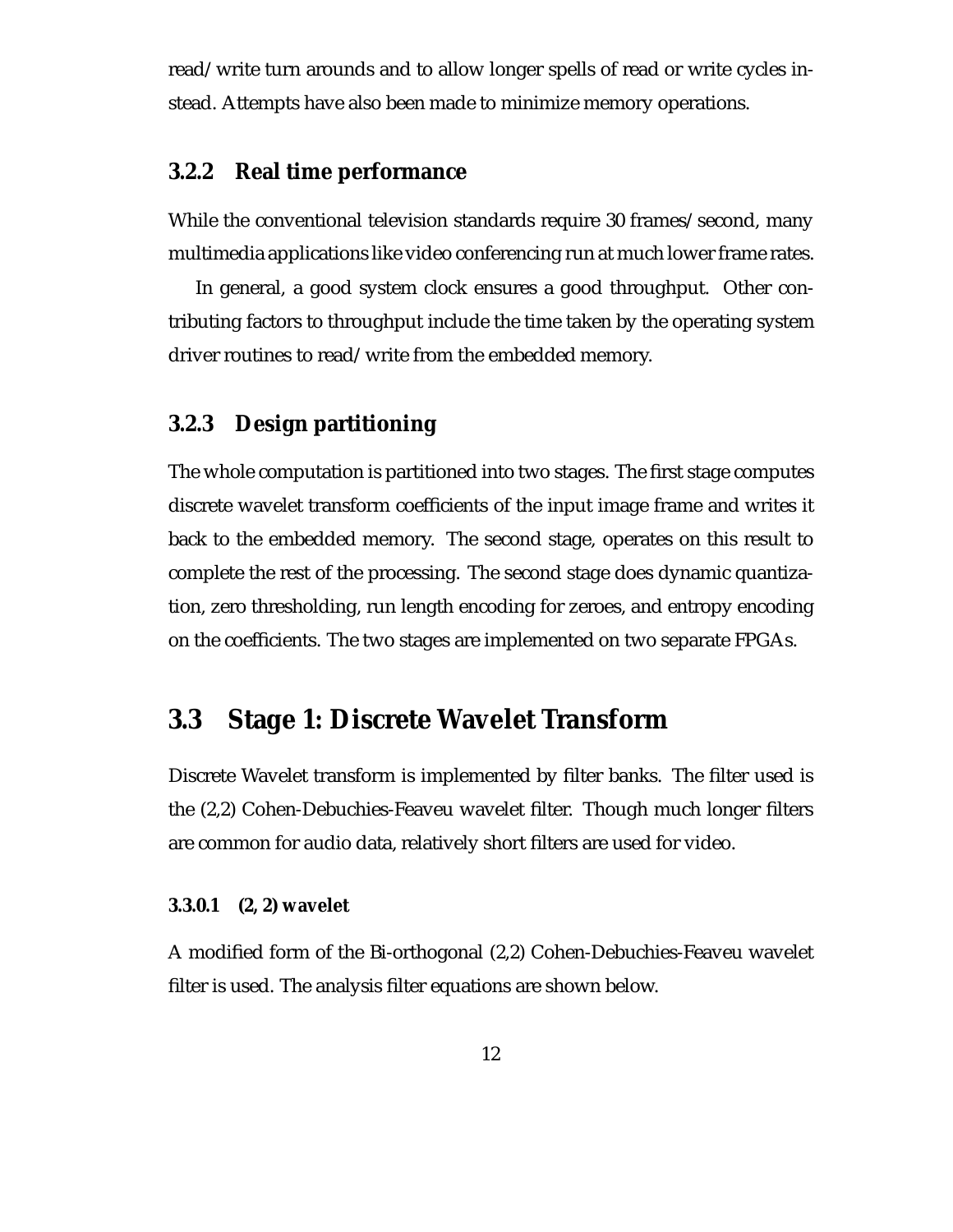High pass coefficients:  $g(k) = 2x(2k + 1) - x(2k) - x(2k + 2)$ Low pass coefficients:  $f(k) = x(2k) + (g(k - 1) + g(k)/8)$ 

The boundary conditions are handled by symmetric extension of the coefficients as shown below:

$$
x[2], x[1], [x[0], x[1], ..., x[n-1], x[n], x[n-1], x[n-2]
$$

The synthesis filter equations are shown below.

Even samples:  $x(2k) = f(k) - (g(k-1) + g(k+1)/8)$ Odd samples:  $x(2k + 1) = (g(k) + f(k) + f(k + 1))/2$ 

#### **3.3.0.2 DWT in X and Y directions**

Each pixel in the input frame is represented by 16 bits, accounting for 2 pixels per memory word. Thus, each memory read brings in two consecutive pixels of a row. Each clock cycle generates one value each of <sup>f</sup> and <sup>g</sup> coefficients. These have to be written back in place. The <sup>f</sup> coefficients are used again in the next stage of wave-letting. Two consecutive values of <sup>f</sup> are written back in one memory location (figure 3.2). This saves on memory reads of the <sup>f</sup> coefficients in the next stage. In the next stage, where only the <sup>f</sup>s are processed, only alternate memory words are read from. Thus, the <sup>f</sup> and <sup>g</sup> coefficients are written back in an interleaved fashion. Another way to write back the coefficients is to put all the low frequency coefficients (f) ahead of the high frequency coefficients (g). This scheme of ordering the coefficients is called Mallot ordering. It allows progressive image transmission/reconstruction. The bulk of the 'average' information is ahead, followed by the minor 'difference' information. However, this ordering scheme requires temporary storage to hold the computed coefficients until the they can be written back. In our design, we use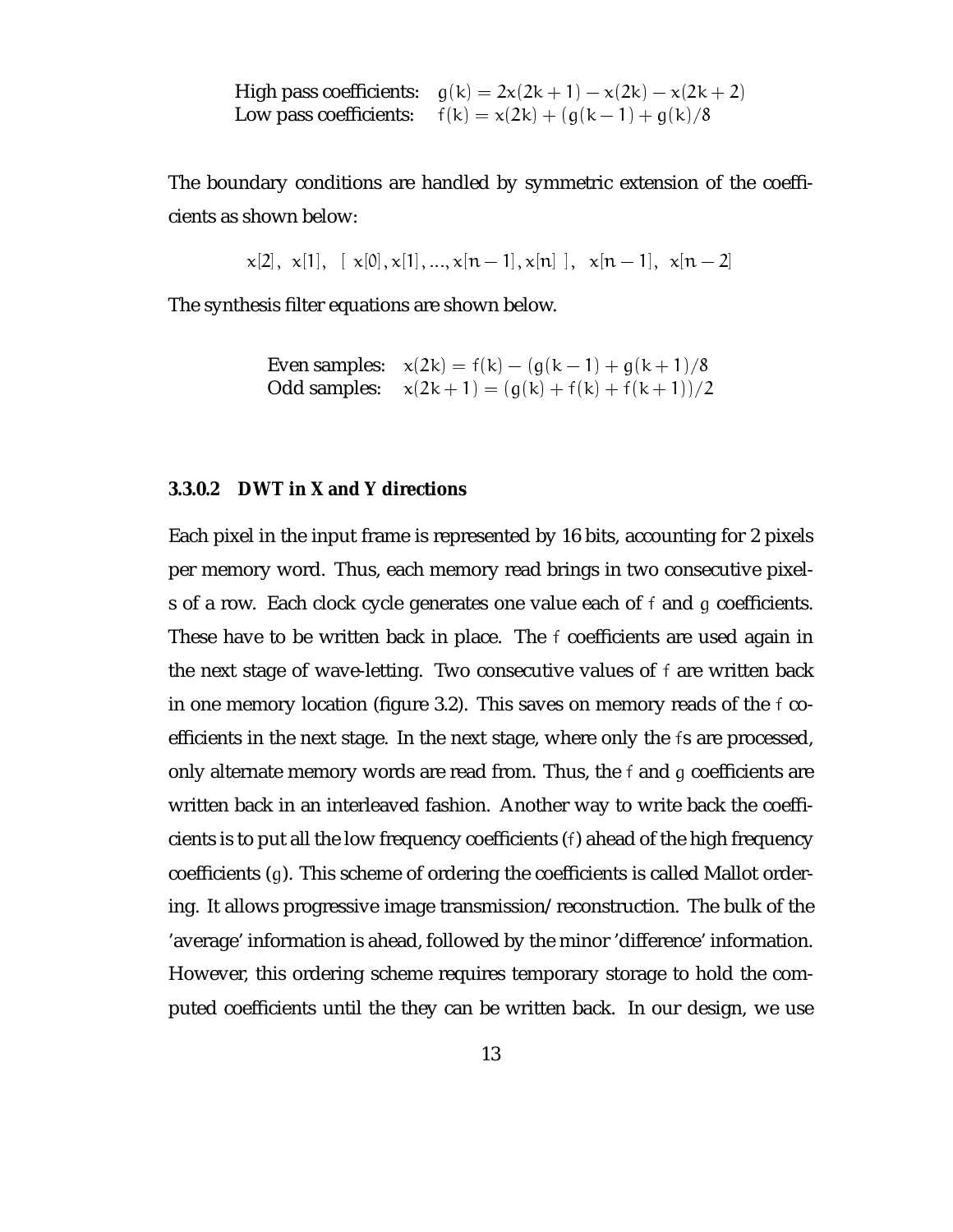the in-place ordering scheme described above which is optimized for memory read/write operation. Once the three stages of wave-letting is done, we resort back to Mallot ordering.



Coefficient data

Figure 3.2: Coefficient ordering along X direction

Once the filter has been applied along all rows in a stage, the same filter is applied along the columns. With the afore mentioned interleaved ordering scheme, alternate columns are all <sup>f</sup>s or all <sup>g</sup>s. Unlike the row traversal, the two values obtained in a memory read on a column traversal, are not consecutive values of the same column. Rather, they are corresponding values from two different vertically parallel streams (figure 3.3).



Figure 3.3: Coefficient ordering along Y direction

These differences along the row and column computations are accounted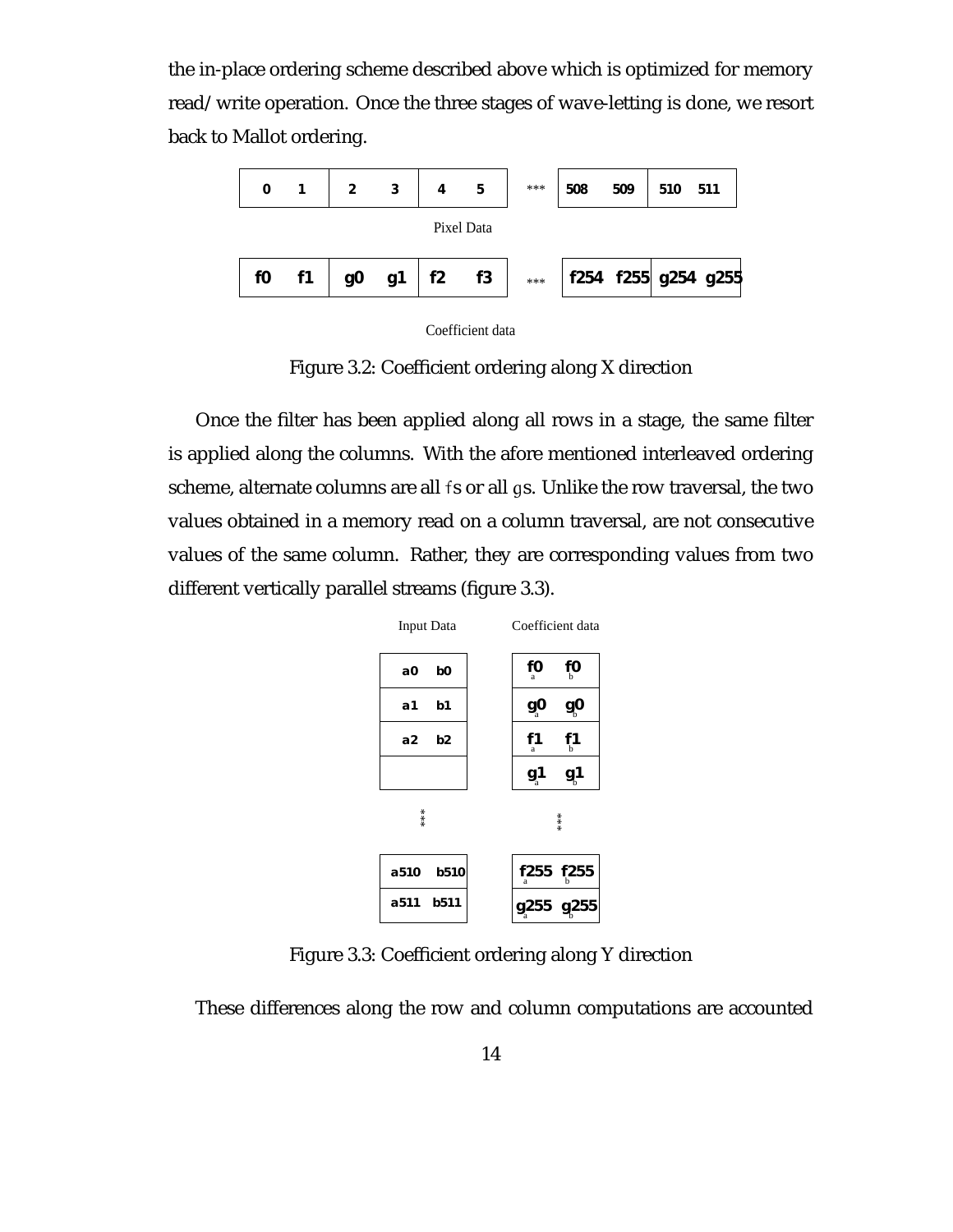by having two separate data flow blocks along the two directions. The data flow block in X direction (ForwardWaveletX) accepts two successive values of the same row and outputs either two consecutive <sup>f</sup>s or two consecutive <sup>g</sup>s, in alternate fashion. The data flow block in Y direction (ForwardWaveletY) accepts one value each from two parallel streams and outputs either the <sup>f</sup>s for the two streams or the <sup>g</sup>s in an alternate manner, (figure 3.4). These blocks also need information on when a row/column starts/ends to handle the boundary conditions. They also have a pipeline latency of 3 cycles.



Figure 3.4: Fast Wavelet transform data flow blocks

#### **3.3.0.3 3 stages of wave-letting**

The 512 by 512 pixel input image frame is processed with three stages of waveletting. In the first stage, 512 pixels of each row are used to compute 256 high pass coefficients (g) and 256 low pass coefficients (f), figure 3.5. The coefficients are written back in place of the original row.



Figure 3.5: High pass and Low pass coefficients at stage 1, X direction

Once all the 512 rows are processed, the filters are applied in the Y direction.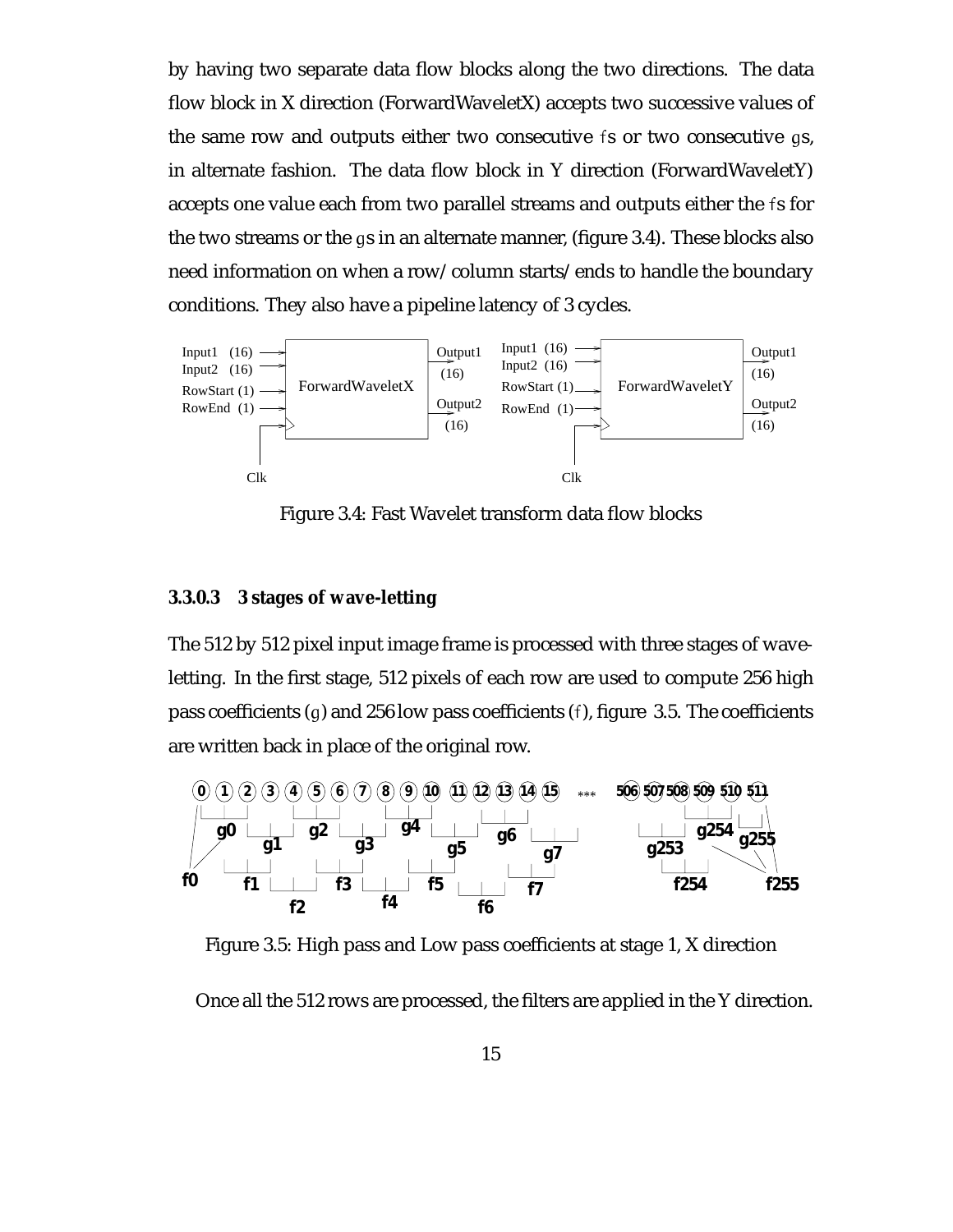This completes the first stage of wave-letting. While conventional Mallot ordering scheme aggregates coefficients into the 4 quadrants, our ordering scheme interleaves the coefficients in the memory. The second stage of wave-letting only processes the low frequency coefficients from the first stage. This corresponds to the upper left hand quadrant in the Mallot scheme. Thus, second stage operates on row and columns of length 256, while the third stage operates on rows and columns of length 128. The aggregation of coefficients along the 3 stages under Mallot ordering is shown in figure 3.6. The memory map with the interleaved ordering is shown in figure 3.7.



Figure 3.6: Mallot ordering along the 3 stages of wave-letting

#### **3.3.0.4 Over all architecture of Stage 1**

Stage one starts with a raw frame and does three stages of wave-letting. The over all architecture is shown in figure 3.8. Memory addressing is done with a pair of address registers - read and write address registers. The difference between write and read registers is the latency of the pipelined data-flow blocks. The maximum and minimum coefficient values for each block (each quadrant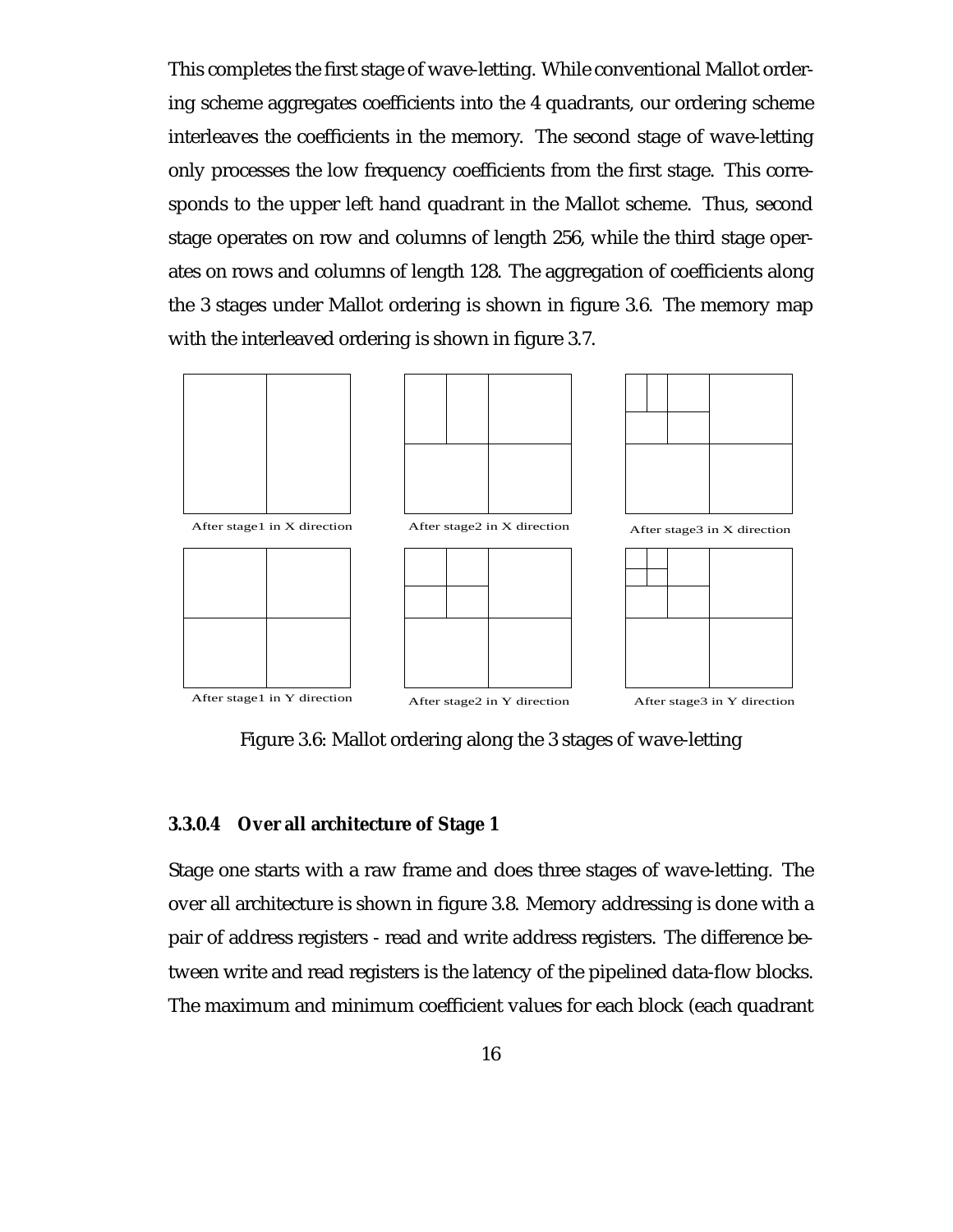

Figure 3.7: Interleaved ordering along the 3 stages of wave-letting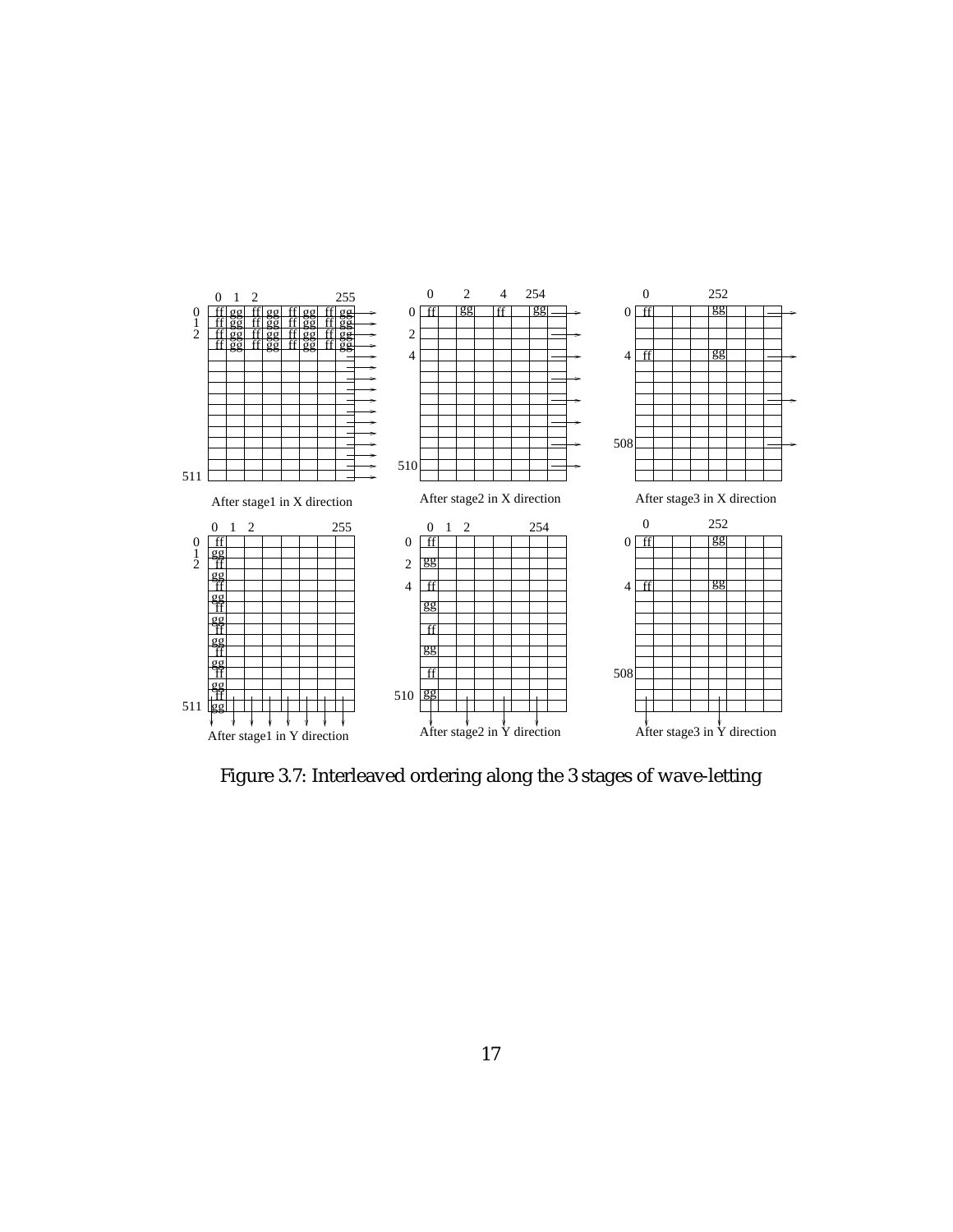in the multi stage wave-letting) are maintained on the FPGA. These values are written back to a known location in the lower half (lower 0.5MB) of the embedded memory. The second stage, uses these values for the dynamic quantization of the coefficients.



Figure 3.8: Stage 1 architecture

## **3.4 Stage 2**

Stage 2 does the rest of the processing on the wavelet coefficients computed in the first stage. The coefficients, are quantized, zero-thresholded, zeroes run length encoded, and entropy encoded to get the final compressed image.

### **3.4.1 Dynamic quantization**

The coefficients from different sub-bands (different quadrants with the Mallot ordering scheme) are quantized separately. The dynamic range of the coefficients for each sub-band (computed in first stage) is divided into 16 quantiza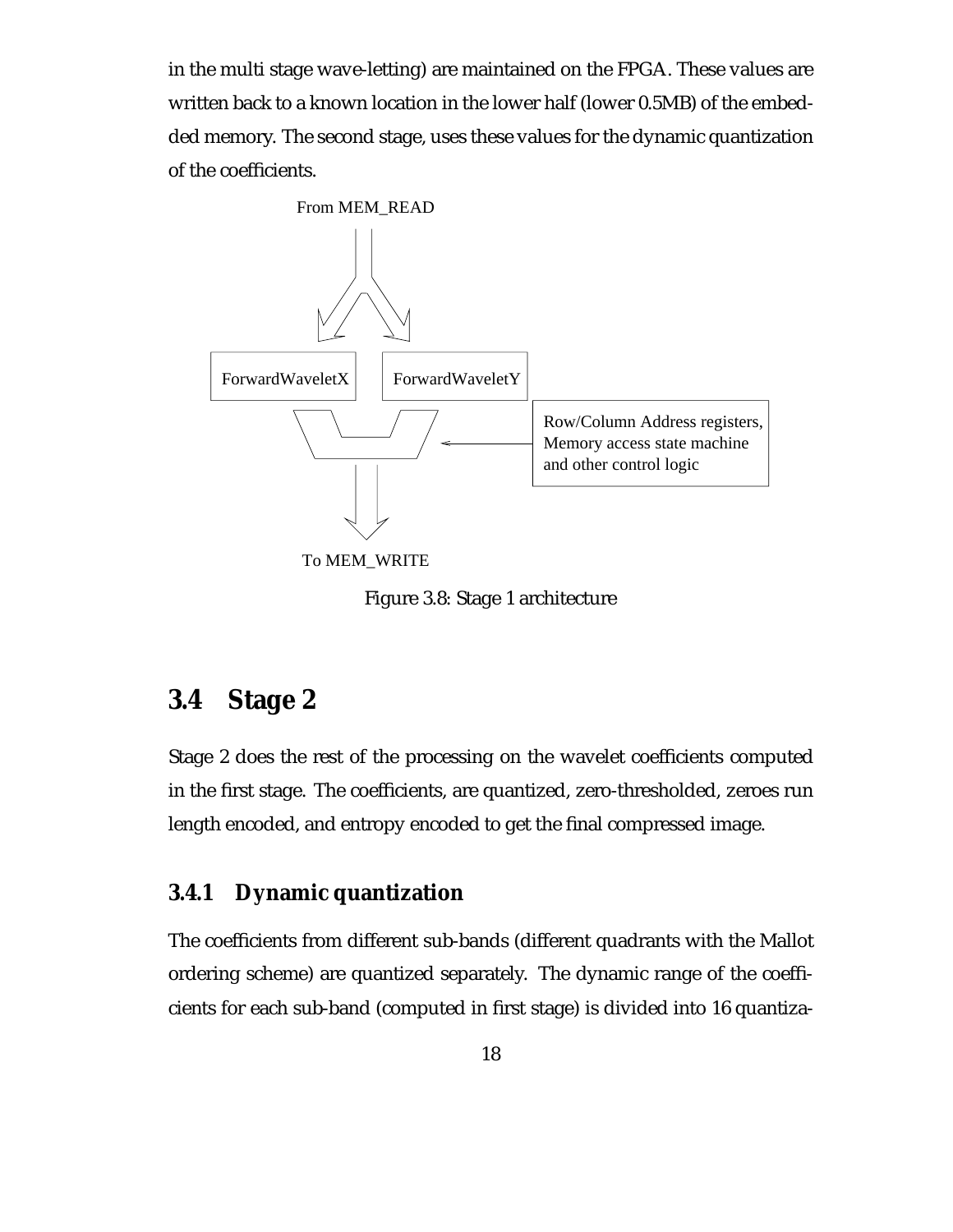tion levels. The coefficients are quantized into one of the 16 possible levels. The maximum and minimum value of the coefficients for each sub-band is also needed while decoding the image.



Figure 3.9: Dynamic Quantizer

The dynamic quantizer is implemented as a binary search tree look up in hardware (figure 3.9). A table look up based quantization scheme is not feasible since the range is dynamic - different for each sub-band, and different for each frame. The incoming stream of coefficients in the range [min:max] is translated to [0,max-min] by adding (or subtracting) the minimum. The shifted incoming value is then compared with half the dynamic range  $(\frac{r}{2})$  to determine whether it lies in the lower eight or upper eight quantization levels. The result forms the first bit (most significant bit) of the quantizer output. Depending on the outcome, the value is then compared with  $\frac{r}{2} + \frac{r}{4}$  or  $\frac{r}{2} - \frac{r}{4}.$  This forms the second bit of the quantized output. The next two comparisons provide the remaining bits. The quantizer is a pipelined design, with 4 stages.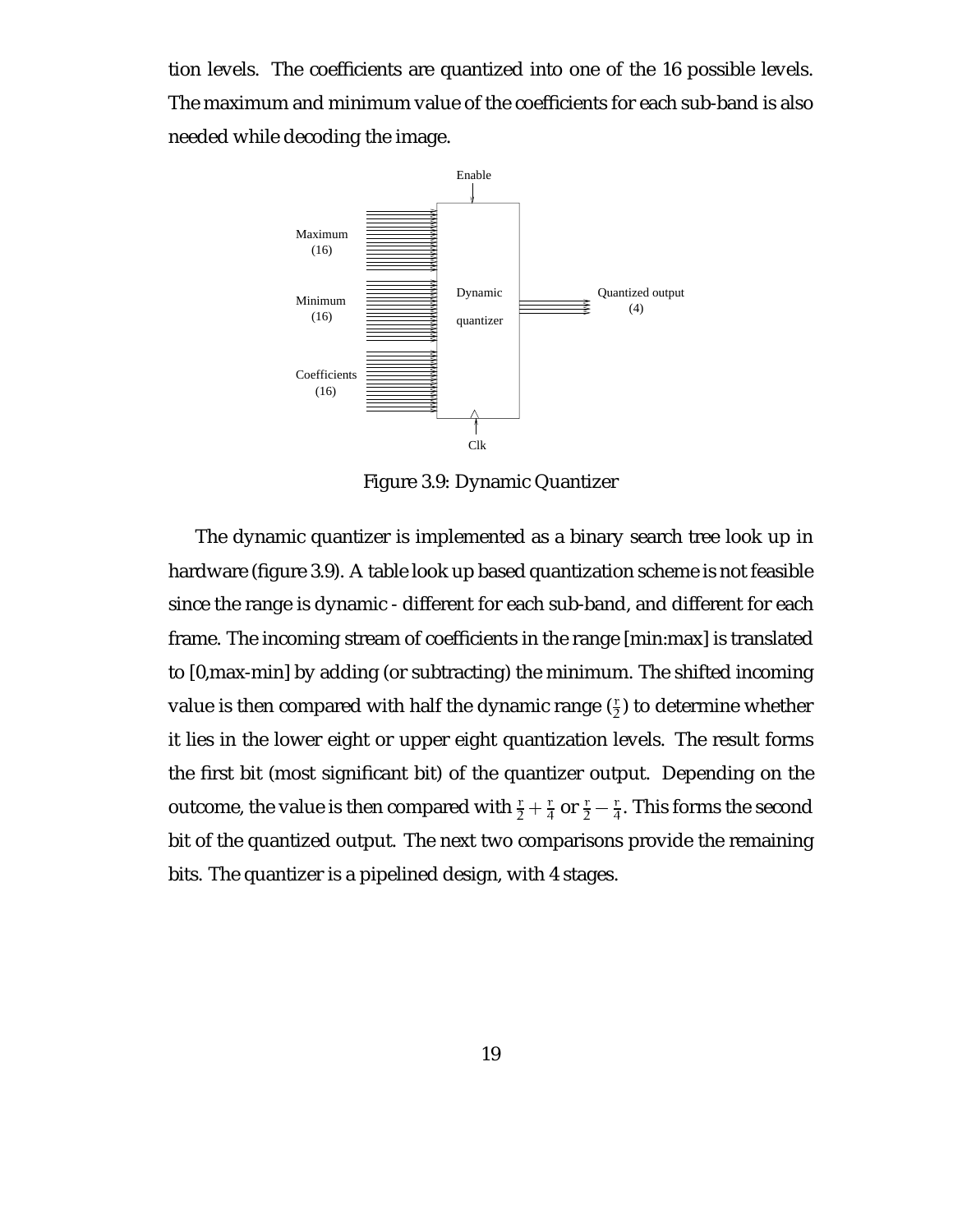### **3.4.2 Zero thresholding and RLE on zeroes**

Regions with abrupt changes will have larger wavelet coefficients while regions of little or no change would have smaller coefficients. Coefficients of small magnitude can be neglected without considerable distortion to the image. The error introduced is proportional to the magnitude of the coefficient being neglected. Coefficients are truncated to zero, based on a threshold. Different thresholds are used for different sub-bands, resulting in different resolution in different sub-bands. Further, different sets of thresholds are used to achieve different levels of compression. Three different set of thresholds are used for each sub-band to get three different variants of the encoder with different compression levels. The corresponding levels for the three configurations of the encoder are shown in the appendix.

After the zero thresholding a large number of coefficients are truncated to zero. Long sequences of zeroes can be effectively compressed by run length encoding, which replaces each individual occurrence of a zero in a continuous spell with a count indicating the length of the spell. To decode a run length encoded stream, this count has to be distinguishable from other characters of the input data set. The other valid character are the 4 bit output from the quantizer. Sixteen numbers 0 to 15 are reserved for the quantizer output values, while numbers 16 to 255 (240 numbers) are free. Thus, any continuous spell of zeroes ranging from 1 (represented by the number 16) to 240 (represented by the number 255) can be replaced by the corresponding count. Longer spells have to be broken down to fall within this range. Table 3.1 shows the bit range allocation.

The run length encoder, might not have an output on every cycle. The succeeding block has to be signalled as to when to read the RLE count, and when to wait for a spell to finish. Whenever RLE detects a zero, it asserts 'RLErunning,' and starts counting the sequence of continuous zeroes. The current sum of zeroes is always available on 'RLEout.' When the continuous spell of zeroes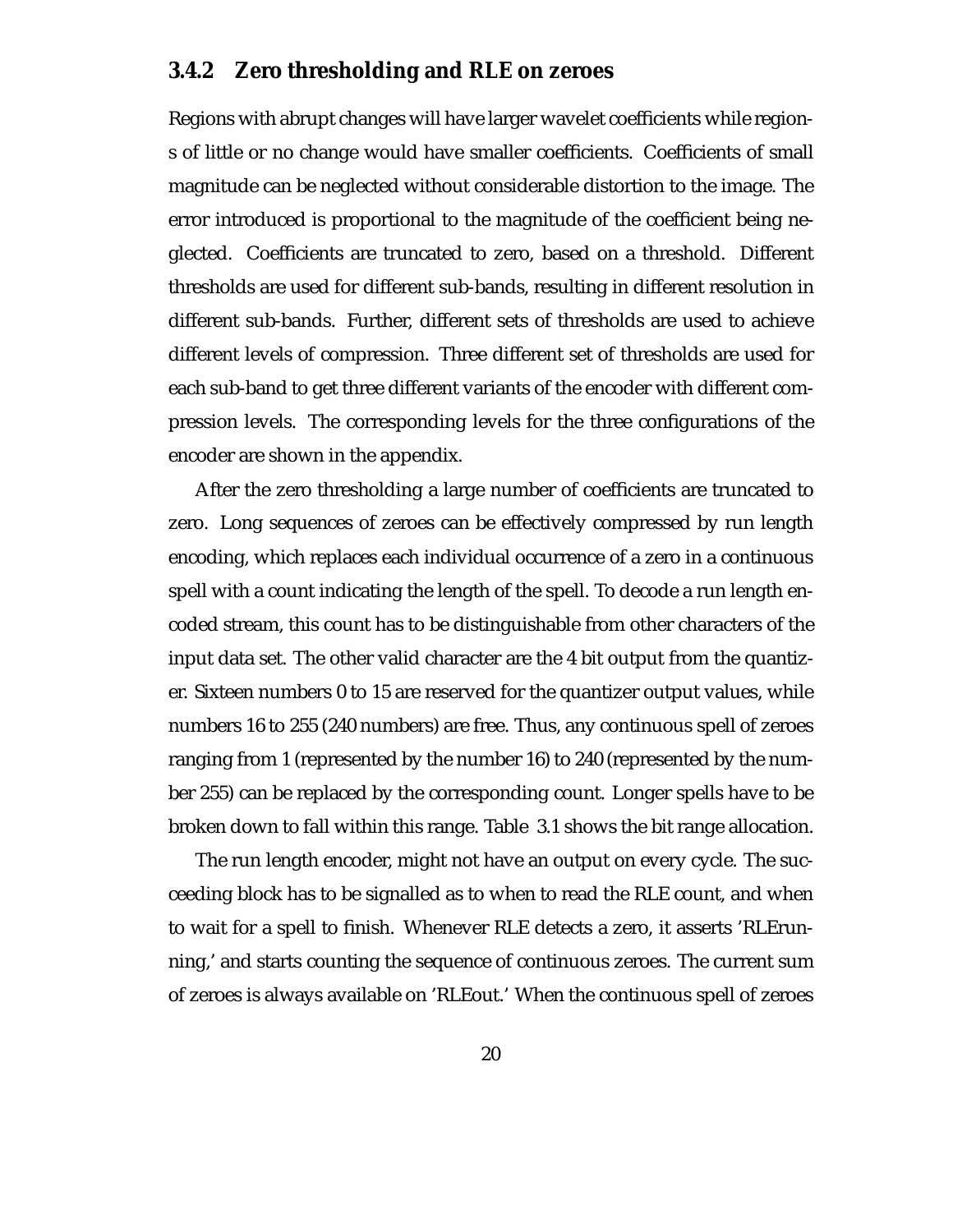| 00000000 | 16 numbers allocated         |
|----------|------------------------------|
|          | for the output of quantizer, |
| 00001111 | 16 quantization levels.      |
| 00010000 | 256-16=240 numbers available |
|          | for RLE. RLE can count       |
| 11111111 | upto 240 continuous zeroes.  |

Table 3.1: Bit range allocation for RLE

end, 'RLErunning' is deasserted, and 'RLEspellEnd' is asserted for one cycle to allow the next block to read off the RLE count. The RLE counter is also reset to 15.

In this set-up, there is look ahead problem. Before RLE can signal the end of a spell, it needs to see the next value is the stream. But, RLE is used in conjunction with the dynamic quantizer, (RLE and quantizer are connected in parallel) which is a 4 staged pipeline.

RLE might face an arbitrarily long sequence of zeroes. RLE can count only upto a maximum of 240 zeroes. Thus, when RLE has seen 240 continuous zeroes and still more zeroes are arriving, 'RLEspellEnd' would be asserted for one



Figure 3.10: Run Length Encoder for continuous zeroes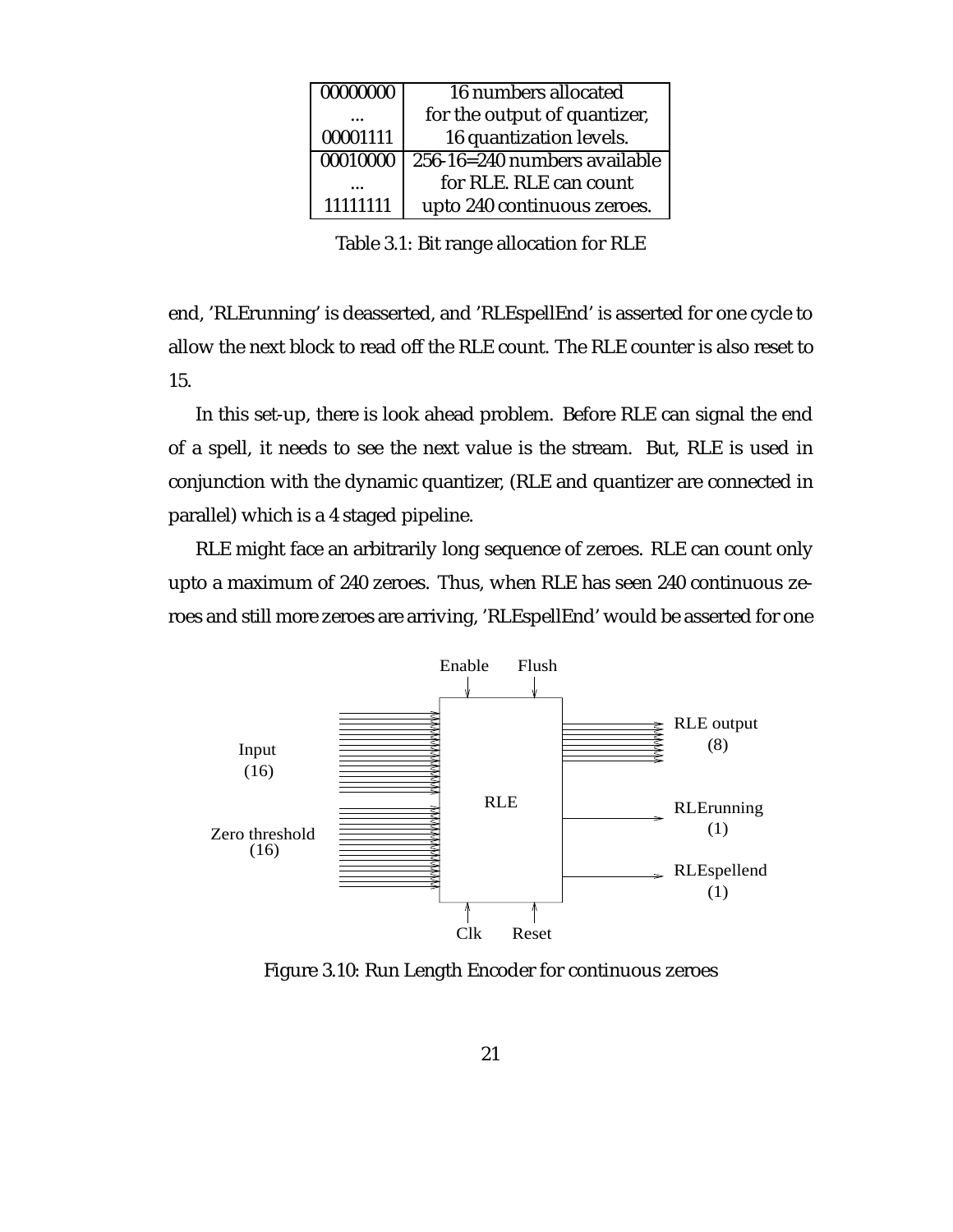clock cycle, and the internal counter is reset to 15. Here, 'RLErunning' would be high through out the spell.

The logic followed by the succeeding block is as follows. If 'RLErunning' is asserted then wait till 'RLEspellEnd' is asserted and read the 'RLEout'. Else, read the output of the dynamic quantizer.

#### **3.4.3 Entropy encoding**

Entropy encoding involves assigning a smaller length encoding for more frequently used characters in the data set and a larger length encoding for infrequently used characters in the data set. This involves variable length encoding of the input data. To efficiently retrieve the original data, an encoded word should not be a proper prefix of any other encoded word. Huffman trees are an efficient way of coming up with a variable length encoding for a set of characters, given the relative frequencies. Further, for a Huffman tree based encoding, decoding can be done in linear time (linear in the length of the encoded word). Various other schemes of encoding using different levels of context sensitive information exits. This might incur a costlier decoding function.

#### **3.4.3.1 Encoding scheme**

In our implementation, we use an encoding scheme which is not a Huffman tree based code. The bit allocation is shown in figure 3.11. Eight bit inputs are variable length encoded between 3 to 18 bits. The complete encoding table is shown in the appendix. The encoding is implemented by two look-up tables on the FPGA. Given an eight bit input, the first look-up table (LUT), provides information about the size of encoding. The second LUT gives the actual encoding. Only the relevant bits from the second LUT should be used. The rest of the bits in the output are don't care and are either chosen as logic 0 or 1 during logic optimization. The VHDL description of the encoder can be found in the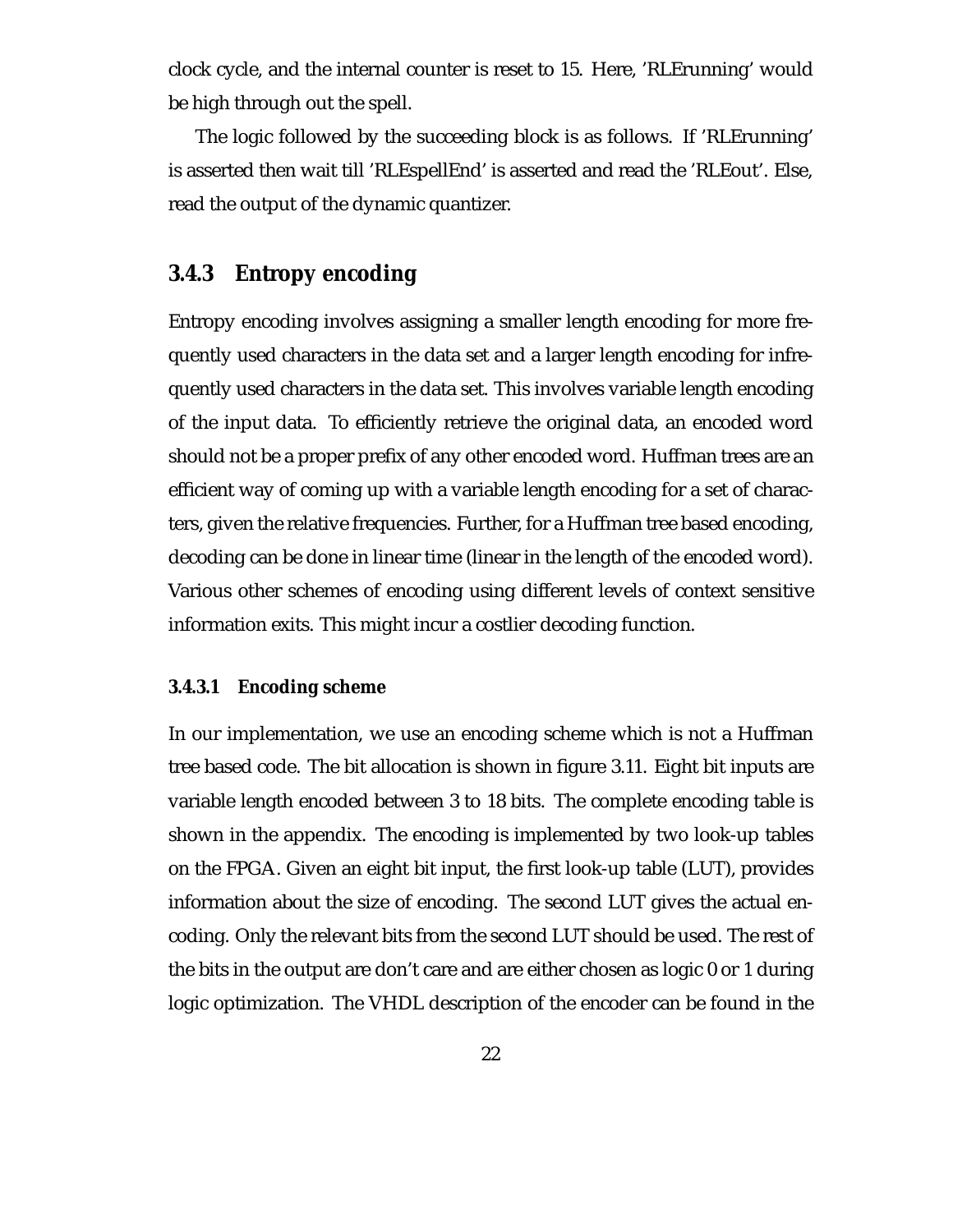

Figure 3.11: Entropy encoding, bit allocation

appendix, huffman.vhd.



Figure 3.12: Entropy encoder

#### **3.4.3.2 Bit packing**

The output of the entropy encoder varies from 3 to 18 bits. The bits need to be packed into 32 bit words before being written back to the embedded memory. This is achieved by the shifter discussed below. This shifter is inspired from the Xtetris computer game and the binary search algorithm.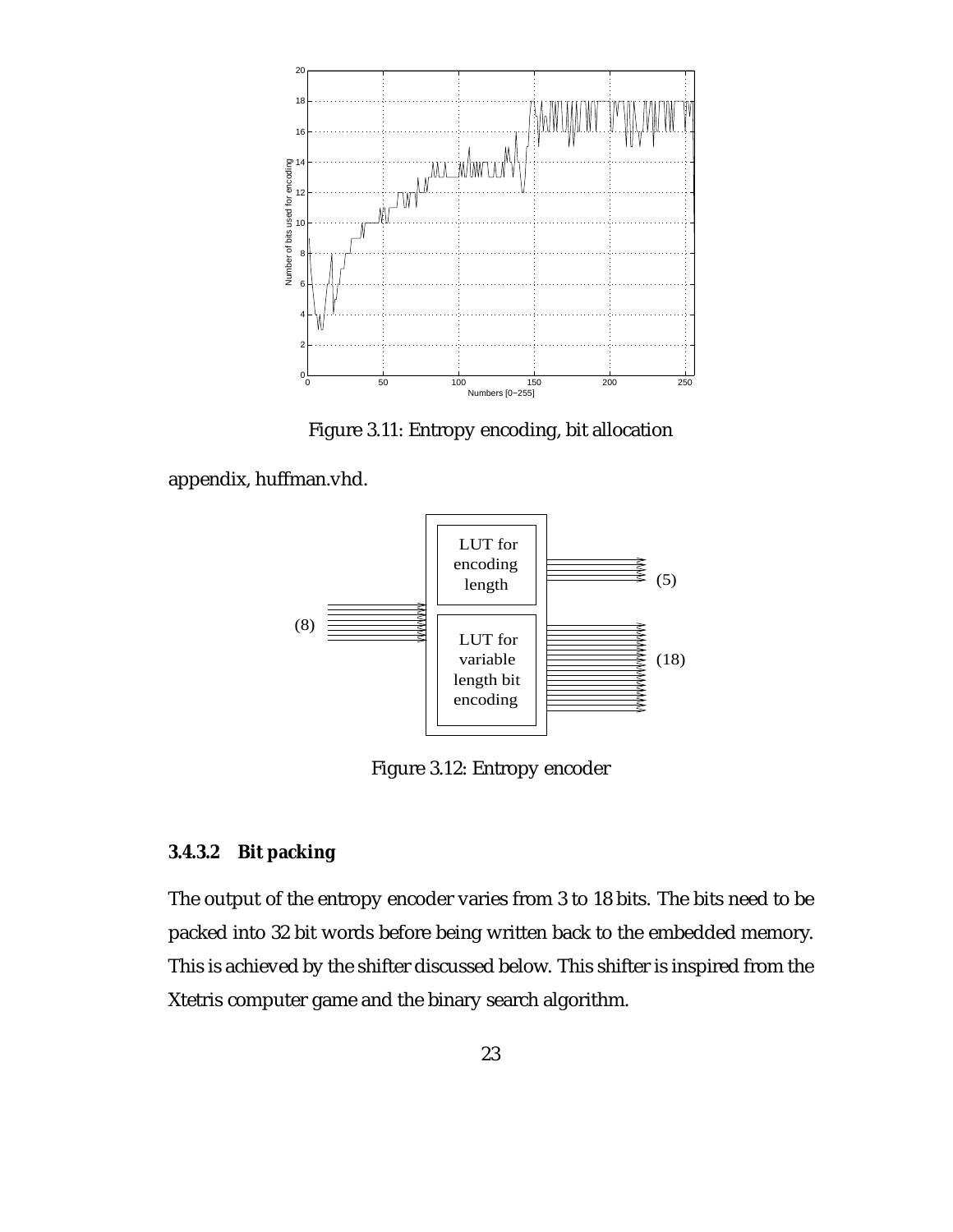The shifter consists of 5 register stages, each 32 bits wide. The input data can be shifted (rotated) by 16 or latched without shifting, to stage 1. The data can be shifted by 8 or passed on straight from stage 1 to stage 2. Similarly data can be shifted by 4, 2, and 1 when moving between the remaining stages. Data is shifted from stage to stage, and is accumulated at the last stage. When the last stage has 32 bits of data, a memory write is initiated and the last stage is flushed.



Figure 3.13: Binary Shifter for bit packing

The data is shifted to the right place over the 5 stages in order to complete a word at the last stage. The key decision is whether to shift or not at each stage. A 5 bit counter is maintained to store the length of the data currently held. For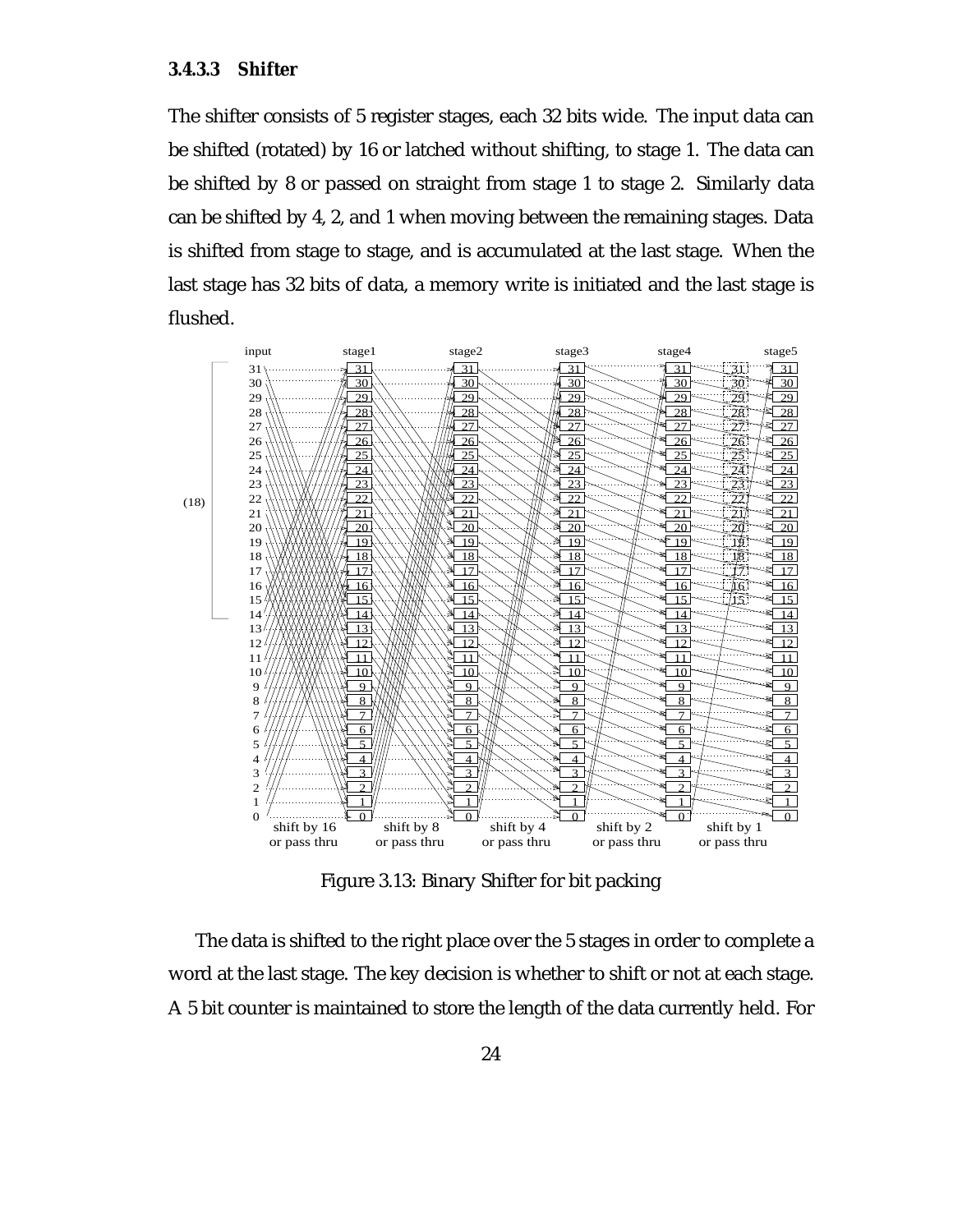example, let the lengths of the words arriving at stage 1 be  $a_1$ ,  $a_2$ ,  $a_3$ , etc. The counter will have values 0, a1, a1 + a2, etc. in the corresponding clock cycles. The counter is allowed to overflow once it reaches 31. Thus, the counter value indicates where the next word should start by the time it reaches the last stage. Different bits of the counter (delayed appropriately) are used to decide whether to shift or not at each stage.

Part of the last stage needs double buffering. To determine the size of the double buffer needed, consider the worst case. The last stage already has 31 bits and the next data coming from stage 4 is of maximum size (18 bits). Only 1 out of the 18 bits can be added to the last stage and a memory write initiated. The rest of the 17 bits need to be buffered for this cycle, and brought out in the next cycle. Thus, 17 out of the 32 bits in the last stage are double buffered. Thus, whenever an overflow is detected, the double buffer is loaded with the excess bits and taken out during the next cycle. The detailed hardware implementation may be found in the appendix in the file shifter.vhd.

#### **3.4.4 Output file format**

At the end of the second stage, the upper memory (upper 0.5MB) contains the packed bit stream. The total count of the bit stream approximated to the nearest WORD is written to memory location 0. To reconstruct the data from the bit stream, the following information is needed.

- The actual bit stream. On Huffman decoding, the actual 8 bit codes are retrieved. These codes are either the quantizer output, or the RLE count. On expanding the RLE count to the corresponding number of zeroes, we get the actual quantized stream.
- The four quadrants of the final stage of wave-letting can be located at the first four 128\*128 byte blocks. The three quadrants of the next stage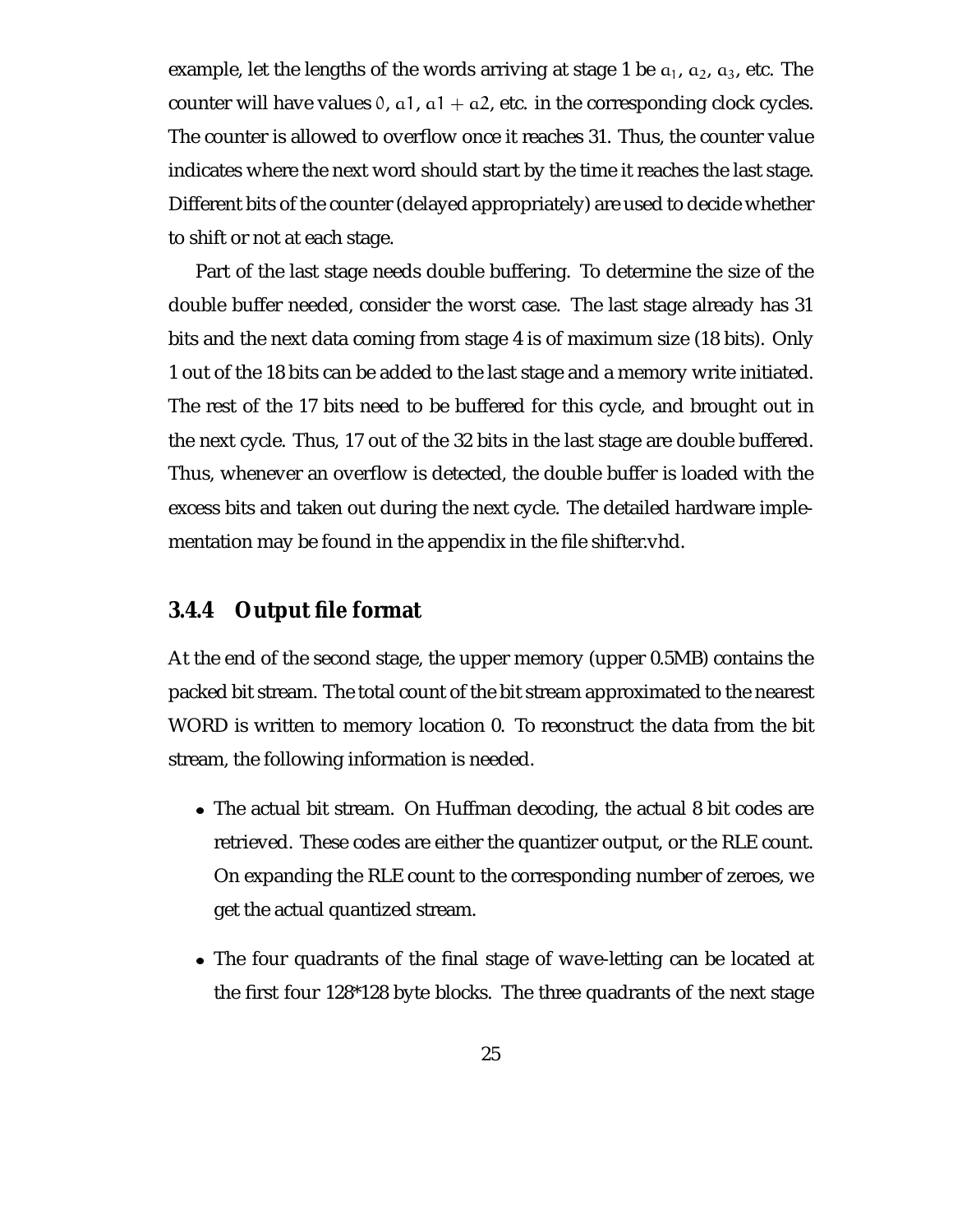can be located at at next three blocks sized at 256\*256 bytes each. Each quadrant (sub-band) is quantized separately. The dynamic range of each of the quadrant should be known to reconstruct the original stream.

The output file written has all the information needed to reconstruct the image. The format of the output file generated is shown in figure 3.14.

| Number of Bytes   | (4 bytes)           |
|-------------------|---------------------|
| Block0 Min/Max    | $(8 \text{ bytes})$ |
| Block1 Min/Max    | $(8 \text{ bytes})$ |
| Block2 Min/Max    | $(8 \text{ bytes})$ |
| Block3 Min/Max    | $(8 \text{ bytes})$ |
| Block4 Min/Max    | (8 bytes)           |
| Block5 Min/Max    | $(8 \text{ bytes})$ |
| Block6 Min/Max    | $(8 \text{ bytes})$ |
| Block0 size       | (4 bytes)           |
| Block1 size       | (4 bytes)           |
| Block2 size       | (4 bytes)           |
| Block3 size       | (4 bytes)           |
| Block4 size       | (4 bytes)           |
| Block5 size       | (4 bytes)           |
| Block6 size       | (4 bytes)           |
| <b>Bit stream</b> | (variable)          |

Figure 3.14: Outfile format

#### **3.4.5 Stage 2, Overall architecture**

The top level data flow diagram of the second stage is shown in figure 3.15. Wavelet coefficients from memory are read from the lower half of the embedded memory. The block (sub-band) minimum and maximum is also read from the memory. The packed bit stream output is written to the upper memory, and the bit stream length is written to memory location 0. The control software, reads the embedded memory and generates the compressed image file.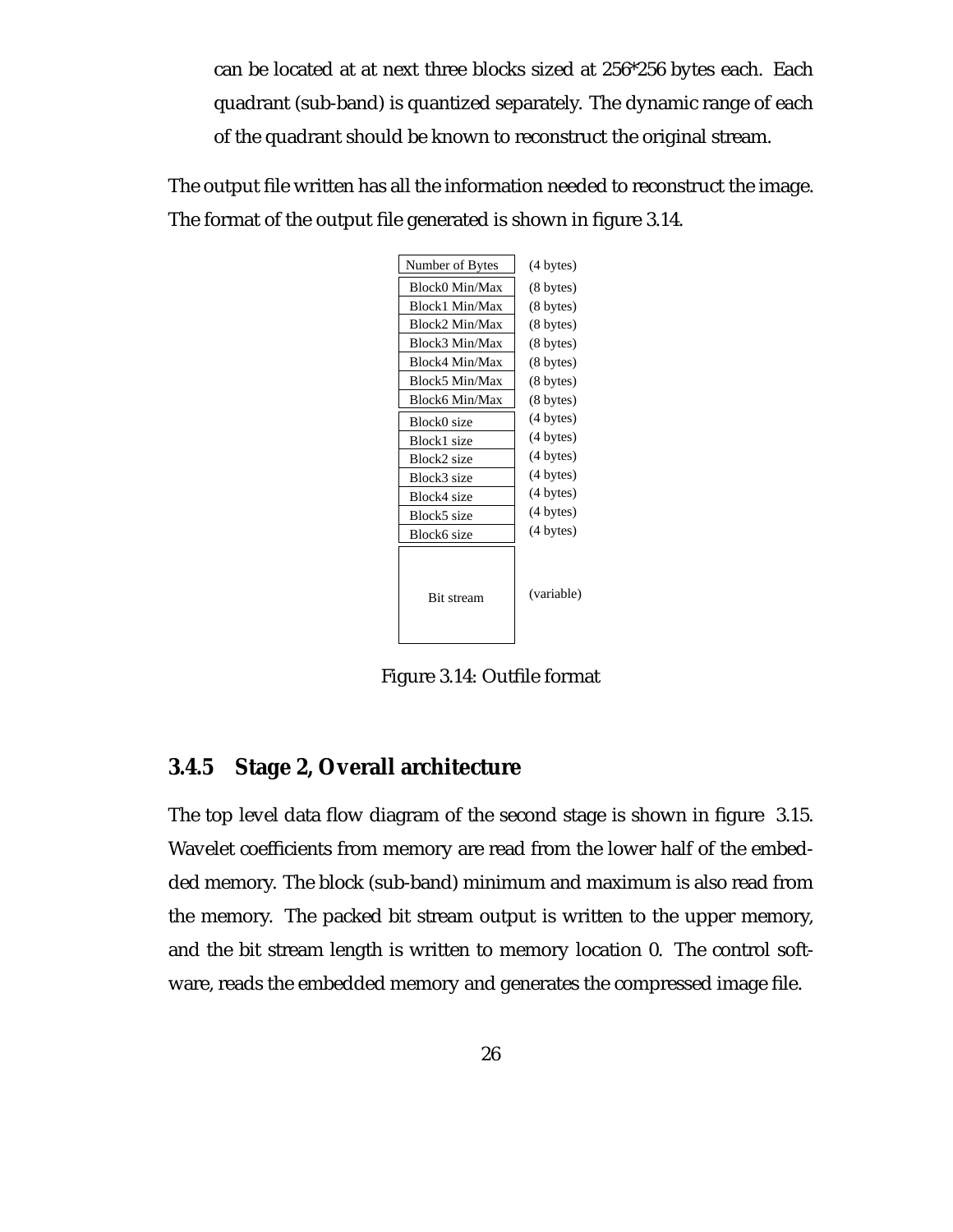

Figure 3.15: Stage 2, data flow diagram

The control flow is show in figure 3.16. Before reading the wavelet coefficients, the maximum and minimum of coefficients in each sub-band are read from the lower memory. The coefficients are then read and processed for each sub-band, starting with the lowest frequency band. As shown in the state diagram, a memory read is fired in stage *Read 001*. Memory read has a latency of 2 clock cycles. The results of the read is finally available in state *Read 100*. Memory writes are completed in the same cycle. The two intermediate states, *Read 010* and *Write* can be used to write back the output, if output is available. Each memory read brings in two wavelet coefficients. Consider the worst case, where the two coefficients gets expanded to 18 bits each. There are two memory write cycles before the next read. When ever a memory write is performed, the memory address register is incremented.

The read address generators, read each sub-band from the interleaved memory pattern. The address ranges for each sub-band with the interleaved ordering scheme is shown in appendix. The output is written as a continuous stream,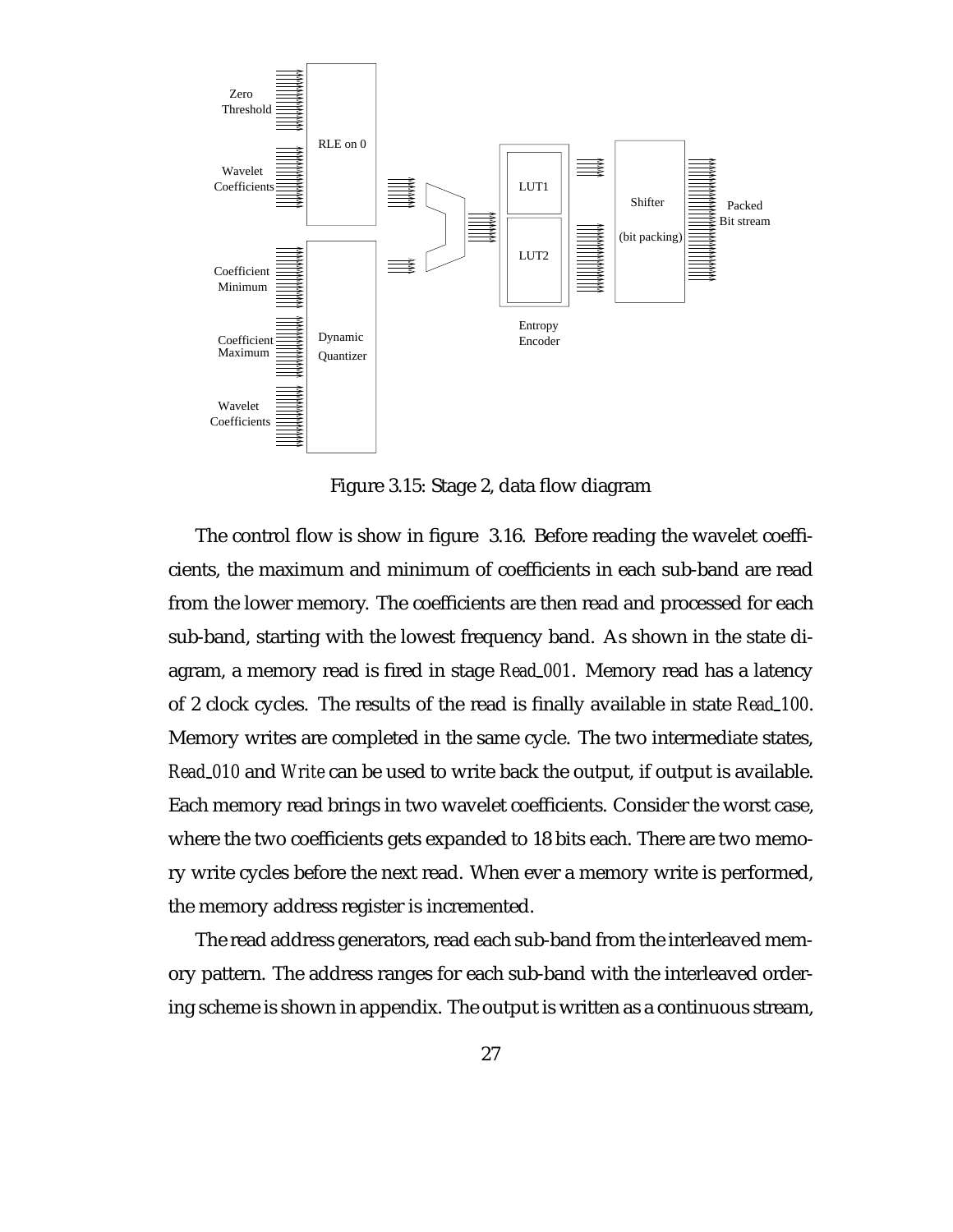

Figure 3.16: Stage 2, control flow diagram

starting with the lowest sub-band. Thus the output is effectively in Mallot ordering and can be progressively transmitted/decoded.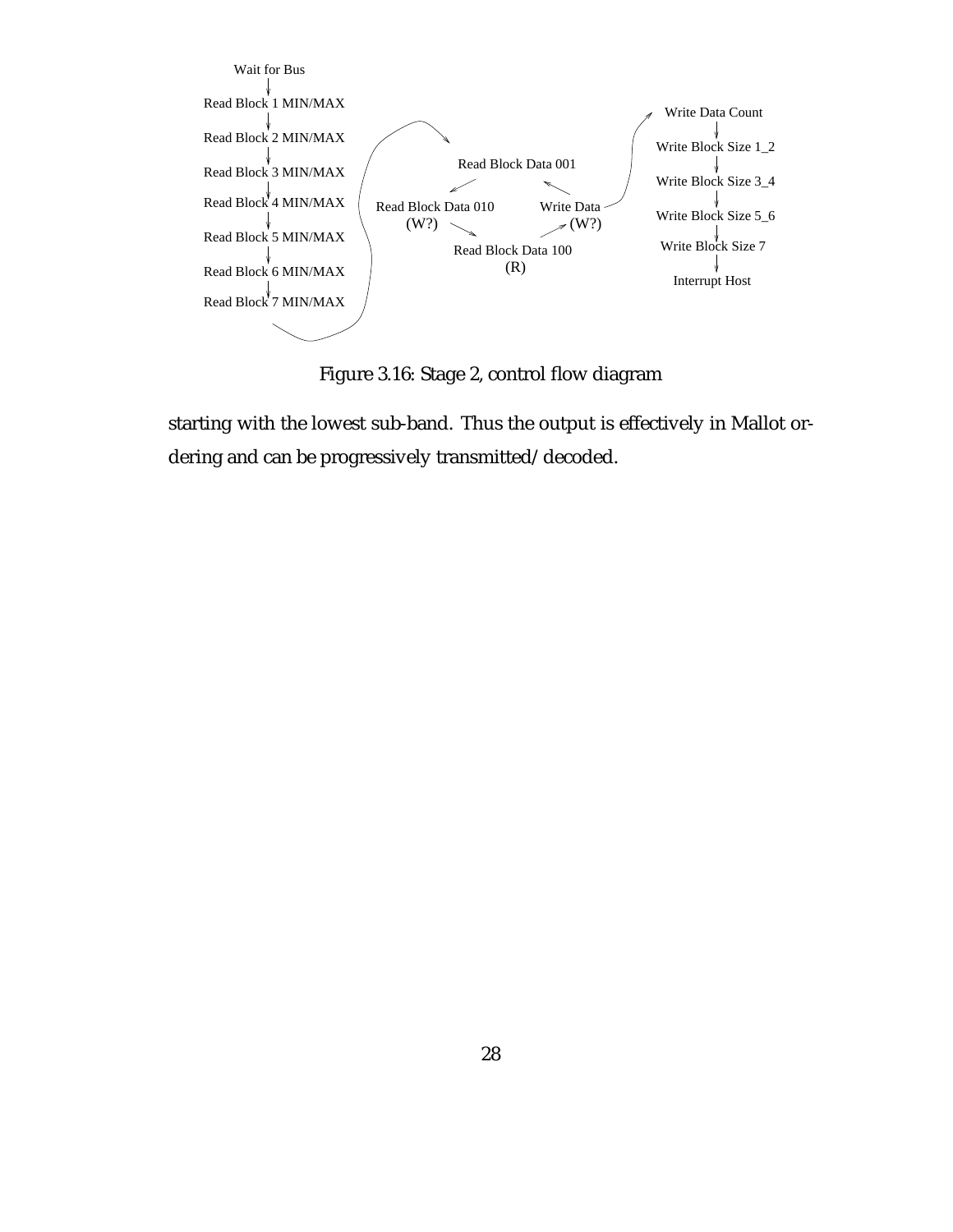# **Chapter 4**

# **Results**

### **4.1 Metrics for testing**

The metrics on which encoder is graded include the compression ratio, throughput, processing noise, and implementation costs. Further, the adaptivity of the encoder to support different compression levels at different noise levels is also measured.

#### **4.1.1 Throughput**

The encoder runs in two stages. A raw frame of 512 by 512 pixels is loaded to the embedded memory. After stage 1 finishes its processing on this memory, the memory image is used as input for the second stage. The two hardware configurations, corresponding to the two stages, can be run at a system clock of 25MHz. The two hardware configurations are loaded onto two different FPGAs on the same board.

#### **4.1.1.1 Embedded memory performance**

The embedded memory is loaded and unloaded by the host computer using the operating system driver routines. The measured memory access times are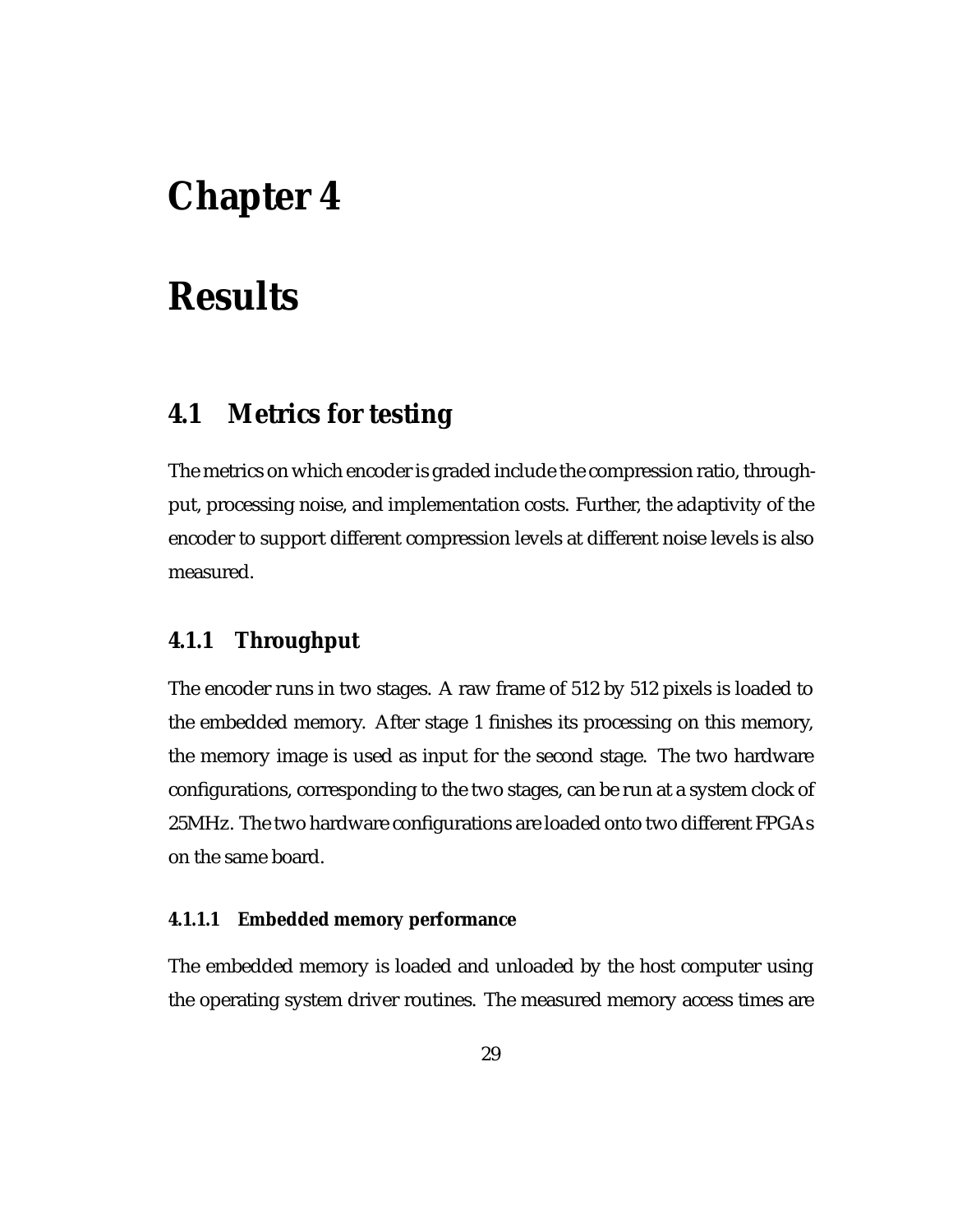listed below and it quantifies the time taken by the DMA based read/write APIs provided by the board vendor. The operating system running on the host computer is Linux, kernel version 2.2.5.

| Read from host   | $4.244$ ms |
|------------------|------------|
| $0.5$ MB         |            |
| Write from host  | $4.017$ ms |
| $0.5$ MB         |            |
| Read from host   | 8.398 ms   |
| $1.0\ \text{MB}$ |            |
| Write from host  | 7.981 ms   |
| 1 0 MR           |            |

Table 4.1: Embedded memory access times from host computer

The host computer loads a raw frame in the embedded memory corresponding to PE1 and signals it to start. On finishing the processing of stage1, PE1 interrupts the host. The host then reads back the contents of the embedded memory and loads it into the embedded memory of PE2. PE2 then finishes the rest of the processing and interrupts the host. The host reads back the contents of the PE2's memory.

#### **4.1.1.2 Effective throughput**

The control software utilized, for loading the memory and servicing the PE interrupts is written in C. The device driver routines provided by the board vendor are employed for this task. A threaded implementation was used in which both the PEs we run simultaneously in a pipelined fashion. Assuming a realtime image source, the file system overheads are neglected. Consequently, 3 input frames were pre-loaded in the host computer's main memory and used as the frame source. For measuring the throughput, the processed image is read back to host computer's main memory and discarded. A write to secondary storage media is avoided to exclude host computer performance and secondary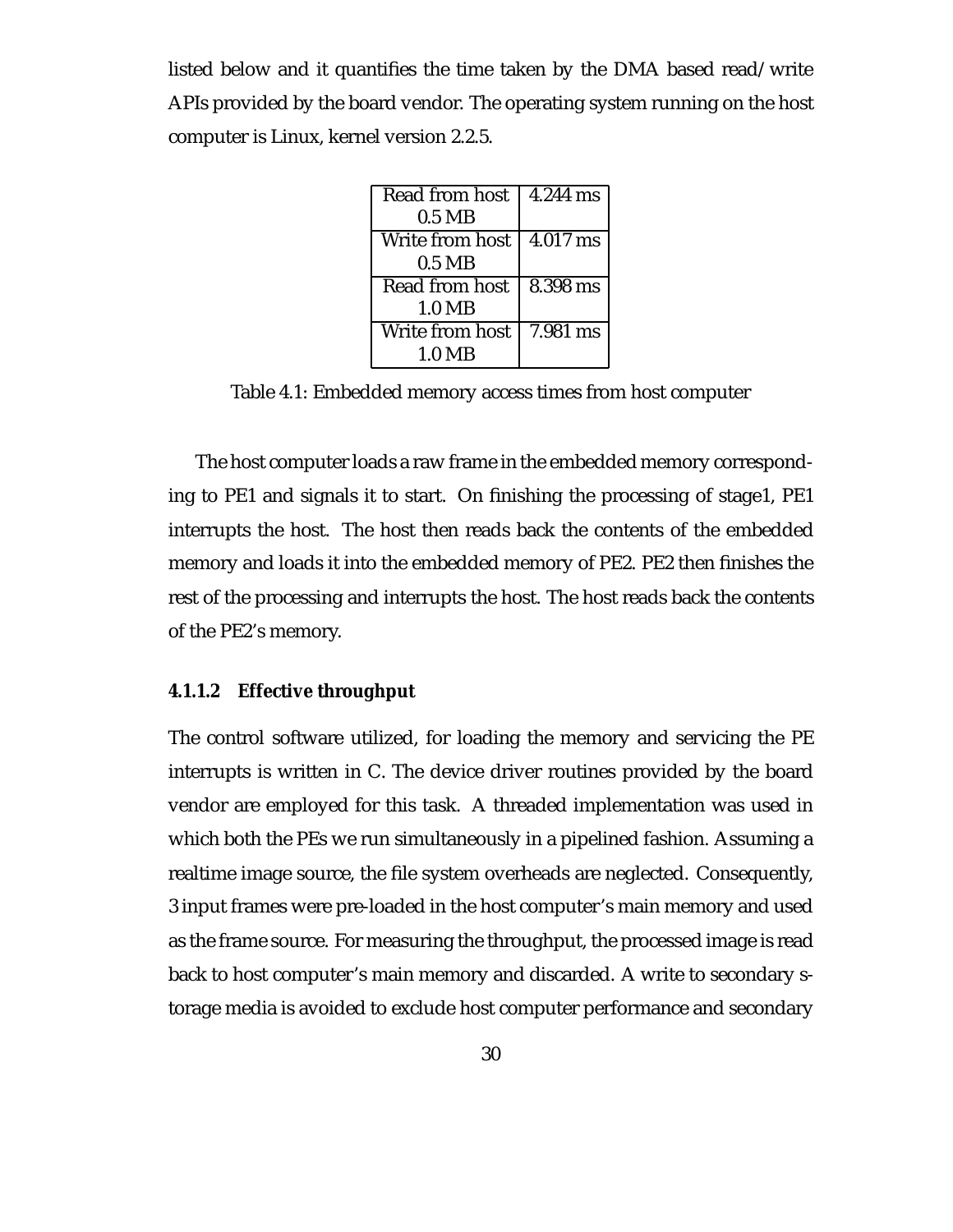storage media charecteristics. With the above set up, the sustained throughout observed varied from 10 to 12 frames per second. The detailed break of the times along a single thread are displayed in table 4.2. With multi threaded control software, few of the opreations are run concurrently. This achieves speed up.

| Memory write from host   | 4.017 ms              |
|--------------------------|-----------------------|
| $0.5$ MB                 |                       |
| PE 1 running time @24MHz | 57.402 ms             |
| $(\text{stage } 1)$      |                       |
| Memory read from host    | $\overline{8.401}$ ms |
| $1.0\ \text{MB}$         |                       |
| Memory write from host   | 7.948 ms              |
| $1.0\ \text{MB}$         |                       |
| PE 2 running time @24MHz | 5.51 ms               |
| $(\text{stage } 2)$      |                       |
| Memory read from host    | 8.394 ms              |
| 1.0 <sub>MB</sub>        |                       |

Table 4.2: Delay along a single thread

#### **4.1.2 Compression level Vs noise**

Three different hardware configurations with different compression levels were built and tested. The characteristics of the three configurations over three different frames are displayed in tables ( 4.4, 4.5, 4.6). A software decoder available was used to recontruct the encoded image in order to compare with the original. Noise figures from a software encoder (using 32 bit integer arithmetic) are also quoted (in braces). The PSNR and RMSE metrics are computed as per the equation given below. Percentage compression is the ratio of compressed image size to the original image size (512x512 bytes). Bits per pixel (bpp) is the ratio of image size in bits to number of pixels. The corresponding reconstructed images are also shown in figures 4.3, 4.4.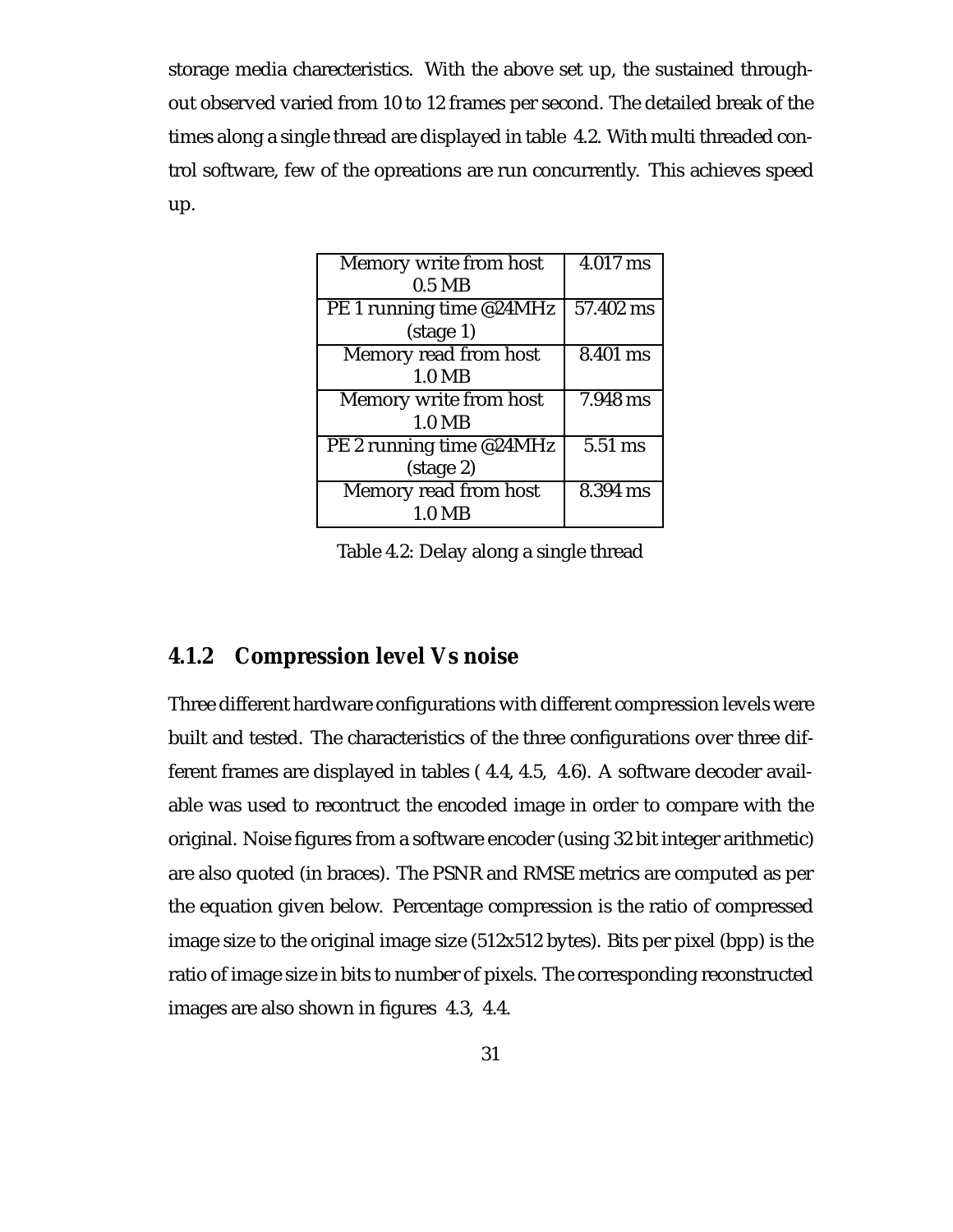







(a) lena.pgm (b) barbara.pgm (c) goldhill.pgm





(a) lena.pgm (b) barbara.pgm (c) goldhill.pgm

Figure 4.2: Configuration 1, Minimum compression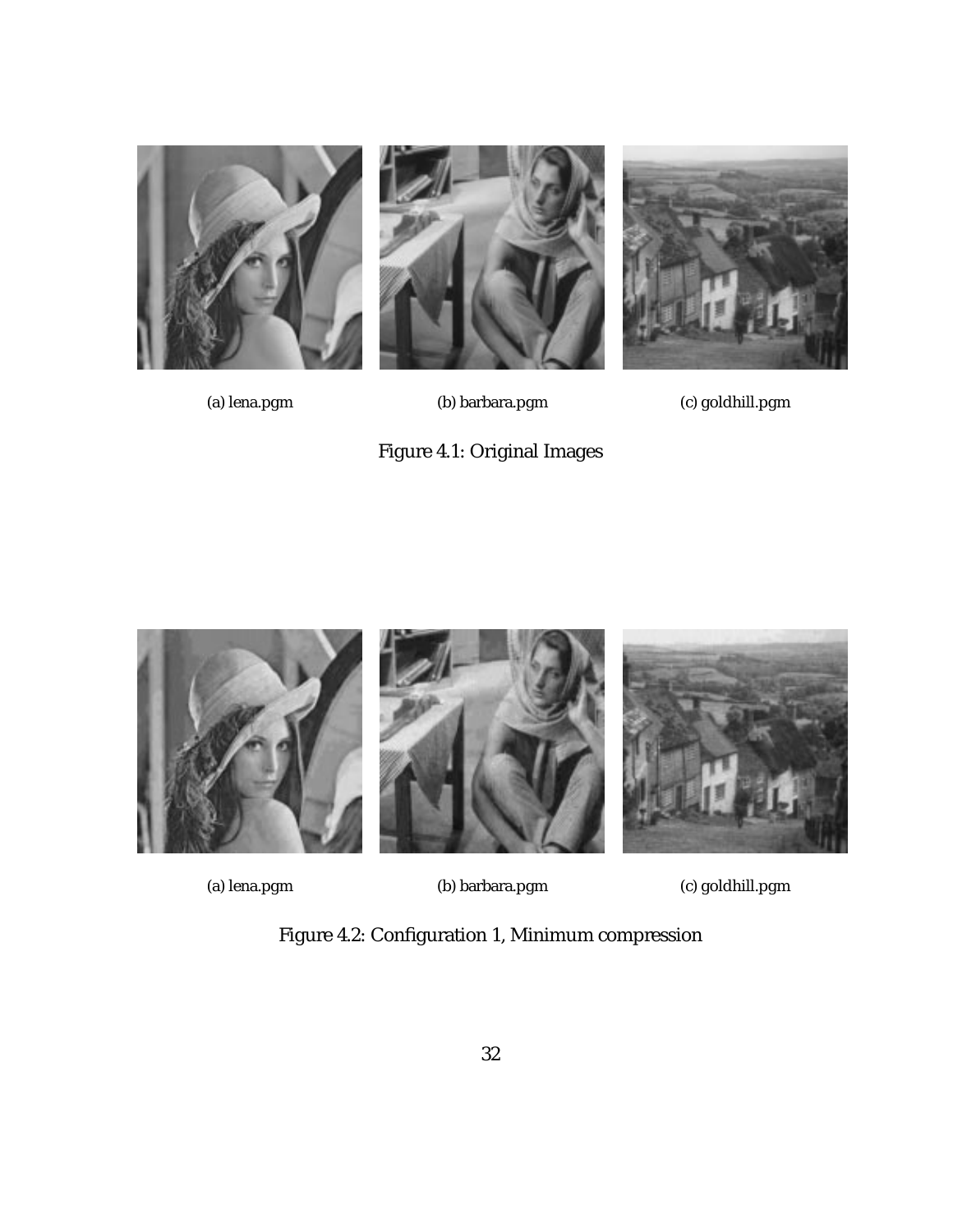

(a) lena.pgm (b) barbara.pgm (c) goldhill.pgm

Figure 4.3: Configuration 2, Medium compression



(a) lena.pgm (b) barbara.pgm (c) goldhill.pgm

Figure 4.4: Configuration 3, Maximum compression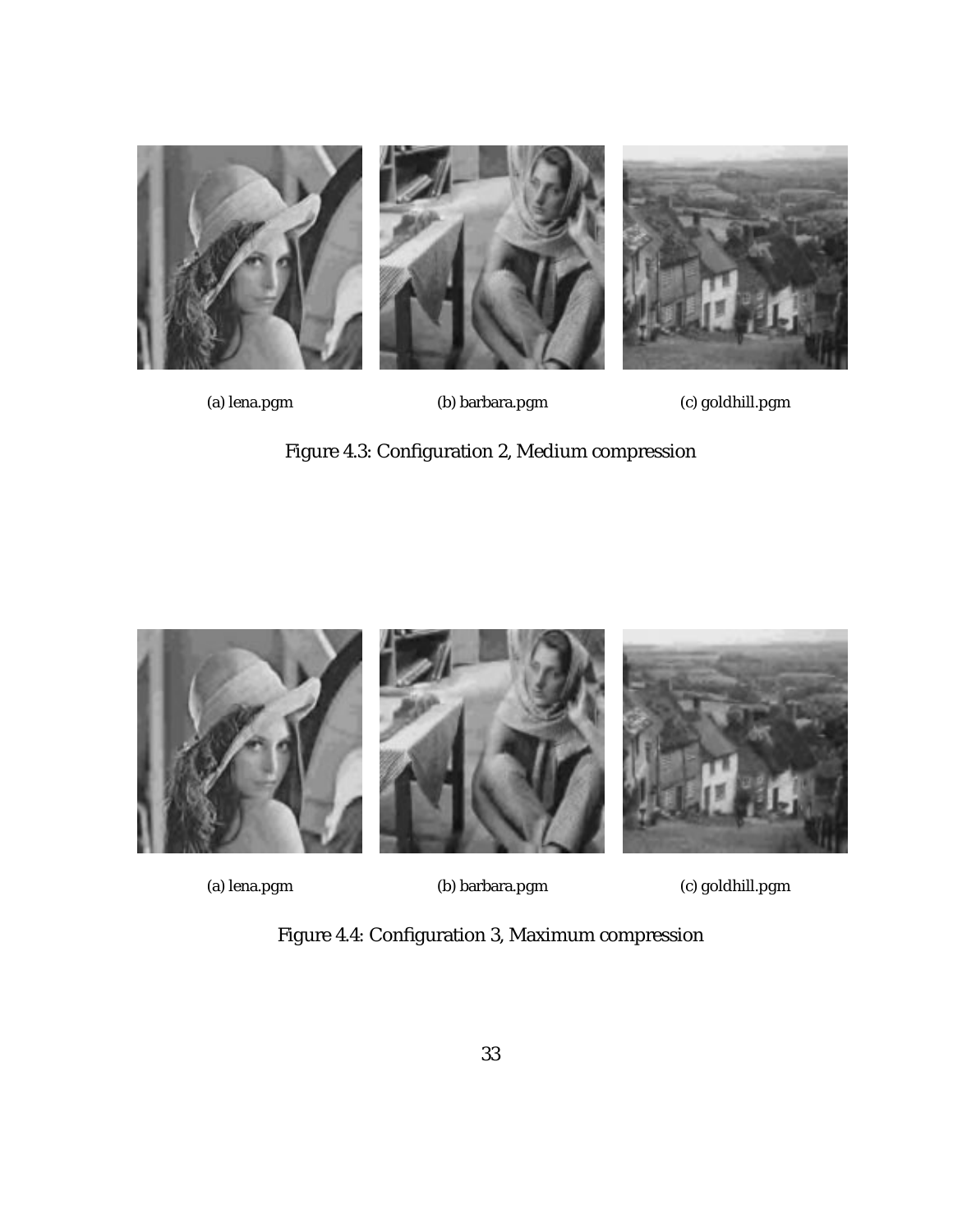$$
MSE = \frac{1}{512 \times 512} \sum_{x=1}^{x=512} \sum_{y=1}^{y=512} [p(x, y) - p'(x, y)]^2
$$
  
RMSE =  $\sqrt{MSE}$   
PSNR = 20log10(255/RMSE)  
Table 4.3: PSNR and RMSE equations

#### **4.1.3 Implementation costs on the hardware**

These designs were implemented on Xilinx 4085XLA FPGAs. The device usage is normally reported in terms of number of look-up tables, I/O buffers, and flip flops. The routing resource usage is not given by the place and route tools - a higher device utilization implies a greater routing resource utilization. The total number of CLBs used are a function of the the device resources used and how densely they are packed. For example, on a CLB only a flip flop could be used, but still it adds to the CLB count. The usages for both the stages for displayed in table 4.7.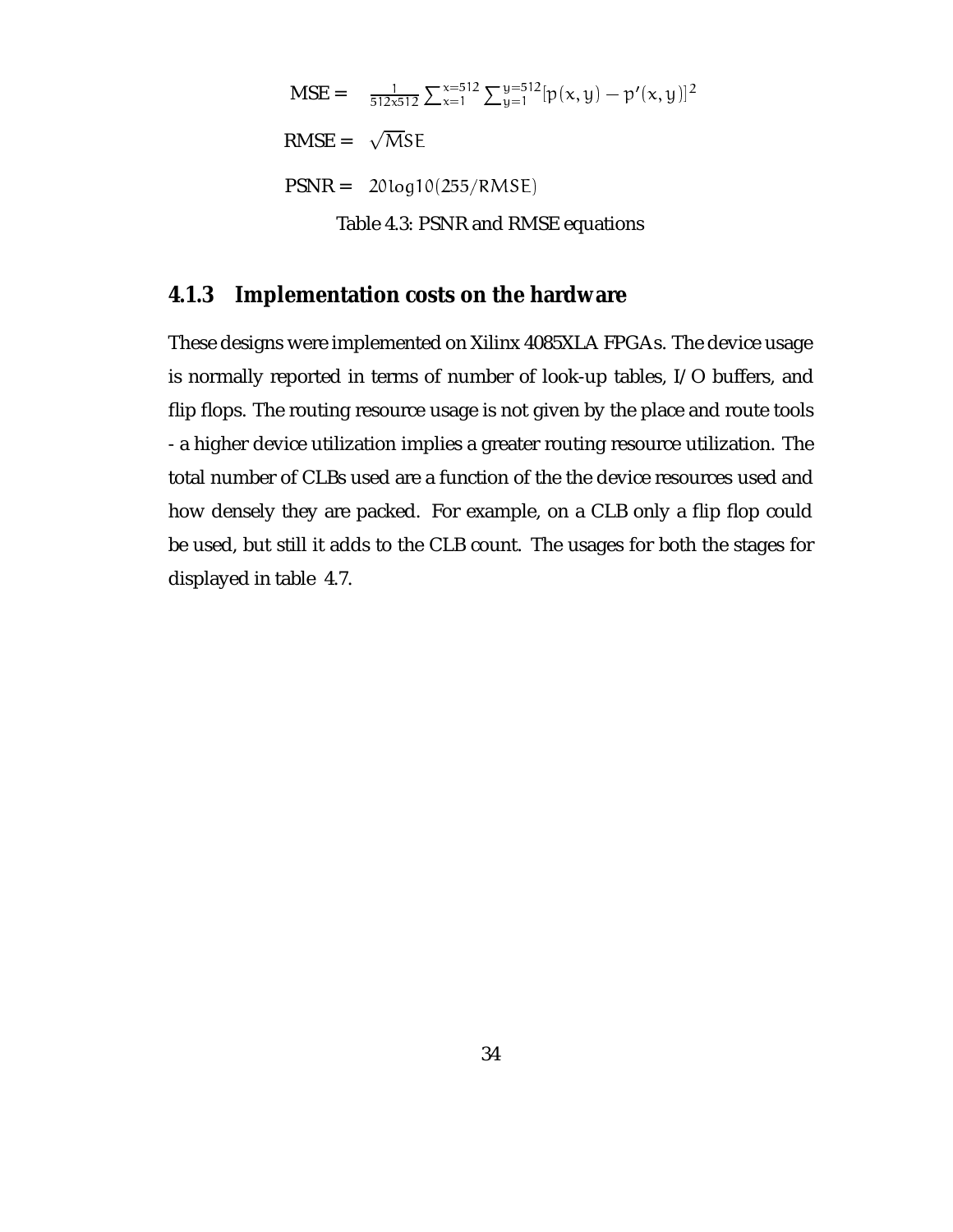| Configuration             | Compressed   | Compression | bpp   | <b>PSNR</b> | <b>RMS</b> |
|---------------------------|--------------|-------------|-------|-------------|------------|
|                           | size (bytes) | ratio       |       | (dB)        |            |
| Configuration 1,          | 28775        | 9.11        | 0.878 | 30.894      | 7.274      |
| <b>Least compression</b>  |              |             |       | (31.102)    | (7.102)    |
| Configuration 2,          | 5556         | 47.18       | 0.169 | 29.530      | 8.511      |
| <b>Medium</b> compression |              |             |       | (30.015)    | (8.049)    |
| Configuration 3,          | 3767         | 69.58       | 0.114 | 28.059      | 10.082     |
| Most compression          |              |             |       | (28.120)    | (10.012)   |

Table 4.4: Compression levels and noise neasurements for 'lena'

| Configuration             | Compressed   | Compression | bpp   | <b>PSNR</b> | <b>RMS</b> |
|---------------------------|--------------|-------------|-------|-------------|------------|
|                           | size (bytes) | ratio       |       | (dB)        |            |
| Configuration 1,          | 29708        | 8.82        | 0.906 | 25.017      | 14.310     |
| <b>Least compression</b>  |              |             |       | (25.024)    | (14.299)   |
| Configuration 2,          | 8187         | 32.01       | 0.249 | 24.472      | 15.237     |
| <b>Medium</b> compression |              |             |       | (24.589)    | (15.033)   |
| Configuration 3,          | 4915         | 53.33       | 0.149 | 23.427      | 17.185     |
| Most compression          |              |             |       | (23.556)    | (16.932)   |

Table 4.5: Compression levels and noise neasurements for 'barbara'

| Configuration             | Compressed   | Compression | bpp   | <b>PSNR</b> | <b>RMS</b> |
|---------------------------|--------------|-------------|-------|-------------|------------|
|                           | size (bytes) | ratio       |       | (dB)        |            |
| Configuration 1,          | 30024        | 8.7         | 0.916 | 30.038      | 8.027      |
| <b>Least compression</b>  |              |             |       | (30.045)    | (8.021)    |
| Configuration 2,          | 6070         | 43.18       | 0.185 | 28.119      | 10.013     |
| <b>Medium</b> compression |              |             |       | (28.014)    | (10.134)   |
| Configuration 3,          | 3636         | 72.09       | 0.110 | 26.417      | 12.181     |
| Most compression          |              |             |       | (26.446)    | (12.140)   |

Table 4.6: Compression levels and noise neasurements for 'goldhill'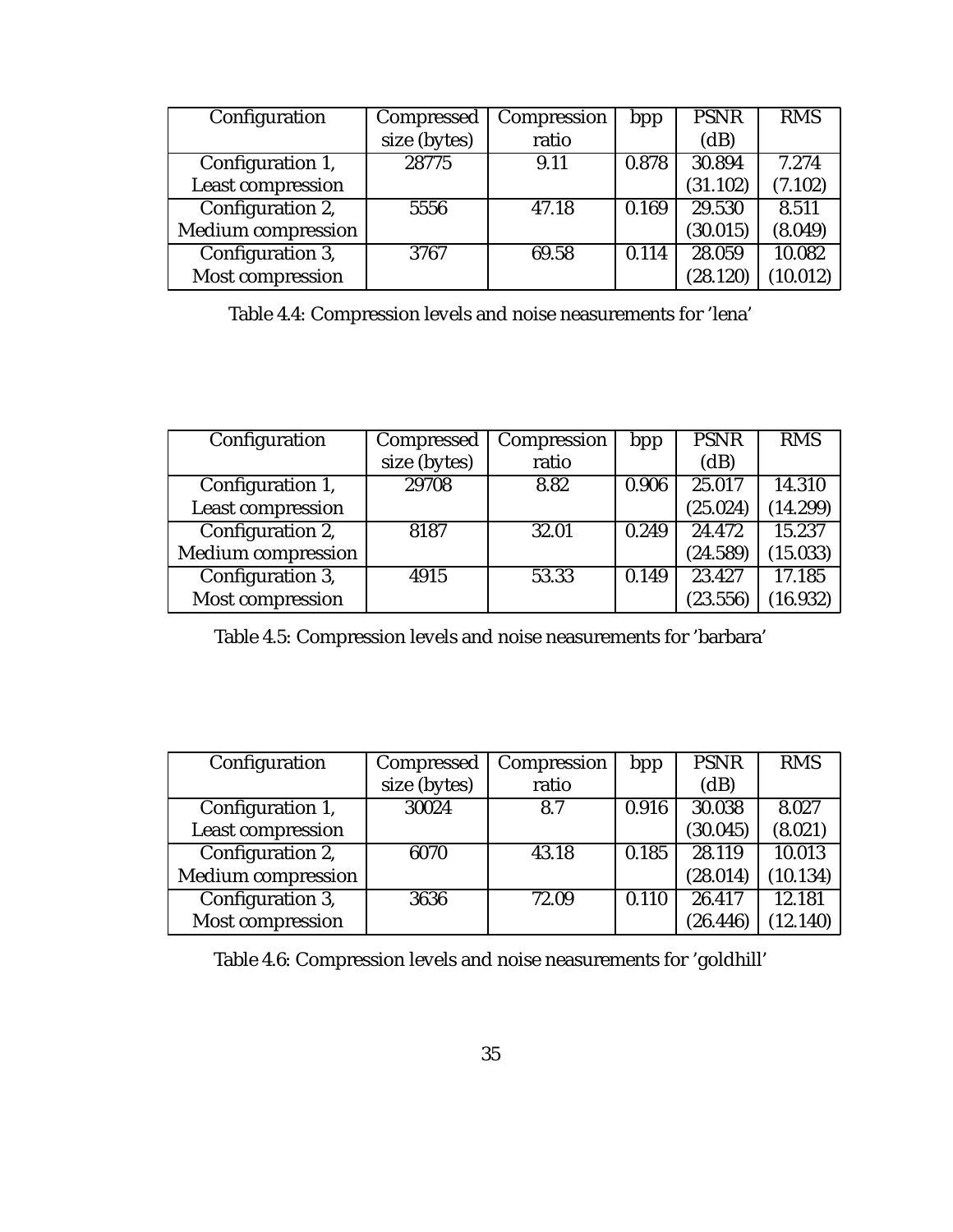| <b>Block</b> | <b>LUTs</b>       | <b>LUTs</b> | <b>CLB</b>   | Total       | I/O        | I/O   | Gate  | Timing |
|--------------|-------------------|-------------|--------------|-------------|------------|-------|-------|--------|
|              | $\left( 4\right)$ | (3)         | <b>Flops</b> | <b>CLBs</b> | <b>Buf</b> | Flops | count | (MHz)  |
| Stage 1,     | 547               | 109         | 406          | 399         | 75         | 88    | 8244  | 26.553 |
|              |                   |             |              | (12%)       |            |       |       |        |
| Stage 2,     | 1248              | 356         | 924          | 890         | 77         | 88    | 17058 | 36.381 |
| config. 1    |                   |             |              | (28%)       |            |       |       |        |
| Stage 2,     | 1297              | 367         | 975          | 948         | 77         | 88    | 17937 | 31.254 |
| config. 2    |                   |             |              | (30%)       |            |       |       |        |
| Stage 2,     | 1297              | 373         | 965          | 925         | 77         | 88    | 17830 | 34.632 |
| config. 3    |                   |             |              | (29%)       |            |       |       |        |

Table 4.7: Device usage and Timing statistics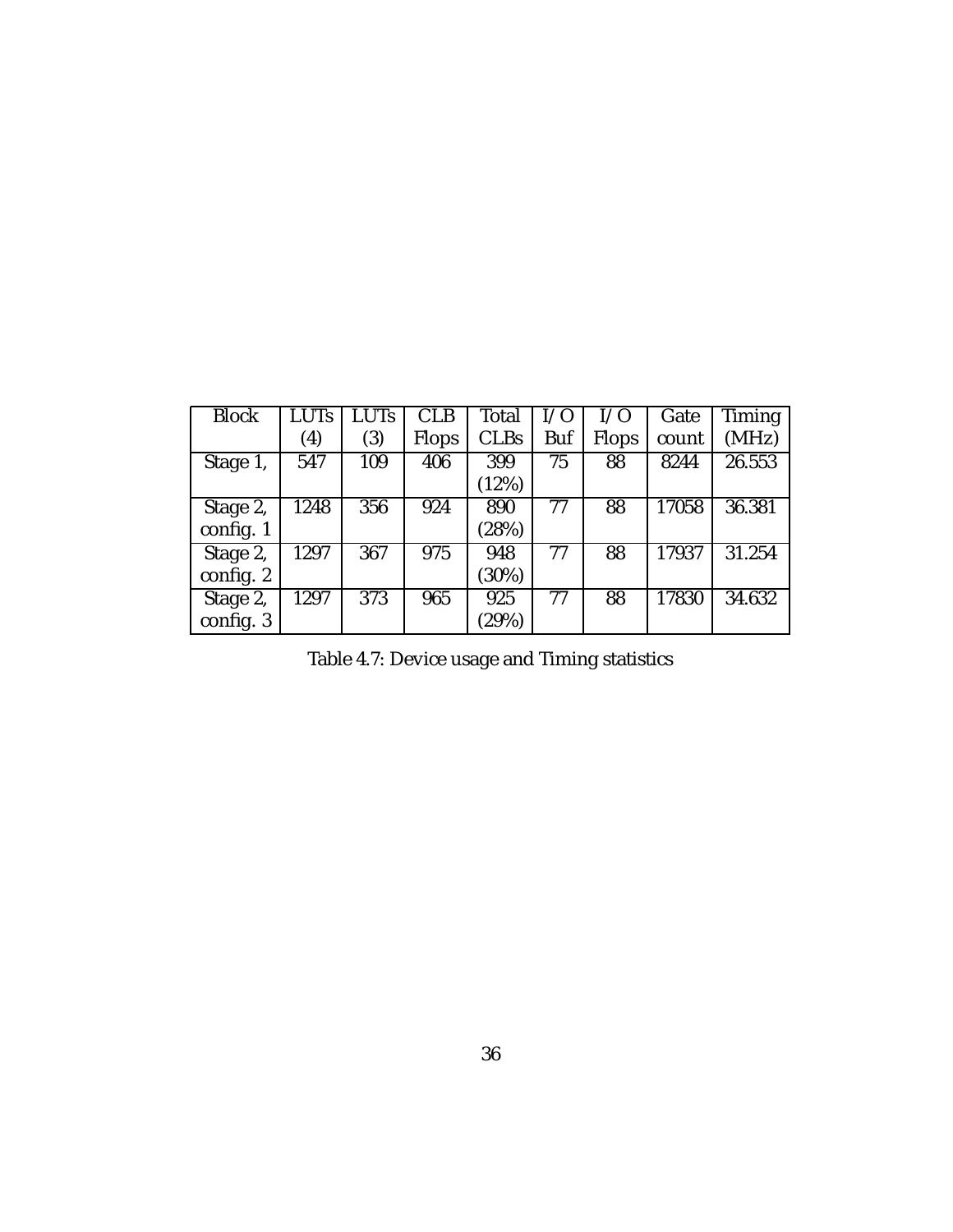# **Chapter 5**

# **Conclusions and Future Work**

## **5.1 Conclusions**

We have designed and implemented a Wavelet transform based image encoder on re-programmable hardware - FPGA. The encoder has multiple configurations which support different compression levels. The effective frame rate achieved ranges between 10 and 12. The major conclusions are as follows:

- Wavelet based image compression is ideal for adaptive compression since it is inherently a multi-resolution scheme. Variable levels of compression can be easily achieved. The number of wave-letting stages can be varied, resulting in different number of sub bands. The zero thresholds for truncating coefficients of small magnitude can be varied. Different filter banks with different characteristics can be used. For example, audio data has much longer correlation and hence longer filter are used for audio, compared to video. Filters tuned to the nature of the data achieve much higher compression.
- Efficient fast algorithm (pyramidal computing scheme) for the computation of discrete wavelet coefficients, makes a wavelet transform based encoder computationally efficient.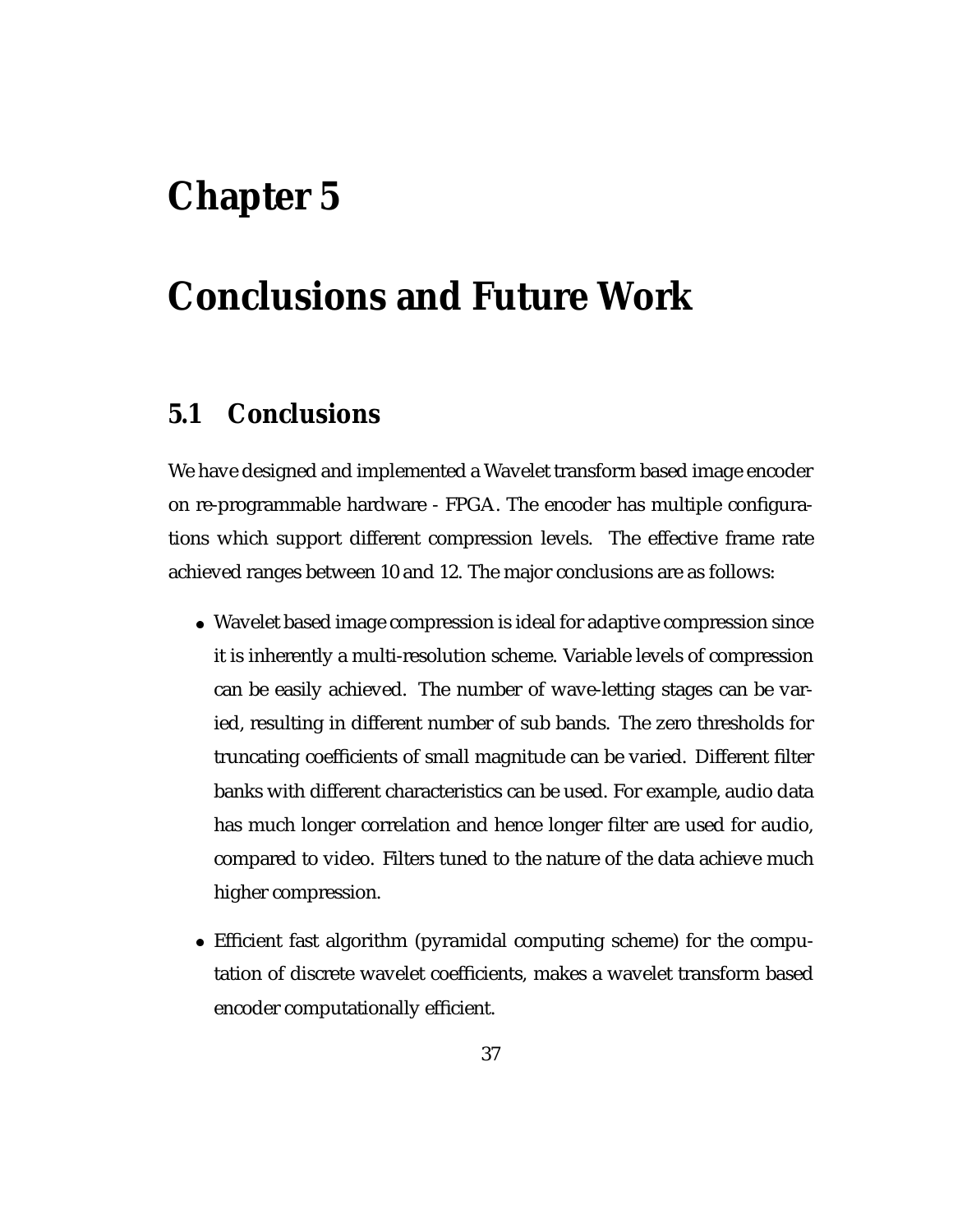- Computationally intensive problems often require a hardware intensive solution. Unlike a microprocessor with a single MAC unit, a hardware implementation achieves greater parallelism, and hence higher throughput.
- Reconfigurable hardware is best suited for rapid prototyping applications where the lead time for implementation can be critical. It is an ideal development environment, since bugs can be fixed and multiple design iterations can be done, with out incurring any non recurring engineering costs.
- Reconfigurable hardware is also suited for applications with rapidly changing requirements. In effect, the same piece of silicon can be reused.
- With respect to limitations, achieving good timing/area performance on these FPGAs is much harder, when compared to an ASIC or a custom IC implementation. There are two reasons for this. The first pertains to the fixed size look-up tables. This leads to under utilization of the device. The second reason is that the pre-fabricated routing resources, run out fast with higher device utilization.

## **5.2 Future work**

The lessons learned from this experience will help us enhance similar implementations in the future. Few of the improvements that we now foresee are listed below:

• Build a corresponding decoder on the FPGA and demonstrate the adaptability of the encoder-decoder pair. The encoder would need to signal the decoder on which codec is being used.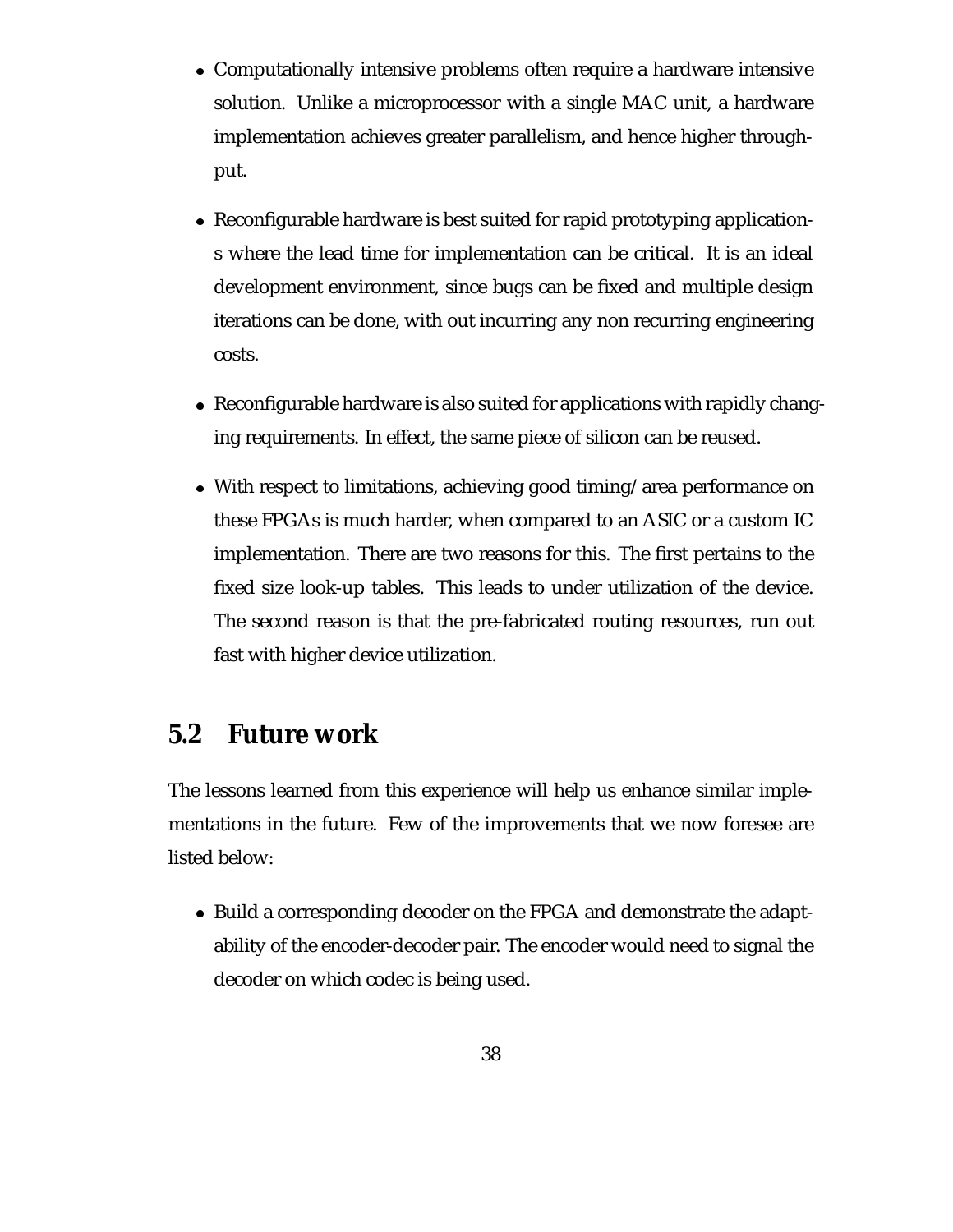- Data movement from host to embedded memory and back to host takes a significant amount of the processing time. Data movement could have been minimized. By implementing both the stages of the encoder on a single FPGA, one read/write memory cycle could have been avoided. On the other side, when these FPGAs are utilized more than about 40%, the timing performance drops sharply. This is because it runs out of routing resources; consequently many long and circuitous routes result. Hence the over all system clock drops. This tradeoff can be better optimized.
- An alternate architecture would be to use the two PEs for the two stages (to get good timing), but use the local bus on the board to transfer data from PE1 to PE2.
- A suggestion with respect to embedded memory architecture is to have two embedded memory chips attached to each PE, so that is can work as a double buffer. Here, the host can refill the next frame on one of the memory chips, while the PE is still working with the other chip.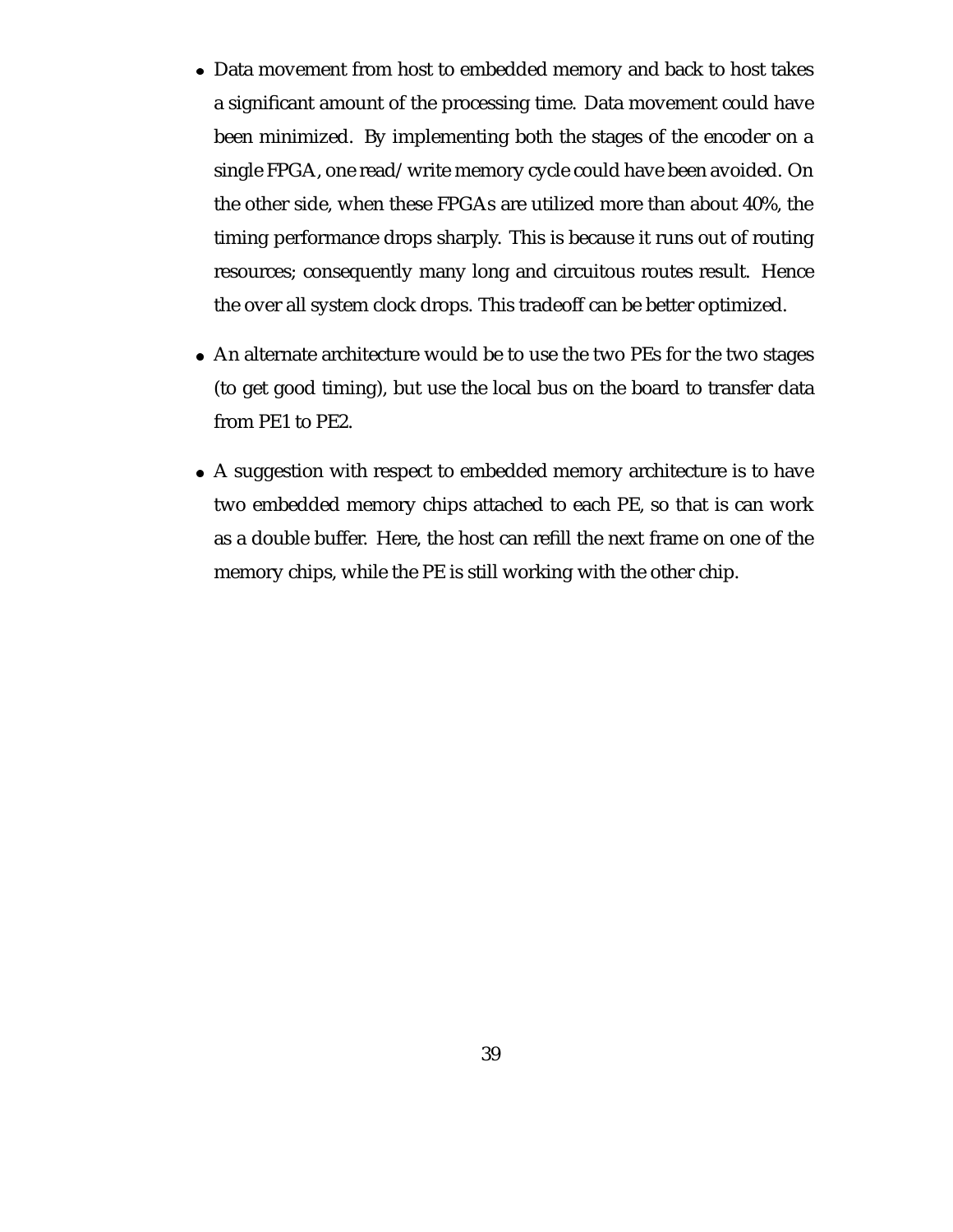# **Appendix A**

# **Design parameters**

## **A.1 Zero threshold levels for different codecs**

| subband          | config. $1$ | config. 2 | config. 3 |
|------------------|-------------|-----------|-----------|
| 0                |             |           |           |
|                  | 39          | 78        | 156       |
| $\boldsymbol{2}$ | 27          | 54        | 108       |
| 3                | 104         | 208       | 416       |
| 4                | 79          | 158       | 316       |
| 5                | 50          | 100       | 200       |
| 6                | 191         | 382       | 764       |

Table A.1: Zero threshold levels for different configurations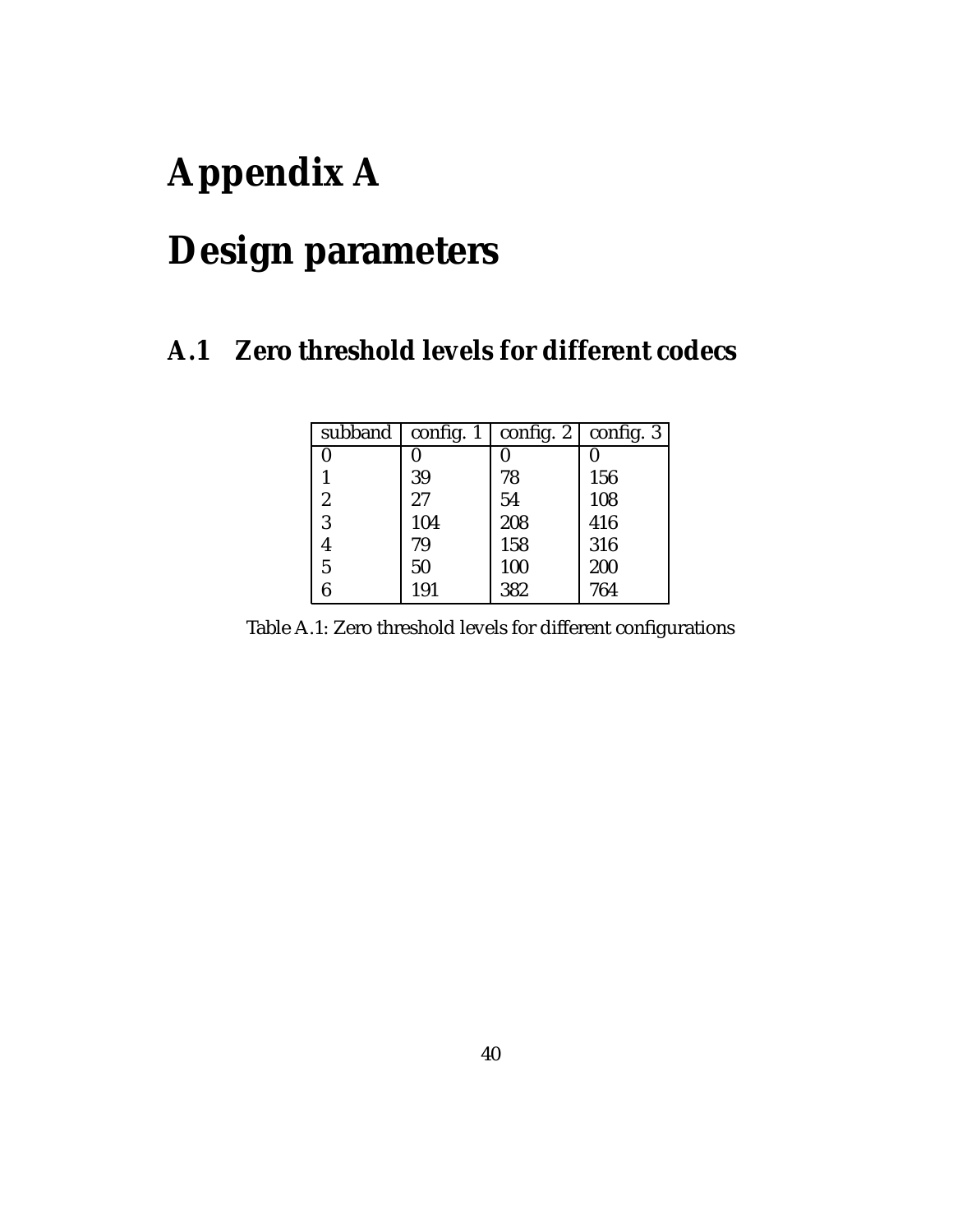## **A.2 Throughput comparison with a software encoder**

The software encoder distributed as part of the ACS bench mark suite was used to obtain time stamps. The encoder was run on a Linux based computer with Pentium 2 processor, running at 333MHz, and having a main memory of 256M-B. Time stamps were inserted at points which demarcate the 2 stages. As for the FPGA implementation, timing measurements do not include secondary storage media latencies.

| stage | time       |
|-------|------------|
|       | 181.046 ms |
|       | 132.331 ms |

Table A.2: Throughput measured from the software encoder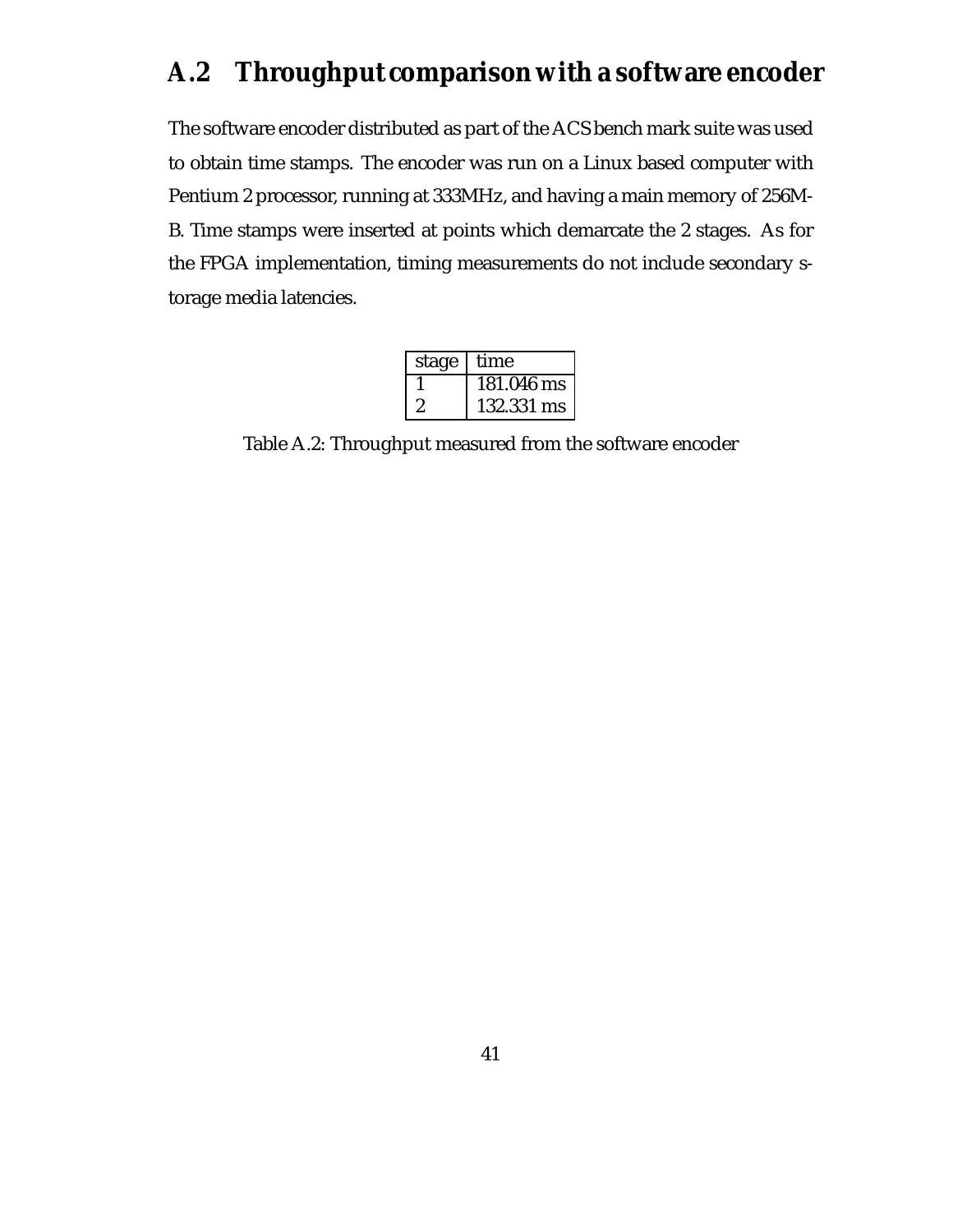## **A.3 Design flow**



Figure A.1: Design flow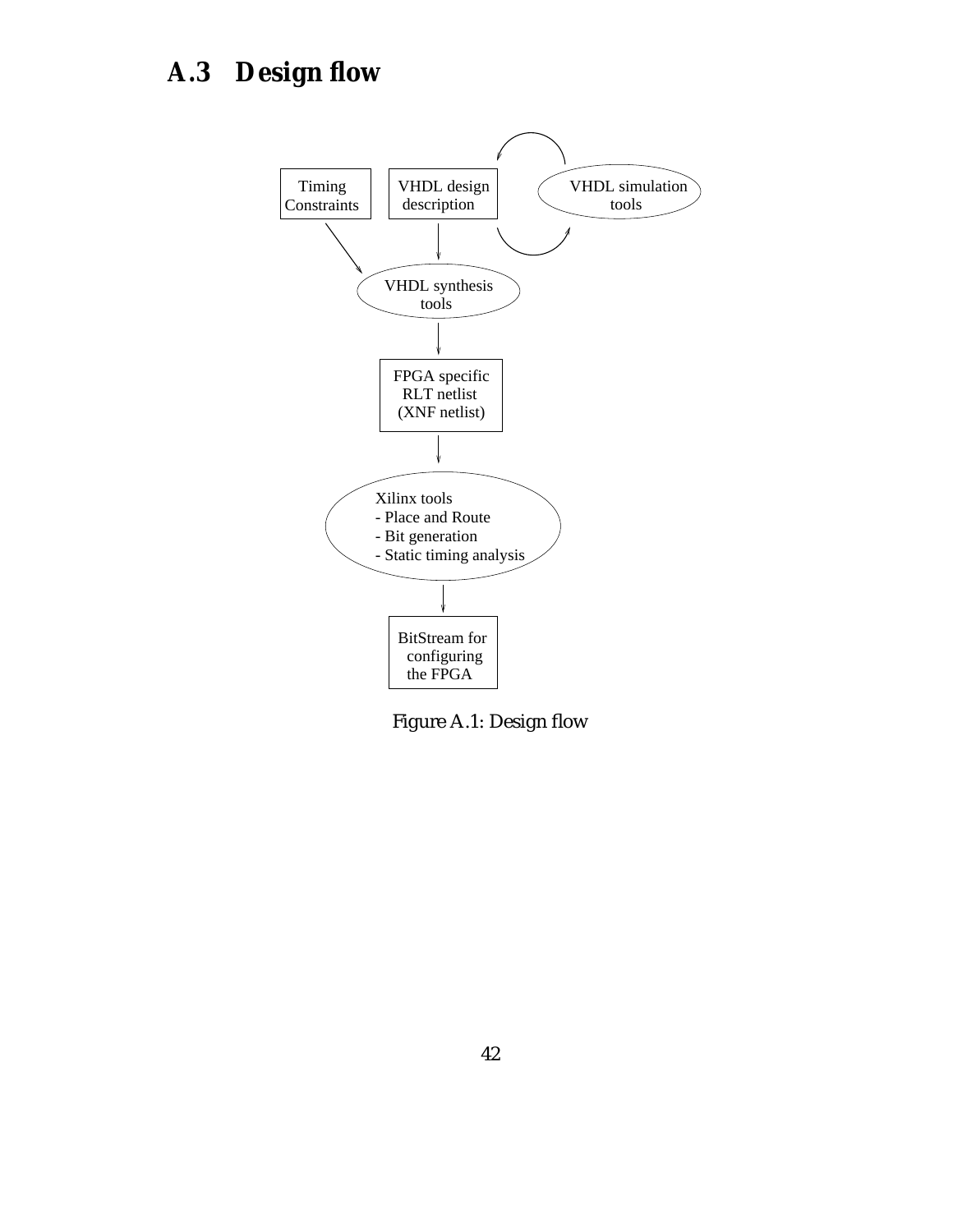# **Appendix B**

# **Source code listings**

## **B.1 Stage 1 - VHDL source code**

#### **B.1.1 waveletX.vhd**

```
--
--<br>WAVELET TRANSFORM IMPLEMENTATION<br>Stage1 - Forward Wavelet (in
                                         Stage1 - Forward Wavelet (in X direction)
--
--
-- Author: sarin@ittc.ukans.edu, 03/27/2000
--
       File : waveletX.vhd
--
-- Input : A 512x512 pixel image, streamed row wise, two pixels<br>-- at a time 'n?' and 'n?'; two previous samples are
-- at a time, 'p2' and 'p3'; two previous samples are
-- held in 'p0' and 'p1'.
--
-- Output: 'f' and 'g' are two weighted difference functions,<br>--         the data dependency is as shown below:
--<br>--<br>--
-- pixel: 0 1 2 3 4 5 6 7 8 ... 506 507 508 509 510 511
-- |\ | / \ | / \ | / \ | / \ | / \ | /\ / |
-- g: | g0 g1 g2 g3 ... g253 g254 g255 |
-- | / \ / \ / \ / \ / \ | |
-- f: f0 f1 f2 f3 ... f254 f255
--
-- The output is 256 values of 'f' and 256 values of 'g'.
-- Note that 'f' and 'g' at the boundary are slightly
-- different, due to which we need two additional signals
                   to signal row begining and ending.
--
-- Note that output is send back as 'f0', 'f1', 'g0', 'g1' ...
-- instead of 'f0', 'g0', 'f1', 'g1' ...
-- This is because of the order it is written back into
                     memory in the higher level module.
--
-- Pipeline latency .... (timing)
--
                    -- Input pixels Output FwavStart FwavEnd ForG
-- --------------+--------------+-----------+---------+-------
-- 0 1 ** ** 1 0 X
-- 2 3 ** ** 0 0 f (0)
-- 4 5 ** ** 0 0 g (1)
-- 6 7 f0 f1 0 0 f (0)
-- 8 9 g0 g1 0 0 g (1)
-- 10 11 f2 f3 0 0 f (0)
-- 12 13 g2 g3 0 0 g (1)
-- ...... ..... . . .
-- 506 507 f250 f251 0 0 f (0)
-- 508 509 g250 g251 0 0 g (1)
-- 510 511 f252 f253 0 1 f (0)
-- *** *** f252 g253 0 0 g (1)
-- *** *** f254 f255 0 0 f (0)
-- *** *** g254 g255 0 0 g (1)
```
library IEEE; use IEEE.std\_logic\_1164.all; use IEEE.std\_logic\_arith.all;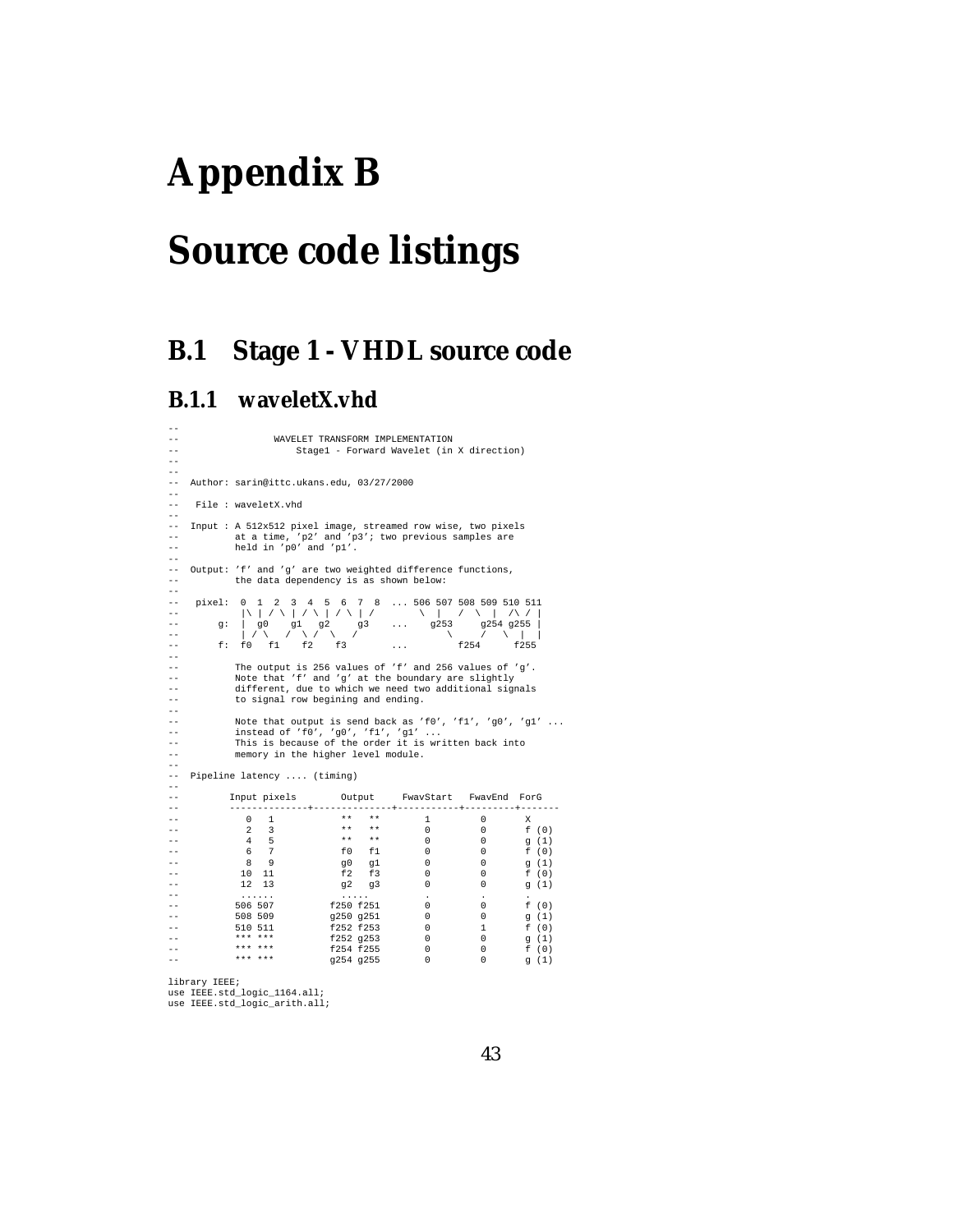```
use ieee.std_logic_signed.all;
```

```
entity ForwardWaveletX is
    port<br>( FwavClk
        FwavClk : in std_logic;<br>
FwavEnbl : in std_logic;
        FwavEnbl : in std_logic;<br>FwavStart : in std_logic;
        FwavStart : in std_logic;<br>FwavEnd : in std logic;
        FwavEnd : in std_logic;
Fwav_p3 : in std_logic_vector (15 downto 0);
        Fwav_p2 : in std_logic_vector (15 downto 0);
        Fwav_f : out std_logic_vector (15 downto 0);
Fwav_g : out std_logic_vector (15 downto 0)
    \lambda:
end ForwardWaveletX;
architecture structural of ForwardWaveletX is
    constant prop_delay : time := 5 ns;
subtype std16 is std_logic_vector (15 downto 0);
    signal p0, p1, g_out, g_prev1, g_prev2 : std16;
    signal f_tmp1, f_tmp2, f_out, f_prev : std16;
signal ForG, FwavStart1, FwavEnd1 : std_logic;
 begin
    run : process(FwavClk)
    begin
        if(rising_edge(FwavClk)) then
            if(FwavEnbl = '1') then
p0 <= Fwav_p2 after prop_delay;
p1 <= Fwav_p3 after prop_delay;
               if(ForG='1') then Fwar_f' <= f_prevFwav_f <= f_prev after prop_delay;
Fwav_g <= f_out after prop_delay;
                else<br>Fwav_f <= g_prev2
                   -<br>Fwav_f <= g_prev2 after prop_delay;<br>Fwav_g <= g_prev1 after prop_delay;
                                                 after prop_delay;
                end if;
                 if(FwavStart='1') then
ForG <= '0' after prop_delay;
                else
                    ForG <= not(ForG) after prop_delay;
                end if;
                g_prev2 <= g_prev1 after prop_delay;<br>g_prev1 <= g_out after prop_delay;
                 g_prev1 <= g_out after prop_delay;
f_prev <= f_out after prop_delay;
                 FwavEnd1 <= FwavEnd after prop_delay;
FwavStart1 <= FwavStart after prop_delay;
            end if;
        end if;
     end process;
    computeg : process(Fwav_p3, p1, p0, FwavEnd1)
      begin
         if(FwavEnd1='1') then
              g_out <= (p0(15) & p0(13 downto 0) & '0') -
(p1(15) & p1(13 downto 0) & '0');
         else
              g_out <= (p0(15) & p0(13 downto 0) & '0')-
(p1 + Fwav_p3);
         end if;
     end process;
    computef : process(FwavStart1, g_out, g_prev1,
                            f_{\text{tmp1}}, f_{\text{tmp2}}, p1)begin
         if(FwavStart1='1') then
             f_tmp1 <= g_out
                          g_out;
         else
             f_tmp1 <= g_prev1 +
                          g_out;
         end if;
     -- if((ftmp1(15) = '1') and-- ((f_tmp1(2)='1') or (f_tmp1(1)='1') or (f_tmp1(0)='1'))) then<br>-- f_tmp2 <= (f_tmp1(15) & f_tmp1(15) & f_tmp1(15) & f_tmp1(15 downto 3)) + 1;
     -- else
            f_tmp2 <= (f_tmp1(15) \& f_tmp1(15) \& f_tmp1(15) \& f_tmp1(15)-- end if;
         f_out \leq pl + f_tmp2;
```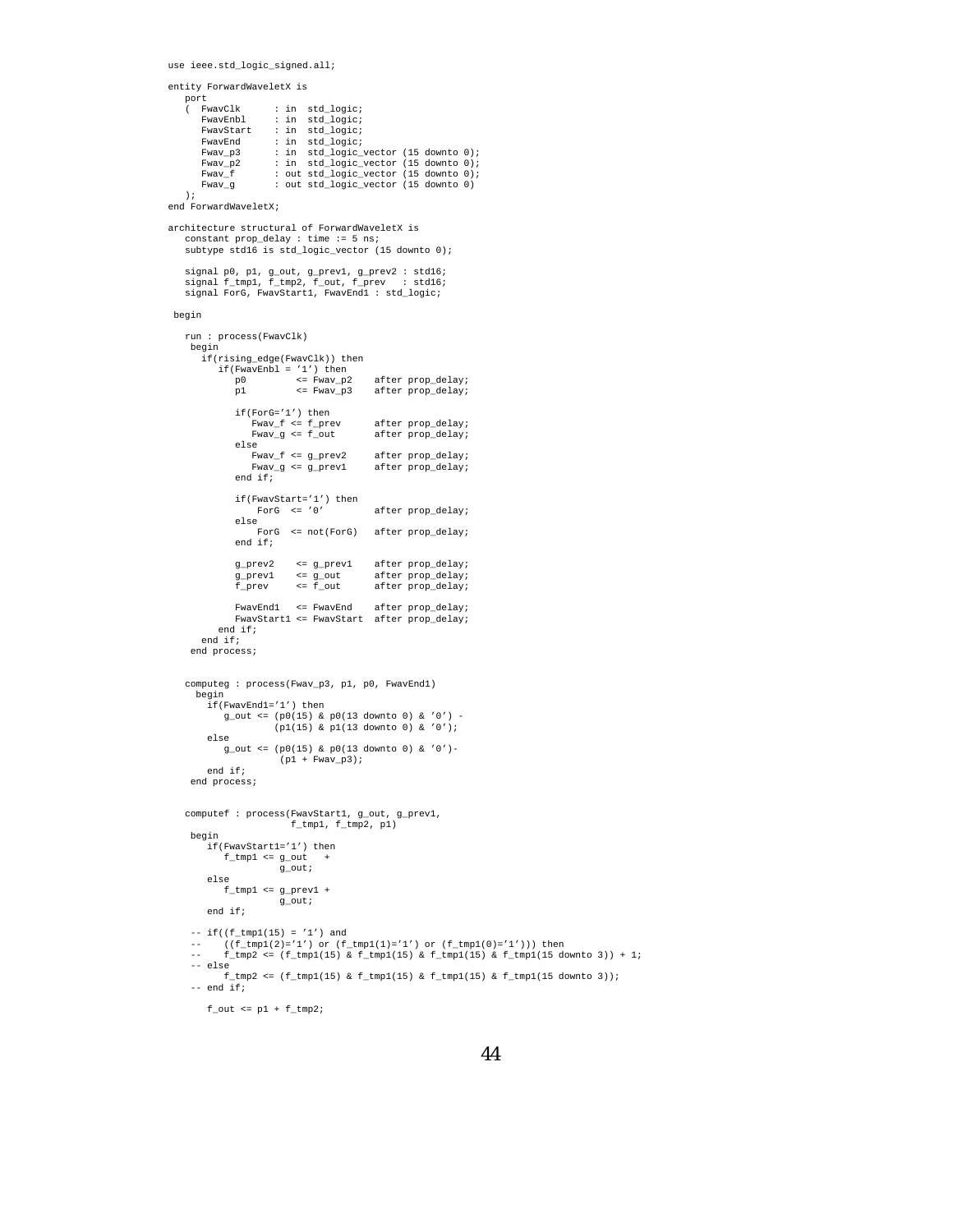#### **B.1.2 waveletY.vhd**

```
--
                               WAVELET TRANSFORM IMPLEMENTATION
                                     Stage1 - Forward Wavelet (in Y direction)
 --
--
-- Author: sarin@ittc.ukans.edu, 03/27/2000
--
-- File : waveletY.vhd
--
 -- Input : A 512x512 pixel image, streamed row wise, two pixels
-- at a time, 'p2' and 'p3'; two previous samples are
-- held in 'p0' and 'p1'.
--
 -- Output: 'f' and 'g' are two weighted difference functions,<br>-- the data dependency is as shown below:
--<br>--<br>--
 -- pixel: 0 1 2 3 4 5 6 7 8 ... 506 507 508 509 510 511
-- |\ | / \ | / \ | / \ | / \ | / \ | /\ / |
-- g: | g0 g1 g2 g3 ... g253 g254 g255 |
-- | / \ / \ / \ / \ / \ | |
-- f: f0 f1 f2 f3 ... f254 f255
--
 -- The output is 256 values of 'f' and 256 values of 'g'.
-- Note that 'f' and 'g' at the boundary are slightly
-- different, due to which we need two additional signals
-- Note that 'f' and 'g' at the bound.<br>-- Note that 'f' and 'g' at the bound.<br>-- different, due to which we need two<br>to signal row begining and ending.
 -- Pipeline latency .... (timing)<br>
-- Input pixels 0utput FwavStart FwavEnd ForG<br>
-- 0 0 * * 1 0 0 0 (f)<br>
-- 1 1 * * 0 0 0 (f)<br>
-- 2 2 * * 0 0 0 (f)<br>
-- 3 3 f0 f0 0 0 0 (f)<br>
-- 4 4 g0 g0 0 0 0 1 (g)<br>
-- 5 5 f1 f1 0 0 0 (f)
 -- 511 511 f254 f254 0 1 0 (f)
-- *** *** f254 g254 0 0 1 (g)
-- *** *** f255 f255 0 0 0 (f)
-- *** *** g255 g255 0 0 1 (g)
library IEEE;
use IEEE.std_logic_1164.all;
use IEEE.std_logic_arith.all;
use ieee.std_logic_signed.all;
entity ForwardWaveletY is
    port<br>( FwavClk
         FwavClk : in std_logic;<br>
FwavEnbl : in std logic;
         FwavEnbl : in std_logic;<br>FwavStart : in std_logic;
                              : in std\_logic;
         FwavEnd : in std_logic;<br>Fwav a4 : in std logic;
         Fwav_a4 : in std_logic_vector (15 downto 0);
          Fwav_b4 : in std_logic_vector (15 downto 0);
Fwav_a : out std_logic_vector (15 downto 0);
Fwav_b : out std_logic_vector (15 downto 0);
Fwav_Max : out std_logic
     );
end ForwardWaveletY;
architecture structural of ForwardWaveletY is
     constant prop_delay : time := 5 ns;
     subtype std1 is std_logic;
     subtype std16 is std_logic_vector (15 downto 0);
     signal a2, a3 : std16; -- 2 previous values of a4
signal b2, b3 : std16; -- 2 previous values of b4
     signal a_g, b_g, a_gd : std16; -- g outputs of 2 streams,
     signal b_gd, a_gdd, b_gdd: std16; -- latched, double latched...
```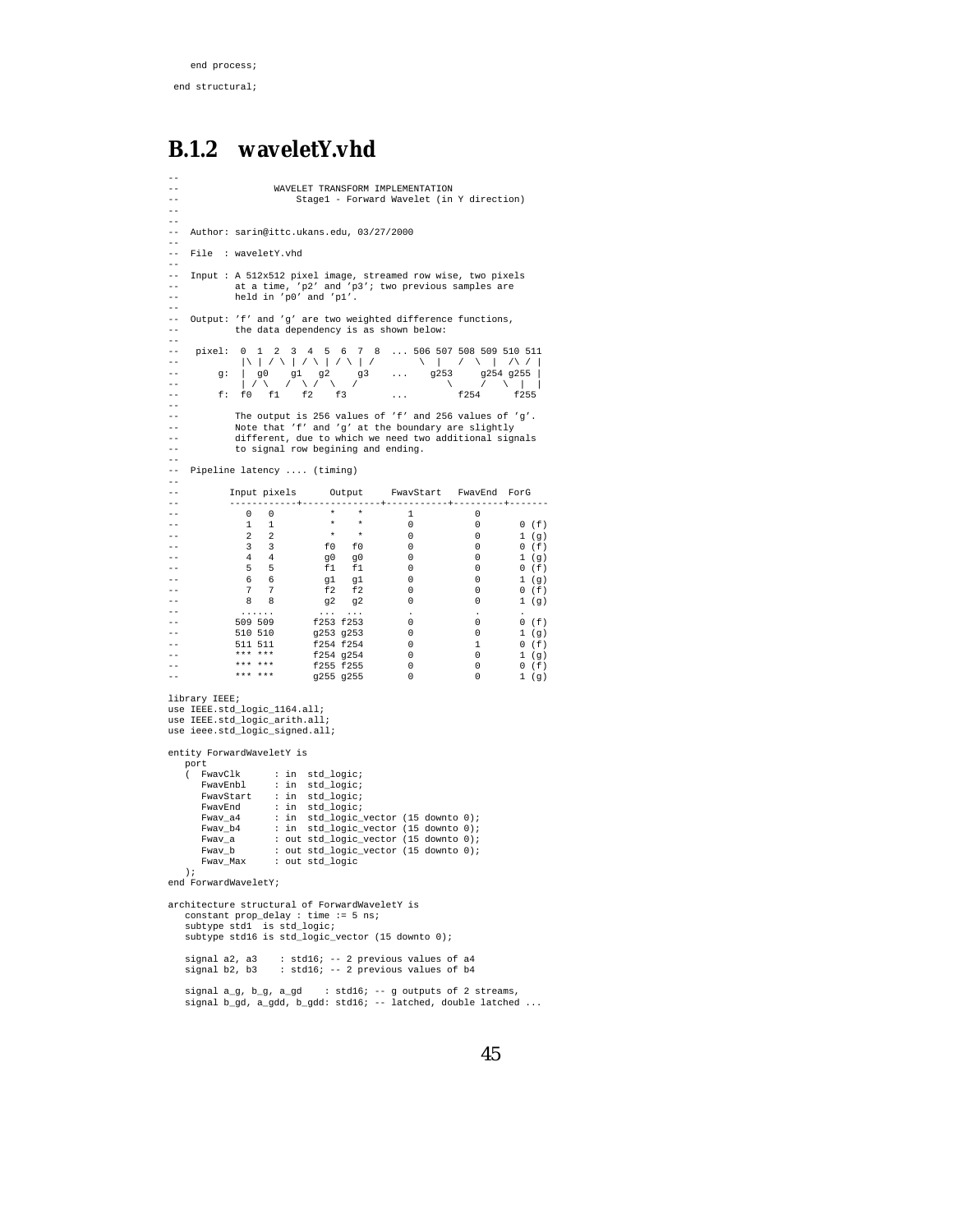```
signal a_f1, a_f2, a_f3, a_f3d : std16; -- f, partial outputs
signal b_f1, b_f2, b_f3, b_f3d : std16; -- f, partial outputs
signal FwavStart1, FwavStart2 : std1; -- delayed FwavStart's
signal FwavEnd1, FwavEnd2 : std1; -- and FwavEnd's
signal ForG : std1; -- keep track of whether f or g
                                                 -- is going out
```
#### begin

```
run : process(FwavClk)
 begin
   if(rising_edge(FwavClk)) then
        if(FwavEnbl = '1') then
a2 <= a3 after prop_delay;
           a3 <= Fwav_a4 after prop_delay;
           b2 <= b3 after prop_delay;
b3 <= Fwav_b4 after prop_delay;
           FwavStart2<= FwavStart1 after prop_delay;
           FwavStart1<= FwavStart after prop_delay;
           FwavEnd1 <= FwavEnd after prop_delay;
FwavEnd2 <= FwavEnd1 after prop_delay;
           a_gdd <= a_gd after prop_delay;
b_gdd <= b_gd after prop_delay;
           a_gd <= a_g after prop_delay;
b_gd <= b_g after prop_delay;
                                      after prop_delay;<br>after prop_delay;
          a_f3d \le a_f3<br>b_f3d \le b_f3\begin{array}{lll} \texttt{if}(\texttt{FwavStart='}1'\,) \texttt{ then}\\ \texttt{ForG} & \texttt{<='}0' \end{array}after prop delay;
           else
              ForG <= not(ForG) after prop_delay;
           end if;
       end if;
   end if;
 end process;
computeg : process(a2, a3, Fwav_a4,
                       b2, b3, Fwav_b4,
                       FwavEnd1)
  begin
     if(FwavEnd1='1') then
        a_{-}g \leq (a_{3}(15) \& a_{3}(13 \text{ downto 0}) \& 0') -(a2(15) & a2(13 downto 0) & '0');
b_g <= (b3(15) & b3(13 downto 0) & '0')-
                (b2(15) & b2(13 downto 0) & '0');
     else
        a_g <= (a3(15) & a3(13 downto 0) & '0')-
                  a2 -
                  Fwav_a4;
        b_g \leq (b3(15) \& b3(13 \text{ downto 0}) \& '0')-
                  h2 -Fwav_b4;
     end if;
 end process;
computef : process(FwavStart2, a2, b2,
                      a_g, b_g, a_gdd, b_gdd,
                       a_f1, b_f1, a_f2, b_f2)
begin
     if(FwavStart2='1') then
         a_f1 <= a_g + -- current g<br>
a_g; -- current g<br>
b_f1 <= b_g + -- current g
                b_g; -- current g
     else
       a_f1 \leq a_gd + -- prev g
         a_g; -- current g
b_f1 <= b_gdd + -- prev g
b_g; -- current g
     end if;
     -- divide by 8 and drop fractional part,
     -- because of two's compliment representation, if number is
     -- negative and there is a non zero fractional value, we need to
     -- add 1 after dropping the fractional part.
```
 $-- if((a_f1(15) = '1') and$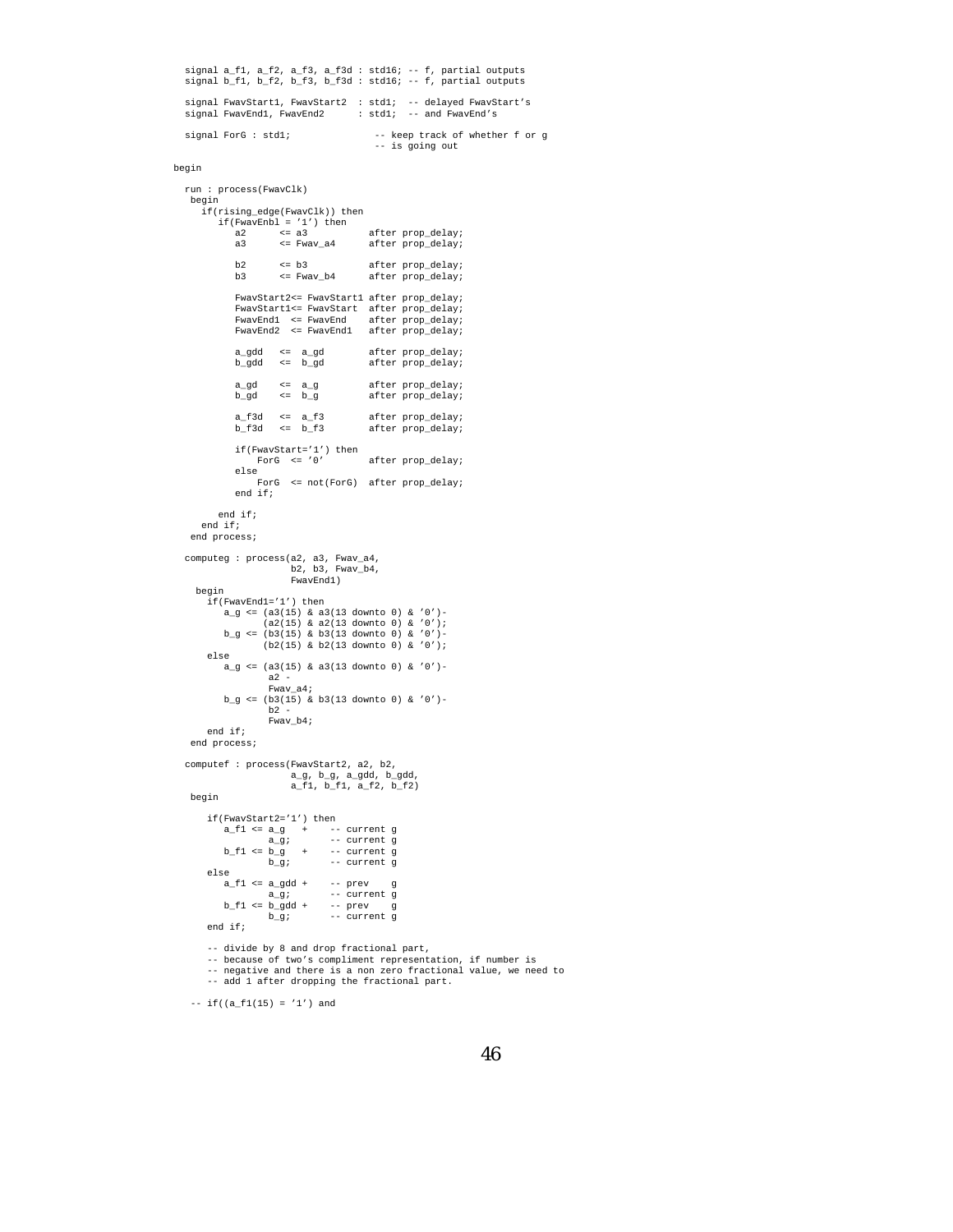```
-- ((a_f1(2)='1') or (a_f1(1)='1') or (a_f1(0)='1'))) then<br>-- a_f2 <= (a_f1(15) & a_f1(15) & a_f1(15) & a_f1(15 downto 3)) + 1;<br>-- else<br>a_f2 <= (a_f1(15) & a_f1(15) & a_f1(15) & a_f1(15 downto 3));<br>-- end if;
     -- if((b_f1(15) = '1') and
-- ((b_f1(2)='1') or (b_f1(1)='1') or (b_f1(0)='1'))) then
-- b_f2 <= (b_f1(15) & b_f1(15) & b_f1(15) & b_f1(15 downto 3)) + 1;
    -- else
            b_f2 \leq (b_f1(15) \& b_f1(15) \& b_f1(15) \& b_f1(15)-- end if;
        a_f3 \leq a_f2 + a_2;
       b_f3 \leq b_f2 + b_2;
    end process;
   out_mux : process(ForG, a_f3d, a_gdd, b_f3d, b_gdd)
    begin
          if(ForG = '0') thenFwav_a <= a_f3d;
Fwav_b <= b_f3d;
                if(a_f3d > b_f3d) thenFwav_Max <= '0';
else
                    ---<br>Fwav_Max <= '1';
                 end if;
          else
                  Fwav_a <= a_gdd;
Fwav_b <= b_gdd;
                  if(a_gdd > b_gdd) then
Fwav_Max <= '0';
else
                  Fwav_Max <= '1';
end if;
          end if;
    end process;
end structural;
```
## **B.1.3 pe1lca.vhd (top level for stage1)**

--

| $- -$<br>$- -$    | WF4 memory interface for the wavelet dataflow<br>block - Forward Wavelet            |
|-------------------|-------------------------------------------------------------------------------------|
| $- -$             |                                                                                     |
| $- -$             | File : pellca.vhd                                                                   |
| $- -$             |                                                                                     |
| $\qquad \qquad -$ | Author: sarin@ittc.ukans.edu, 01/11/2000                                            |
| $- -$             |                                                                                     |
| $\qquad \qquad -$ | Description:                                                                        |
| $- -$             | This file along with "waveletX.vhd" & "waveletY.vhd" implements                     |
| $- -$<br>$- -$    | DWT (discrete wavelet transform) / multi resolution encoding<br>of the input image. |
| $- -$             |                                                                                     |
| $- -$             | The input image is 512x512 pixels, with each memory WORD                            |
| $- -$             | holding 2 pixels (12 bits each) the input is a 512x256                              |
| $- -$             | memory array (0.5 MB).                                                              |
| $- -$             |                                                                                     |
| $ -$              | Stage 1: Process each row (512 pixels), extract 256 'f's and                        |
| $- -$             | 256 'g's from each row, write it back in place:                                     |
| $ -$              | [pppppppppppp] => [fgfgfgfgfgfg]                                                    |
| $ -$              |                                                                                     |
| $- -$             | Instead, it is actually written back as:                                            |
| $ -$              | $[pppppppppppp] \Rightarrow [ffqqffqqffqq].$                                        |
| $- -$             |                                                                                     |
| $- -$             | Then same operation along Y direction.                                              |
| $- -$             |                                                                                     |
| $- -$             | Stage 2: Only 'f's from first stage are input to second stage.                      |
| $- -$             | Thus we have rows of length 256.                                                    |
| $- -$             | (see why f/g outputs from stagel was written back                                   |
| $ -$              | jumbled? need only 256 memory READS, else it would                                  |
| $ -$              | have taken 512 memory READS).                                                       |
| $- -$             |                                                                                     |
| $- -$             | Stage 3: The third stage follows similarly, processing only                         |
| $- -$             | the 'f's from second stage. Each stage has to be                                    |
| $- -$             | done in both X and Y directions.                                                    |
| $- -$             |                                                                                     |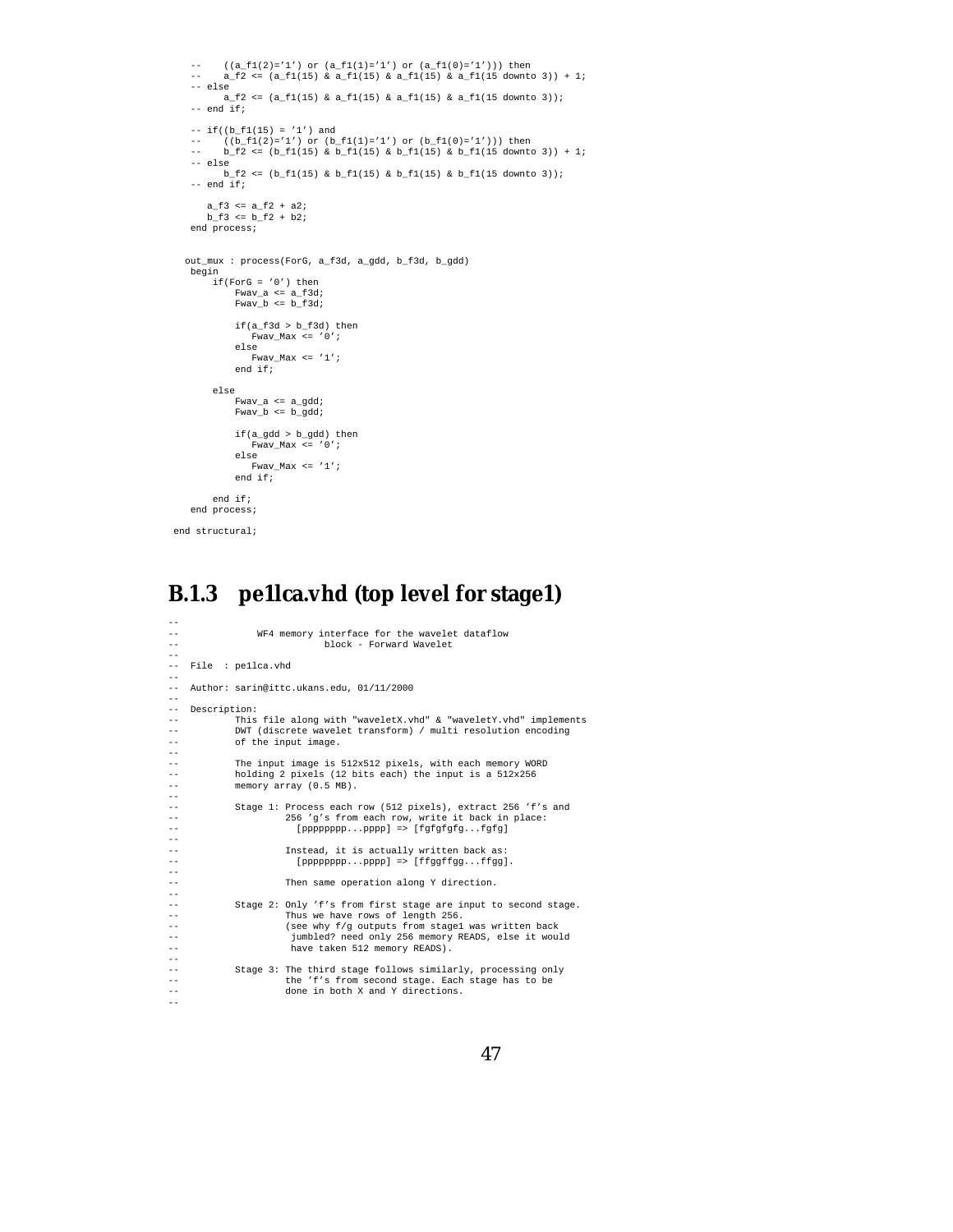```
It is smooth sailing in X direction with two pixels of a row
                arriving on each memory READ and two values being written back
                in each memory WRITE.
--
-- In Y direction, we have to perform two memory READs to get two
-- consecutive values of a stream (column). By then we also get
                two consecutive values from the next (vertically parallel) stream.
                Hence, two different ForwardWavelet blocks (ForwardWaveletX and
                -- ForwardWaveletY) are used for the X and Y directions.
--
-- ForwardWaveletX: accepts two successive values of the same row
-- and outputs either two consecutive f's or
                                         two consecutive g's (alternately).
--
                ForwardWaveletY: accepts one pixel each from two columns and
                                        outputs either one f each of the two columns or
-- one g each of the two columns (alternately).
library IEEE;
use IEEE.std_logic_1164.all;
use IEEE.std_logic_arith.all;
use IEEE.std_logic_signed.all;
architecture Memory_Access of PE1_Logic_Core is
     component ForwardWaveletX is<br>port ( FwavClk : in s
                   \begin{tabular}{lllll} \texttt{FwavClk} & : in std\_logic; \\ \texttt{FwavEmbl} & : in std\_logic; \\ \end{tabular}: in std\_logic;FwavStart : in std_logic;<br>FwavEnd : in std logic;
                   FwavEnd : in std_logic;<br>Fwav_p3 : in std_logic_
                                    \therefore in std_logic_vector (15 downto 0);
                   Fwav_p2 : in std_logic_vector (15 downto 0);<br>Fwav f : out std logic vector (15 downto 0);
                   \begin{tabular}{ll} \texttt{Fwav\_f} & : out std\_logic\_vector(15 down to 0); \\ \texttt{Fwav\_g} & : out std\_logic\_vector(15 down to 0)) \\ \end{tabular}: out std_logic_vector(15 downto 0));
     end component;
     component ForwardWaveletY is
          port ( FwavClk : in std_logic;
FwavEnbl : in std_logic;
                   FwavStart : in std_logic;<br>FwavEnd : in std logic;
                   FwavEnd : in std_logic;<br>Fwav_a4 : in std_logic_
                   Fwav_a4 : in std_logic_vector (15 downto 0);<br>Fwav_b4 : in std_logic_vector (15 downto 0);
                    Fwav_b4 : in std_logic_vector (15 downto 0);
Fwav_a : out std_logic_vector (15 downto 0);
                    Fwav_b : out std_logic_vector (15 downto 0);
Fwav_Max : out std_logic);
     end component;
     type MemoryStates is
        ( MemWaitforBus,<br>MemRead001,
           MemRead001,        -- READ fired in this cycle, results later<br>MemRead010,        -- READ fired last cycle, still waiting for results
           MemRead100, -- READ result arrives
           MemWrite, -- normal coefficients
MemWriteMinMax1, -- coefficient min/max block1 (done at end of each stage)
MemWriteMinMax2, -- coefficient min/max block2
           MemWriteMinMax3, -- coefficient min/max block3
MemWriteMinMax4, -- coefficient min/max block4
           MemInterrupt,<br>MemDone);
                                    -- Black hole state!
      signal Mem_PState : MemoryStates; -- Present state
signal Mem_NState : MemoryStates; -- Next state
     signal Enbl : std_logic;<br>signal mPass : std logic v
                                : std\_logic\_vector(1 down to 0); -- 00, 01, 10signal ENDofROWx : std_logic; -- Row BEGIN and END signals
signal STARTofROWx : std_logic;
     signal ENDofROWy : std_logic; -- Col BEGIN and END signals
     signal STARTofROWy : std_logic;
     signal ROWorCOL : std_logic; -- 0=>row, 1=>col.<br>signal ROWorCOL1 : std_logic; -- delayed version
                                  : std_logic; -- delayed versions of<br>1 : std_logic; -- ROWOrCOL
     signal ROWorCOL2 : std_logic;<br>signal ROWorCOL3 : std logic;
     signal ROWorCOL3
     signal cntrROW : std_logic_vector(8 downto 0); -- ROW, COL address<br>signal cntrCOL : std logic vector(7 downto 0); -- registers for RE
                                : std_logic_vector(7 downto 0); -- registers for READ
     signal cntrROW_old1 : std_logic_vector(8 downto 0);
     signal cntrCOL old1 : std logic vector(7 downto 0);
      signal cntrROW_old2 : std_logic_vector(8 downto 0);
signal cntrCOL_old2 : std_logic_vector(7 downto 0);
     signal cntrROW_old3 : std_logic_vector(8 downto 0); -- ROW, COL address
```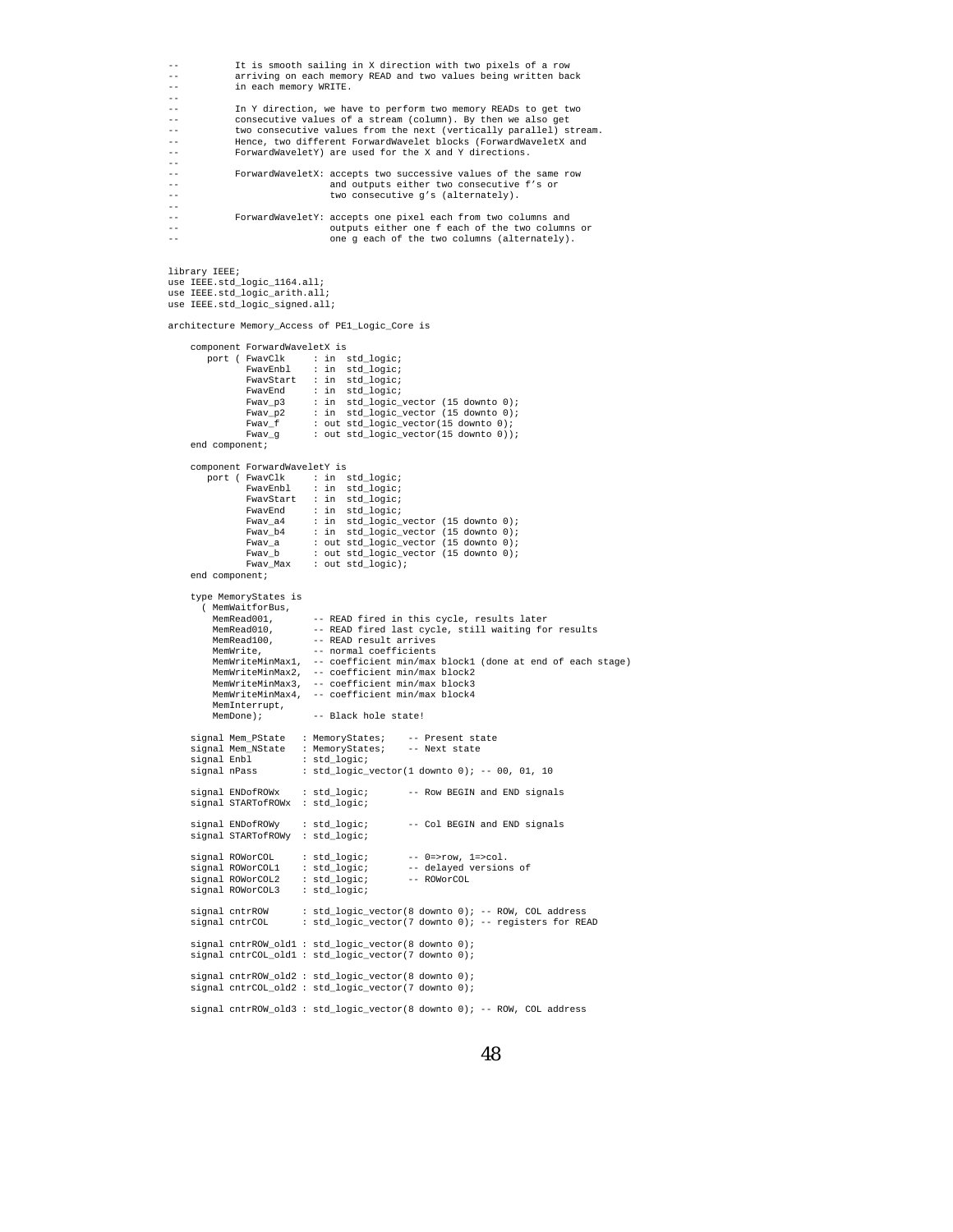signal cntrCOL\_old3 : std\_logic\_vector(7 downto 0); -- registers for WRITE. signal ROW\_limit : std\_logic\_vector(8 downto 0); -- 511, 510, 508<br>signal COL\_limit : std\_logic\_vector(7 downto 0); -- 255, 254, 252  $:$  std\_logic\_vector(7 downto 0); -- 255, 254, 252 signal ROW\_skip : std\_logic\_vector(8 downto 0); -- 1, 2, 4<br>signal COL\_skip : std\_logic\_vector(7 downto 0); -- 1, 2, 4  $: std\_logic\_vector(7 down to 0); -- 1, 2, 4$ signal userInputU : std\_logic\_vector(15 downto 0); -- Input, from mem READ<br>signal userInputL : std\_logic\_vector(15 downto 0); signal userOutputUx : std\_logic\_vector(15 downto 0); -- Output from signal userOutputLx : std\_logic\_vector(15 downto 0); -- ForwardWaveletX signal userOutputUy : std\_logic\_vector(15 downto 0); -- Output from signal userOutputLy : std\_logic\_vector(15 downto 0); -- ForwardWaveletY signal normalCoeffU : std\_logic\_vector(15 downto 0); -signal normalCoeffL : std\_logic\_vector(15 downto 0); --<br>signal Fwav\_MaxY : std\_logic; signal Fwav\_MaxY signal block1min : std\_logic\_vector(15 downto 0); -- Collect coefficient<br>signal block1max : std\_logic\_vector(15 downto 0); -- MIN/MAX at each stag signal block1max : std\_logic\_vector(15 downto 0); -- MIN/MAX at each stage of signal block2min : std\_logic\_vector(15 downto 0); -- Waveletting, to be used signal block2min : std\_logic\_vector(15 downto 0); -- Waveletting, to be used signal block2max : std\_logic\_vector(15 downto 0); -- the next stage - quantizer signal block3min : std\_logic\_vector(15 downto 0);<br>signal block3max : std\_logic\_vector(15 downto 0); signal block3max : std\_logic\_vector(15 downto 0); -- This saves an additional<br>signal block4min : std\_logic\_vector(15 downto 0); -- pass over the data.<br>signal block4max : std\_logic\_vector(15 downto 0); begin wlet\_x : ForwardWaveletX port map ( PE\_Pclk, -- here is the forward Wavelet<br>Enbl, -- transform block for X direct -- transform block for X direction STARTofROWx, ENDofROWx, userInputU, userInputL, userOutputUx, userOutputLx); wlet\_y : ForwardWaveletY<br>port map ( PE\_Pclk, pE\_Pclk, -- here is the forward Wavelet<br>Enbl, -- transform block for Y direct -- transform block for Y direction STARTofROWy, ENDofROWy, userInputU, userInputL, userOutputUy,  $userOutputiv$ . Fwav\_MaxY); memdata\_mux : process (ROWorCOL3, Mem\_PState, userOutputUx, userOutputLx, userOutputUy, userOutputLy, normalCoeffU, normalCoeffL, block1max, block1min) begin if(ROWorCOL3='0') then normalCoeffU <= userOutputUx; normalCoeffL <= userOutputLx; else normalCoeffU <= userOutputUy; normalCoeffL <= userOutputLy; end if; if(Mem\_PState=MemWrite) then PE\_MemData\_OutReg(31 downto 16)<= normalCoeffU; PE\_MemData\_OutReg(15 downto 0) <= normalCoeffL; else PE\_MemData\_OutReg(31 downto 16)<= block1max; PE\_MemData\_OutReg(15 downto 0) <= block1min; end if; end process memdata\_mux; st\_update : process (PE\_Pclk, PE\_Reset) variable xtest, ytest: std\_logic; begin if  $(PE\_Reset = '1')$  then Mem PState <= MemWaitforBus; -- Initialize current state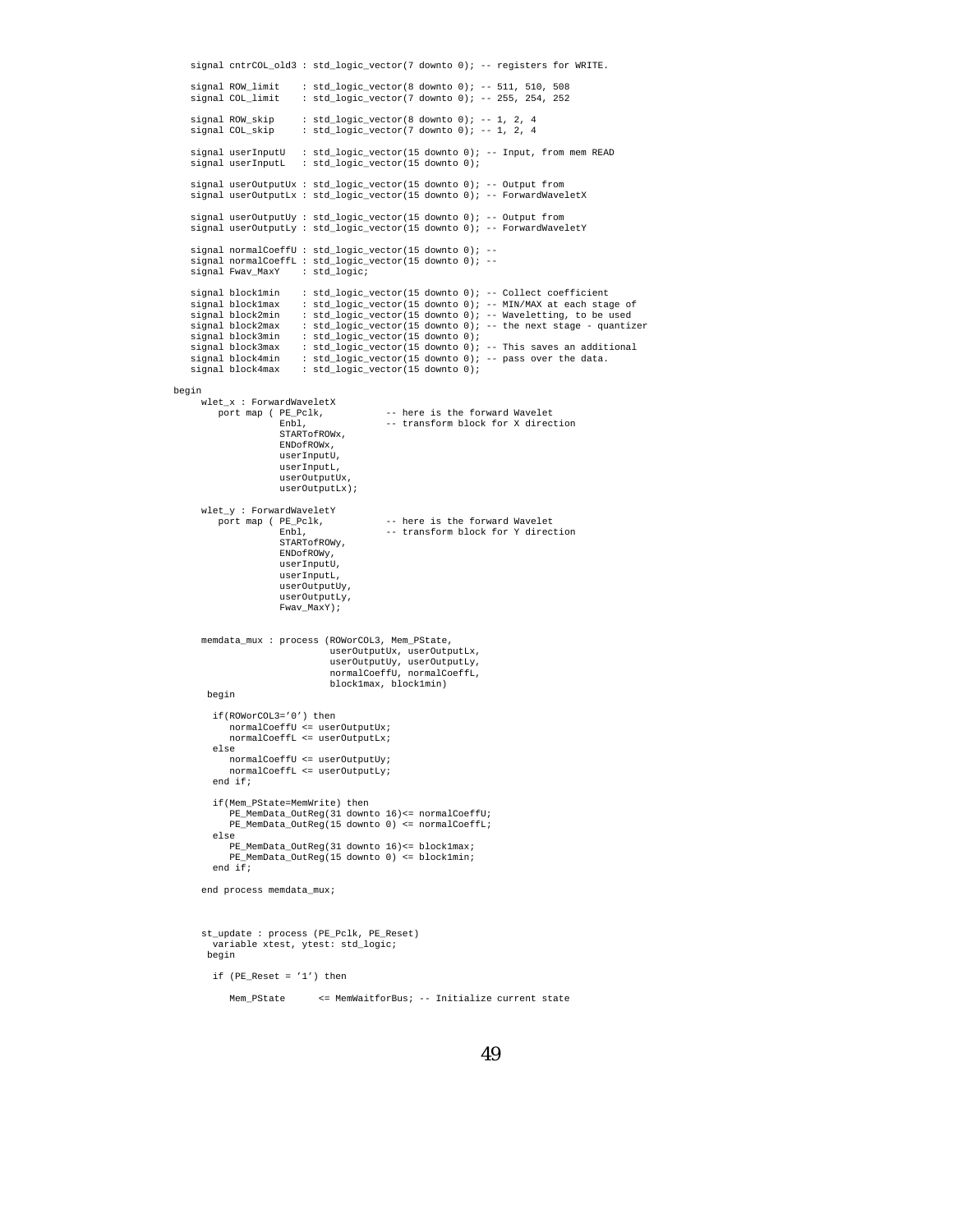```
ctr \le \degree 000000000; -- Initialize ROW and COL \le \degree 00000000, \le \degree \ge address registers.
    cntrCOL <= "00000000"; -- address registers.
cntrROW_old1 <= "000000000";
    cntrCOL_old1 <= "00000000";
cntrROW_old2 <= "000000000";
    cntrCOL_old2 <= "00000000";
    cntrROW_old3 <= "000000000";
cntrCOL_old3 <= "00000000";
    ROWORCOL \langle z = '0' \rangle -- Initialize ROW / COL<br>ROWORCOL1 \langle z = '0' \rangle -- direction indicator
    ROWorCOL1 <= '0'; -- direction indicator
ROWorCOL2 <= '0'; -- to ROW
    ROWOTCOL2 <= '0';<br>ROWOTCOL3 <= '0';
    userInputU <= (others => '0');
userInputL <= (others => '0');
    block1max <= (others => '0');
    block1min <= (others => '0');<br>block2max <= (others => '0');
    block2max \langle = (\text{others} \Rightarrow '0') ;<br>block2min \langle = (\text{others} \Rightarrow '0') ;block2min <= (others => '0');
block3max <= (others => '0');
    block3min <= (others => '0');<br>block4max <= (others => '0');
    block4max <= (others => '0');
block4min <= (others => '0');
   nPass <= "00";
    ROW_skip <= "000000001"; -- 1, 2, 4
COL_skip <= "00000001"; -- 1, 2, 4
    -- Pass 1 covers:
    -- ROWS [0,1,2,3, ..., 511] and COLS [0,1,2,3, ..., 255]
    --
    -- Pass 2 covers:<br>-- ROWS [0, 2, 4, ]ROWS [0, 2, 4, 6, ..., 510] and COLS [0, 2, 4, 6, ..., 254]--
    -- Pass 3 covers:
    \text{rows} [0,4,8,12,..., 508] and COLS [0,4,8,12,..., 252]
    ROW_limit <= "111111111"; -- Initialize to 511
COL_limit <= "11111111"; -- Initialize to 255
elsif (rising_edge(PE_Pclk)) then
    Mem_PState <= Mem_NState;
   if (Mem_PState = MemWrite) then
        if((cntrROW = ROW_limit) and -- Switch between
             (cntrCOL = COL_limit)) then -- X,Y directions
ROWorCOL <= not(ROWorCOL); -- (ROWorCOL=0) => X,
                                                          -- (ROWorCOL=1) => Y.
              if(ROWorCOL = '1') then
ROW_skip <= (ROW_skip(7 downto 0) & '0');
COL_skip <= (COL_skip(6 downto 0) & '0');
                 {\tt Row\_limit} \hspace{0.2cm} \leftarrow \hspace{0.2cm} \texttt{(Row\_limit(7~downto~0) \text{ \& } '0')};COL_limit \leq (COL_limit(6 downto 0) & '0');
                 nPass <= UNSIGNED(nPass) + 1;
             end if;
        end if;
         ROWorCOL1 <= ROWorCOL; -- update delayed
ROWorCOL2 <= ROWorCOL1; -- versions of
        ROWorCOL3 <= ROWorCOL2; -- ROWorCOL
        if(ROWorCOT. = '0') then
             cntrCOL <= UNSIGNED(cntrCOL) + UNSIGNED(COL_skip);
              if (cntrCOL = COL_limit) then
cntrROW <= UNSIGNED(cntrROW) + UNSIGNED(ROW_skip);
             end if;
        else
             cntrROW <= UNSIGNED(cntrROW) + UNSIGNED(ROW_skip);
             if (cntrROW = ROW_limit) then
                   entrCOL \le UNSIGNED(entrCOL) + INSTRNED(COT, skin):end if;
        end if;
        cntrROW_old1 <= cntrROW; -- 2 sets of address
        \overline{\text{cnrCOL}}-old1 <= \overline{\text{cnrCOL}};
                                                          -- regsisters, one for<br>-- memory READ and another<br>-- for memory WRITE.
        cntrROW\_old2 \leq cntrROW\_old1;<br>cntrCOW\_old2 \leq cntrCOW\_old1;entrCOL\_old2 \leq entrCOL\_old1;
```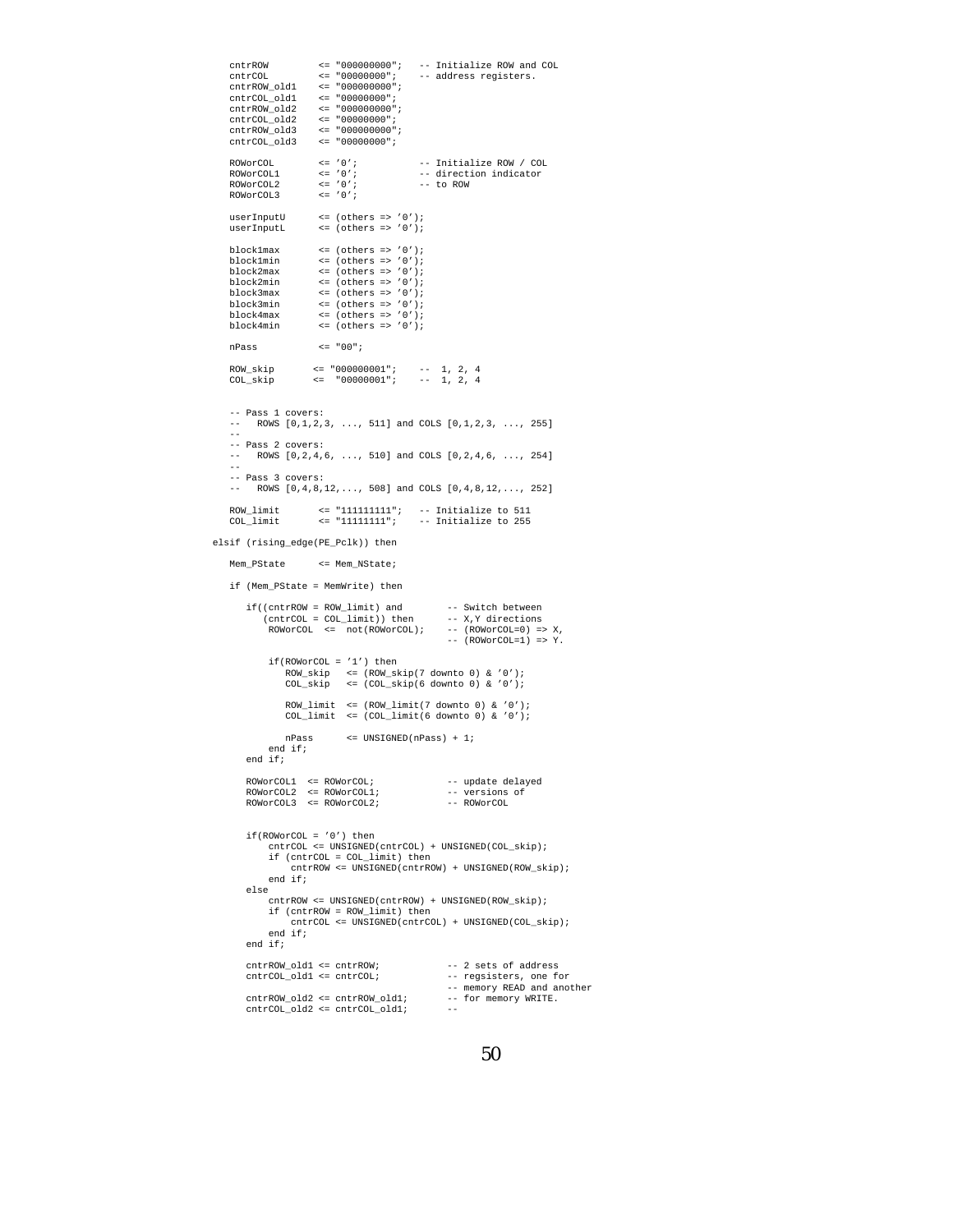```
-- WRITE lags the READ<br>-- by the latency of<br>-- ForwardWavelet.
   cntrROW old3 <= cntrROW old2;
   cntrCOL_old3 <= cntrCOL_old2;
end if f:
if (Mem_PState = MemRead100) then
   userInputU <= PE_MemData_InReg(31 downto 16);
   userInputL <= PE_MemData_InReg(15 downto 0);
end if;
if ((Mem_PState = MemWriteMinMax1) or
     (Mem_PState = MemWriteMinMax2) or
     (Mem_PState = MemWriteMinMax3) or
     (Mem_PState = MemWriteMinMax4)) then
    block1max <= block2max;
block1min <= block2min;
    block2max <= block3max;
block2min <= block3min;
    block3max <= block4max;
block3min <= block4min;
   block4max \epsilon = (\text{otherwise} \Rightarrow \text{'}(0));
   block4min \leq (others \Rightarrow '0');
elsif (Mem_PState = MemWrite) then
   if (nPass = "00") then
      xtest := cntrROW_old3(0);
      ytest := \text{cntrCOL\_old3}(0);elsif (nPass = "01") then
     xtest := cntrROW_old3(1);
      ytest := \text{cntrCOL\_old3(1)};
   else
     xtest := entryRow_0Id3(2);ytest := cntrCOL_old3(2);
   end if;
    if ((xtest = '0') and (ytest = '0') and (ROWorCOL3='1')) then
if(Fwav_MaxY='0') then
         if(SIGNED(block1max) < SIGNED(normalCoeffU)) then
             block1max <= normalCoeffU;
         end if;
         if(SIGNED(block1min) > SIGNED(normalCoeffL)) then
             block1min <= normalCoeffL;
         end if;
      else
          if(SIGNED(block1max) < SIGNED(normalCoeffL)) then
block1max <= normalCoeffL;
         end if;
          if(SIGNED(block1min) > SIGNED(normalCoeffU)) then
block1min <= normalCoeffU;
         end if;
      end if;
   end if;
    if ((xtest = '0') and (ytest = '1') and (ROWorCOL3='1')) then if(Fwav\_MaxY='0') then
         if(SIGNED(block2max) < SIGNED(normalCoeffU)) then
             block2max <= normalCoeffU;
         end if;
          if(SIGNED(block2min) > SIGNED(normalCoeffL)) then
block2min <= normalCoeffL;
         end if;
      else
         if(SIGNED(block2max) < SIGNED(normalCoeffL)) then
             block2max <= normalCoeffL;
         end if;
         if(SIGNED(block2min) > SIGNED(normalCoeffU)) then
              block2min <= normalCoeffU;
         end if;
      end if;
   end if;
    if ((xtest = '1') and (ytest = '0') and (ROWorCOL3='1')) then
if(Fwav_MaxY='0') then
if(SIGNED(block3max) < SIGNED(normalCoeffU)) then
             block3max <= normalCoeffU;
         end if;
         if(SIGNED(block3min) > SIGNED(normalCoeffL)) then
             block3min <= normalCoeffL;
         end if;
      else
         if(SIGNED(block3max) < SIGNED(normalCoeffL)) then
             block3max <= normalCoeffL;
         end if;
         if(SIGNED(block3min) > SIGNED(normalCoeffU)) then
```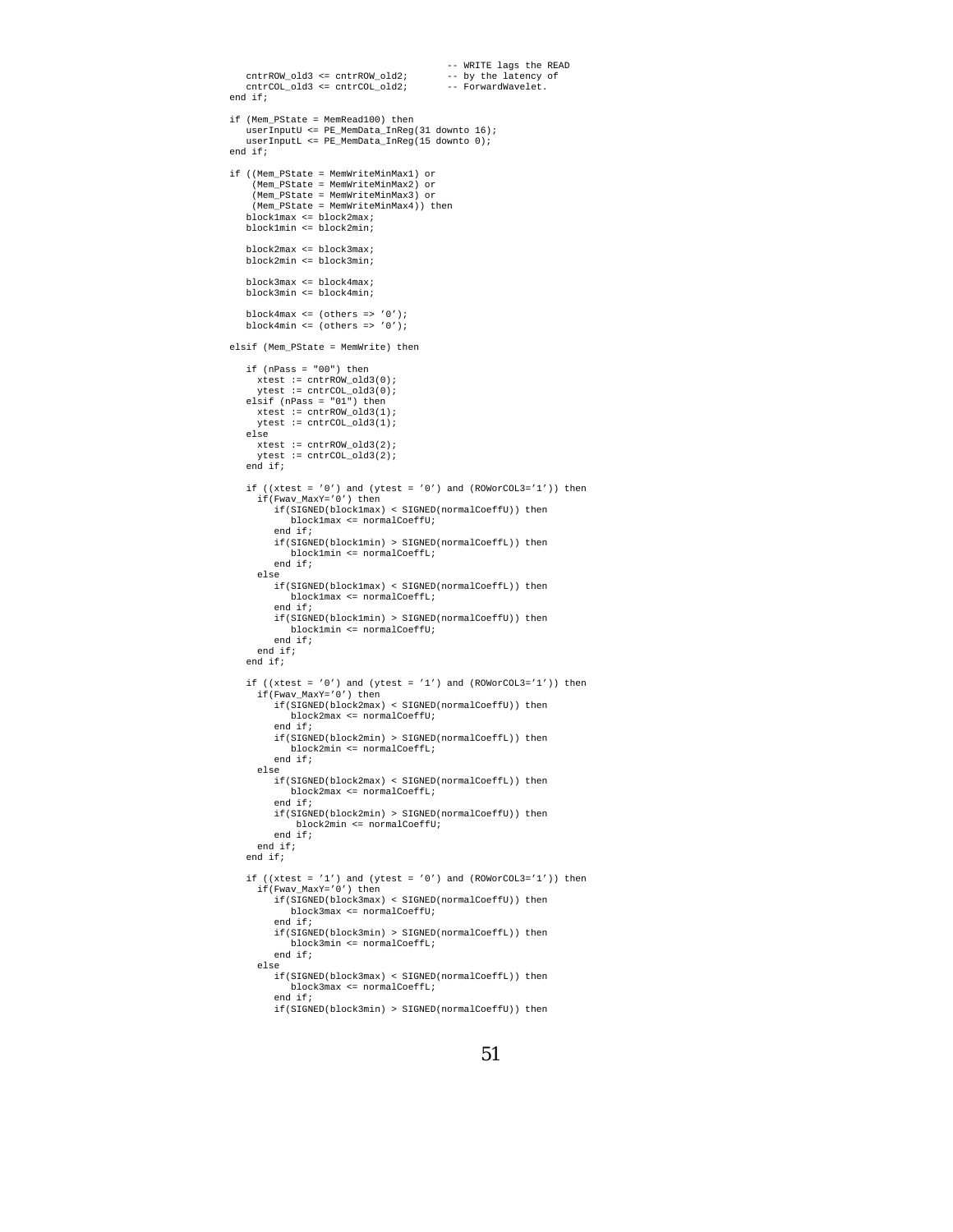```
block3min <= normalCoeffU;
                end if;
             end if;
          end if;
          if ((xtest = '1') and (ytest = '1') and (ROWorCOL3='1')) then
             if(Fwav_MaxY='0') then
if(SIGNED(block4max) < SIGNED(normalCoeffU)) then
                    block4max <= normalCoeffU;
                 end if;
                 if(SIGNED(block4min) > SIGNED(normalCoeffL)) then
block4min <= normalCoeffL;
                 end if;
             else
                 if(SIGNED(block4max) < SIGNED(normalCoeffL)) then
                    block4max <= normalCoeffL;
                 end if;
                 if(SIGNED(block4min) > SIGNED(normalCoeffU)) then
                    block4min <= normalCoeffU;
                 end if;
            end if;
          end if;
      end if;
  end if;
end process st_update;
start_end : process(ROWorCOL,
                        cntrCOL, cntrROW,
                         ROW_limit, COL_limit)
   begin
        STARTofROWx <= '0';
          ENDofROWx <= '0';
STARTofROWy <= '0';
         ENDofROWy <= '0';
          if(ROWorCOL = '0') then -- if X direction
if (cntrCOL = "00000000") then -- STARTofROW
                   STARTofROWx <= '1';
              end if;
               if (cntrCOL = COL_limit) then -- ENDofROW
ENDofROWx <= '1';
         end if;
                                                       else -- else if Y direction
              if (cntrROW = "000000000") then -- STARTofROW
                   STARTofROWy <= '1';
              end if;
               if (cntrROW = ROW_limit) then -- ENDofROW
ENDofROWy <= '1';
              end if;
         end if;
   end process;
PE_MemAddr_OutReg(21 downto 18) <= (others => '0');
mem_state: process(Mem_PState, nPass,
                         PE_MemBusGrant_n,
ROWorCOL2, ROWorCOL3,
                        cntrROW, cntrCOL,
                         cntrROW_old3, cntrCOL_old3,
                        PE_InterruptAck_n)
  begin
          PE_InterruptReq_n <= '1'; -- Default, do not interrupt host<br>
PE_MemWriteSel_n <= '1'; -- read/write, default read<br>
PE_MemStrobe_n <- '1'; -- No strobe, later<br>
PE_MemBusReq_n <- '0'; -- Always request bus<br>
Enbl <- '0';
         PE_MemAddr_OutReg(17 downto 0) <= (others => 'X');
 case Mem_PState is
      when MemWaitforBus => -- Wait for bus, when bus is<br>
if(PE_MemBusGrant_n = '0') then -- available, fire READ in<br>
Mem_NState <= MemRead001; -- in next clock. Firing READ<br>
else =- in same clock. Firing READ
            Mem_NState <= MemWaitforBus;-- timing performance...
         end if;
     when MemRead001 => - Fire READ, results of PE_MemStrobe_n \leq '0'; - this will come later...
          PE_MemStrobe_n <= '0'; -- this will come later...
Mem_NState <= MemRead010;
```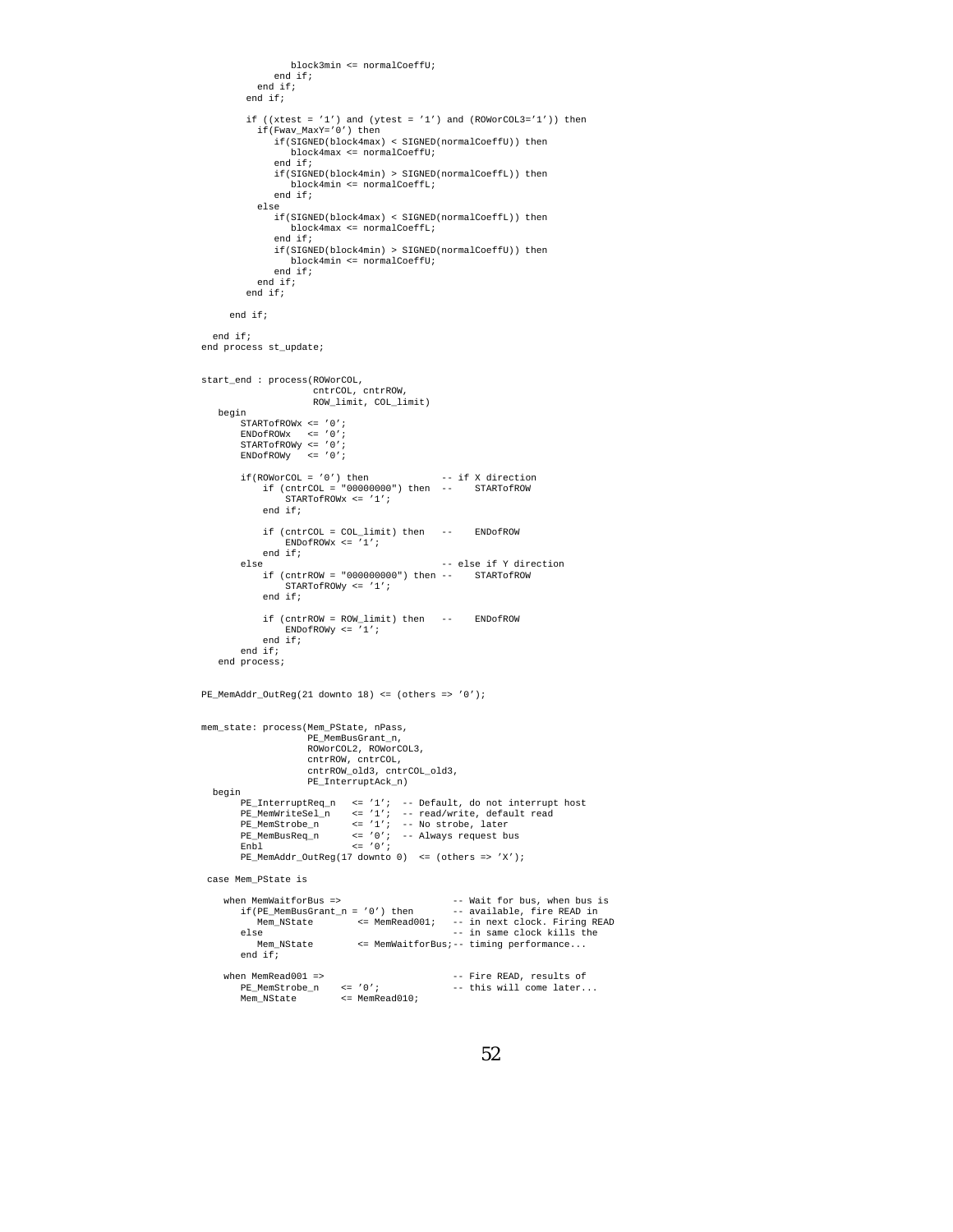```
PE_MemAddr_OutReg(17) <= '0';
PE_MemAddr_OutReg(16 downto 8) <= cntrROW; -- Use cntrROW and
PE_MemAddr_OutReg( 7 downto 0) <= cntrCOL; -- cntrCOL for READ
when MemRead010 => -5 Still waiting for Mem_NState \leq MemRead100; - READ results...
                                                         -- READ results...
when MemRead100 => \qquad -- Got READ results here Mem_NState \qquad <= MemWrite;
                            <= MemWrite;
when MemWrite =>
     Enbl <= '1';
PE_MemWriteSel_n <= '0'; -- for writing
PE_MemStrobe_n <= '0';
    PE_MemAddr_OutReg(17) \leq '0';
    PE_MemAddr_OutReg(16 downto 8) <= cntrROW_old3; --Use cntrROW_old3
    PE_MemAddr_OutReg( 7 downto 0) <= cntrCOL_old3; --cntrCOL_old3 for
                                                                        --WRITE
   if((ROWOrCOL3 = '1') and - If COL->ROW switch (ROWOrCOL2 = '0')) then - Write max/min stat:
                                                         -- Write max/min statistics
          Mem_NState <= MemWriteMinMax1;
    else<br>Mem NState
                           <= MemRead001;
    end if;
-- After each stage of wave-letting, we get 4 blocks,
-- the MAX and MIN values of coefficients in each block are
-- computed for use in next stage, (dynamic quantization).
-- At the end of each stage, we write back 4 WORDs for
-- each of the 4 blocks (each word contains MAX and MIN, 15 bits each),
-- into an upper portion of memory (unused).
-- The addressing scheme is as follows:
-- 0XXXXXXXXXXXXX XX XX // normal data/coefficients
-- 10000000000000 00 00 // 4 blocks from stage1
-- 10000000000000 00 01
-- 10000000000000 00 10
         -- 10000000000000 00 11
--
-- 10000000000000 01 00 // 4 blocks from stage2
-- 10000000000000 01 01
-- 10000000000000 01 10
         -- 10000000000000 01 11
--
-- 10000000000000 10 00 // 4 blocks from stage3<br>-- 10000000000000 10 01
-- 10000000000000 10 01
-- 10000000000000 10 10
-- 10000000000000 10 11
when MemWriteMinMax1 =>
     PE_MemWriteSel_n <= '0'; -- for writing
PE_MemStrobe_n <= '0';
Mem_NState <= MemWriteMinMax2;
    PE_MemAddr_OutReg(17 downto 4) <= "10000000000000";
     PE_MemAddr_OutReg(3 downto 2) <= nPass;
PE_MemAddr_OutReg(1 downto 0) <= "00";
when MemWriteMinMax2 =><br>
PE_MemWriteSel_n <= '0'; -- for writing<br>
PE_MemStrobe_n <= '0';<br>
Mem_NState <= MemWriteMinMax3;
     PE_MemAddr_OutReg(17 downto 4)     <= "10000000000000";<br>PE_MemAddr_OutReg(3 downto 2)     <= nPass;<br>PE_MemAddr_OutReg(1 downto 0)     <= "01";
when MemWriteMinMax3 =><br>
PE_MemWriteSel_n <= '0'; -- for writing<br>
PE_MemStrobe_n <= '0';<br>
Mem_NState <= MemWriteMinMax4;
    PE_MemAddr_OutReg(17 downto 4) <= "10000000000000";
     PE_MemAddr_OutReg(3 downto 2) <= nPass;
PE_MemAddr_OutReg(1 downto 0) <= "10";
when MemWriteMinMax4 =>
     PE_MemWriteSel_n <= '0'; -- for writing
PE_MemStrobe_n <= '0';
    PE_MemAddr_OutReg(17 downto 4) <= "10000000000000";
```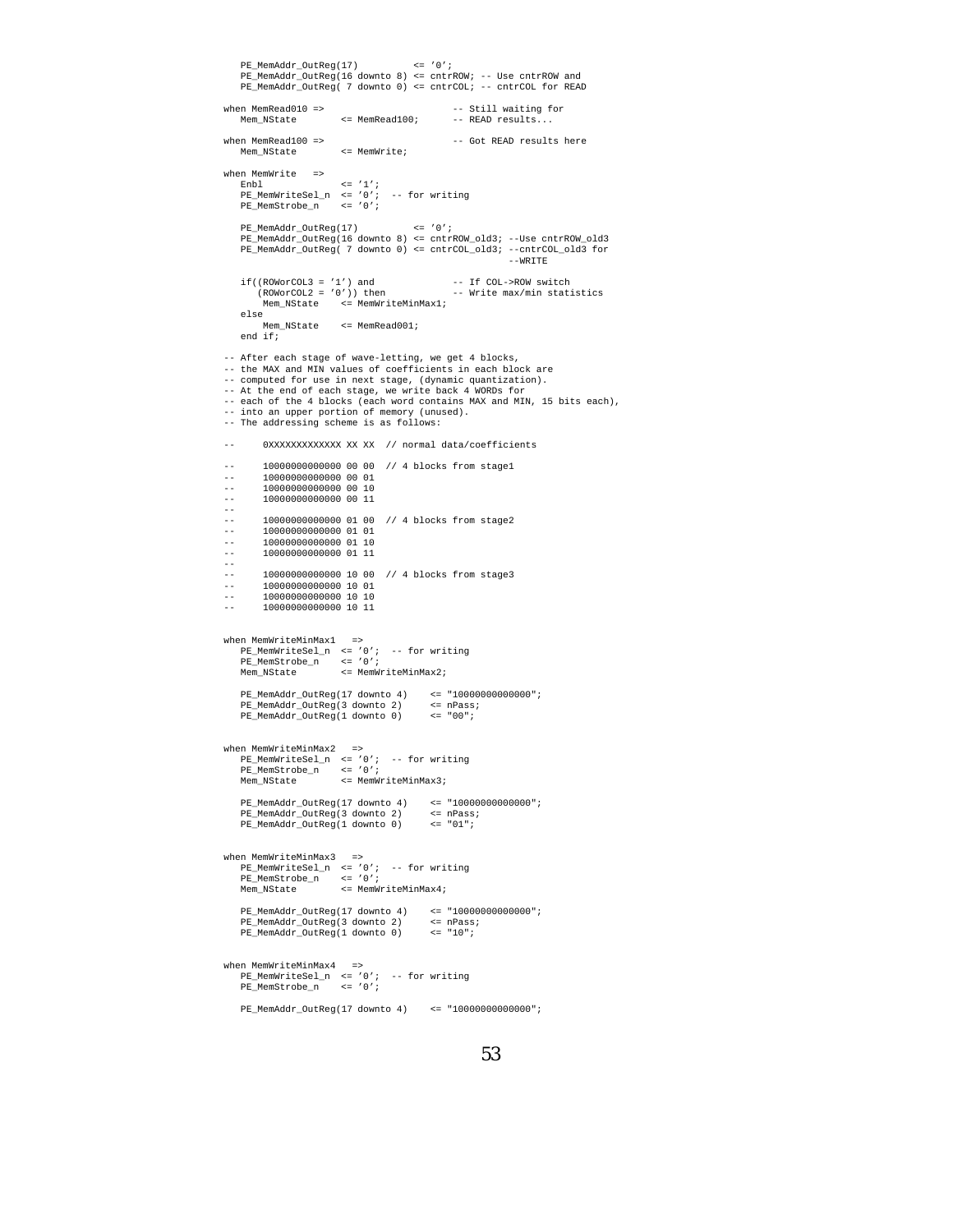```
PE_MemAddr_OutReg(3 downto 2) <= nPass;
PE_MemAddr_OutReg(1 downto 0) <= "11";
        if((cntrROW_old3 = "000000000") and -- Wind up after
(cntrCOL_old3 = "00000000") and -- 3 passes.
(nPass = "11")) then
             Mem_NState <= MemInterrupt;
       else
             Mem_NState <= MemRead001;
        end if:when MemInterrupt =><br>PE_MemBusReq_n <= '1';           -- Give up bus<br>PE_InterruptReq_n <= '0';         -- Interrupt host
        if(PE_InterruptAck_n = '0') then
Mem_NState <= MemDone;
        else<br>Mem_NState
                                 <= MemInterrupt;
       end if;
   when MemDone =>
        PE_MemBusReq_n <= '1'; -- Give up bus, host program
Mem_NState <= MemDone; -- to READ memory now...
end case;
end process mem_state;
                   ------------------------------------------------------------------------
-- "Inactive" output port signal assignments
------------------------------------------------------------------------
                                               -- Disable memory hold requests
PE\_Left\_OE <= ( others => '0' ); -- Disable left port output
PE_Right_OE <= ( others => '0' ); -- Disable right port output
PE_FifoSelect <= "00"; -- Deselect fifo
                                                   -- "00" selects none
-- "01" selects External I/O Fifo
-- "10" selects On-Board Fifo
-- "11" selects On-Board Mailbox
PE_Fifo_WE_n <= '1'; -- Disable fifo write mode<br>PE_FifoPtrIncr_EN <= '0'; -- Disable fifo pointer inc
                                                -- Disable fifo pointer increment
```

```
end Memory_Access;
```
## **B.2 Stage 2 - VHDL source code**

### **B.2.1 quantizer.vhd**

```
--
--<br>WAVELET TRANSFORM IMPLEMENTATION<br>Stage2 - Dynamic Quantizer
                            Stage2 - Dynamic Quantizer
--
-- Author : sarin@ittc.ukans.edu, 06/10/2000
--
       File : quantizer.vhd
--
-- Design : Given a stream of numbers, the stream is quantized into 16
-- levels (4 bits). The 16 quantization levels are:
--
-- [ min -> min + 1*(max-min+8)/16 ] => "0000"
-- [ min + 2*(max-min+8)/16 -> min + 3*(max-min+8)/16 ] => "0001"
-- [ min + 3*(max-min+8)/16 -> min + 4*(max-min+8)/16 ] => "0010"
-- ....
-- [ min + 14*(max-min+8)/16 -> min + 15*(max-min+8)/16 ] => "1110"
-- [ min + 15*(max-min+8)/16 -> max ] => "1111"
--
-- 'min' and 'max' are not know prior and depends on the<br>-- input stream making it a dynamic quantizer.
               input stream making it a dynamic quantizer.
--
-- Input : A stream of 15 bit numbers on 'QUANTin'
-- Output : The quantized (4 bit) values on 'QUANTout'.
--
library IEEE;
use IEEE.std_logic_1164.all;
use IEEE.std logic arith.all;
use ieee.std_logic_signed.all;
```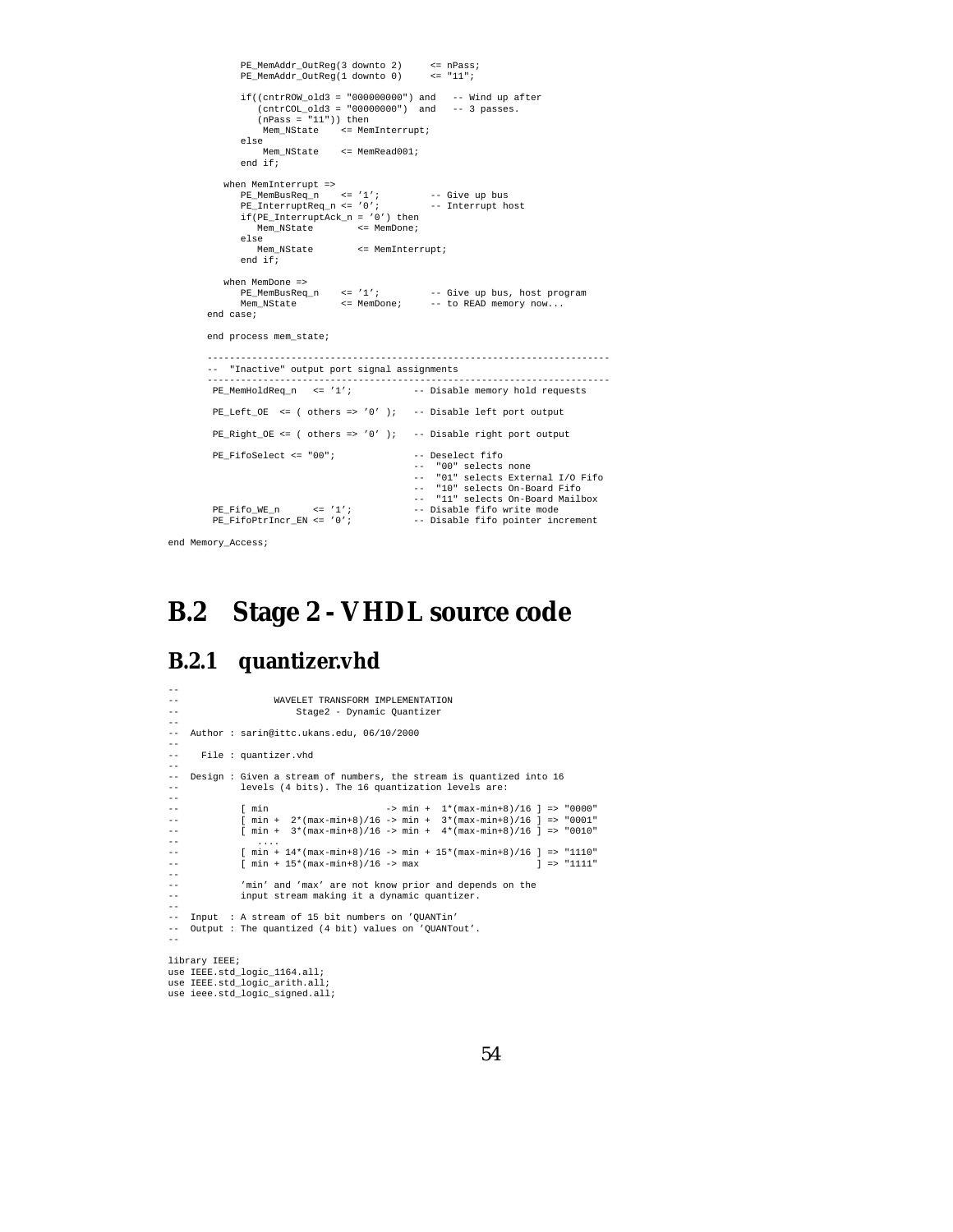```
entity QUANT is
    port<br>( QUANTclk
         quantelk : in std_logic;<br>quanten : in std_logic;
                         : in std_logic;
         QUANTmax : in std_logic_vector (15 downto 0);
QUANTmin : in std_logic_vector (15 downto 0);
QUANTin : in std_logic_vector (15 downto 0);
QUANTout : out std_logic_vector ( 3 downto 0)
    );
end OUANT:
architecture structural of QUANT is
   subtype std4 is std_logic_vector ( 3 downto 0);
subtype std16 is std_logic_vector (15 downto 0);
   subtype std20 is std_logic_vector (19 downto 0);
   signal r : std16;
signal r_by_2 : std20;
signal r_by_4 : std20;
signal r_by_8 : std20;
   signal r_by_16: std20;
   signal in1 : std16;
   signal in2
   signal in<sup>3</sup> : std16;<br>signal in3 : std16;<br>signal in4 : std16;
   signal in4
   signal cmp1 : std20;
signal cmp2 : std20;
signal cmp3 : std20;
  signal cmp4 : std20;
   signal level1 : std4;
   signal level2 : std4;
   signal level3 : std4;
   signal level4 : std4;
begin
         r \leq (QUANTmax - QUANTmin);
  run : process(QUANTclk)
     begin
         if(rising_edge(QUANTclk)) then
           if(QUANTen = '1') then
               -- The nice thing here is that at the edges of subbands
               -- when the range changes, the subranges also changes
               -- in sync with the data.
               r_by_2 <= (r(15) & r & "000");
               r_by_4 <= (r_by_2(19) & r_by_2(19 downto 1));
r_by_8 <= (r_by_4(19) & r_by_4(19 downto 1));
r_by_16 <= (r_by_8(19) & r_by_8(19 downto 1));
               in4 \leq in3;\sin 3 \leq \sin 2iin2 \le in1;
               in1 <= (QUANTin - QUANTmin); -- DC shifting.
               if(SIGNED(int) > SIGNED(r_by_2(19 downto 4))) thenlevel1 <= "1000";
cmp1 <= (r_by_2 + r_by_4);
               else
                  level1 <= "0000";
                   cmp1 \leq (r_by_2 - r_by_4);
               end if;
               if(SIGNED(in2 & '0') > SIGNED(cmp1(19 downto 3))) then<br>
level2 <= (level1 or "0100");<br>
cmp2 <= (cmp1 + r_by_8);
               else
                  level2 <= level1;
                   cmp2 = (cmp1 - r_by_8);end if:if(SIGNED(in3 & "0000") > SIGNED(cmp2(19 downto 0))) then<br>
level3 <= (level2 or "0010");<br>
cmp3 <= (cmp2 + r_by_16);
               else
                  level3 <= level2;
                   \texttt{cmp3} \quad \Longleftarrow \ (\texttt{cmp2 - r\_by\_16});end if;
                   cmp4 \leq cmp3;
```
if(SIGNED(in4 & "0000") > SIGNED(cmp3(19 downto 0))) then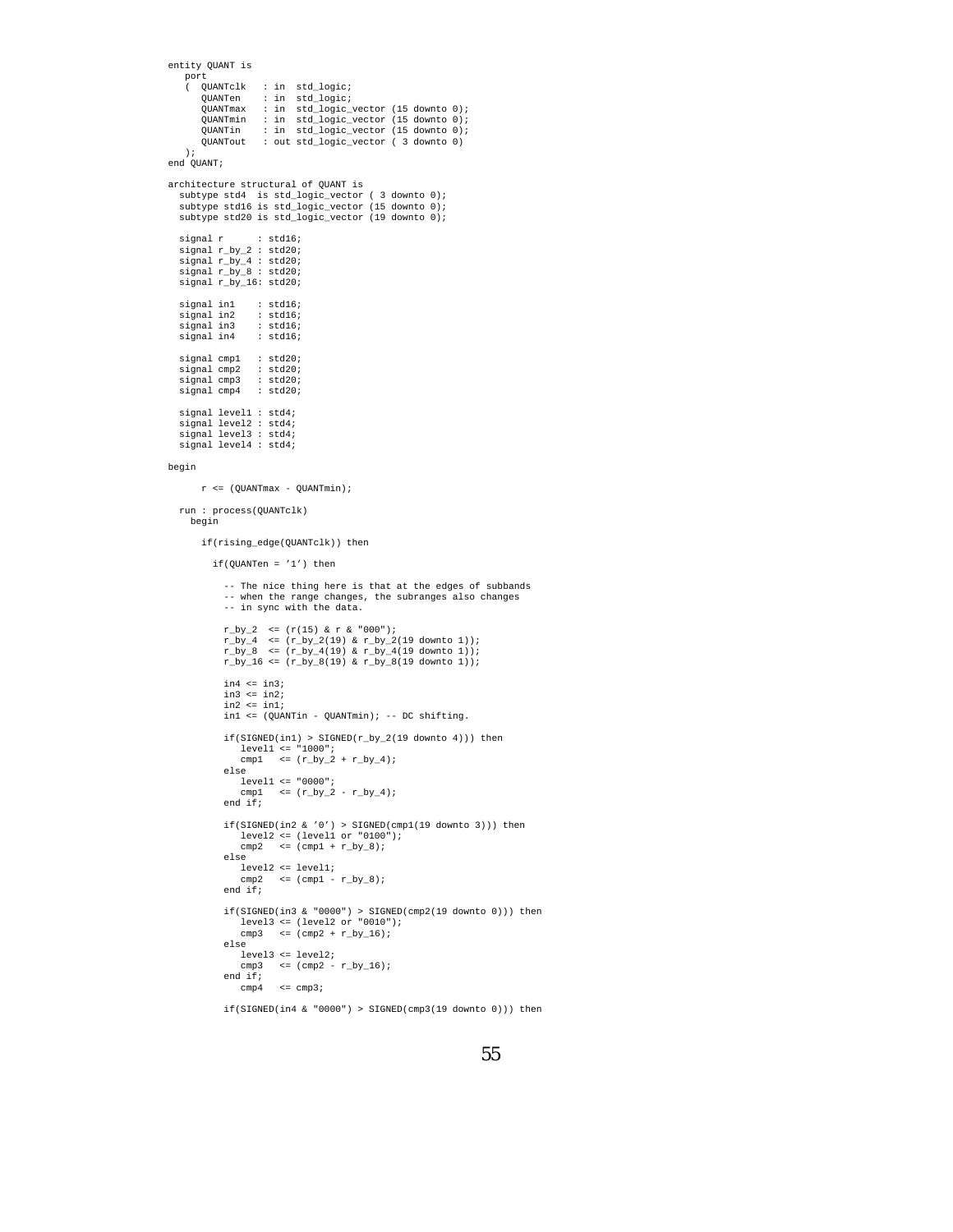```
level4 <= (level3 or "0001");
           else
              level4 <= level3;
           end if;
       end if; -- end if(QUANTen='1')<br>end if; -- rising_edge(clk)
    end process run;
    QUANTout <= level4;
end structural;
```
## **B.2.2 rle.vhd**

```
--<br>--<br>--
                     WAVELET TRANSFORM IMPLEMENTATION
                         Stage3 - Run Length Encoder (for ZEROS only)
--
   Author : sarin@ittc.ukans.edu, 04/14/2000
--
    File : rle.vhd
--
-- Input : A stream of 15 bit numbers on 'RLEin',
-- the zero threshold value on 'RLEzeroth',
-- an enable signal on 'RLEen'.
--
-- Output : Output stream of 8 bit numbers on 'RLEout',
              other control outputs on 'RLErunning' and 'RLEspellEnd'.
--
   Design : The input stream is compared with zero threshold
              to decide if it should be truncated to zero.
-- Any continuous sequence of ZEROes are run length
-- encoded, and the sum is output on 'RLEout'.
--
              The RLE works like this:
--
                  Whenever we detect a ZERO, we would assert 'RLErunning',
                   and start counting the sequence of continuous ZEROes.
                   The current sum of ZEROes is always available on 'RLEout'.
-- When ever the continuous spell of ZEROes end,
-- we unset 'RLErunning' and assert 'RLEspellEnd' for one cycle
                   ( to allow the higher block to read off the RLE count )
                  and we also reset our internal counter.
--
                  Yeah, there is look ahead problem? Before we signal the end
-- of a spell, we need to see the next value is the stream.
-- Luckily, RLE is used in conjunction with a quantizer,
                   (RLE and quantizer are connected in parallel) which is a4 staged pipeline.
--
                  We may face an arbitrarily long sequence of ZEROes. From the
                  design specs we are allowed to count only upto 240 ZEROes:
--
                        output of quantizer: 00000000 (16 quantization levels)
-- ...
                                                 00001111
--
                        output of RLE: 00010000 (256-16 = 240)
-- ...
                                                 \frac{1}{11111111}--
-- Thus, when we have seen 240 continuous ZEROes and still going
-- strong, 'RLEspellEnd' would be asserted for one clock cycle,
-- and we would reset our internal counter to 00010000.
                  Ofcourse 'RLErunning' would be high through out the spell.
--
-- We know that the preceeding stage may not have an output
-- on every clock, (due to memory READ/WRITE scheduling)
-- so please let us know on which all clocks we need to run,
                  by asserting 'RLEen'.
--
--
              The higher block using RLE works (should work) like this:
--
                   if(RLErunning = 1)- - \{wait till (RLEspellEnd = 1)
                      collect 'RLEout'
-- }
                  \text{else} // (RLErunning = 0)
-- \{\text{collect the output of the quantizer.}-- }
```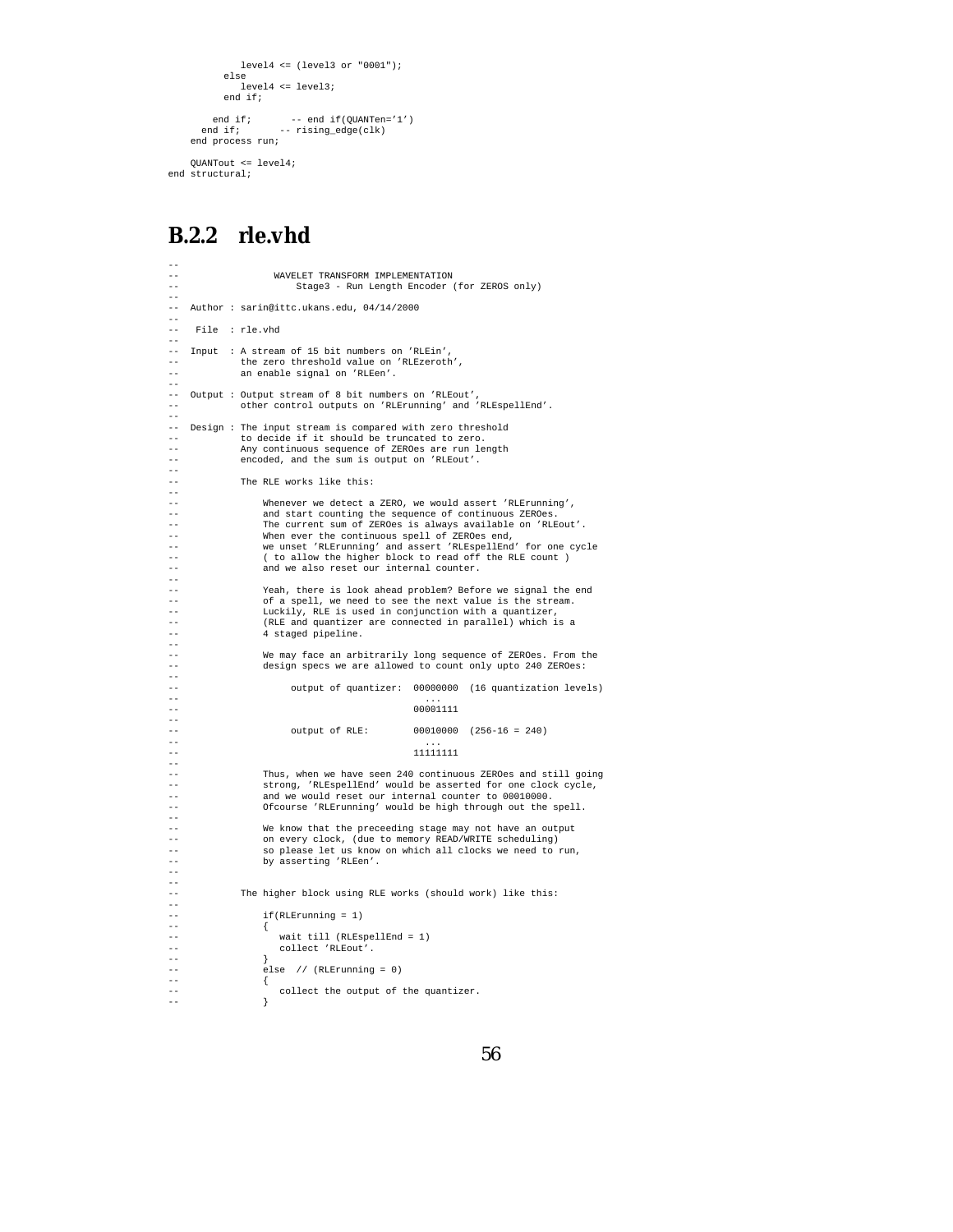```
--
                 The enable signal for the next stage is as follows:
--
                       if((\texttt{RLEspellEnd = 1}) \text{ or } // output from RLE
-- (RLErunning = 0)) // output from QUANT
-- NextStageEnable = 1;
-- else
-- NextStageEnable = 0;
-- end
--
library IEEE;
use IEEE.std_logic_1164.all;
use IEEE.std_logic_arith.all;
use ieee.std_logic_unsigned.all;
use ieee.std_logic_signed.all;
entity RLE is
    port<br>( RLEclk
     ( RLEclk : in std_logic;
RLEreset : in std_logic;
RLEen : in std_logic;
RLEflush : in std_logic;
         RLEin : in std_logic_vector (15 downto 0);<br>RLEzeroth : in std_logic_vector (15 downto 0);<br>RLEout : out std_logic_vector ( 7 downto 0);<br>RLEspellEnd : out std_logic<br>RLEspellEnd : out std_logic
    );
end RLE;
architecture structural of RLE is
  signal z1 : std_logic;<br>signal z2 : std_logic;
   signal z2 : std_logic;
signal z3 : std_logic;
signal z4 : std_logic;
   signal z5 : std_logic;
signal s240 : std_logic;
  signal count : std_logic_vector ( 7 downto 0) := "00010000";
begin
  run : process(RLEreset, RLEclk)
     begin
        if(RLEreset = '1') then
                 count <= "00001111";
                 z1\iff '0';
                  z2 <= '0';
z3 <= '0';
                 z4 <= '0';
                 z5 \leq v0'ielsif(rising_edge(RLEclk)) then
           if(RLEen = '1') thenif((SIGNED(RLEin) < SIGNED(RLEzeroth)) and
(SIGNED(RLEin) > SIGNED(-RLEzeroth)) and
(RLEflush = '0')) then
                    z1 \le '1';
               else
                z1 <= '0';
end if;
                z2 <= z1;
z3 <= z2;
                z4 <= z3;
z5 <= z4;
               s240 <= '0'; -- default assignment
               if(z4 = '0') then -- ZERO spell broken
                    count <= "00001111";
               else
                    if(count = "11111110") then
                        s240 \leq 1'iend if;
                      if(count = "11111111") then
count <= "00010000";
                     else
                          count <= UNSIGNED(count) + 1;
                     end if;
```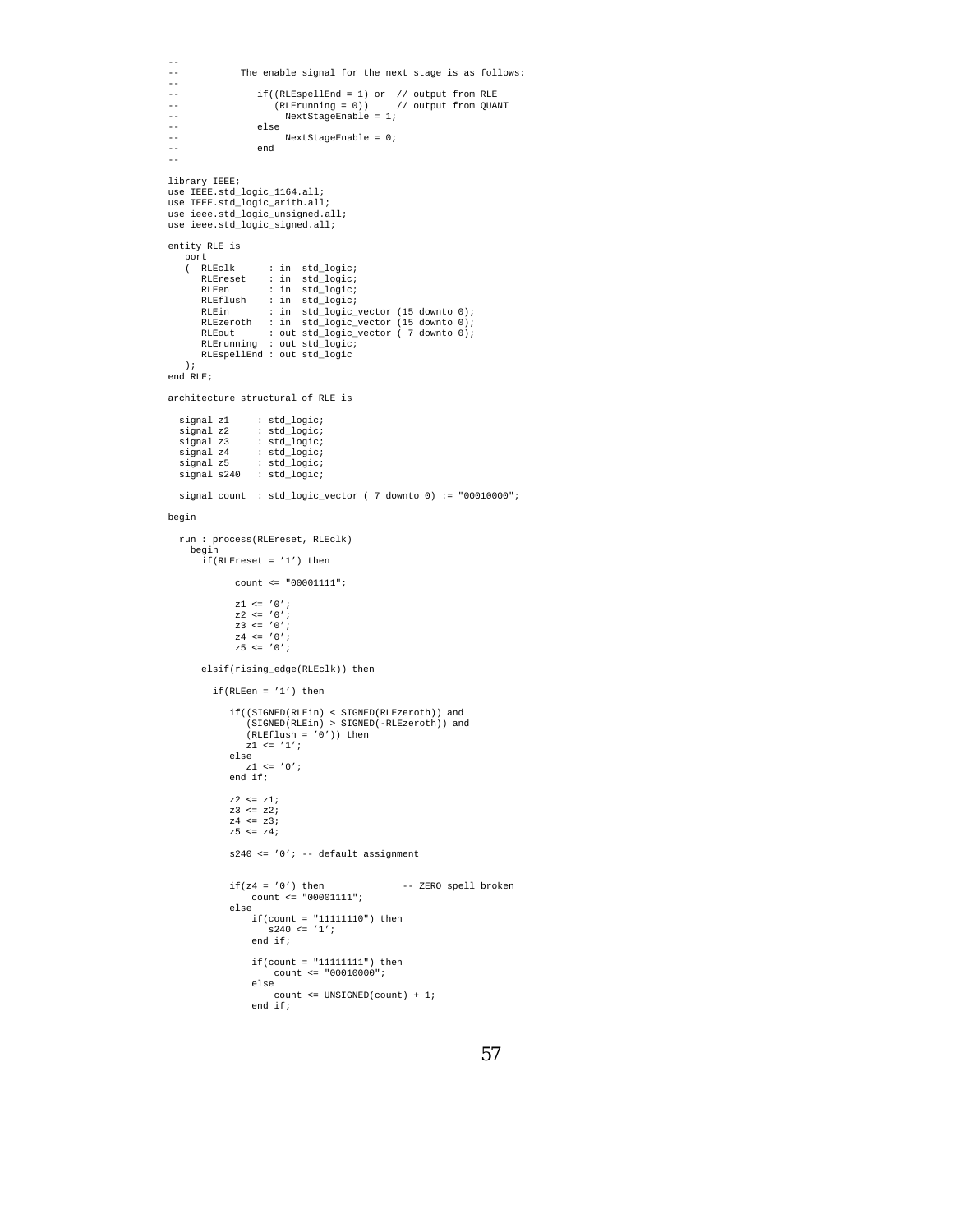```
end if;
      end if: -- (RLEen = '1')
    end if; -- rising_edge(RLEclk)
 end process run;
RLEout <= count;
RLErunning <= z5;
RLEspellEnd <= (z5 and not(z4)) or s240;
```
end structural;

#### **B.2.3 huffman.vhd**

```
--
--<br>WAVELET TRANSFORM IMPLEMENTATION<br>Stage4 - Huffman Encoder
                                    Stage4 - Huffman Encoder
--
--
-- Author : sarin@ittc.ukans.edu, 01/30/2000
--
     Input : A stream of 8 bit characters on 'in stream'.
--
     Output : Huffman tree encoded coefficients, and length.
--
-- Design : Huffman table implementation, takes about 165 CLBs.<br>-- 8 bit input values are variable length (3-18) encod
                   8 bit input values are variable length (3-18) encoded.
--
    Revision history:
--
-- v1.0 reversed the bits for HUFFdout, to suit honeywell
-- style of bit packing. This change along with the byte reversal
-- in shifter would do it.
--
library IEEE;
use IEEE.std logic 1164.all;
use IEEE.std_logic_arith.all;
use ieee.std logic unsigned.all;
 entity HUFF is
     port
( HUFFclk : in std_logic;
           HUFFin : in std_logic_vector (7 downto 0);
HUFFlout : out std_logic_vector (4 downto 0);
           HUFFdout : out std_logic_vector (17 downto 0)
      );
    end HUFF;
 architecture structural of HUFF is
    signal tmp : std_logic_vector(7 downto 0);
  begin
     run : process (HUFFclk)
      begin
      if(rising_edge(HUFFclk)) then
       tmp <= HUFFin;
       case tmp is
         when "00000000" => HUFFdout <= "111010010XXXXXXXXX"; HUFFlout <= "01001";
          when "00000001" => HUFFdout<="0110011XXXXXXXXXXXX"; HUFFlout<="00111";<br>when "00000010" => HUFFdout<="011000XXXXXXXXXXXXX"; HUFFlout<="00101";<br>when "00000011" => HUFFdout<="01101XXXXXXXXXXXXX"; HUFFlout<="00101";
          when "00000100" => HUFFdout<="0000XXXXXXXXXXXXXXX"; HUFFlout<="00100";<br>when "00000101" => HUFFdout<="1101XXXXXXXXXXXXXX"; HUFFlout<="00100";<br>when "00000110" => HUFFdout<="1101XXXXXXXXXXXXXX"; HUFFlout<="00010";<br>when "00000
          when "00001000" => HUFFdout<="010XXXXXXXXXXXXXXXX"; HUFFlout<="00011";<br>when "00001001" => HUFFdout<="001XXXXXXXXXXXXXXX"; HUFFlout<="00101";<br>when "00001010" => HUFFdout<="0111XXXXXXXXXXXXXX"; HUFFlout<="00100";
         when "00001011" => HUFFdout<="10101XXXXXXXXXXXXX"; HUFFlout<="00101";
          when "00001100" => HUFFdout<="111011XXXXXXXXXXXX"; HUFFlout<="00110";
when "00001101" => HUFFdout<="101001XXXXXXXXXXXX"; HUFFlout<="00110";
          when "00001110" => HUFFdout<="0001110XXXXXXXXXXXX"; HUFFlout<="00111";<br>when "00001111" => HUFFdout<="10110111XXXXXXXXXX"; HUFFlout<="01000";<br>when "0001000" => HUFFdout<="1100XXXXXXXXXXXXX"; HUFFlout<="00100";<br>when "0001000
         when "00010010" => HUFFdout \leq "00010XXXXXXXXXX; HUFFlout \leq "00101";
         when "00010011" => HUFFdout<="101100XXXXXXXXXXXX"; HUFFlout<="00110";
```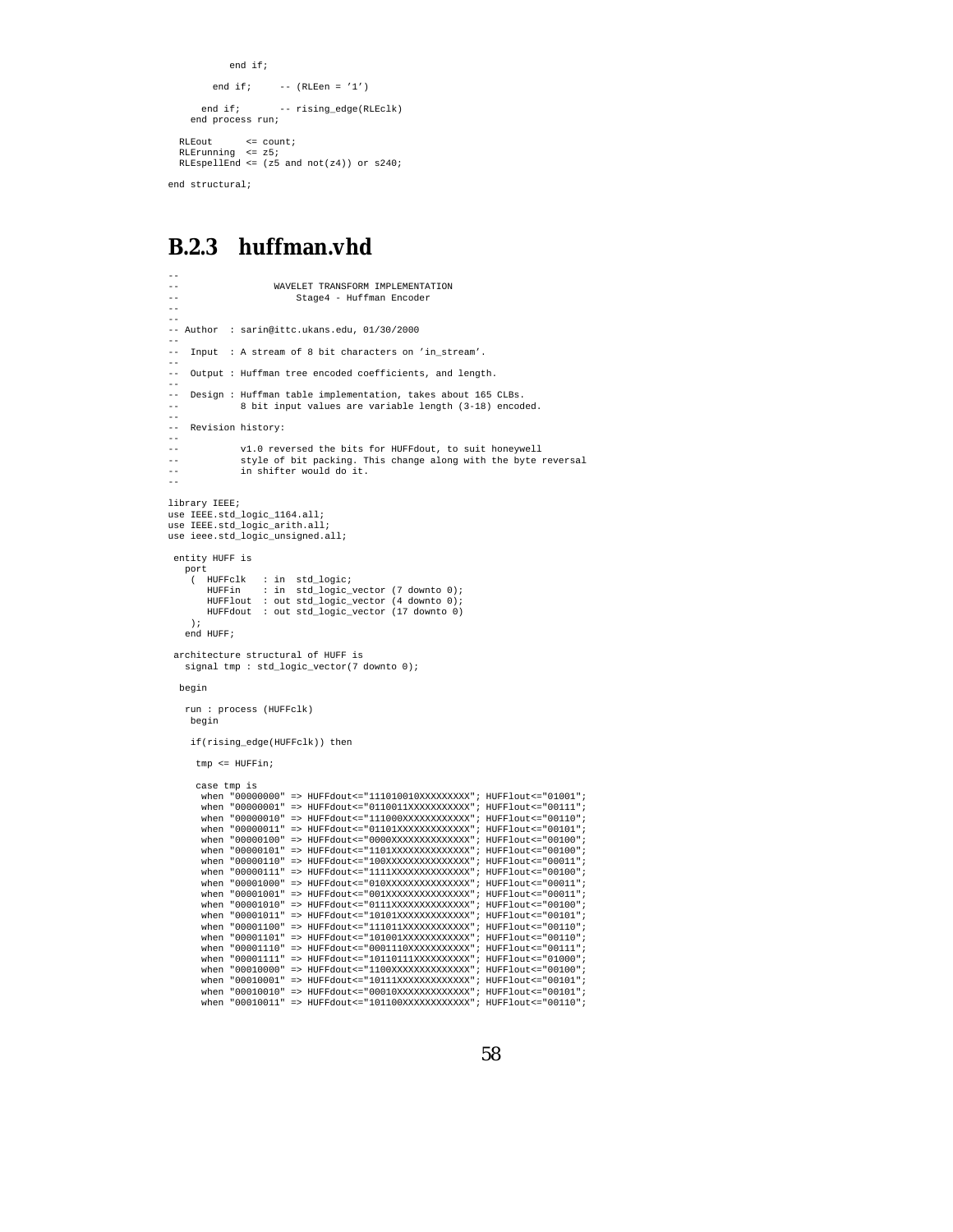| when | "00010100"         | $\Rightarrow$ | HUFFdout <= "000110XXXXXXXXXXXXX"; HUFFlout <= "00110";                      |  |
|------|--------------------|---------------|------------------------------------------------------------------------------|--|
|      |                    |               | when "00010101" => HUFFdout<="1110011XXXXXXXXXXX"; HUFFlout<="00111";        |  |
|      |                    |               | when "00010110" => HUFFdout<="1010000XXXXXXXXXXX"; HUFFlout<="00111";        |  |
|      |                    |               | when "00010111" => HUFFdout<="0110000XXXXXXXXXXX"; HUFFlout<="00111";        |  |
|      |                    |               |                                                                              |  |
|      |                    |               | when "00011000" => HUFFdout<="11101011XXXXXXXXXX"; HUFFlout<="01000";        |  |
|      |                    |               | when "00011001" => HUFFdout<="10110100XXXXXXXXXX"; HUFFlout<="01000";        |  |
|      | when "00011010"    |               | => HUFFdout <= "01100011XXXXXXXXXX"; HUFFlout <= "01000";                    |  |
|      |                    |               | when "00011011" => HUFFdout<="00011111XXXXXXXXXX"; HUFFlout<="01000";        |  |
|      |                    |               | when "00011100" => HUFFdout<="111001011XXXXXXXXX"; HUFFlout<="01001";        |  |
|      | when "00011101"    |               | => HUFFdout<="111010011XXXXXXXXX"; HUFFlout<="01001";                        |  |
|      |                    |               |                                                                              |  |
|      |                    |               | when "00011110" => HUFFdout<="101101101XXXXXXXXX"; HUFFlout<="01001";        |  |
|      |                    |               | when "00011111" => HUFFdout<="111001001XXXXXXXXX"; HUFFlout<="01001";        |  |
|      | when "00100000"    |               | $=$ > HUFFdout <= "101000111XXXXXXXXX"; HUFFlout <= "01001";                 |  |
|      | when "00100001"    |               | => HUFFdout <= "011001011XXXXXXXXX"; HUFFlout <= "01001";                    |  |
|      |                    |               | when "00100010" => HUFFdout<="011000101XXXXXXXXX"; HUFFlout<="01001";        |  |
|      |                    |               | when "00100011" => HUFFdout<="1110101011XXXXXXXX"; HUFFlout<="01010";        |  |
|      |                    |               | when "00100100" => HUFFdout<="000111101XXXXXXXXX"; HUFFlout<="01001";        |  |
|      |                    |               |                                                                              |  |
|      |                    |               | when "00100101" => HUFFdout<="1110101001XXXXXXXX"; HUFFlout<="01010";        |  |
|      |                    |               | when "00100110" => HUFFdout<="1011010100XXXXXXXX"; HUFFlout<="01010";        |  |
|      | when "00100111"    |               | => HUFFdout <= "1011011000XXXXXXXX"; HUFFlout <= "01010";                    |  |
|      |                    |               | when "00101000" => HUFFdout<="1110010100XXXXXXXX"; HUFFlout<="01010";        |  |
|      |                    |               | when "00101001" => HUFFdout<="1011010111XXXXXXXX"; HUFFlout<="01010";        |  |
|      |                    |               |                                                                              |  |
|      |                    |               | when "00101010" => HUFFdout<="1011010110XXXXXXXX"; HUFFlout<="01010";        |  |
|      |                    |               | when "00101011" => HUFFdout<="1110100000XXXXXXXX"; HUFFlout<="01010";        |  |
|      |                    |               | when "00101100" => HUFFdout<="1010001100XXXXXXXX"; HUFFlout<="01010";        |  |
|      | when "00101101"    |               | => HUFFdout <= "1010001101XXXXXXXX"; HUFFlout <= "01010";                    |  |
|      |                    |               | when "00101110" => HUFFdout<="1010001010XXXXXXXX"; HUFFlout<="01010";        |  |
|      |                    |               | when "00101111" => HUFFdout<="11101000100XXXXXXX";        HUFFlout<="01011"; |  |
|      |                    |               | when "00110000" => HUFFdout<="0110010100XXXXXXXX"; HUFFlout<="01010";        |  |
|      |                    |               |                                                                              |  |
|      |                    |               | when "00110001" => HUFFdout<="11100100001XXXXXXX"; HUFFlout<="01011";        |  |
|      |                    |               | when "00110010" => HUFFdout<="11100101010XXXXXXX"; HUFFlout<="01011";        |  |
|      | when "00110011"    |               | => HUFFdout <= "0110001001XXXXXXXX"; HUFFlout <= "01010";                    |  |
|      |                    |               | when "00110100" => HUFFdout<="0110010001XXXXXXXX"; HUFFlout<="01010";        |  |
|      |                    |               | when "00110101" => HUFFdout<="10110101010XXXXXXX"; HUFFlout<="01011";        |  |
|      | when "00110110" => |               | HUFFdout <= "11101000010XXXXXXX"; HUFFlout <= "01011";                       |  |
|      |                    |               |                                                                              |  |
|      |                    |               | when "00110111" => HUFFdout<="11100100000XXXXXXX"; HUFFlout<="01011";        |  |
|      |                    |               | when "00111000" => HUFFdout<="01100101011XXXXXXX"; HUFFlout<="01011";        |  |
|      | when "00111001"    |               | => HUFFdout <= "01100101010XXXXXXX"; HUFFlout <= "01011";                    |  |
|      |                    |               | when "00111010" => HUFFdout<="10100010001XXXXXXX"; HUFFlout<="01011";        |  |
|      |                    |               | when "00111011" => HUFFdout<="111001000101XXXXXX"; HUFFlout<="01100";        |  |
|      | when "00111100"    |               | => HUFFdout<="101101100101XXXXXX"; HUFFlout<="01100";                        |  |
|      |                    |               |                                                                              |  |
|      |                    |               | when "00111101" => HUFFdout<="111010001110XXXXXX";    HUFFlout<="01100";     |  |
|      |                    |               | when "00111110" => HUFFdout<="111010101011XXXXXX"; HUFFlout<="01100";        |  |
|      | when "00111111"    |               | => HUFFdout <= "10100010110XXXXXXX"; HUFFlout <= "01011";                    |  |
|      |                    |               | when "01000000" => HUFFdout<="01100010001XXXXXXX"; HUFFlout<="01011";        |  |
|      |                    |               | when "01000001" => HUFFdout<="111010100000XXXXXX"; HUFFlout<="01100";        |  |
|      |                    |               | when "01000010" => HUFFdout<="01100100111XXXXXXX"; HUFFlout<="01011";        |  |
|      |                    |               | when "01000011" => HUFFdout<="111001010110XXXXXX";    HUFFlout<="01100";     |  |
|      |                    |               |                                                                              |  |
|      |                    |               | when "01000100" => HUFFdout<="011001000000XXXXXX"; HUFFlout<="01100";        |  |
|      | when "01000101"    |               | => HUFFdout <= "111001010111XXXXXX"; HUFFlout <= "01100";                    |  |
|      |                    |               | when "01000110" => HUFFdout<="111010000111XXXXXX"; HUFFlout<="01100";        |  |
|      |                    |               | when "01000111" => HUFFdout<="01100100100XXXXXXX"; HUFFlout<="01011";        |  |
|      |                    |               | when "01001000" => HUFFdout<="1011011001000XXXXX"; HUFFlout<="01101";        |  |
|      |                    |               | when "01001001" => HUFFdout<="011001001011XXXXXX";    HUFFlout<="01100";     |  |
|      |                    |               |                                                                              |  |
|      | when "01001010" => |               | HUFFdout <= "101101010110XXXXXX"; HUFFlout <= "01100";                       |  |
|      | when "01001011"    |               | => HUFFdout <= "111010001101XXXXXX"; HUFFlout <= "01100";                    |  |
|      | when "01001100"    |               | => HUFFdout <= "101000100001XXXXXX"; HUFFlout <= "01100";                    |  |
|      |                    |               | when "01001101" => HUFFdout<="1110100011110XXXXX"; HUFFlout<="01101";        |  |
|      | when "01001110"    |               | => HUFFdout <= "111010001100XXXXXX"; HUFFlout <= "01100";                    |  |
|      |                    |               | when "01001111" => HUFFdout<="1110100001100XXXXX"; HUFFlout<="01101";        |  |
|      | when "01010000"    |               | => HUFFdout <= "1110101000101XXXXX"; HUFFlout <= "01101";                    |  |
|      | when "01010001"    |               | => HUFFdout <= "0110010011001XXXXX"; HUFFlout <= "01101";                    |  |
|      |                    |               |                                                                              |  |
|      | when "01010010"    |               | => HUFFdout <= "01100100101001XXXX"; HUFFlout <= "01110";                    |  |
|      |                    |               | when "01010011" => HUFFdout<="0110010011010XXXXX"; HUFFlout<="01101";        |  |
|      |                    |               | when "01010100" => HUFFdout<="1110100010111XXXXX";    HUFFlout<="01101";     |  |
|      |                    |               | when "01010101" => HUFFdout<="11101000111110XXXX"; HUFFlout<="01110";        |  |
|      |                    |               | when "01010110" => HUFFdout <= "1110010001100XXXXX"; HUFFlout <= "01101";    |  |
|      |                    |               | when "01010111" => HUFFdout <= "1110101000111XXXXX"; HUFFlout <= "01101";    |  |
|      |                    |               |                                                                              |  |
|      |                    |               | when "01011000" => HUFFdout <= "1011011001101XXXXX"; HUFFlout <= "01101";    |  |
|      |                    |               | when "01011001" => HUFFdout <= "1011011001110XXXXX"; HUFFlout <= "01101";    |  |
|      |                    |               | when "01011010" => HUFFdout <= "11101010100100XXXX"; HUFFlout <= "01110";    |  |
|      |                    |               | when "01011011" => HUFFdout<="1011011001111XXXXX"; HUFFlout<="01101";        |  |
|      |                    |               | when "01011100" => HUFFdout <= "1010001001111XXXXX"; HUFFlout <= "01101";    |  |
|      |                    |               | when "01011101" => HUFFdout<="0110010010101XXXXX"; HUFFlout<="01101";        |  |
|      |                    |               | when "01011110" => HUFFdout <= "1110100010100XXXXX"; HUFFlout <= "01101";    |  |
|      |                    |               |                                                                              |  |
|      |                    |               | when "01011111" => HUFFdout <= "0110001000011XXXXX"; HUFFlout <= "01101";    |  |
|      |                    |               | when "01100000" => HUFFdout <= "1010001011100XXXXX"; HUFFlout <= "01101";    |  |
|      |                    |               | when "01100001" => HUFFdout <= "1110100001101XXXXX"; HUFFlout <= "01101";    |  |
|      |                    |               | when "01100010" => HUFFdout<="1110101010000XXXXX"; HUFFlout<="01101";        |  |
|      |                    |               | when "01100011" => HUFFdout<="1110010001101XXXXX"; HUFFlout<="01101";        |  |
|      |                    |               | when "01100100" => HUFFdout <= "11100100011100XXXX"; HUFFlout <= "01110";    |  |
|      |                    |               |                                                                              |  |
|      |                    |               | when "01100101" => HUFFdout<="1011010101111XXXXX"; HUFFlout<="01101";        |  |
|      |                    |               | when "01100110" => HUFFdout<="11100100010000XXXX"; HUFFlout<="01110";        |  |
|      |                    |               | when "01100111" => HUFFdout <= "1010001011101XXXXX"; HUFFlout <= "01101";    |  |
|      |                    |               | when "01101000" => HUFFdout<="1010001001000XXXXX"; HUFFlout<="01101";        |  |
|      |                    |               | when "01101001" => HUFFdout <= "11101010100110XXXX"; HUFFlout <= "01110";    |  |
|      |                    |               | when "01101010" => HUFFdout <= "111010101010111XXX"; HUFFlout <= "01111";    |  |
|      |                    |               | when "01101011" => HUFFdout <= "1110100010101XXXXX"; HUFFlout <= "01101";    |  |
|      |                    |               |                                                                              |  |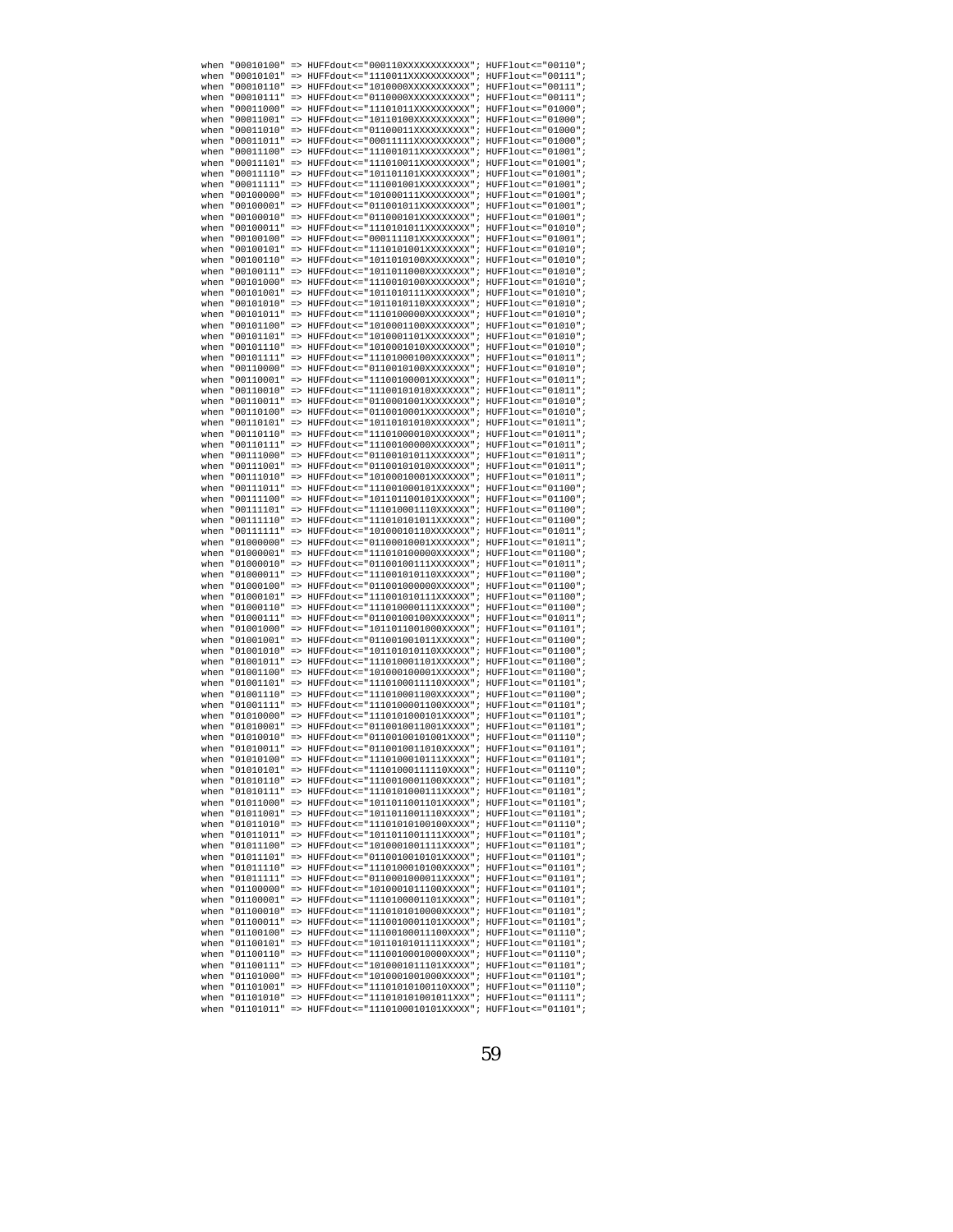| when | "01101100"         | => HUFFdout<="1110101010001XXXXX"; HUFFlout<="01101";                            |  |
|------|--------------------|----------------------------------------------------------------------------------|--|
|      |                    | when "01101101" => HUFFdout<="10110110010011XXXX"; HUFFlout<="01110";            |  |
|      |                    | when "01101110" => HUFFdout<="1010001001101XXXXX";    HUFFlout<="01101";         |  |
|      |                    | when "01101111" => HUFFdout<="11101010101001XXXX"; HUFFlout<="01110";            |  |
|      |                    |                                                                                  |  |
|      |                    | when "01110000" => HUFFdout<="1010001001010XXXXX"; HUFFlout<="01101";            |  |
|      |                    | when "01110001" => HUFFdout<="11101010100111XXXX"; HUFFlout<="01110";            |  |
|      | when "01110010"    | => HUFFdout <= "0110001000001XXXXX"; HUFFlout <= "01101";                        |  |
|      |                    | when "01110011" => HUFFdout<="10100010000011XXXX"; HUFFlout<="01110";            |  |
|      |                    | when "01110100" => HUFFdout<="11101010001000XXXX"; HUFFlout<="01110";            |  |
|      | when "01110101"    | => HUFFdout<="11100100010001XXXX"; HUFFlout<="01110";                            |  |
|      |                    |                                                                                  |  |
|      |                    | when "01110110" => HUFFdout<="11101010101000XXXX"; HUFFlout<="01110";            |  |
|      |                    | when "01110111" => HUFFdout<="101000101011XXXXX"; HUFFlout<="01101";             |  |
|      | when "01111000"    | => HUFFdout <= "0110001000000XXXXX"; HUFFlout <= "01101";                        |  |
|      |                    | when "01111001" => HUFFdout<="1110101000110XXXXX"; HUFFlout<="01101";            |  |
|      |                    | when "01111010" => HUFFdout<="0110010011000XXXXX"; HUFFlout<="01101";            |  |
|      |                    | when "01111011" => HUFFdout<="11101010001001XXXX"; HUFFlout<="01110";            |  |
|      |                    |                                                                                  |  |
|      |                    | when "01111100" => HUFFdout<="1011010101110XXXXX"; HUFFlout<="01101";            |  |
|      |                    | when "01111101" => HUFFdout<="0110010011011XXXXX"; HUFFlout<="01101";            |  |
|      |                    | when "01111110" => HUFFdout<="1010001001100XXXXX"; HUFFlout<="01101";            |  |
|      | when "01111111"    | => HUFFdout <= "1110010001001XXXXX"; HUFFlout <= "01101";                        |  |
|      |                    | when "10000000" => HUFFdout<="01100100001010XXXX"; HUFFlout<="01110";            |  |
|      |                    | when "10000001" => HUFFdout<="1011011001100XXXXX"; HUFFlout<="01101";            |  |
|      |                    |                                                                                  |  |
|      |                    | when "10000010" => HUFFdout<="101000100111010XXX"; HUFFlout<="01111";            |  |
|      |                    | when "10000011" => HUFFdout<="11101010101010XXXX"; HUFFlout<="01110";            |  |
|      |                    | when "10000100" => HUFFdout<="111010001111110XXX"; HUFFlout<="01111";            |  |
|      | when "10000101"    | => HUFFdout <= "11100100011101XXXX"; HUFFlout <= "01110";                        |  |
|      |                    | when "10000110" => HUFFdout<="01100100001011XXXX"; HUFFlout<="01110";            |  |
|      |                    |                                                                                  |  |
|      |                    | when "10000111" => HUFFdout<="1010001001001XXXXX";            HUFFlout<="01101"; |  |
|      |                    | when "10001000" => HUFFdout <= "11101000101100XXXX"; HUFFlout <= "01110";        |  |
|      |                    | when "10001001" => HUFFdout<="111010101010100XX"; HUFFlout<="10000";             |  |
|      |                    | when "10001010" => HUFFdout<="11101010101011XXXX"; HUFFlout<="01110";            |  |
|      | when "10001011"    | => HUFFdout <= "11101000101101XXXX"; HUFFlout <= "01110";                        |  |
|      |                    | when "10001100" => HUFFdout<="1010001000000XXXXX"; HUFFlout<="01101";            |  |
|      |                    |                                                                                  |  |
|      |                    | when "10001101" => HUFFdout<="111010100001XXXXXX";    HUFFlout<="01100";         |  |
|      |                    | when "10001110" => HUFFdout<="101000101111XXXXXX"; HUFFlout<="01100";            |  |
|      |                    | when "10001111" => HUFFdout<="0110001000010XXXXX"; HUFFlout<="01101";            |  |
|      |                    | when "10010000" => HUFFdout<="101101100100101XXX"; HUFFlout<="01111";            |  |
|      | when "10010001"    | => HUFFdout <= "011001000010000XXX"; HUFFlout <= "01111";                        |  |
|      |                    | when "10010010" => HUFFdout<="111010101010101011x"; HUFFlout<="10001";           |  |
|      |                    |                                                                                  |  |
|      |                    | when "10010011" => HUFFdout<="011001000011011000"; HUFFlout<="10010";            |  |
|      |                    | when "10010100" => HUFFdout<="011001000011011001"; HUFFlout<="10010";            |  |
|      |                    | when "10010101" => HUFFdout<="011001000010001010"; HUFFlout<="10010";            |  |
|      |                    | when "10010110" => HUFFdout<="10100010000010111X"; HUFFlout<="10001";            |  |
|      | when "10010111"    | => HUFFdout <= "11100100011110010X"; HUFFlout <= "10001";                        |  |
|      |                    | when "10011000" => HUFFdout<="011001001010000XXX"; HUFFlout<="01111";            |  |
|      |                    | when "10011001" => HUFFdout<="11100100011110011X"; HUFFlout<="10001";            |  |
|      |                    | when "10011010" => HUFFdout<="011001000010001000"; HUFFlout<="10010";            |  |
|      |                    |                                                                                  |  |
|      |                    | when "10011011" => HUFFdout<="1010001001110110XX"; HUFFlout<="10000";            |  |
|      |                    | when "10011100" => HUFFdout<="11100100011110100X"; HUFFlout<="10001";            |  |
|      | when "10011101"    | => HUFFdout <= "11100100011110101X"; HUFFlout <= "10001";                        |  |
|      |                    | when "10011110" => HUFFdout<="0110010000110100XX"; HUFFlout<="10000";            |  |
|      |                    | when "10011111" => HUFFdout<="0110010010100010XX"; HUFFlout<="10000";            |  |
|      |                    | when "10100000" => HUFFdout<="011001000010001001"; HUFFlout<="10010";            |  |
|      |                    | when "10100001" => HUFFdout<="011001000011001100"; HUFFlout<="10010";            |  |
|      | when "10100010" => | HUFFdout <= "1010001001110111XX"; HUFFlout <= "10000";                           |  |
|      |                    |                                                                                  |  |
|      | when "10100011"    | => HUFFdout <= "011001000011001101"; HUFFlout <= "10010";                        |  |
|      | when "10100100"    | => HUFFdout <= "0110010010100011XX"; HUFFlout <= "10000";                        |  |
|      |                    | when "10100101" => HUFFdout<="011001000011011010"; HUFFlout<="10010";            |  |
|      | when "10100110"    | => HUFFdout <= "011001000011011011"; HUFFlout <= "10010";                        |  |
|      |                    | when "10100111" => HUFFdout<="011001000011010100"; HUFFlout<="10010";            |  |
|      |                    | when "10101000" => HUFFdout<="1110010001111110XX"; HUFFlout<="10000";            |  |
|      |                    |                                                                                  |  |
|      | when "10101001"    | => HUFFdout <= "0110010000011000XX"; HUFFlout <= "10000";                        |  |
|      | when "10101010"    | => HUFFdout <= "0110010000011001XX"; HUFFlout <= "10000";                        |  |
|      |                    | when "10101011" => HUFFdout <= "011001000011010101"; HUFFlout <= "10010";        |  |
|      |                    | when "10101100" => HUFFdout<="011001000011000XXX"; HUFFlout<="01111";            |  |
|      |                    | when "10101101" => HUFFdout<="0110010000011010XX"; HUFFlout<="10000";            |  |
|      |                    | when "10101110" => HUFFdout <= "011001000001010100"; HUFFlout <= "10010";        |  |
|      |                    | when "10101111" => HUFFdout <= "101000100000100XXX"; HUFFlout <= "01111";        |  |
|      |                    |                                                                                  |  |
|      |                    | when "10110000" => HUFFdout<="0110010000011011XX"; HUFFlout<="10000";            |  |
|      |                    | when "10110001" => HUFFdout <= "011001000001010101"; HUFFlout <= "10010";        |  |
|      |                    | when "10110010" => HUFFdout <= "0110010000110010XX"; HUFFlout <= "10000";        |  |
|      |                    |                                                                                  |  |
|      |                    | when "10110011" => HUFFdout<="1010001001110011XX"; HUFFlout<="10000";            |  |
|      |                    |                                                                                  |  |
|      |                    | when "10110100" => HUFFdout <= "011001000001010110"; HUFFlout <= "10010";        |  |
|      |                    | when "10110101" => HUFFdout<="01100100001010111"; HUFFlout<="10010";             |  |
|      |                    | when "10110110" => HUFFdout <= "011001000011010110"; HUFFlout <= "10010";        |  |
|      |                    | when "10110111" => HUFFdout <= "011001000011010111"; HUFFlout <= "10010";        |  |
|      |                    | when "10111000" => HUFFdout<="0110010000100011XX"; HUFFlout<="10000";            |  |
|      |                    | when "10111001" => HUFFdout<="011001000011001110"; HUFFlout<="10010";            |  |
|      |                    |                                                                                  |  |
|      |                    | when "10111010" => HUFFdout<="1011011001001000XX"; HUFFlout<="10000";            |  |
|      |                    | when "10111011" => HUFFdout<="011001000011011110"; HUFFlout<="10010";            |  |
|      |                    | when "10111100" => HUFFdout <= "011001000011011111"; HUFFlout <= "10010";        |  |
|      |                    | when "10111101" => HUFFdout<="011001000011101110"; HUFFlout<="10010";            |  |
|      |                    | when "10111110" => HUFFdout<="0110010000111010XX"; HUFFlout<="10000";            |  |
|      |                    | when "10111111" => HUFFdout <= "011001000011101111"; HUFFlout <= "10010";        |  |
|      |                    | when "11000000" => HUFFdout <= "011001000011101100"; HUFFlout <= "10010";        |  |
|      |                    | when "11000001" => HUFFdout <= "011001000011101101"; HUFFlout <= "10010";        |  |
|      |                    | when "11000010" => HUFFdout<="011001000001001110"; HUFFlout<="10010";            |  |
|      |                    | when "11000011" => HUFFdout <= "011001000001001111"; HUFFlout <= "10010";        |  |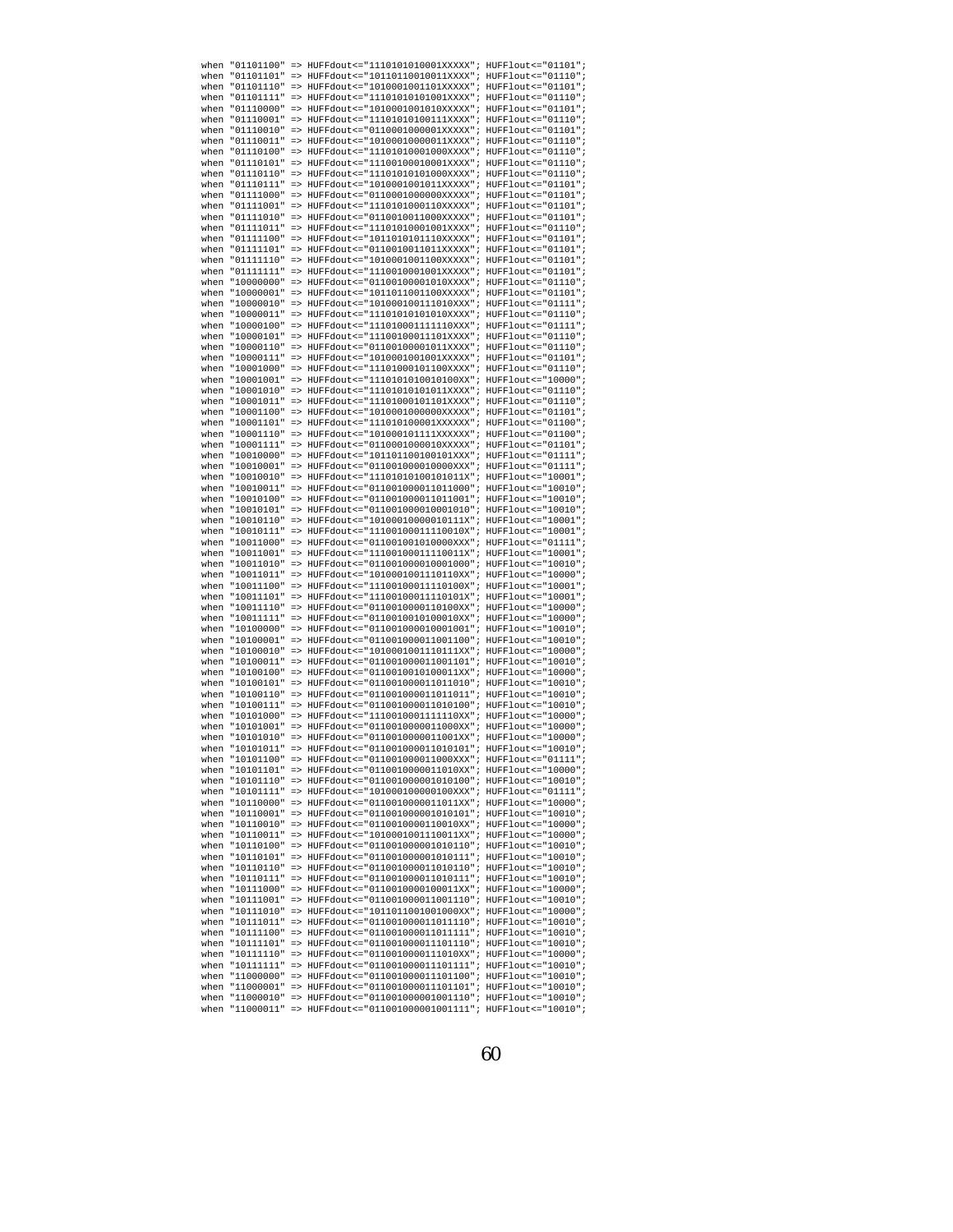|                                 |             |  | when "11000100" => HUFFdout<="011001000001001000"; HUFFlout<="10010";                                                                                   |  |  |  |
|---------------------------------|-------------|--|---------------------------------------------------------------------------------------------------------------------------------------------------------|--|--|--|
|                                 |             |  | when "11000101" => HUFFdout<="011001000001001001"; HUFFlout<="10010";                                                                                   |  |  |  |
|                                 |             |  | when "11000110" => HUFFdout <= "011001000001001100"; HUFFlout <= "10010";                                                                               |  |  |  |
|                                 |             |  | when "11000111" => HUFFdout <= "011001000001001101"; HUFFlout <= "10010";                                                                               |  |  |  |
|                                 |             |  | when "11001000" => HUFFdout<="0110010000011100XX"; HUFFlout<="10000";                                                                                   |  |  |  |
|                                 |             |  | when "11001001" => HUFFdout <= "0110010000011101XX"; HUFFlout <= "10000";                                                                               |  |  |  |
|                                 |             |  | when "11001010" => HUFFdout <= "011001000010011010"; HUFFlout <= "10010";                                                                               |  |  |  |
|                                 |             |  | when "11001011" => HUFFdout<="011001000010011011"; HUFFlout<="10010";                                                                                   |  |  |  |
|                                 |             |  | when "11001100" => HUFFdout <= "11100100011110110X"; HUFFlout <= "10001";                                                                               |  |  |  |
|                                 |             |  | when "11001101" => HUFFdout <= "011001000010011000"; HUFFlout <= "10010";                                                                               |  |  |  |
|                                 |             |  | when "11001110" => HUFFdout<="011001000001011100"; HUFFlout<="10010";                                                                                   |  |  |  |
|                                 |             |  | when "11001111" => HUFFdout <= "011001000001011101"; HUFFlout <= "10010";                                                                               |  |  |  |
|                                 |             |  | when "11010000" => HUFFdout<="011001000001001010"; HUFFlout<="10010";                                                                                   |  |  |  |
|                                 |             |  | when "11010001" => HUFFdout<="11100100011110111X"; HUFFlout<="10001";                                                                                   |  |  |  |
|                                 |             |  | when "11010010" => HUFFdout<="111001000111110XXX"; HUFFlout<="01111";                                                                                   |  |  |  |
|                                 |             |  | when "11010011" => HUFFdout <= "011001000001001011"; HUFFlout <= "10010";                                                                               |  |  |  |
|                                 |             |  | when "11010100" => HUFFdout<="011001000010010100"; HUFFlout<="10010";                                                                                   |  |  |  |
|                                 |             |  | when "11010101" => HUFFdout<="011001000001111XXX"; HUFFlout<="01111";                                                                                   |  |  |  |
|                                 |             |  | when "11010110" => HUFFdout <= "011001000001000XXX"; HUFFlout <= "01111";                                                                               |  |  |  |
|                                 |             |  | when "11010111" => HUFFdout <= "011001000010010101"; HUFFlout <= "10010";                                                                               |  |  |  |
|                                 |             |  | when "11011000" => HUFFdout<="11100100011111110X"; HUFFlout<="10001";                                                                                   |  |  |  |
|                                 |             |  | when "11011001" => HUFFdout <= "0110010000111101XX"; HUFFlout <= "10000";                                                                               |  |  |  |
|                                 |             |  | when "11011010" => HUFFdout<="0110010000010100XX"; HUFFlout<="10000";                                                                                   |  |  |  |
|                                 |             |  | when "11011011" => HUFFdout <= "101000100111000XXX"; HUFFlout <= "01111";                                                                               |  |  |  |
|                                 |             |  |                                                                                                                                                         |  |  |  |
|                                 |             |  | when "11011100" => HUFFdout <= "0110010000111110XX"; HUFFlout <= "10000";                                                                               |  |  |  |
|                                 |             |  | when "11011101" => HUFFdout<="1011011001001001XX"; HUFFlout<="10000";                                                                                   |  |  |  |
|                                 |             |  | when "11011110" => HUFFdout<="101000100000101000"; HUFFlout<="10010";                                                                                   |  |  |  |
|                                 |             |  | when "11011111" => HUFFdout<="101000100000101001"; HUFFlout<="10010";                                                                                   |  |  |  |
|                                 |             |  | when "11100000" => HUFFdout<="0110010000111111XX"; HUFFlout<="10000";                                                                                   |  |  |  |
|                                 |             |  | when "11100001" => HUFFdout <= "111001000111111111X"; HUFFlout <= "10001";                                                                              |  |  |  |
|                                 |             |  | when "11100010" => HUFFdout<="101000100000101010"; HUFFlout<="10010";                                                                                   |  |  |  |
|                                 |             |  | when "11100011" => HUFFdout <= "101000100000101011"; HUFFlout <= "10010";                                                                               |  |  |  |
|                                 |             |  | when "11100100" => HUFFdout <= "111010001111111XXX"; HUFFlout <= "01111";                                                                               |  |  |  |
|                                 |             |  | when "11100101" => HUFFdout<="011001000010010110"; HUFFlout<="10010";                                                                                   |  |  |  |
|                                 |             |  | when "11100110" => HUFFdout <= "0110010000010110XX"; HUFFlout <= "10000";                                                                               |  |  |  |
|                                 |             |  | when "11100111" => HUFFdout<="0110010000100111XX"; HUFFlout<="10000";                                                                                   |  |  |  |
|                                 |             |  | when "11101000" => HUFFdout<="011001000010010111"; HUFFlout<="10010";                                                                                   |  |  |  |
|                                 |             |  | when "11101001" => HUFFdout <= "011001000011100110"; HUFFlout <= "10010";                                                                               |  |  |  |
|                                 |             |  | when "11101010" => HUFFdout <= "011001000011100111"; HUFFlout <= "10010";                                                                               |  |  |  |
|                                 |             |  | when "11101011" => HUFFdout<="011001000011100100"; HUFFlout<="10010";                                                                                   |  |  |  |
|                                 |             |  | when "11101100" => HUFFdout <= "0110010000100100XX"; HUFFlout <= "10000";                                                                               |  |  |  |
|                                 |             |  | when "11101101" => HUFFdout<="011001000011100101"; HUFFlout<="10010";                                                                                   |  |  |  |
|                                 |             |  | when "11101110" => HUFFdout<="011001000010011001"; HUFFlout<="10010";                                                                                   |  |  |  |
|                                 |             |  | when "11101111" => HUFFdout<="0110010000111000XX"; HUFFlout<="10000";                                                                                   |  |  |  |
|                                 |             |  | when "11110000" => HUFFdout<="011001000011110010"; HUFFlout<="10010";                                                                                   |  |  |  |
|                                 |             |  | when "11110001" => HUFFdout<="1110010001111000XX"; HUFFlout<="10000";                                                                                   |  |  |  |
|                                 |             |  | when "11110010" => HUFFdout<="011001000011110011"; HUFFlout<="10010";                                                                                   |  |  |  |
|                                 |             |  | when "11110011" => HUFFdout<="101000100000101100"; HUFFlout<="10010";                                                                                   |  |  |  |
|                                 |             |  | when "11110100" => HUFFdout<="101000100000101101"; HUFFlout<="10010";                                                                                   |  |  |  |
|                                 |             |  | when "11110101" => HUFFdout<="011001000011110000"; HUFFlout<="10010";                                                                                   |  |  |  |
|                                 |             |  | when "11110110" => HUFFdout <= "011001000011001111"; HUFFlout <= "10010";                                                                               |  |  |  |
|                                 |             |  | when "11110111" => HUFFdout <= "011001000011110001"; HUFFlout <= "10010";                                                                               |  |  |  |
|                                 |             |  | when "11111000" => HUFFdout<="011001000001011110"; HUFFlout<="10010";                                                                                   |  |  |  |
|                                 |             |  | when "11111001" => HUFFdout <= "1010001001110010XX"; HUFFlout <= "10000";                                                                               |  |  |  |
|                                 |             |  | when "11111010" => HUFFdout <= "011001000001011111"; HUFFlout <= "10010";                                                                               |  |  |  |
|                                 |             |  |                                                                                                                                                         |  |  |  |
|                                 |             |  | when "11111011" => HUFFdout <= "011001000011011100"; HUFFlout <= "10010";<br>when "11111100" => HUFFdout <= "111010101010101010X"; HUFFlout <= "10001"; |  |  |  |
|                                 |             |  | when "11111101" => HUFFdout<="011001000011011101"; HUFFlout<="10010";                                                                                   |  |  |  |
|                                 |             |  |                                                                                                                                                         |  |  |  |
|                                 |             |  | when "11111110" => HUFFdout<="011001000010001011"; HUFFlout<="10010";                                                                                   |  |  |  |
|                                 |             |  | when "11111111" => HUFFdout <= "000111100XXXXXXXXX"; HUFFlout <= "01001";                                                                               |  |  |  |
|                                 | when others |  | => HUFFdout <= "XXXXXXXXXXXXXXXXXX"; HUFFlout <= "XXXXX";                                                                                               |  |  |  |
| end case;                       |             |  |                                                                                                                                                         |  |  |  |
| end if;                         |             |  |                                                                                                                                                         |  |  |  |
| end process;<br>end structural; |             |  |                                                                                                                                                         |  |  |  |
|                                 |             |  |                                                                                                                                                         |  |  |  |

## **B.2.4 shifter.vhd**

| $-$               |  |                                                                           |
|-------------------|--|---------------------------------------------------------------------------|
| $-$               |  | WAVELET TRANSFORM IMPLEMENTATION                                          |
| $ -$              |  | Stage4 - Bit packer in Huffman Encoder                                    |
| $ -$              |  |                                                                           |
|                   |  | -- Author : sarin@ittc.ukans.edu, 04/22/2000                              |
| $- -$             |  |                                                                           |
| $ -$              |  | Input : A stream of variable length data (length varies between 3 and 18) |
| $ -$              |  |                                                                           |
| $ -$              |  | Output : A stream of 32 bit WORDS (packed data), to be written to memory. |
| $ -$              |  |                                                                           |
| $\qquad \qquad -$ |  | Design: The aim is to pack the variable length data $(3-18$ bits) into    |
| $\qquad \qquad -$ |  | 32 bit WORDS. This is done by a 5 ( $=$ ln2(32)) stage shifter.           |
| $- -$             |  | When ever we have a full load of 32 bits, we do a MEM WRITE.              |
| $ -$              |  |                                                                           |
| $- -$             |  | The shifter is inspired by the 'Xtetris' computer game and the            |
|                   |  |                                                                           |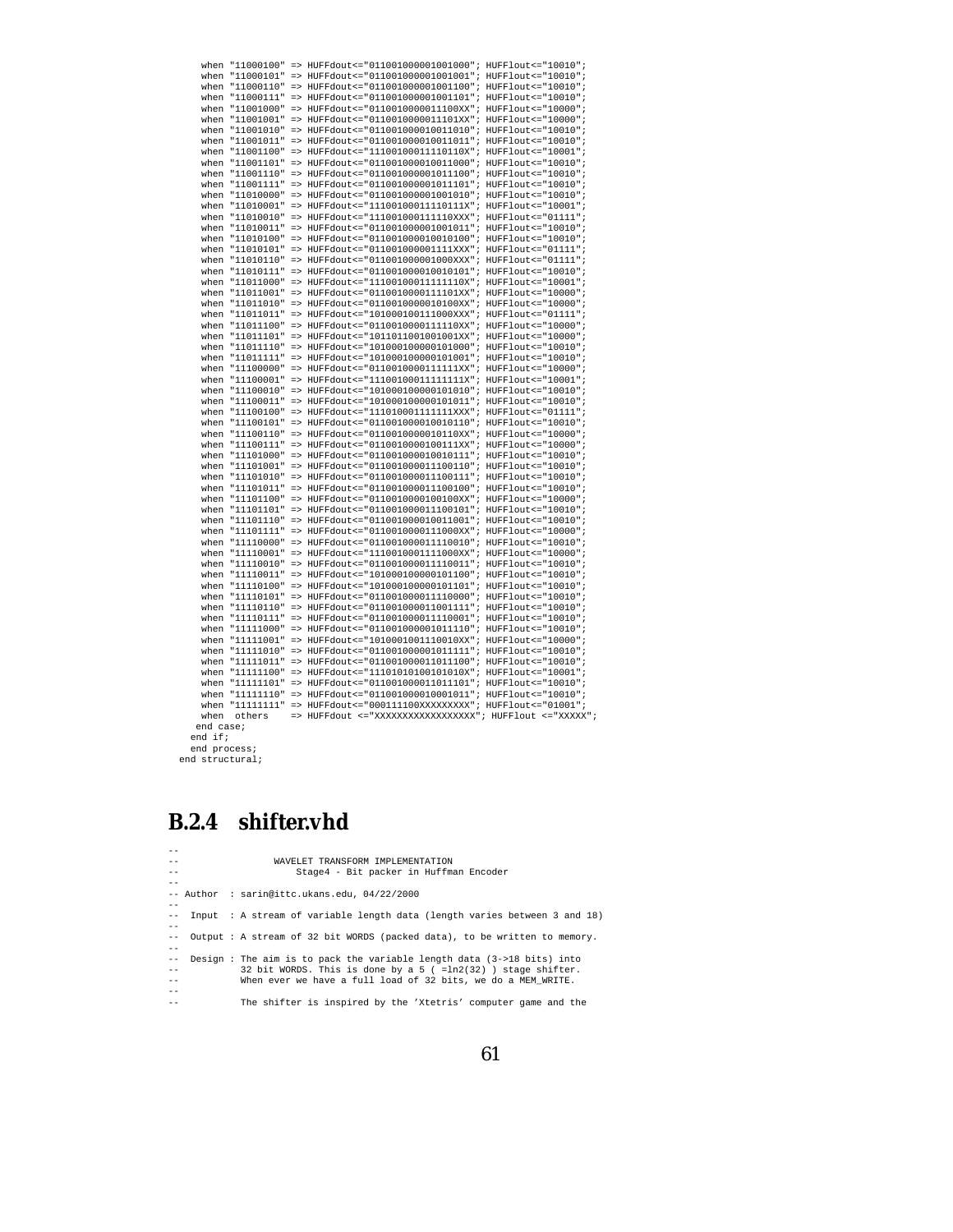| $- -$                     | 'Binary search' algorithm. In stage 1, (SFTRdatin -> stage1),                                                                        |                   |                                                               |                                                                                                                |    |    |       |    |       |     |                                                                 |
|---------------------------|--------------------------------------------------------------------------------------------------------------------------------------|-------------------|---------------------------------------------------------------|----------------------------------------------------------------------------------------------------------------|----|----|-------|----|-------|-----|-----------------------------------------------------------------|
| $- -$                     | we either shift (actually rotate) by 16 or pass the data straight.<br>In the next 4 stages we shift by 8, 4, 2, 1 respectively or    |                   |                                                               |                                                                                                                |    |    |       |    |       |     |                                                                 |
|                           | pass on straight.                                                                                                                    |                   |                                                               |                                                                                                                |    |    |       |    |       |     |                                                                 |
| $- -$                     |                                                                                                                                      |                   |                                                               |                                                                                                                |    |    |       |    |       |     |                                                                 |
| $- -$                     | The idea is to shift the incoming variable length data into the                                                                      |                   |                                                               |                                                                                                                |    |    |       |    |       |     |                                                                 |
|                           | correct position over the 5 stages of the shifter.                                                                                   |                   |                                                               |                                                                                                                |    |    |       |    |       |     |                                                                 |
| $- -$                     | #1                                                                                                                                   | #2                |                                                               |                                                                                                                |    |    | #7    |    |       | #10 | #11                                                             |
|                           |                                                                                                                                      |                   | #3                                                            | #4                                                                                                             | #5 | #6 |       | #8 | #9    |     |                                                                 |
|                           |                                                                                                                                      |                   |                                                               | -- $a$   ba   c.a   dc.a   edc.a.   fedc.a   gfedca   hgfedc  ihgf.c gfd gd                                    |    |    |       |    |       |     |                                                                 |
|                           |                                                                                                                                      |                   |                                                               | -- $a$ $ba$ $c$ . $a$ $dc$ . $a$ $edc$ . $edc$ .a. $fedc$ . $a g$ . $edc ing$ . $edc ing$ $c g$ $gd$ $gd$      |    |    |       |    |       |     |                                                                 |
|                           |                                                                                                                                      |                   |                                                               | $-$ a   ba   c.a   dc.a   e.c.a.   fe.c.a   g.e.ca   hg.e.c   ihg.ec   g.e   ge                                |    |    |       |    |       |     |                                                                 |
|                           |                                                                                                                                      |                   |                                                               | -- $a$  ba  c.a  dc.a  e.c.a.  fe.c.a g.e.ca hg.e.c  .hg.ec g.e ge                                             |    |    |       |    |       |     |                                                                 |
|                           |                                                                                                                                      |                   |                                                               | -- $a$  ba  c.a  dc.a  e.c.a.  fe.c.a g.e.ca hg.e.c  .hg.ec g.e ge                                             |    |    |       |    |       |     |                                                                 |
|                           |                                                                                                                                      |                   |                                                               | $-$ a   ba   c.a   dc.a   e.c.a.   fe.c.a   g.e.ca   hg.e.c   .hg.ec   g.e   ge                                |    |    |       |    |       |     |                                                                 |
|                           |                                                                                                                                      |                   |                                                               | $-$ a   ba   c.a   dc.a   e.c.a.   fe.c.a   g.e.ca   hg.e.c   .hg.ec   g.e   ge                                |    |    |       |    |       |     |                                                                 |
|                           |                                                                                                                                      |                   |                                                               | -- $a$  ba  c.a  dc.a  e.c.a.  fe.c.a g.e.ca hg.e.c  .hg.ec g.e ge                                             |    |    |       |    |       |     |                                                                 |
|                           |                                                                                                                                      |                   |                                                               | $-$ a   ba   c.a   dc.a   e.c.a.   fe.c.a   g.e.ca   hg.e.c   .hg.ec   hg.e   ge                               |    |    |       |    |       |     |                                                                 |
|                           |                                                                                                                                      |                   |                                                               | $-$ a   ba   c.a   dc.a   e.c.a.   fe.c.a   g.e.ca   hg.e.c  .hg.ec  hg.e  ge                                  |    |    |       |    |       |     |                                                                 |
|                           |                                                                                                                                      |                   |                                                               | -- $a, \ldots$ ba $ c.a, \ldots  dc.a, \ldots  e.c.a,  fe.c.a  g.e. ca  hg.e.c  \ldots) g.e. c   \ldots) g.e.$ |    |    |       |    |       |     |                                                                 |
|                           |                                                                                                                                      |                   |                                                               | -- $a$  ba  c.a  dc.a  e.c.a.  fe.c.a  e.ca  he.c  .hec  he  e                                                 |    |    |       |    |       |     |                                                                 |
|                           |                                                                                                                                      |                   |                                                               | -- a  ba  c.a  dc.a  e.c.a.  fe.c.a  e.ca he.c  .hec  he  h.e                                                  |    |    |       |    |       |     |                                                                 |
|                           |                                                                                                                                      |                   |                                                               | -- $a$  ba  c.a  dc.a  e.c.a.  fe.c.a  e.ca  he.c  .hec  he  h.e                                               |    |    |       |    |       |     |                                                                 |
|                           |                                                                                                                                      |                   |                                                               | -- a   .a   c.a   dc.a   c.a.   fc.a   ca   hc   .hec   he   h.e                                               |    |    |       |    |       |     |                                                                 |
|                           |                                                                                                                                      |                   |                                                               | -- a .a c.a dc.a c.a. fc.a ca hc .hec he h.e<br>-- a .a .ba d.ba .d.ba. f.da .f.d.a h.f.d. .h.f.d .ih.f. h.f   |    |    |       |    |       |     |                                                                 |
|                           |                                                                                                                                      |                   |                                                               | -- a   .a   .ba   d.ba   .d.ba.   da   .f.d.a   f.d.   f.d   .ih.f.   h.f                                      |    |    |       |    |       |     |                                                                 |
|                           |                                                                                                                                      |                   |                                                               |                                                                                                                |    |    |       |    |       |     |                                                                 |
|                           |                                                                                                                                      |                   |                                                               | $-$      .b   b   .d.b.   d.b.   f.d.   f.d.   f.d   h.f.   h.f                                                |    |    |       |    |       |     |                                                                 |
|                           |                                                                                                                                      |                   |                                                               | --   .b b .d.b. .d.b. .f.d.b f.d f.d h.f. h.f                                                                  |    |    |       |    |       |     |                                                                 |
|                           |                                                                                                                                      |                   |                                                               |                                                                                                                |    |    |       |    |       |     |                                                                 |
|                           |                                                                                                                                      |                   |                                                               | $-$      .b   b   .d.b.   d.b.   f.d.   f.d.   f.d   h.f.   h.f                                                |    |    |       |    |       |     |                                                                 |
|                           |                                                                                                                                      |                   |                                                               | --   .b b .d.b. .d.b. .f.d.b f.d f.d h.f. h.f                                                                  |    |    |       |    |       |     |                                                                 |
|                           |                                                                                                                                      |                   |                                                               |                                                                                                                |    |    |       |    |       |     |                                                                 |
|                           |                                                                                                                                      |                   |                                                               |                                                                                                                |    |    |       |    |       |     |                                                                 |
|                           |                                                                                                                                      |                   |                                                               | $-$      .b   .b   .d.b.   .d.b.   .f.d.b   f.d.   f.d   $f$ .   ih.f                                          |    |    |       |    |       |     |                                                                 |
|                           |                                                                                                                                      |                   |                                                               |                                                                                                                |    |    |       |    |       |     |                                                                 |
|                           |                                                                                                                                      |                   |                                                               |                                                                                                                |    |    |       |    |       |     |                                                                 |
|                           |                                                                                                                                      |                   |                                                               | $-$      .b   .b   .d.b.   .d.b.   .f.d.b   f.d.   f.d   f.    f                                               |    |    |       |    |       |     |                                                                 |
|                           |                                                                                                                                      |                   |                                                               | --                .d   .d.b.   .f.d.b   f.d   f.d    f .    f                                                  |    |    |       |    |       |     |                                                                 |
|                           |                                                                                                                                      |                   |                                                               | --                .d   .d.b.   .f.d.b   f.d   f.d   f.   f                                                     |    |    |       |    |       |     |                                                                 |
|                           |                                                                                                                                      |                   |                                                               |                                                                                                                |    |    |       |    |       |     |                                                                 |
|                           |                                                                                                                                      |                   |                                                               |                                                                                                                |    |    | WRITE |    | WRITE |     | WRITE                                                           |
| $- -$                     |                                                                                                                                      |                   |                                                               |                                                                                                                |    |    |       |    |       |     |                                                                 |
|                           | Things are not that straight forward, as you can see the problem                                                                     |                   |                                                               |                                                                                                                |    |    |       |    |       |     |                                                                 |
| $- -$                     | we face in cycle #8. We want to shift forward 'd' to complete the<br>32 bits but we cannot do it for all bits of d. Yeah you guessed |                   |                                                               |                                                                                                                |    |    |       |    |       |     |                                                                 |
| $ -$                      |                                                                                                                                      |                   |                                                               |                                                                                                                |    |    |       |    |       |     |                                                                 |
|                           |                                                                                                                                      |                   |                                                               | it right, part of the last stage is double buffered                                                            |    |    |       |    |       |     |                                                                 |
| $\qquad \qquad -$         | [ To better understand the action of double buffering, see the                                                                       |                   |                                                               |                                                                                                                |    |    |       |    |       |     |                                                                 |
| $- -$                     | detailed transcript in the simulation file, data.shifter.<br>-1                                                                      |                   |                                                               |                                                                                                                |    |    |       |    |       |     |                                                                 |
| $- -$                     |                                                                                                                                      |                   |                                                               |                                                                                                                |    |    |       |    |       |     |                                                                 |
| $- -$                     | Since (input_flow_rate != output_flow_rate) output will not be                                                                       |                   |                                                               |                                                                                                                |    |    |       |    |       |     |                                                                 |
| $ -$                      | available on all clock cycles, 'SFTRoutEn' is asserted when ever                                                                     |                   |                                                               |                                                                                                                |    |    |       |    |       |     |                                                                 |
| $ -$                      |                                                                                                                                      |                   |                                                               | output is available.                                                                                           |    |    |       |    |       |     |                                                                 |
| $\qquad \qquad -$         |                                                                                                                                      |                   |                                                               |                                                                                                                |    |    |       |    |       |     |                                                                 |
| $- -$                     |                                                                                                                                      |                   |                                                               | As you can see, we do not have a serial->parallel and                                                          |    |    |       |    |       |     |                                                                 |
| $- -$                     |                                                                                                                                      |                   |                                                               | parallel->serial convertor and separate clocks.                                                                |    |    |       |    |       |     |                                                                 |
| $- -$                     |                                                                                                                                      |                   |                                                               |                                                                                                                |    |    |       |    |       |     |                                                                 |
| $- -$                     |                                                                                                                                      |                   |                                                               | As we know the previous stages may not have data ready in every                                                |    |    |       |    |       |     |                                                                 |
| $ -$<br>$\qquad \qquad -$ | clock cycle, so if they cut off our 'SFTRen', we would wait                                                                          |                   |                                                               |                                                                                                                |    |    |       |    |       |     |                                                                 |
| $\qquad \qquad -$         | till they are ready. The other trick was to AND 'SFTRen' with                                                                        |                   |                                                               |                                                                                                                |    |    |       |    |       |     |                                                                 |
|                           | 'SFTRclk', before giving us the 'SFTRclk', but it was causing<br>excessive clock skew                                                |                   |                                                               |                                                                                                                |    |    |       |    |       |     |                                                                 |
|                           |                                                                                                                                      |                   |                                                               |                                                                                                                |    |    |       |    |       |     |                                                                 |
|                           | Note:                                                                                                                                |                   |                                                               | All signal assingments which gets a latch inferred in synthesis                                                |    |    |       |    |       |     |                                                                 |
| $- -$                     |                                                                                                                                      |                   |                                                               | have been annotated with a prop_delay. To get identical                                                        |    |    |       |    |       |     |                                                                 |
|                           |                                                                                                                                      |                   |                                                               |                                                                                                                |    |    |       |    |       |     |                                                                 |
| $- -$                     | simulation and synthesis, define the clock period for<br>simulation as 2*prop_delay.                                                 |                   |                                                               |                                                                                                                |    |    |       |    |       |     |                                                                 |
| $- -$                     |                                                                                                                                      |                   |                                                               |                                                                                                                |    |    |       |    |       |     |                                                                 |
| $- -$                     |                                                                                                                                      | Revision history: |                                                               |                                                                                                                |    |    |       |    |       |     |                                                                 |
| $- -$                     |                                                                                                                                      |                   |                                                               |                                                                                                                |    |    |       |    |       |     |                                                                 |
| $- -$                     |                                                                                                                                      |                   |                                                               | Bug : With RLE ahead, if shifter gets stopped                                                                  |    |    |       |    |       |     |                                                                 |
| --                        |                                                                                                                                      |                   |                                                               |                                                                                                                |    |    |       |    |       |     | (because RLE is counting) with SFTRoutEn=1 it keeps on writing. |
| $- -$                     |                                                                                                                                      |                   |                                                               | Soln: Soft reset SFTRoutEn to 0 after it has been read once.                                                   |    |    |       |    |       |     |                                                                 |
| $- -$                     |                                                                                                                                      |                   |                                                               |                                                                                                                |    |    |       |    |       |     |                                                                 |
|                           |                                                                                                                                      |                   |                                                               |                                                                                                                |    |    |       |    |       |     |                                                                 |
|                           | library IEEE;                                                                                                                        |                   |                                                               |                                                                                                                |    |    |       |    |       |     |                                                                 |
|                           |                                                                                                                                      |                   | use IEEE.std_logic_1164.all;<br>use IEEE.std_logic_arith.all; |                                                                                                                |    |    |       |    |       |     |                                                                 |
|                           |                                                                                                                                      |                   |                                                               | use ieee.std_logic_unsigned.all;                                                                               |    |    |       |    |       |     |                                                                 |
|                           |                                                                                                                                      |                   |                                                               |                                                                                                                |    |    |       |    |       |     |                                                                 |
|                           | entity SFTR is                                                                                                                       |                   |                                                               |                                                                                                                |    |    |       |    |       |     |                                                                 |
|                           | port                                                                                                                                 |                   |                                                               |                                                                                                                |    |    |       |    |       |     |                                                                 |
|                           | $\left($                                                                                                                             | SFTRclk           |                                                               | : in std_logic;                                                                                                |    |    |       |    |       |     |                                                                 |
|                           | SFTRen                                                                                                                               |                   |                                                               | : in std_logic;                                                                                                |    |    |       |    |       |     |                                                                 |
|                           |                                                                                                                                      |                   |                                                               | SFTRdatin : in std_logic_vector (17 downto 0);                                                                 |    |    |       |    |       |     |                                                                 |
|                           |                                                                                                                                      |                   |                                                               |                                                                                                                |    |    |       |    |       |     |                                                                 |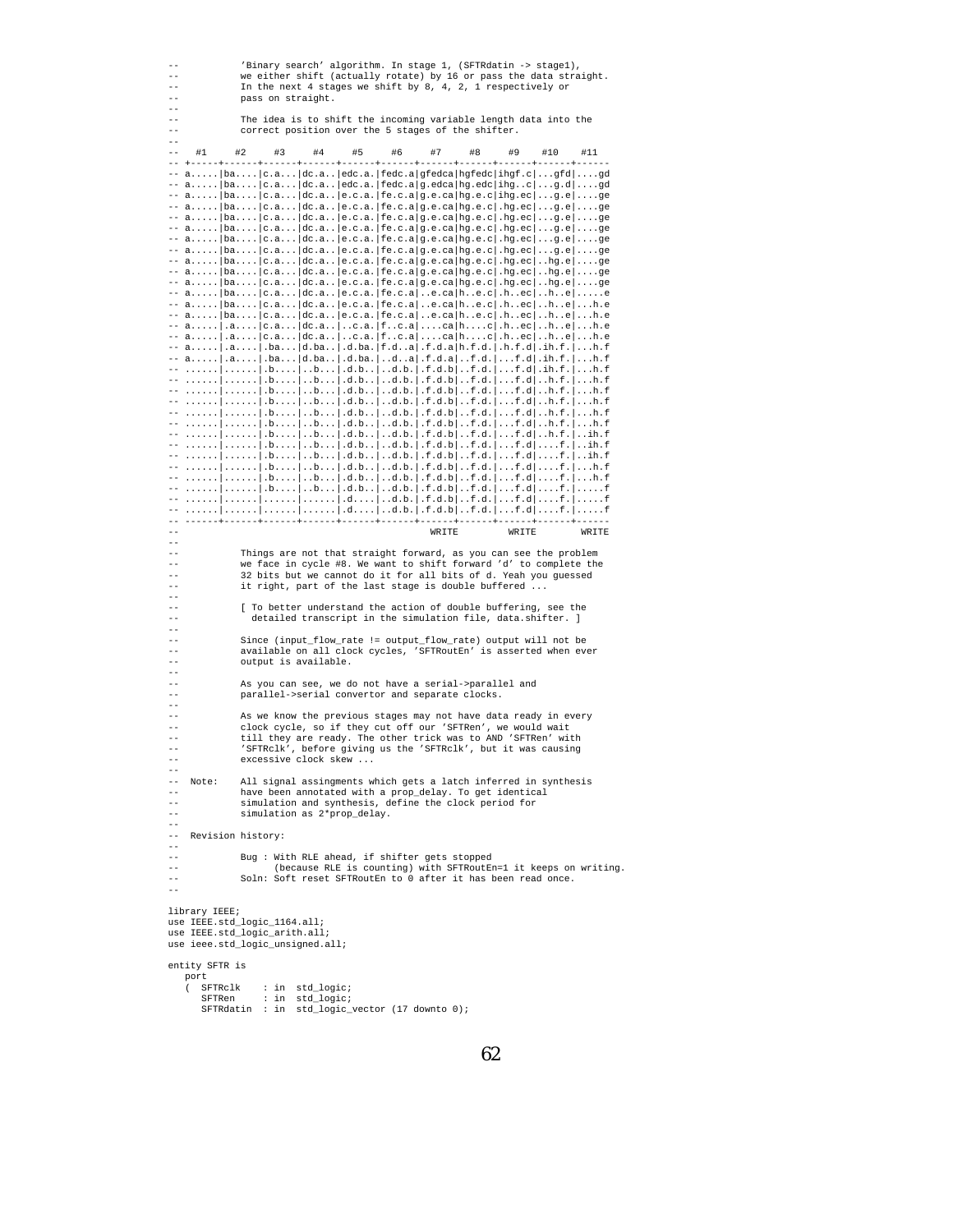```
SFTRlenIn : in std_logic_vector ( 4 downto 0);
       SFTRout : out std_logic_vector (31 downto 0);
SFTRoutEn : out std_logic
   );
end SFTR;
```
architecture structural of SFTR is

```
-- A custom comparator!, this comes as part of the double
-- buffering for the last stage.
```

```
-- We have 17 registers in which we are going to latch
```

```
-- new values. We do not want to latch new values to any
```
-- registers above the value in c32. For e.g., with c32=5, -- we only want to load up the first 5 registers,

```
-- the rest of the 12 registers are ZEROed.
```

```
-- The return value of this function is a mask, which is
-- ANDed with the inputs to the registers. Thus with c32=5,
-- the output would look like "11111000000000000".
```

```
-- Phew, was it all worth it?
```
-- A simpler way to code this up would be something like:

```
--
```

```
-- for i in 16 downto 0 loop<br>-- ret(i) := (c32 > (16 -ret(i) := (c32 > (16 - i));
```

```
-- end loop;
```
function comparator17(c32: std\_logic\_vector(4 downto 0)) return std logic vector is variable ret : std\_logic\_vector(16 downto 0); begin ret(16) := c32(4) or c32(3) or c32(2) or c32(1) or c32(0); ret(15) := c32(4) or c32(3) or c32(2) or c32(1); ret(14) := c32(4) or c32(3) or c32(2) or (c32(1) and c32(0));  $ret(13) := c32(4)$  or  $c32(3)$  or  $c32(2)$ ; ret(12) := c32(4) or c32(3) or (c32(2) and (c32(1) or c32(0))); ret(11) := c32(4) or c32(3) or (c32(2) and c32(1));  $ret(10) := c32(4)$  or  $c32(3)$  or  $(c32(2)$  and  $c32(1)$  and  $c32(0))$ ;

```
ret( 9) := c32(4) or c32(3);
ret( 8) := c32(4) or (c32(3) and (c32(2) or c32(1) or c32(0)));
ret( 7) := c32(4) or (c32(3) and c32(2)) or (c32(3) and c32(1));
ret( 6) := c32(4) or (c32(3) and c32(2)) or (c32(3) and c32(1) and c32(0));
ret( 5) := c32(4) or (c32(3) and c32(2));
ret( 4) := c32(4) or (c32(3) and c32(2) and (c32(1) or c32(0)));
ret( 3) := c32(4) or (c32(3) and c32(2) and c32(1));
ret( 2) := c32(4) or (c32(3) and c32(2) and c32(1) and c32(0));
```

```
ret( 1) := c32(4);
ret( 0) := (c32(4) and c32(3)) or (c32(4) and (c32(2) or c32(1) or c32(0)));
return ret;
```

```
end function comparator17;
```

```
constant prop_delay : time := 5 ns;
subtype std32 is std_logic_vector (31 downto 0);
```

```
signal tmp : std_logic_vector(5 downto 0):="000000";
signal stage0_len : std_logic_vector(4 downto 0):="00000";
signal stage1_len : std_logic_vector(4 downto 0):="00000";
signal stage2_len : std_logic_vector(4 downto 0):="00000";
signal stage3_len : std_logic_vector(4 downto 0):="00000";
signal stage4_len : std_logic_vector(4 downto 0):="00000";
```
signal timeout : std logic vector(1 downto 0):="00";

```
signal write_ready1 : std_logic := '0';
signal write_ready2 : std_logic := '0';
signal write_ready3 : std_logic := '0';
signal write_ready4 : std_logic := '0';
signal write_ready5 : std_logic := '0';
```
-- 5 register stages, last one is partly double buffered ...

```
signal stage1 : std32 :="00000000000000000000000000000000";
signal stage2 : std32 :="00000000000000000000000000000000";
                std32 := "0000000000000000000000000000000"signal stage4 : std32 :="00000000000000000000000000000000";
signal stage5 : std32 :="00000000000000000000000000000000";
signal stage5_d: std_logic_vector(31 downto 15):="00000000000000000";
```
#### begin

-- Catch the overflow!, we have 5 bits in 'SFTRlenIn', keep adding to -- 'stage0\_len'. When it overflows, we know we crossed 32 bits, -- we are ready for a MEM\_WRITE.

tmp <= ('0' & stage0\_len) + ('0' & SFTRlenIn);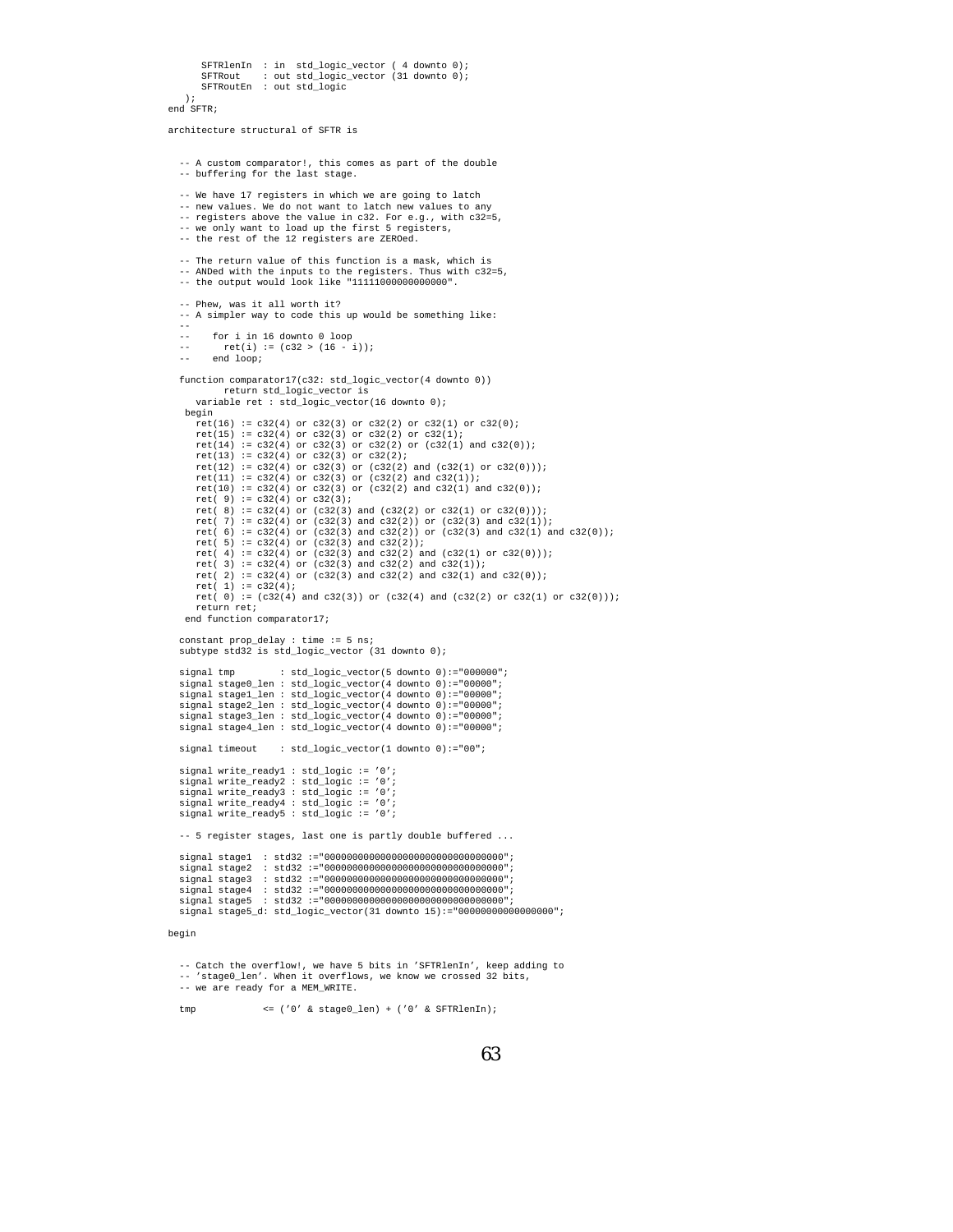```
-- A soft rest for SFTRoutEn
-- SFTRoutEn lasts only for 2 cycles.
SFTRoutEn <= write_ready5 and (timeout(1) or timeout(0));
run : process(SFTRclk)
      variable stage5_tmp : std_logic_vector (31 downto 0);
variable mask : std_logic_vector (31 downto 15);
variable load_db : std_logic;
 begin
  if(rising_edge(SFTRclk)) then
     if(SFTRen = '1') then
        timeout <= "11" after prop delay;
        write_ready1 <= tmp(5) after prop_delay;<br>write_ready2 <= write_ready1 after prop_delay;<br>write_ready3 <= write_ready2 after prop_delay;<br>write_ready4 <= write ready2
         write_ready2 <= write_ready1 after prop_delay;
write_ready3 <= write_ready2 after prop_delay;
        write_ready4 <= write_ready3 after prop_delay;<br>write_ready5 <= write_ready4 after prop_delay;
        write\_ready5 \leq write\_ready4\begin{tabular}{ll} stage0_llen <= tmp(4 downto 0) & \begin{tabular}{ll} after prop-delay \end{tabular} \\ stage0_llen <= stage0_llen & after prop-delay \end{tabular} \end{tabular}stage1_len ----- ...<br>stage1_len <= stage0_len after prop_delay;<br>stage2_len <= stage1_len after prop_delay;
        stage2_len <- stage1_len after prop_delay;<br>stage2_len <- stage1_len after prop_delay;<br>stage3_len <- stage2_len after prop_delay;
         stage3_len <= stage2_len after prop_delay;
stage4_len <= stage3_len after prop_delay;
        -- Stage 1 (SFTRdatin -> stage1), shift by 16 or pass thru
        if(tage0_length(4) = '1') thenstage(31 down to 30) \leq SFRdatin(1 down to 0) after prop-delay;stage1(29 downto 16) <= (others => '0') after prop_delay;
stage1(15 downto 0) <= SFTRdatin(17 downto 2) after prop_delay;
        else
              stage1(31 downto 14) <= SFTRdatin after prop_delay;
stage1(13 downto 0) <= (others => '0') after prop_delay;
        end if;
        -- Stage 2 (stage1 -> stage2), shift by 8 or pass thru
        \texttt{if}(\texttt{stage1\_len(3)} = '1') then
              stage2(31 downto 24) <= stage1(7 downto 0) after prop_delay;
stage2(23 downto 0) <= stage1(31 downto 8) after prop_delay;
        else<br>stage2 <= stage1
                                                                             after prop_delay;
        end if;
        -- Stage 3 (stage2 -> stage3), shift by 4 or pass thru
        if(tage2_length(2) = '1') thenstage3(31 downto 28) <= stage2(3 downto 0) after prop_delay;
stage3(27 downto 0) <= stage2(31 downto 4) after prop_delay;
        else
            stage3 <= stage2 after prop_delay;
        end if;
        -- Stage 4 (stage3 -> stage4), shift by 2 or pass thru
         if(stage3_len(1) = '1') then
stage4(31 downto 30) <= stage3(1 downto 0) after prop_delay;
stage4(29 downto 0) <= stage3(31 downto 2) after prop_delay;
        else<br>stage4 <= stage3
                                                                             after prop_delay;
        end if;
        -- Stage 5 (stage4 -> stage5), shift by 1 or pass thru
         if(stage4_len(0) = '1') then
stage5_tmp(31) := stage4(0);
             stage5_tmp(30 downto 0):= stage4(31 downto 1);
        else
            stage5_tmp := stage4;
        end if;
        -- How do we detect a scenario like the one in cycle #8?
         -- ((current_offset > "00000") AND
-- (prev_offset < "11111") AND
        -- (current_offset < prev_offset)) // i.e, it overflowed
         if( ((stage3_len(4) or stage3_len(3) or stage3_len(2) or
stage3_len(1) or stage3_len(0)) = '1')
```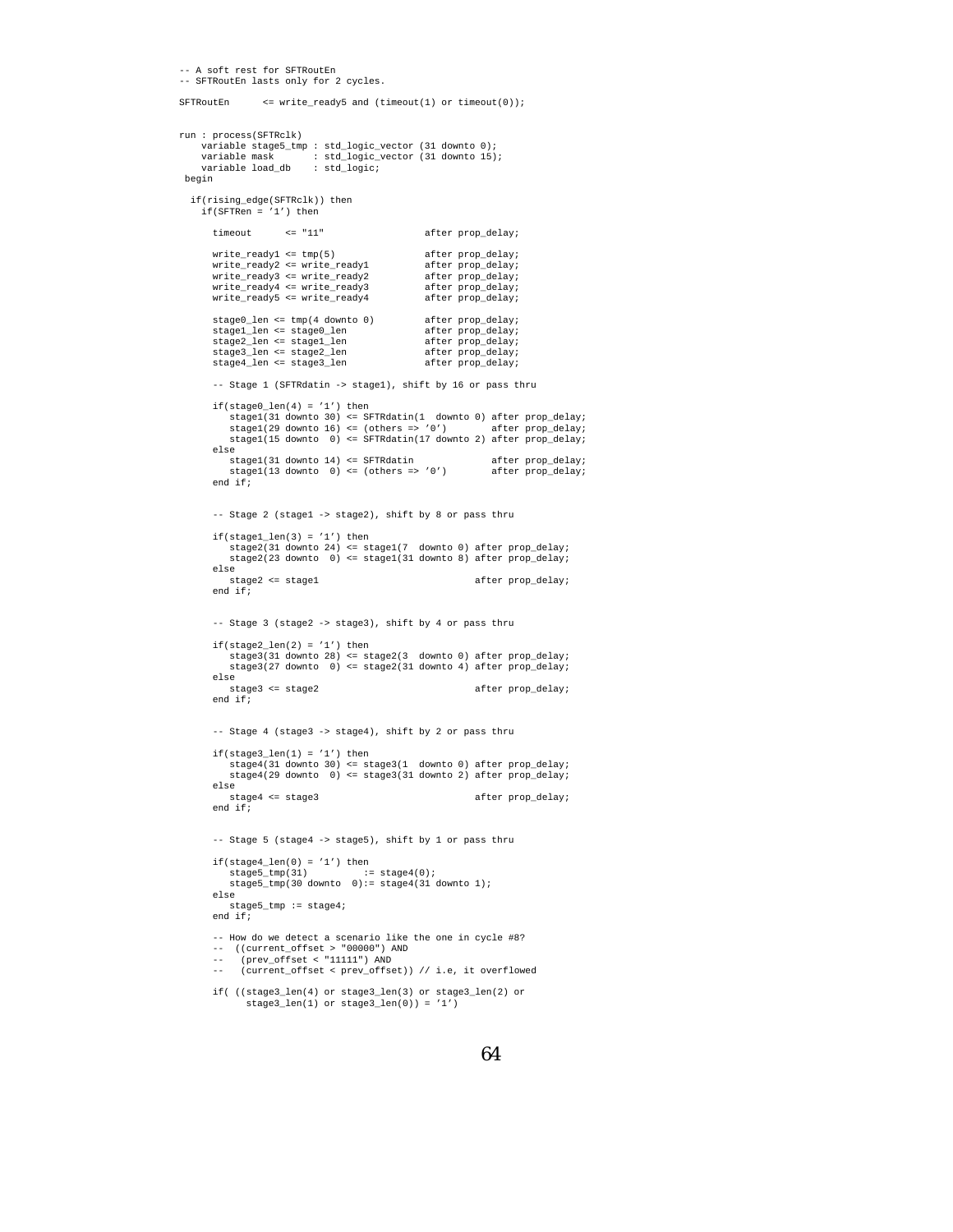```
and
              ((stage2_len(4) and stage2_len(3) and stage2_len(2) and
stage2_len(1) and stage2_len(0)) = '0')
              and
(write_ready4 = '1') ) then
                  load_db := '1';else
                   load db := '0';end if;
         mask := comparator17(stage3_len);
         -- If(load_db)
         -- {
          -- double_buffer <= overflow_of_stage5_tmp
-- stage5 <= stage5 + (stage5_tmp - overflow_of_stage5_tmp)
         -- }
         -- else
         -- {
         -- double_buffer <= 0<br>-- if(MEM WRITE)
         -- if(MEM_WRITE)<br>-- stage5
                               -- stage5 <= stage5_tmp
         -- else<br>-- else<br>-- stage5
                             -- stage5 <= stage5 + stage5_tmp + double_buffer
         -- }
         if(load_db = '1') thenstage5_d <= (mask and stage5_tmp(31 downto 15)) after prop_delay;
stage5 <= ((stage5(31 downto 15) or
                                 (not(mask) and stage5_tmp(31 downto 15))) &
                                (stage5(14 downto 0) or stage5_tmp(14 downto 0)))
                                                                           after prop_delay;
         else
               stage5_d <= (others => '0') after prop_delay;
               if(write_ready5 = '1') then
                   stage5 <= ((stage5_tmp(31 downto 15) or stage5_d(31 downto 15)) &
                                    (stage5_tmp(14 downto 0))) after prop_delay;
               else
                   stage5 <= ((stage5_tmp(31 downto 15) or
                                     stage5(31 downto 15) or
                                      stage5_d(31 downto 15)) &
                                    (stage5(14 downto 0) or
                                     stage5_tmp(14 downto 0))) after prop_delay;
               end if;
         end if;
       else -- (SFTRen=0)
          timeout(1) <= timeout(0) after prop_delay;
timeout(0) <= '0' after prop_delay;
       end if: =er <b>CFTP</b>enend if; -- rising_edge(SFTRclk)
   end process run;
 --SFTRout <= stage5;
    SFTRout( 7 downto 0) <= (stage5(24) & stage5(25) & stage5(26) & stage5(27) &
stage5(28) & stage5(29) & stage5(30) & stage5(31));
   SFTRout(15 downto 8) <= (stage5(16) & stage5(17) & stage5(18) & stage5(19) &
    stage5(20) & stage5(21) & stage5(22) & stage5(23));
SFTRout(23 downto 16) <= (stage5( 8) & stage5( 9) & stage5(10) & stage5(11) &
                                  stage5(12) & stage5(13) & stage5(14) & stage5(15));
    SFTRout(31 downto 24) <= (stage5(0) & stage5(1) & stage5(2) & stage5(3) &
stage5(4) & stage5(5) & stage5(6) & stage5(7));
end structural;
configuration SFTR_default of SFTR is
   for structural
   end for;
end SFTR_default;
```
#### **B.2.5 pe1lca.vhd (top level for stage2)**

--<br>--<br>--

--

Top level for Wavelet based image compression - stage 2 (dynamic quantization, RLE, huffman).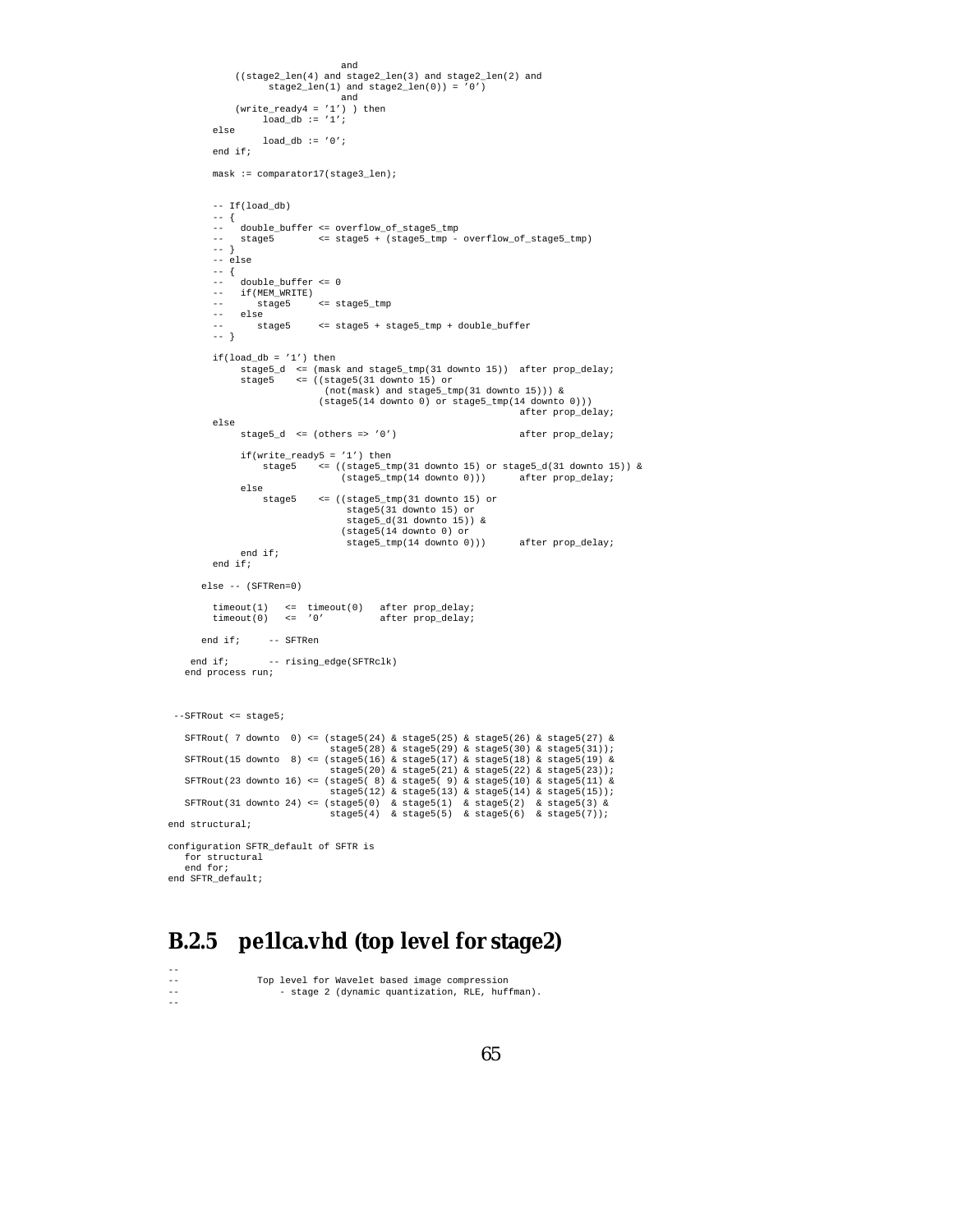```
-- File : pe1lca.vhd
--
-- Author: sarin@ittc.ukans.edu, 06/01/2000
--
-- Description:
--<br>--<br>--
            Reads coefficients from lower memory (lower 0.5MB),
-- Reads coeff min/max for each blocks from upper memory (upper 0.5MB),
-- Does dynamic quantizing for each block,
-- Does zero thresholding for each block, and RLEs ZEROs,<br>-- Entropy encodes based on a static Huffman tree,
-- Entropy encodes based on a static Huffman tree,
-- Packs the bit into 32 bit words and
-- Writes it back to upper memory.
--
            Writes total number of bytes written in upper memory at location 0.
--
library IEEE;
use IEEE.std_logic_1164.all;
use IEEE.std_logic_arith.all;
use IEEE.std_logic_unsigned.all;
architecture Memory_Access of PE1_Logic_Core is
    subtype std16 is std_logic_vector (15 downto 0);
    component QUANT is
        port ( QUANTclk : in std_logic;<br>QUANTen : in std_logic;
                              : in std_logic;
                 QUANTmax : in std_logic_vector (15 downto 0);<br>QUANTmin : in std_logic_vector (15 downto 0);
                 qUANTmin : in std_logic_vector (15 downto 0);<br>QUANTin : in std_logic_vector (15 downto 0);
                              : in std_logic_vector (15 downto 0);
                 QUANTout : out std_logic_vector ( 3 downto 0));
    end component;
    component RLE is
                 RLEclk : in std_logic;<br>RLEreset : in std_logic;
                 RLEreset : in std_logic;<br>RLEen : in std logic;
                 RLEen : in std_logic;<br>RLEflush : in std logic;
                              : in std_logic;
                  RLEin : in std_logic_vector (15 downto 0);
RLEzeroth : in std_logic_vector (15 downto 0);
                 RLEout : out std_logic_vector ( 7 downto 0);
                  RLErunning : out std_logic;
RLEspellEnd: out std_logic);
    end component;
    component HUFF is
         port ( HUFFclk : in std_logic;
HUFFin : in std_logic_vector (7 downto 0);
                 HUFFlout : out std_logic_vector (4 downto 0);
                 HUFFdout : out std_logic_vector (17 downto 0));
    end component;
    component SFTR is
                 sFTRclk : in std_logic;<br>SFTRen : in std logic;
                              : in std_logic;
                  SFTRdatin : in std_logic_vector (17 downto 0);
SFTRlenIn : in std_logic_vector ( 4 downto 0);
                 SFTRout : out std_logic_vector (31 downto 0);
                 SFTRoutEn : out std_logic);
    end component;
    -- We have the problem of (input rate != output rate)
     -- Each memory read brings in 2 coefficients from memory.
    -- when processed each of these coefficients could expand
    -- upto 18 bits, needing 2 memory writes before next read.
     --
-- ReadBlockData_001: fire READ
     -- ReadBlockData_010: optional WRITE
-- ReadBlockData_100: 32 bit READ arrives, use up upper 16 bits from READ
    -- WriteData : optional WRITE, use up lower 16 bits from READ
    type MemoryStates is
       ( WaitforBus,
          ReadBlock1MinMax_001,
         ReadBlock1MinMax_011,
         ReadBlock1MinMax_111, -- got block1 min/max
          ReadBlock2MinMax_111, -- got block2 min/max
ReadBlock3MinMax_111, -- got block3 min/max
         ReadBlock4MinMax_111, -- got block4 min/max
         ReadBlock5MinMax_111, -- got block5 min/max
          ReadBlock6MinMax_110, -- got block6 min/max
ReadBlock7MinMax_100, -- got block7 min/max
         ReadBlockData_001,
         ReadBlockData_010,
         ReadBlockData_100,
```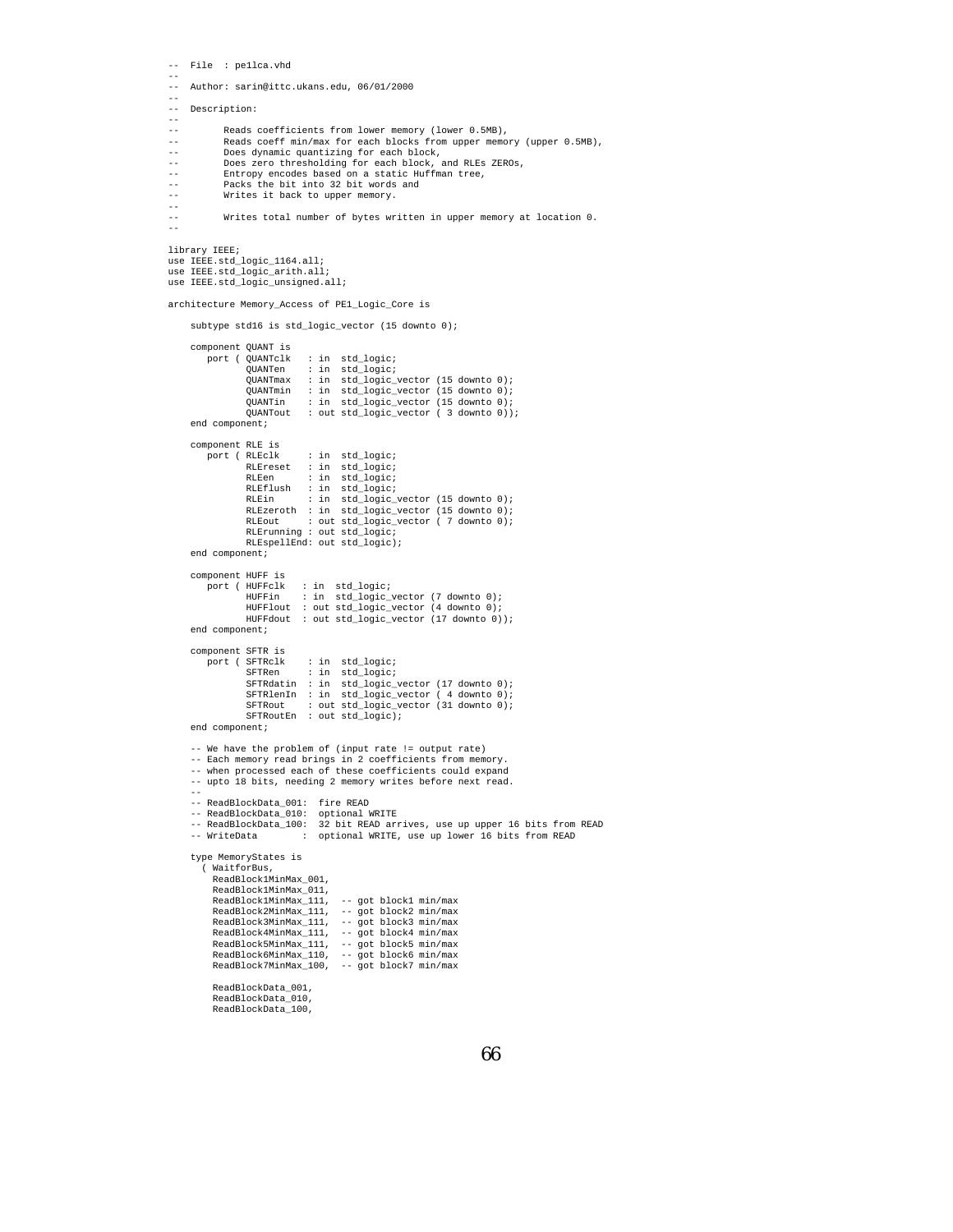```
WriteData,
          WriteDataCount,
          WriteBlock12,
          WriteBlock34,
          WriteBlock56,
          WriteBlock7,
          MemInterrupt,
         MemDone
       );
     signal Mem_PState : MemoryStates; -- Present state
signal Mem_NState : MemoryStates; -- Next state
    -- For reading coefficient data from memory,
    - we have to read blocks 1, 2, 3, 4, 5, 6, 7.
    -- these blocks are interleaved.
     signal ReadCntrROW : std_logic_vector(8 downto 0); -- ROW, COL address
signal ReadCntrCOL : std_logic_vector(7 downto 0); -- registers for READ
    signal eReadCntrROW : std_logic_vector(8 downto 0); -- effective
    signal eReadCntrCOL : std_logic_vector(7 downto 0); --
    signal ROW_limit : std_logic_vector(8 downto 0);<br>signal COL_limit : std_logic_vector(7 downto 0);
                               : std_logic_vector(7 downto 0);
    {\tt signal~RON\_skip} \qquad : {\tt std\_logic\_vector(8~downto 0)}; \label{eq:3} {\tt signal~COL\_skip} \qquad : {\tt std\_logic\_vector(7~downto 0)};: std_logic_vector(7 downto 0);
    signal ladj : std logic vector(6 downto 0); -- latency adjust
    -- For writing back the output of this stage,
    -- we dump it to the upper memory and increment the
    -- write pointer when ever we write.
    signal WriteCntr : std logic vector(16 downto 0);
     signal RLE_Count1 : std_logic_vector(15 downto 0);
signal RLE_Count2 : std_logic_vector(15 downto 0);
    signal RLE_Count3 : std_logic_vector(15 downto 0);<br>signal RLE_Count4 : std_logic_vector(15 downto 0);
    signal RLE_Count4 : std_logic_vector(15 downto 0);<br>signal RLE Count5 : std logic vector(15 downto 0);
    signal RLE_Count5 : std_logic_vector(15 downto 0);<br>signal RLE_Count6 : std_logic_vector(15 downto 0);
                                : std_logic_vector(15 downto 0);
    signal RLE_Count7 : std_logic_vector(15 downto 0);
    -- Coefficient data fits in the lower 0.5MB, the upper 0.5 MB is
    -- used for storing block min/max. Before we start using the
    -- upper memory, we have to retrieve these...
    signal Block1Min : std16;<br>signal Block1Max : std16;
    signal Block1Max : std16;<br>signal Block2Min : std16;
    signal Block2Min : std16;<br>signal Block2Max : std16;
    signal Block2Max : std16;<br>signal Block3Min : std16;
    signal Block3Min : std16;<br>signal Block3Max : std16;
    signal Block3Max : std16;<br>signal Block4Min : std16;
    signal Block4Min : std16;<br>signal Block4Max : std16;
    signal Block4Max : std16;<br>signal Block5Min : std16;
    signal Block5Min : std16;<br>signal Block5Max : std16;
    signal Block5Max : std16;<br>signal Block6Min : std16;
    signal Block6Min : std16;<br>signal Block6Max : std16;
    signal Block6Max : std16;<br>signal Block7Min : std16;
    signal Block7Min : std16;<br>signal Block7Max : std16;
    signal Block7Max
    -- Different blocks are zero thresholded at different levels.
    -- These are design constants. To vary the compression ratio,
    -- need to adjust these.
    -- This is for minimum compression (good quality image)
- constant Block1Th : std16 := "00000000000000000"; - 0 x 0
-- constant Block2Th : std16 := "0000000000000000"; -- 27 x 0
-- constant Block3Th : std16 := "0000000000000000"; -- 39 x 0
-- constant Block4Th : std16 := "0000000000000000"; -- 104 x 0
-- constant Block6Th : std16 := "0000000000000000"; -- 50 x 0
-- constant Block5Th : std16 := "0000000000000000"; -- 79 x 0
-- constant Block7Th : std16 := "0000000000000000"; -- 191 x 0
    -- This is for moderate compression
-- constant Block1Th : std16 := "0000000000000000"; -- 0 x 1
-- constant Block2Th : std16 := "0000000000011011"; -- 27 x 1
-- constant Block3Th : std16 := "0000000000100111"; -- 39 x 1
-- constant Block4Th : std16 := "0000000001101000"; -- 104 x 1-- constant Block5Th : std16 := "0000000000110010"; -- 50 x 1
```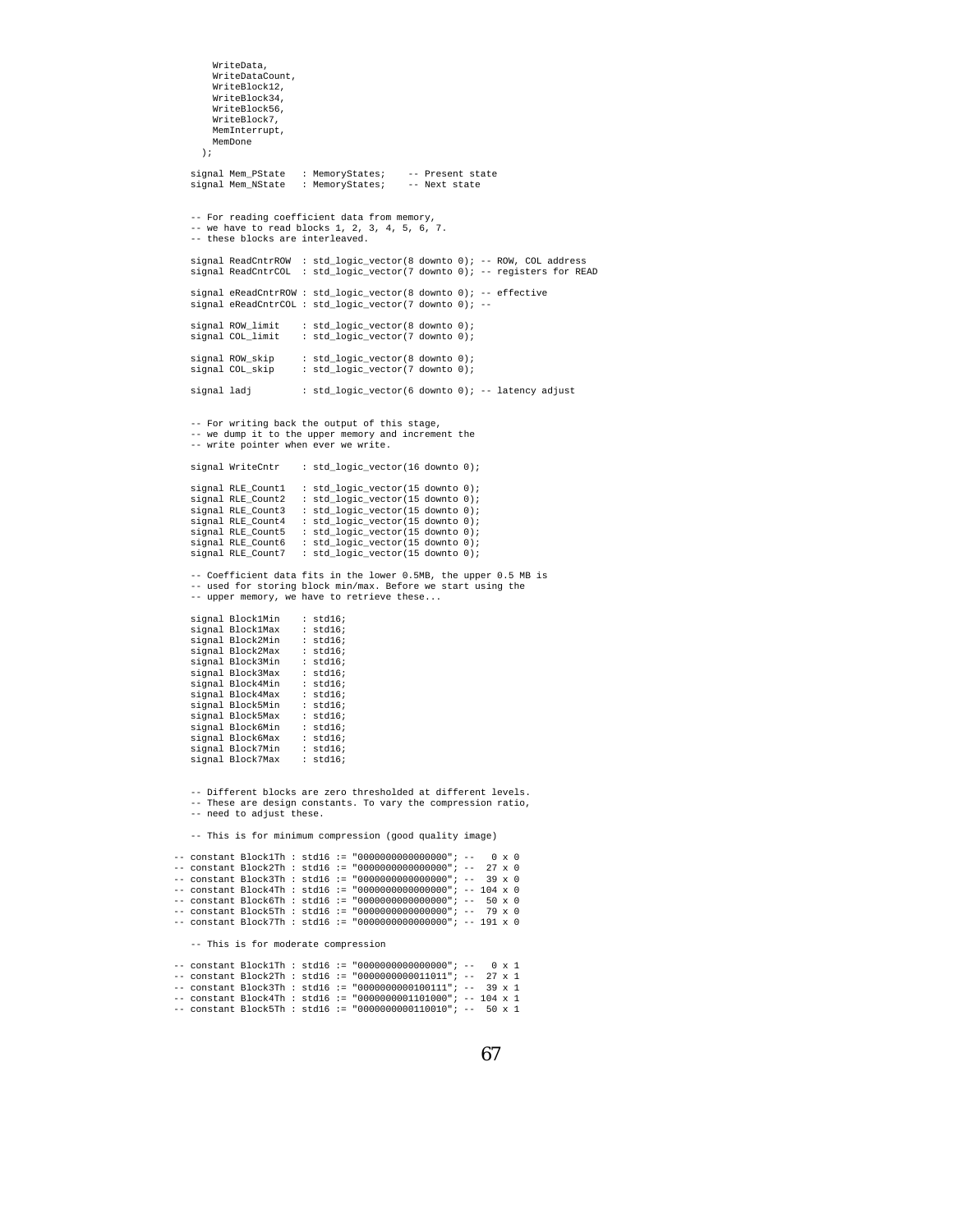```
-- constant Block6Th : std16 := "0000000001001111"; -- 79 x 1
-- constant Block7Th : std16 := "0000000010111111"; -- 191 x 1
     -- This is maximum compression
    constant Block1Th : std16 := "0000000000000000"; -- 0 x 2
     constant Block3Th : std16 := "0000000000110110"; -- 27 x 2
constant Block2Th : std16 := "0000000001001110"; -- 39 x 2
     constant Block4Th : std16 := "0000000011010000"; -- 104 x 2
constant Block6Th : std16 := "0000000001100100"; -- 50 x 2
constant Block5Th : std16 := "0000000010011110"; -- 79 x 2
     constant Block7Th : std16 := "0000000101111110"; -- 191 x 2
     signal QUANTen : std_logic;<br>signal OUANTmax : std logic
     signal QUANTmax : std_logic_vector(15 downto 0);
signal QUANTmin : std_logic_vector(15 downto 0);
     signal QUANTin : std_logic_vector(15 downto 0);<br>signal OUANTin2 : std logic vector(15 downto 0);
     signal QUANTin2 : std_logic_vector(15 downto 0);<br>signal QUANTout : std_logic_vector( 3 downto 0);
                                     \text{std\_logic\_vector}(3 \text{ down to } 0);signal QUANTout2 : std_logic_vector( 3 downto 0);
     signal RLEflush : std_logic;<br>signal RLEen : std logic;
     signal RLEen : std_logic;<br>signal RLEin : std logic
     signal RLEin : std_logic_vector(15 downto 0);<br>signal RLEzeroth : std_logic_vector(15 downto 0);
                                     : std_logic_vector(15 downto 0);
                                     : std_logic_vector( 7 downto 0);<br>: std logic;
     signal RLEout<br>signal RLErunning
     signal RLEspellEnd : std_logic;
     signal RLErunning1 : std logic;
     signal RLEspellEnd1 : std_logic;
     signal RLErunning2 : std_logic;
signal RLEspellEnd2 : std_logic;
     signal HUFFin : std_logic_vector( 7 downto 0);
signal HUFFlout : std_logic_vector( 4 downto 0);
signal HUFFdout : std_logic_vector(17 downto 0);
     signal SFTRen : std_logic;<br>signal SFTRdatin : std_logic_
     signal SFTRdatin : std_logic_vector(17 downto 0);
signal SFTRlenIn : std_logic_vector( 4 downto 0);
     {\tt signal} \begin{tabular}{ll} \bf signal & \tt SFTRout & \tt : std\_logic\_vector(31~downto 0); \\ \bf signal \end{tabular}signal SFTRoutEn
     signal readComplete : std_logic;
     signal nStages : std_logic_vector(2 downto 0); -- counts which quadrant we are in<br>signal nStages1 : std_logic_vector(2 downto 0); -- delayed by one clock
                                   : std_logic_vector(2 downto 0); -- delayed by one clock
     signal nStages_1 : std_logic_vector(2 downto 0); -- delayed by 4 cycles
signal nStages_2 : std_logic_vector(2 downto 0); -- delayed by 8 cycles
     signal nStages_3 : std_logic_vector(2 downto 0); -- delayed by 12 cycles
begin
        quantizer : QUANT -- Dynamic quantizer
```

```
port map ( PE_Pclk,
               QUANTen,
               QUANTmax,
               QUANTmin,
               QUANTin,
              QUANTout);
rle : RLE<br>port map ( PE_Pclk,
                             -- Run length encoder
               PE_Reset,
               RLEen,
              RLEflush,
               RLEin,
              RLEzeroth,
              RLEout,
               RLErunning,
              RLEspellEnd);
huffman : HUFF
  port map ( PE_Pclk, -- Huffman encoder
              HUFFin,
              HUFFlout,
               HUFFdout);
bitpacker : SFTR
   port map ( PE_Pclk, -- Bit packer
               SFTRen,
SFTRdatin,
               SFTRlenIn,
              SFTRout,
               SFTRoutEn);
```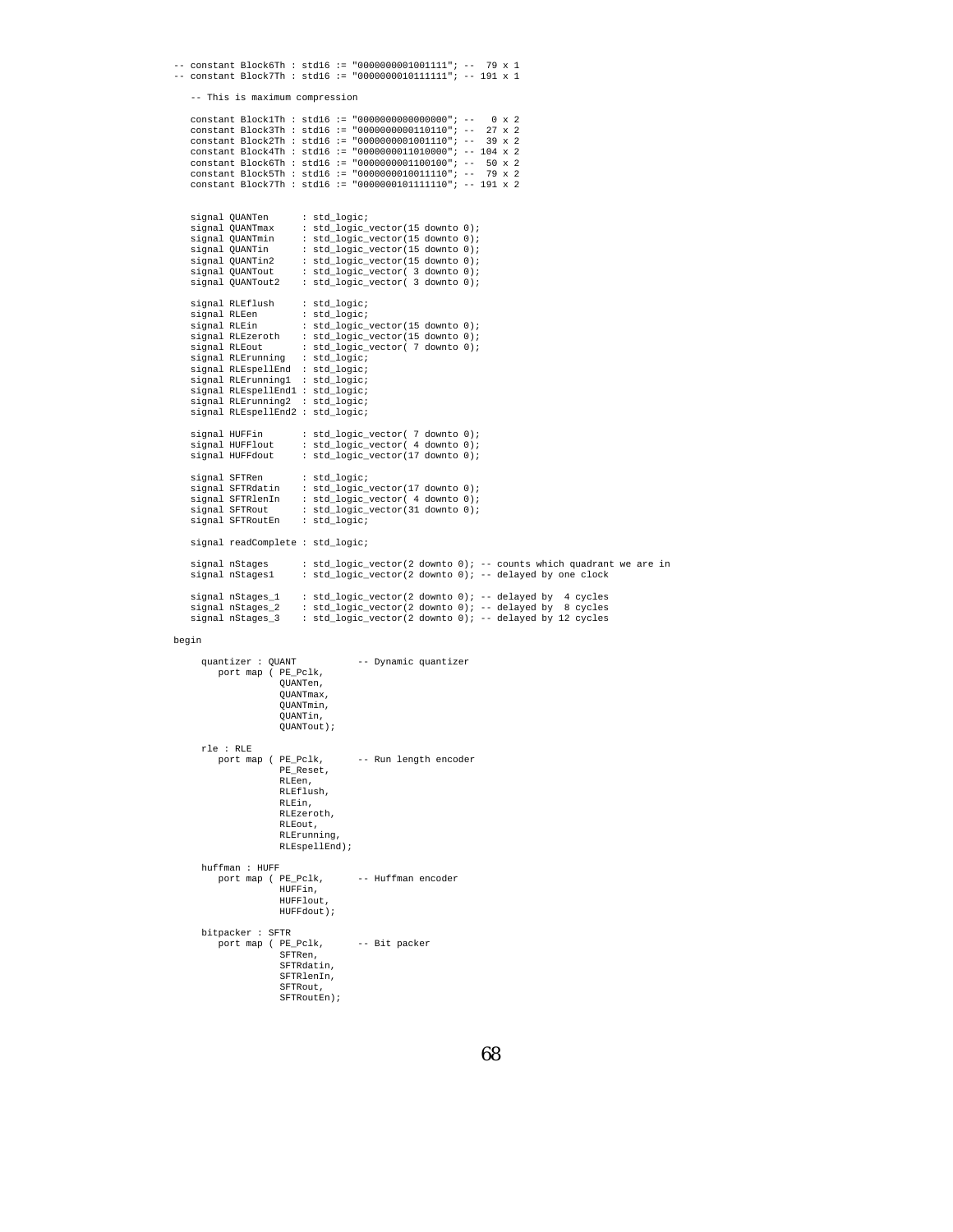```
quantizer_in : process(Mem_PState, PE_MemData_InReg, QUANTin2)
  begin
if (Mem_PState = ReadBlockData_100) then
            QUANTin <= PE_MemData_InReg(31 downto 16);
        else
           QUANTin <= QUANTin2;
        end if;
 end process quantizer_in;
RLEin <= QUANTin;
RLEen <= QUANTen;
with RLErunning select HUFFin <= --- Input to huffman:<br>RLEout when '1', --- from RLE, when <br>("0000" & QUANTout) when others; -- from QUANT, else
  SFTRdatin <= HUFFdout;
SFTRlenIn <= HUFFlout;
with nStages1 select OUANTmax <=
  Block1Max when "000",
   Block2Max when "001",
   Block3Max when "010",
   Block4Max when "011",
   Block5Max when "101",
    Block6Max when "110",
Block7Max when "111",
   (others => 'X') when others;
with nStages1 select QUANTmin <=
  Block1Min when "000",
   Block2Min when "001",
   Block3Min when "010",
   Block4Min when "011",
   Block5Min when "101",
    Block6Min when "110",
Block7Min when "111",
   (others \Rightarrow 'X') when others;
with nStages1 select RLEzeroth <=
   Block1Th when "000",
   Block2Th when "001",
   Block3Th when "010",
   Block4Th when "011",
   Block5Th when "101",
   Block6Th when "110",
    Block7Th when "111",
(others => '0') when others;
st_update : process (PE_Pclk, PE_Reset)
 begin
   if (PE_Reset = '1') then<br>Mem_PState <= Wa:
                                \leq WaitforBus;
        readComplete <= '0';<br>nStages <= "000
                                 \leq = "000";<br>\leq = "000";
        nStages1<br>nStages 1
        nstages_1 <br>nStages_2 <br>\le "100";<br>nStages_2 \le "100";
        nStages_2 <= "100";
nStages_3 <= "100";
        QUANTin2 <= (others => '0');
QUANTout2 <= (others => '0');
        ReadCntrROW <= "000000000";<br>ReadCntrCOL <= "00000000";
        ReadCntrCOL <= "00000000";
eReadCntrROW <= "000000000";
eReadCntrCOL <= "00000000";
        \begin{tabular}{lllll} \texttt{ladj} & & & & & & & & & & & \\ \texttt{RLErunning1} & & & & & & & & & & \\ \texttt{RLEspellEnd1} & & & & & & & & & \\ \texttt{RLEspellEnd1} & & & & & & & & & \\ \end{tabular}RLErunning1
        RLEspellEnd1 <= '0';<br>RLEspellEnd1 <= '0';<br>RLErunning2 <= '0';
        RLErunning2
        RLEspellEnd2 <= '0';
        ROW_limit <= "111111000"; -- 504 [0, 8, 16, ..., 504] = 64 cells
COL_limit <= "11111000"; -- 248 [0, 8, 16, ..., 248] = 32 cells
        ROW_skip <= "000001000"; -- 8
COL_skip <= "00001000"; -- 8
        \begin{aligned} \texttt{WriteCntr} & \quad \  \  \, \texttt{<=}\texttt{ "0000000000000000"} \, ; \\ \texttt{RLE\_Count1} & \quad \  \  \, \texttt{<=}\texttt{ "000000000000000"} \, ; \end{aligned}\leq "0000000000000000000";
```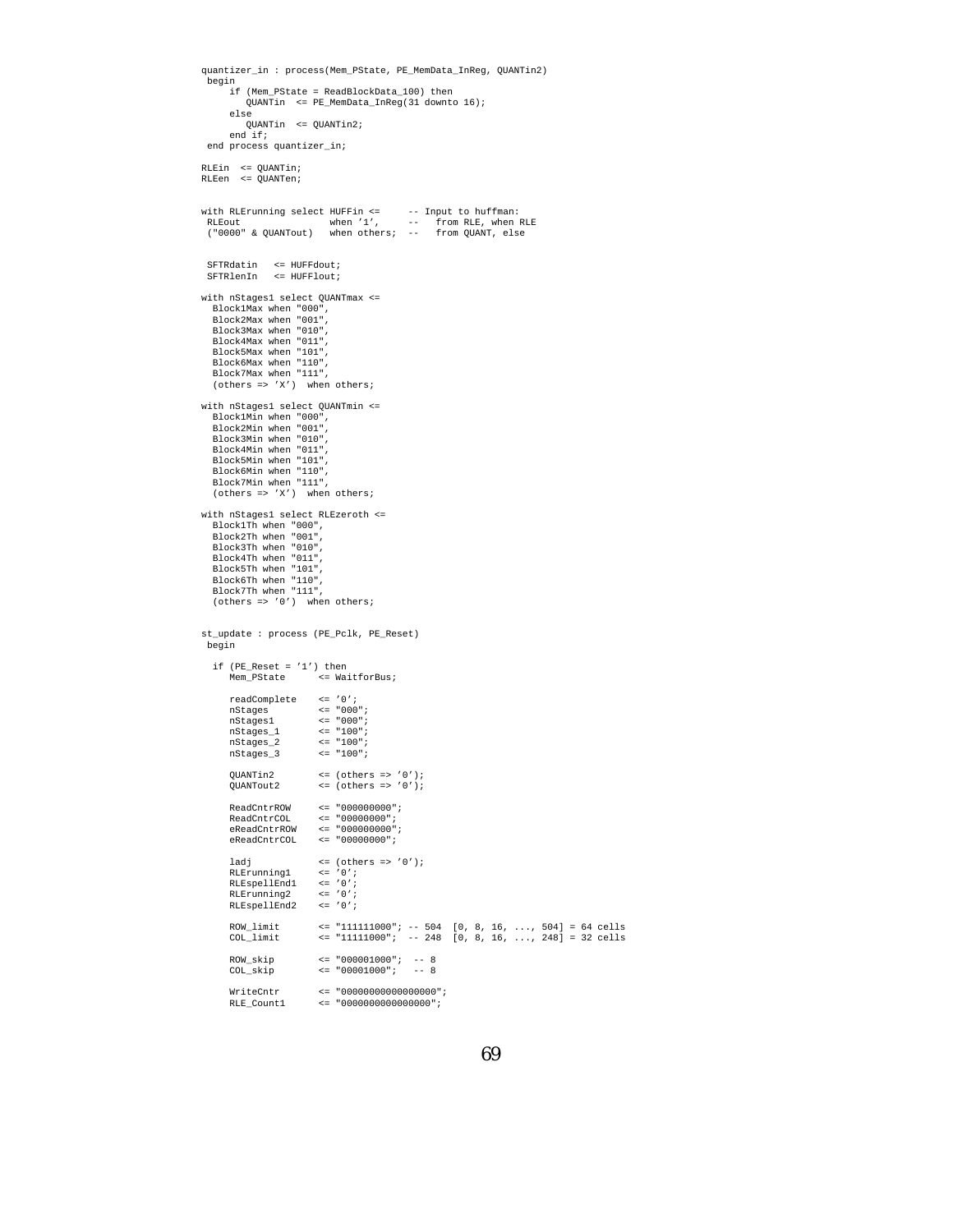```
RLE_Count2 <= "0000000000000000";
     RLE_Count3 <= "0000000000000000";
     <u>RLE</u>_Count4 <= "000000000000000000";<br>RLE_Count4 <= "00000000000000000";<br>RLE_Count5 <= "00000000000000000";
     RLE_Count5 <= "0000000000000000";
     \begin{aligned} &\texttt{RLE\_Count6} &\hspace{1.5em} \leq \hspace{1.5em} "0000000000000000" \text{\it i} \\ &\texttt{RLE\_Count7} &\hspace{1.5em} \leq \hspace{1.5em} "0000000000000000" \text{\it i} \end{aligned}\leq "00000000000000000000";
     \begin{tabular}{lllll} \multicolumn{1}{l}{{\small \texttt{Block1Min}}}&\hspace*{2mm}{\small \texttt{<= (others => '0')\texttt{;}}}\\ \multicolumn{1}{l}{\small \texttt{Block1Max}}&\hspace*{2mm}{\small \texttt{<= (others => '0')\texttt{;}}}\end{tabular}Block1Max \left\{\n \begin{array}{l}\n \text{Slock1Max} \\
 \text{Block2Min}\n \end{array}\n \right.\n \left.\n \begin{array}{l}\n \text{Slock2Min} \\
 \text{Slock2Min}\n \end{array}\n \right.\n \left.\n \begin{array}{l}\n \text{Slock2Min} \\
 \text{Slock2Min}\n \end{array}\n \right.\n \left.\n \begin{array}{l}\n \text{Slock2Min} \\
 \text{Slock2Min}\n \end{array}\n \right.\n \left.\n \begin{array}{l}\n \text{Slock2Min} \\
 \text{Slock2Min}\n \end{array}\n \right.\nBlock2Min <= (others => '0');<br>Block2Max <= (others => '0');
     Block2Max <= (others => '0');<br>Block3Min <= (others => '0');
     Block3Min \leq (others => '0');<br>Block3Max \leq (others => '0');
     Block3Max <= (others => '0');<br>Block4Min <= (others => '0');
     Block4Min <= (others => '0');<br>Block4Max <= (others => '0');
     Block4Max \leq (others => '0');<br>Block5Min \leq (others => '0');
     Block5Min <= (others => '0');<br>Block5Max <= (others => '0');
     Block5Max <= (others => '0');<br>Block6Min <= (others => '0');
      Block6Min <= (others => '0');
Block6Max <= (others => '0');
     Block7Min \leq (others => '0');<br>Block7Max \leq (others => '0');
                                  \leq (others => '0');
elsif (rising_edge(PE_Pclk)) then
     Mem_PState <= Mem_NState;<br>
nStages1 <= nStages;
                                   nStages1 <= nStages;
      RLErunning1 <= RLErunning;
RLEspellEnd1 <= RLEspellEnd;
      RLErunning2 <= RLErunning1;
RLEspellEnd2 <= RLEspellEnd1;
     if (Mem_PState = ReadBlock1MinMax_111) then
            Block1Max <= PE_MemData_InReg(31 downto 16);
Block1Min <= PE_MemData_InReg(15 downto 0);
     end if;
     if (Mem_PState = ReadBlock2MinMax_111) then
           Block2Max <= PE_MemData_InReg(31 downto 16);
           Block2Min <= PE_MemData_InReg(15 downto 0);
     end if;
     if (Mem_PState = ReadBlock3MinMax_111) then
            Block3Max <= PE_MemData_InReg(31 downto 16);
Block3Min <= PE_MemData_InReg(15 downto 0);
     end if;
     if (Mem_PState = ReadBlock4MinMax_111) then
            Block4Max <= PE_MemData_InReg(31 downto 16);
Block4Min <= PE_MemData_InReg(15 downto 0);
     end if;
     if (Mem_PState = ReadBlock5MinMax_111) then
            Block5Max <= PE_MemData_InReg(31 downto 16);
Block5Min <= PE_MemData_InReg(15 downto 0);
     end if;
     if (Mem_PState = ReadBlock6MinMax_110) then
            Block6Max <= PE_MemData_InReg(31 downto 16);
Block6Min <= PE_MemData_InReg(15 downto 0);
     end if;
     if (Mem_PState = ReadBlock7MinMax_100) then
            Block7Max <= PE_MemData_InReg(31 downto 16);
Block7Min <= PE_MemData_InReg(15 downto 0);
     end if;
      -- Quantizer works on 16 bit data, in each
-- memory read we get two 16 bit data, so store
     -- one for next cycle.
     if (Mem_PState = ReadBlockData_100) then
            QUANTin2 <= PE_MemData_InReg(15 downto 0);
QUANTout2 <= QUANTout; -- DEBUG
     end if;
     if (Mem_PState = ReadBlockData_001) then
            ladj(6) <= not(readComplete);
ladj(5) <= ladj(6);
           ladj(4) \leq ladj(5);
           ladj(3) <= ladj(4);
            ladj(2) <= ladj(3);
ladj(1) <= ladj(2);
           ladj(0) <= ladj(1);
     end if;
      if (((Mem_PState = WriteData) or (Mem_PState = ReadBlockData_010)) and
(SFTRoutEn = '1')) then
WriteCntr <= WriteCntr + 1;
     end if;
      if (((Mem_PState = WriteData) or (Mem_PState = ReadBlockData_010)) and
((RLErunning = '0') or (RLEspellEnd = '1'))) then
```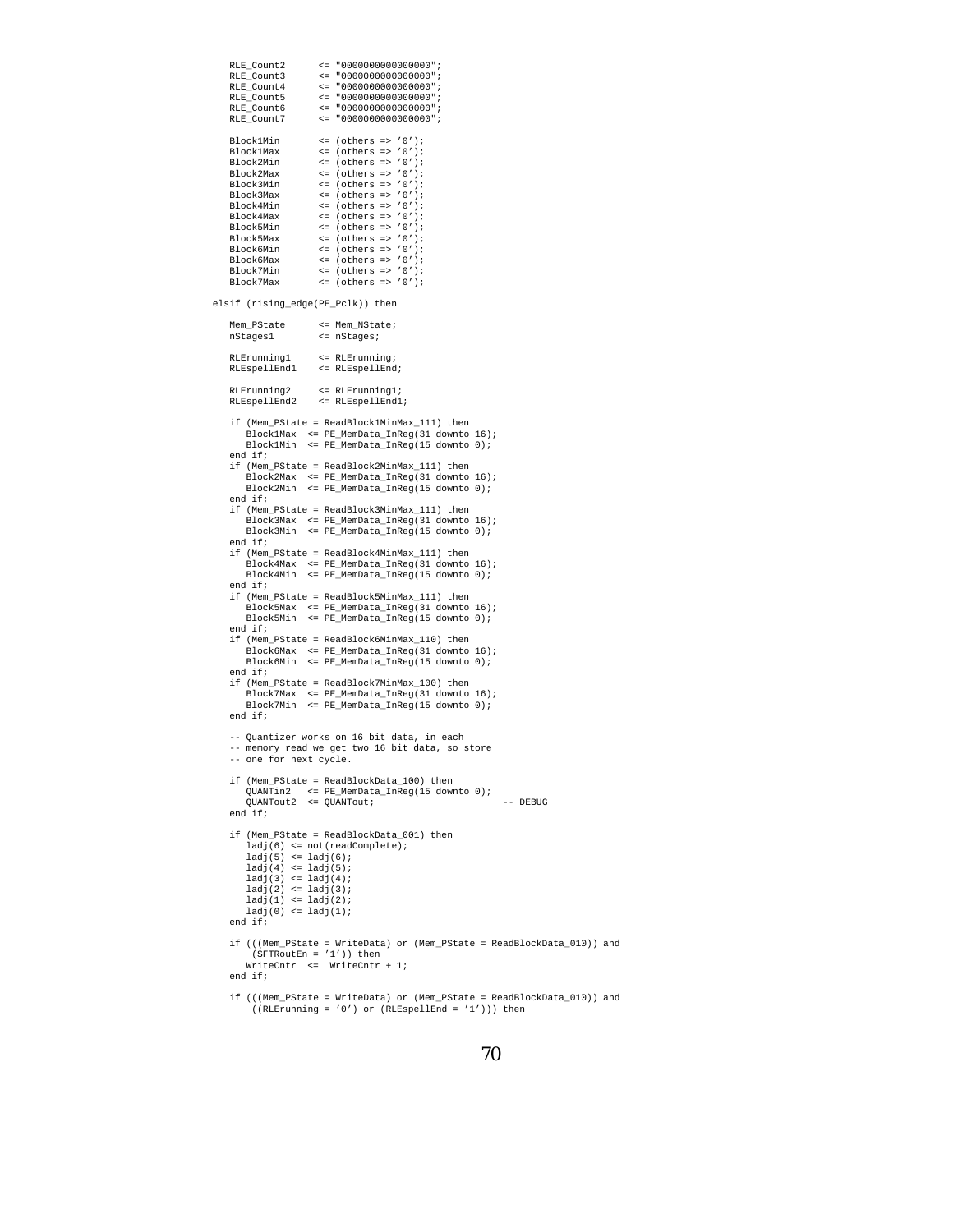```
if(nStages_3="000") then
      \verb|RLE_Count1| \ \ \texttt{<=} \ \ \texttt{RLE_Count1} \ \ + \ \texttt{1};end if;
   if(nStages_3="001") then
       RLE_Count2 <= RLE_Count2 + 1;
   end if;
   if(nStages_3="010") then
      RLE_Count3 <= RLE_Count3 + 1;
   end if;
   if(nStages_3="011") then
      \verb|RLE_Count4| <= \verb|RLE_Count4| + 1;end if;
    if(nStages_3="101") then
RLE_Count5 <= RLE_Count5 + 1;
   end if;
   if(nStages_3="110") then
       RLE_Count6 <= RLE_Count6 + 1;
   end if;
   if(nStages_3="111") then
       RLE_Count7 <= RLE_Count7 + 1;
   end if;
end if;
-- +----+----+---------+
-- | 0 | 2 | |
-- | | | 5 |
-- +----+----| |
-- | 1 | 3 | |
-- | | | |
-- +----+----+---------+
-- | | |
-- | 4 | 6 |
-- | | |
-- | | |
-- +---------+---------+
-- ROW/COL address registers for reading.
--
-- Block 0: ROW start: 00000 0000 COL start: 0000 0000
                    inc : 00000 1000 inc : 0000 1000<br>end : 11111 1000 end : 1111 1000<br>start: 00000 0100 COL start: 0000 0000
-- end : 11111 1000 end : 1111 1000
-- Block 1: ROW start: 00000 0100 COL start: 0000 0000
-- inc : 00000 1000 inc : 0000 1000
-- end : 11111 1100 end : 1111 1000
-- Block 2: ROW start: 00000 0000 COL start: 0000 0100<br>-- inc : 00000 1000 inc : 0000 1000<br>-- end : 11111 1000 end : 1111 1100
-- inc : 00000 1000 inc : 0000 1000
-- end : 11111 1000 end : 1111 1100
-- Block 3: ROW start: 00000 0100 COL start: 0000 0100<br>-- inc : 00000 1000 0100<br>-- end : 11111 1100 end : 1111 1100
-- inc : 00000 1000 inc : 0000 1000
-- end : 11111 1100 end : 1111 1100
-- Block 4: ROW start: 00000 0010 COL start: 0000 0000<br>-- inc : 00000 0100 inc : 0000 0101<br>-- end : 11111 1110 end : 1111 1100
-- inc : 00000 0100 inc : 0000 0100
-- end : 11111 1110 end : 1111 1100
-- Block 5: ROW start: 00000 0000 COL start: 0000 0010<br>-- inc : 00000 0100 inc : 0000 0100<br>-- end : 11111 1100 end : 1111 1110
-- inc : 00000 0100 inc : 0000 0100
-- end : 11111 1100 end : 1111 1110
-- Block 6: ROW start: 00000 0010 COL start: 0000 0010
-- inc : 00000 0100 inc : 0000 0100
-- end : 11111 1110 end : 1111 1110
--
-- ReadCntrCOL and ReadCntrROW are our main
-- ROW and COL address registers. We also maintain
-- a pair of effective address regs, as in some cases
-- the effective addresses would be normal address +inc/2
--
if(nStages(1) = '1') theneReadCntrCOL <= ReadCntrCOL + ('0' & COL_skip(7 downto 1));
else
   eReadCntrCOL <= ReadCntrCOL;
end if;
if(nStages(0) = '1') theneReadCntrROW <= ReadCntrROW + ('0' & ROW_skip(8 downto 1));
else
   eReadCntrROW <= ReadCntrROW;
end if;
if (Mem_PState = ReadBlockData_100) then
      nStages_1 <= nStages;
      nStages_2 <= nStages_1;
nStages_3 <= nStages_2;
```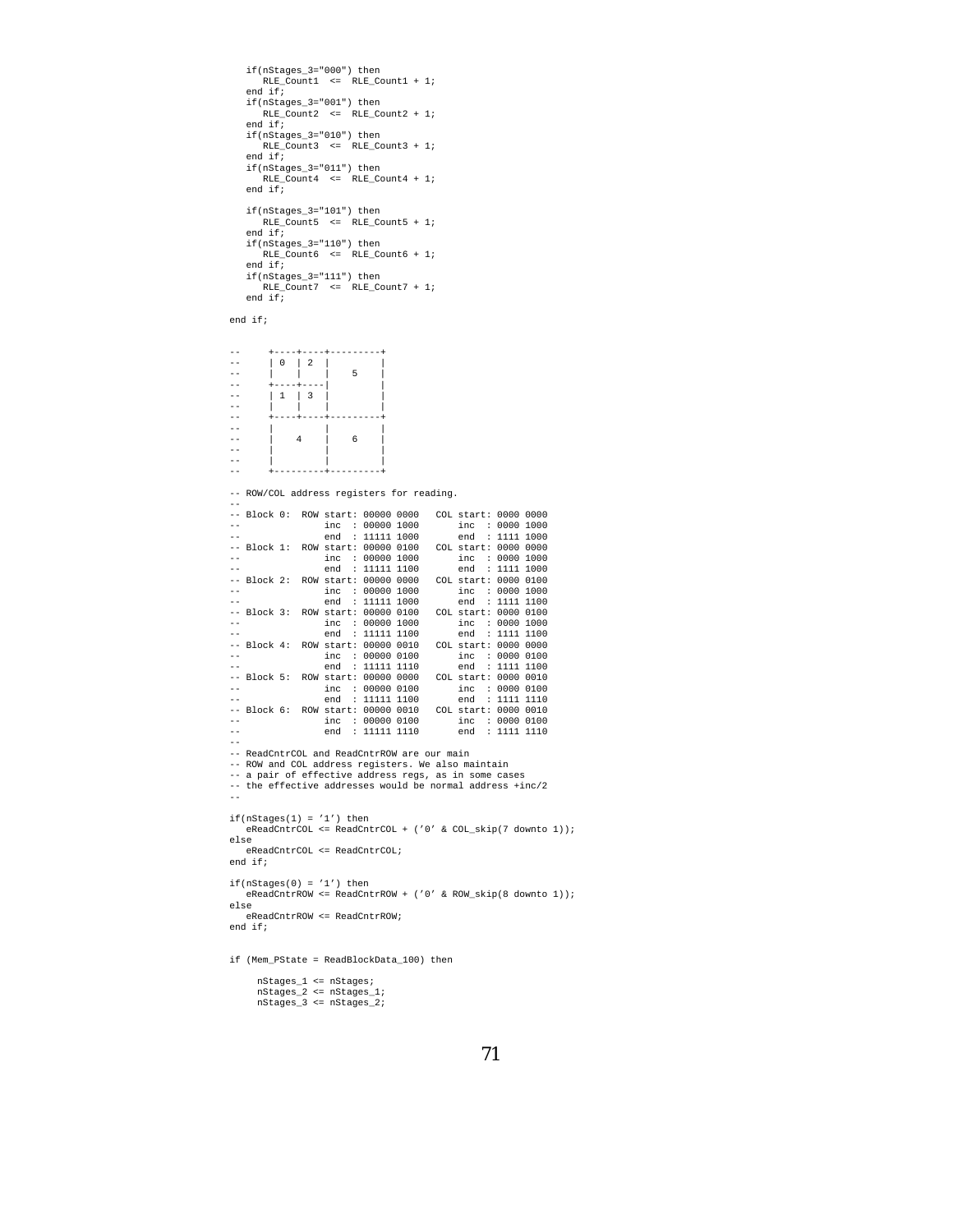```
ReadCntrCOL <= ReadCntrCOL + COL_skip;
                if (ReadCntrCOL = COL_limit) then
ReadCntrROW <= ReadCntrROW + ROW_skip;
               end if;
               if((ReadcntrROW = Row\_limit) and (ReadcntrCOL = COL\_limit)) then -- block(ReadcntrCOL = COL\_limit)) then
                      -- Update nStages as :(000 001 010 011) (101 110 111)
                      -- Whenever nStages(0)=1, eRowAddr = RowAddr + RowInc/2
-- Whenever nStages(1)=1, eColAddr = ColAddr + ColInc/2
                      if (nStages = "011") then
nStages <= "101";
elsif (nStages = "111") then
nStages <= "100";
                     else
                           nStages <= nStages + 1;
                     end if;
                      if (nStages(1 downto 0) = "11") then
ROW_skip <= ('0' & ROW_skip(8 downto 1));
COL_skip <= ('0' & COL_skip(7 downto 1));
                          ROW_limit <= ('1' & ROW_limit(8 downto 1));
COL_limit <= ('1' & COL_limit(7 downto 1));
                     end if;
                      if (nStages = "111") then
readComplete <= '1';
                     end if;
               end if;
        end if;
    end if;
 end process st_update;
 PE_MemAddr_OutReg(21 downto 18) <= (others => '0');
 mem_state: process(Mem_PState, ladj,
                            PE_MemBusGrant_n,
                             eReadCntrROW, eReadCntrCOL,
                            WriteCntr,
                            nStages, nStages1,
                             RLE_Count1, RLE_Count2, RLE_Count3, RLE_Count4,
                            RLE_Count5, RLE_Count6, RLE_Count7,
                            RLErunning2, RLEspellEnd2,
                            SFTRoutEn, SFTRout,
                            PE_InterruptAck_n)
    begin
            PE_InterruptReq_n <= '1'; -- Default, do not interrupt host<br>
PE_MemWriteSel_n <= '1'; -- read/write, default read<br>
PE_MemStrobe_n <= '1'; -- No strobe, later<br>
PE_MemSusReq_n <= '0'; -- Always request bus<br>
QUANTen <= '0'; -
           SFTRen <= '0'i<br>RLEflush <= '0'iRLEflush <= '0'; --
PE_MemAddr_OutReg(17 downto 0) <= (others => '0');
PE_MemData_OutReg(31 downto 0) <= (others => '0');
   case Mem_PState is
       when WaitforBus =>
            \begin{aligned} \texttt{if(PE_MemBusGrant\_n = '0') then} \\ \texttt{Mem_NState} \quad &\leq \texttt{ReadBlock1MinMax\_001}; \end{aligned}else<br>Mem_NState
                                        \leq WaitforBus;
           end if;
       when ReadBlock1MinMax_001 =>
            PE_MemStrobe_n <= '0';
Mem_NState <= ReadBlock1MinMax_011;
           PE_MemAddr_OutReg(17 downto 0) <= "100000000000001000";
       when ReadBlock1MinMax_011 =>
            PE_MemStrobe_n <= '0';
Mem_NState <= ReadBlock1MinMax_111;
           PE_MemAddr_OutReg(17 downto 0) <= "100000000000001001";
       when ReadBlock1MinMax 111 =>
            PE_MemStrobe_n <= '0';
Mem_NState <= ReadBlock2MinMax_111;
           PE_MemAddr_OutReg(17 downto 0) <= "100000000000001010";
       when ReadBlock2MinMax_111 =><br>PE\_MemStrobe\_n <= '0';
            PE MemStrobe n
```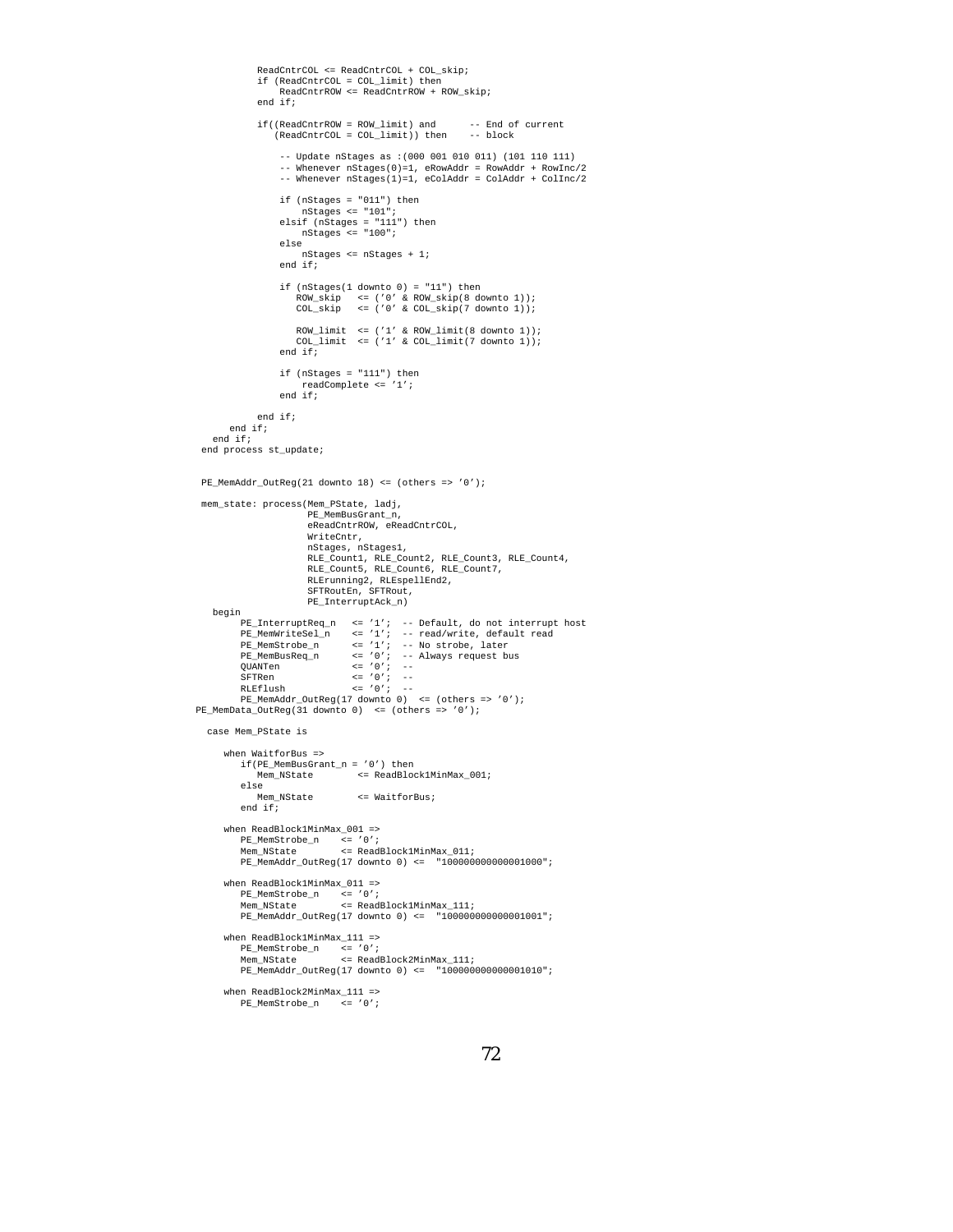```
Mem_NState <= ReadBlock3MinMax_111;
    PE_MemAddr_OutReg(17 downto 0) <= "100000000000001011";
when ReadBlock3MinMax_111 =>
     PE_MemStrobe_n <= '0';
Mem_NState <= ReadBlock4MinMax_111;
    PE_MemAddr_OutReg(17 downto 0) <= "100000000000000101";
when ReadBlock4MinMax_111 =>
     PE_MemStrobe_n <= '0';
Mem_NState <= ReadBlock5MinMax_111;
    PE_MemAddr_OutReg(17 downto 0) <= "100000000000000110";
when ReadBlock5MinMax 111 =>
     PE_MemStrobe_n <= '0';
Mem_NState <= ReadBlock6MinMax_110;
    PE_MemAddr_OutReg(17 downto 0) <= "100000000000000111";
when ReadBlock6MinMax_110 =><br>Mem_NState <= Read
                          -<br><= ReadBlock7MinMax_100;
when ReadBlock7MinMax_100 =><br>Mem_NState <= Read
                            = ReadBlockData 001;
--
-- State Mem QNT QNT RLE RLE HUF SFT SFT ladj
-- RD en out en out out en out 6543 210
-----------------<br>-- R 001
-- R_001 | | | 0000 000
-- R_010 | | | 1000 000
- R_100 a.b | 1 | 1<br>-- W | 1 | 1
-- W | 1 1 | | 1000 000
-- R_001 | | 1000 000<br>-- R_010 | | 1100 000
-- R_010 | | | 1100 000 "ladj" is a shift<br>-- R_100 c.d | 1 1 | 1100 000 regused to manage
-- R_100 c.d | 1 1 | | 1100 000 reg used to manage
-- W | 1 1 | | 1100 000 the latencies...
-- R_001 | | | 1100 000
-- R_010 | | | 1110 000 ladj is updated in
-- R_100 e.f | 1 1 | | | 1110 000 every 'R_001'.<br>
-- R_001 | | | | 1 | 1110 000 every 'R_001'.<br>
-- R_001 | | | | | 1110 000
-- W | 1 a 1 a | | 1110 000
-- R_001 | b b | | 1110 000<br>-- R_010 | b b | a | 1 1111 000
-- R_010 | b b |a|1 1111 000
-- R_100 g.h | 1 b 1 b | b | 1111 000<br>-- W | 1 c 1 c | b | 1 1111 000
-- R_001 | d d | b | 1111 000 SHFTen is enabled
-- R_010 | d d |c|1 1111 100 in 'R_010' and 'W'
-- R_100 i.j | 1 d 1 d | d | 1111 100 if ladj(3)=1 OR<br>-- W | 1 e 1 e | d | 1 1111 100 ladj(1)=1<br>-- R 001 | f | d | 1111 100
-- W | 1 e 1 e | d | 1 111 100 ladj(1)=1<br>-- R 001 | f f | d | 1111 100
-- R_001 | f f | d | 1111 100<br>-- R_010 | f f | e | 1 0111 110
-- R_010 | f f |e|1 0111 110<br>-- R_100 | 1 f 1 f |f | 0111 110<br>-- W | 1 q 1 q |f | 1 a? 0111 110
-- R_{-1} 100 | 1 f 1 f | \begin{bmatrix} 1 & f & 1 & f \\ 1 & g & 1 & g \end{bmatrix}-- W | 1 g 1 g | f | 1 a? 0111 110<br>-- R_001 | h | f | 0111 110
\begin{array}{ccccccccccc} -\text{.} & \text{R\_001} & & & \text{h} & & \text{h} & \text{f} & & & \text{0111 110} \\ -\text{.} & \text{R\_010} & & & & \text{h} & & \text{h} & \text{g} & \text{1} & \text{b?} & \text{0011 111} \\ -\text{.} & \text{R\_100} & & & \text{1} & \text{h} & \text{1} & \text{h} & & & \text{0011 111} \end{array}-- R_{010} | h h | g | 1 b? 0011 111<br>-- R_{100} | 1 h 1 h | h | 0011 111
-- R_{-}100 | 1 h 1 h | h<br>-- W | 1 i 1 i | h
-- W | 1 i 1 i | h | 1 c? 0011 111<br>-- R_001 | | j | j | h | 0011 111
-- R_001 | j j | h<br>-- R_010 | j j i
-- R_010 | j j | i | 1 d? 0001 111<br>-- R_100 | 1 j 1 j | j | 0001 111
\begin{array}{ccccccc} -- & & R\_100 & & & 1 & j & 1 & j & j & j & 0001 & 111 \\ -- & W & & & & 1 & & 1 & & j & 1 & e7 & 0001 & 111 \\ -- & & R\_001 & & & & & & & j & 0001 & 111 \\ \end{array}-- W | 1 1 | j | 1 e? 0001 111<br>-- R_001 | | | | | | | | | 0001 111
-- R_001 | | | | | | 0001 111<br>-- R_010 | | | 1 f? 0000 111
-- R_010 | | | 1 f? 0000 111<br>-- R_100 | 1 | 1 | | 0000 111
-- R_100 | 1 1 | | 0000 111
\begin{array}{ccccccc} -- & \!\! \mathsf{W} & & & \!\! \mathsf{1} & & \!\! \mathsf{1} & & \!\! \mathsf{1} & & \!\! \mathsf{1} & & \!\! \mathsf{1} & & \!\! \mathsf{g?} & \!\! 0000 & \!\! \mathsf{1} \mathsf{1} \ \mathsf{1} & & & \!\! \mathsf{R} & \mathsf{0} \mathsf{0} & & \!\! \mathsf{1} & & \!\! \mathsf{1} & & \!\! \mathsf{0} & & \!\! \mathsf{0} & \!\! \mathsf{1} & \!\! \mathsf{1} \end{array}-- R_001 | | | 0000 111
-- R_010 | | | 1 h? 0000 011
- R_100 | 1 1 | | 0000 011<br>
- W | 1 1 | 1 i 0000 011
-- W | 1 1 | 1 i? 0000 011 From 'W', break<br>-- R_001 | | | 0000 011 the loop
-- R_001 | | 0000 011 the loop<br>-- R_010 | | | 1 j? 0000 001 if ladj(6
- R_010 | | | 1 j? 0000 001 if ladj(6)=0 and<br>-- R_100 | 1 | | 0000 001 ladj(1)=0
       R_{-100} | 1 | 1 | 0000 001 ladj(1)=0<br>W | 1 1 | 1 0000 001
                                                                0000 001
when ReadBlockData_001 =>
     PE_MemStrobe_n <= '0';
Mem_NState <= ReadBlockData_010;
    PE_MemAddr_OutReg(17) <= '0';
     PE_MemAddr_OutReg(16 downto 8) <= eReadCntrROW;
PE_MemAddr_OutReg( 7 downto 0) <= eReadCntrCOL;
when ReadBlockData_010 =>
     Mem_NState <= ReadBlockData_100;
PE_MemWriteSel_n <= '0'; -- for writing
SFTRen <= ((ladj(3) or ladj(0)) and
                                    (not(RLErunning2) or RLEspellEnd2));
```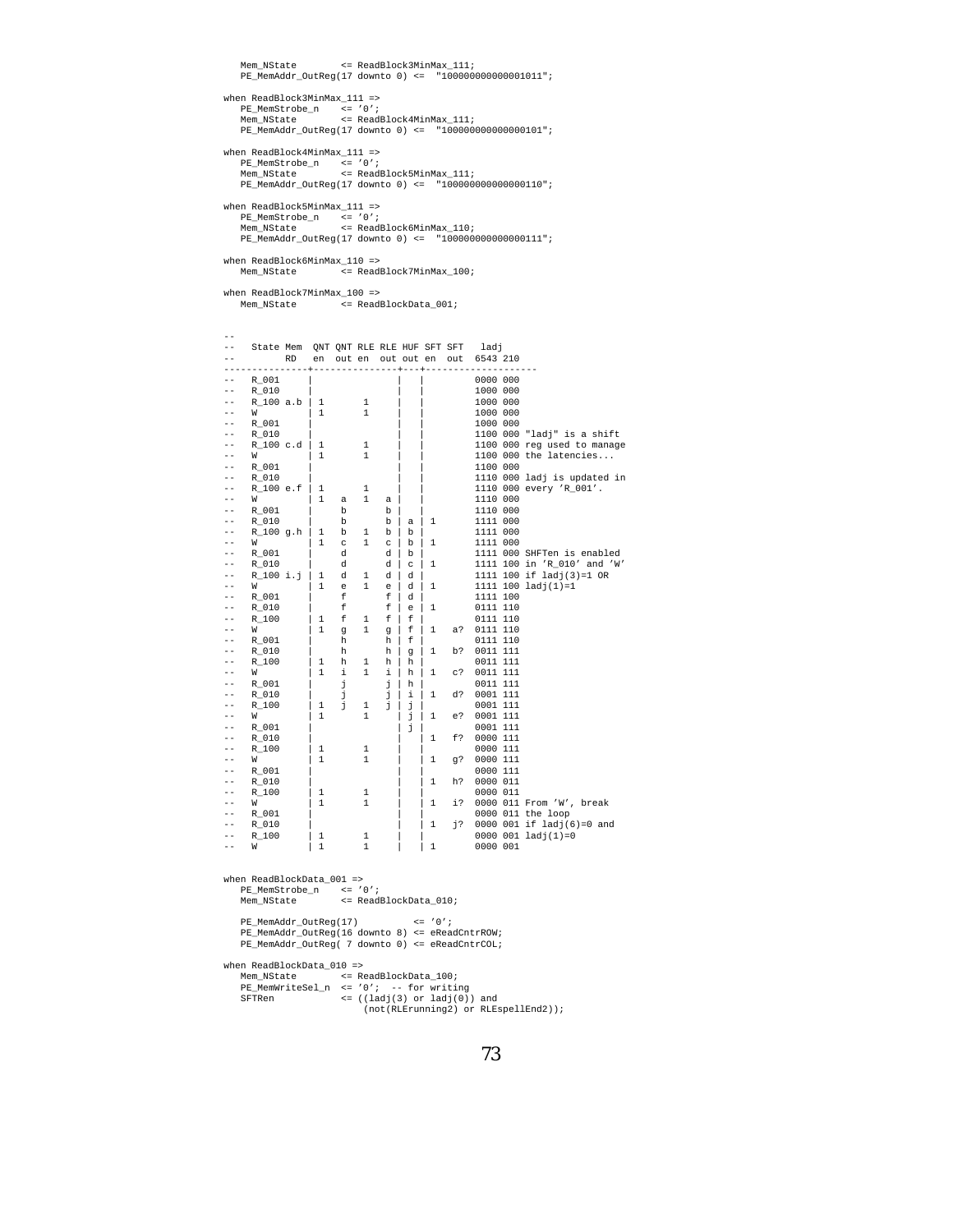```
PE_MemStrobe_n <= not(SFTRoutEn);
 PE_MemData_OutReg(31 downto 0) <= SFTRout;
PE_MemAddr_OutReg(17) <= '1';
              PE_MemAddr_OutReg(16 downto 0) <= WriteCntr;
         when ReadBlockData_100 =><br>Mem NState <= W
               Mem_NState <= WriteData;
QUANTen <= '1';
         when WriteData =>
               PE_MemWriteSel_n <= '0'; -- for writing<br>PE_MemStrobe_n <= not(SFTRoutEn);<br>QUANTen <= '1';<br>SFTRen <= '(ladj(3) or ladj(0)) and
               (not(RLErunning2) or RLEspellEnd2));
if(nStages /= nStages1) then
                   RLEflush <= '1';
               end if;
              PE_MemAddr_OutReg(17) <= '1';
              PE_MemAddr_OutReg(16 downto 0) <= WriteCntr;
              if ((ladj(6) = '0') and (ladj(0) = '0')) then
                     Mem_NState <= WriteDataCount;
               else
                    e<br>Mem NState     <= ReadBlockData_001;
              end if;
PE_MemData_OutReg(31 downto 0) <= SFTRout;
          when WriteDataCount =><br>
PE_MemWriteSel_n <= '0'; -- for writing<br>
PE_MemStrobe_n <= '0';<br>
Mem_NState <= WriteBlock12;<br>
PE_MemData_OutReg(31 downto 17) <= (others => '0');<br>
PE_MemData_OutReg(15 downto 0) <= WriteCntr;<br>
PE_M
         when WriteBlock12 =>
               PE_MemWriteSel_n <= '0';<br>PE_MemStrobe_n <= '0';<br>Mem_NState <= '0';<br>Mem_NState <= WriteBlock34;<br>PE_MemData_OutReg(31 downto 16) <= RLE_Count1;<br>PE_MemData_OutReg(15 downto 0) <= "00000000000000001";<br>PE_MemDada_OutReg(17 down
          when WriteBlock34 =><br>
PE_MemWriteSel_n <= '0'; -- for writing<br>
PE_MemStrobe_n <= '0';<br>
Mem_NState <= WriteBlock56;
               PE_MemData_OutReg(31 downto 16) <= RLE_Count3;<br>PE_MemData_OutReg(15 downto 0) <= RLE_Count4;<br>PE_MemData_OutReg(17 downto 0) <= "000000000000000010";
          when WriteBlock56 =>
PE_MemWriteSel_n <= '0'; -- for writing
               PE_MemStrobe_n <= '0';
Mem_NState <= WriteBlock7;
               PE_MemData_OutReg(31 downto 16) <= RLE_Count5;<br>PE_MemData_OutReg(15 downto 0) <= RLE_Count6;<br>PE_MemAddr_OutReg(17 downto 0) <= "000000000000000011";
         when WriteBlock7 =>
               PE_MemWriteSel_n <= '0'; -- for writing
PE_MemStrobe_n <= '0';
Mem_NState <= MemInterrupt;
               PE_MemData_OutReg(31 downto 16) <= "0000000000000000";<br>PE_MemData_OutReg(15 downto 0) <= "LE_Count7;<br>PE_MemAddr_OutReg(17 downto 0) <= "000000000000000000";
          when MemInterrupt =><br>PE_MemBusReq_n <= '1'; -- Give up bus<br>PE_InterruptReq_n <= '0'; -- Interrupt host
               if(PE_InterruptAck_n = '0') then
Mem_NState <= MemDone;
               else<br>Mem_NState
                                                    <= MemInterrupt;
              end if;
         when MemDone =>
               PE_MemBusReq_n <= '1'; -- Give up bus, host program<br>Mem_NState <= MemDone; -- to READ memory now...
    end case;
```

```
end process mem_state;
```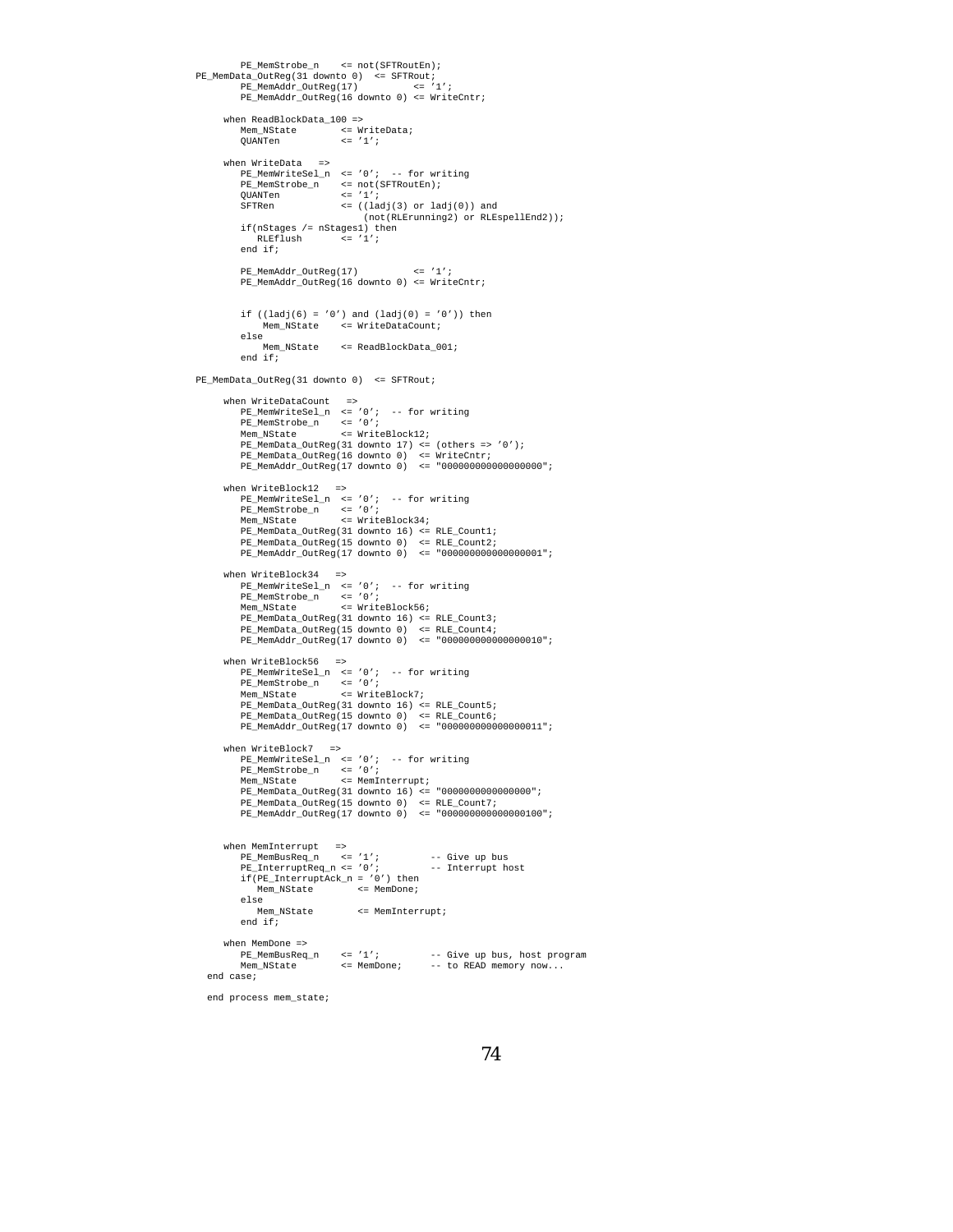```
------------------------------------------------------------------------
         -- "Inactive" output port signal assignments
          ------------------------------------------------------------------------
                                                      -- Disable memory hold requests
         PE Left OE \leq ( others => '0' ); -- Disable left port output
         PE\_Right\_OE \le (others = > '0'); -- Disable right port output
         PE_FifoSelect <= "00"; -- Deselect fifo
                                                         -- "00" selects none
-- "01" selects External I/O Fifo
           -- "10" selects On-Board Fifo"<br>-- "11" selects On-Board Mailbox<br>-- Disable fifo write mode - "1" -- Disable fifo write mode
         PE_Fifo_WE_n <= '1'; -- Disable fifo write mode<br>PE_FifoPtrIncr_EN <= '0'; -- Disable fifo pointer increment<br>PE_FifoPtrIncr_EN <= '0'; -- Disable fifo pointer increment
end Memory_Access;
```
# **B.3 Control software - C source code listing**

## **B.3.1 pgm.h**

```
/ ^\star_\starPGM image file format APIs
 *
* File : pgm.h
 *
* Author: sarin@ittc.ukans.edu, 01/11/2000
 */
 #include<stdio.h>
 #include<stdlib.h>
 // These are the data files.<br>#define LENA     "/users/sarin/wildforce/Wavelet/c.given/data/lena.pgm"<br>#define GOLDHILL "/users/sarin/wildforce/Wavelet/c.given/data/goldhill.pgm"
 #define BARBARA "/users/sarin/wildforce/Wavelet/c.given/data/barbara.pgm"
 #define DATA LENA
 #define IMG_SIZE 262146
 int load_PGM_block(char *fname, DWORD *pBuffer)
 {
     FILE *fp;
     int i, j, k;
      char p5[10];
      int num_cols,num_rows,num_bits;
unsigned char char_buff[IMG_SIZE];
     int a, b;
      fp = fopen(fname,"rb");
      if(fp == NULL){
         fprintf(stderr, "E: pgm.h, fopen(%s) failed\n", fname);
          ext -1;}
      /* Skip .pgm image file header */<br>fscanf(fp,"%s\n %d %d\n %d\n",p5,&num_rows,&num_cols,&num_bits);<br>k=fread(char_buff, 1, IMG_SIZE, fp);
      fclose(fp);
      fprintf(stderr, "N: Read %d bytes from %s\n", k, fname);
      for(i=0,j=0; i<(512*256); j+=2, ++i)
      {
        a = char buff[i];
       b = char buff[j+1];
        a = a \times 16;
      pBuffer[i] = (a & 0xffff0000) | (0x0000ffff & b);
}
      return 1;
 }
```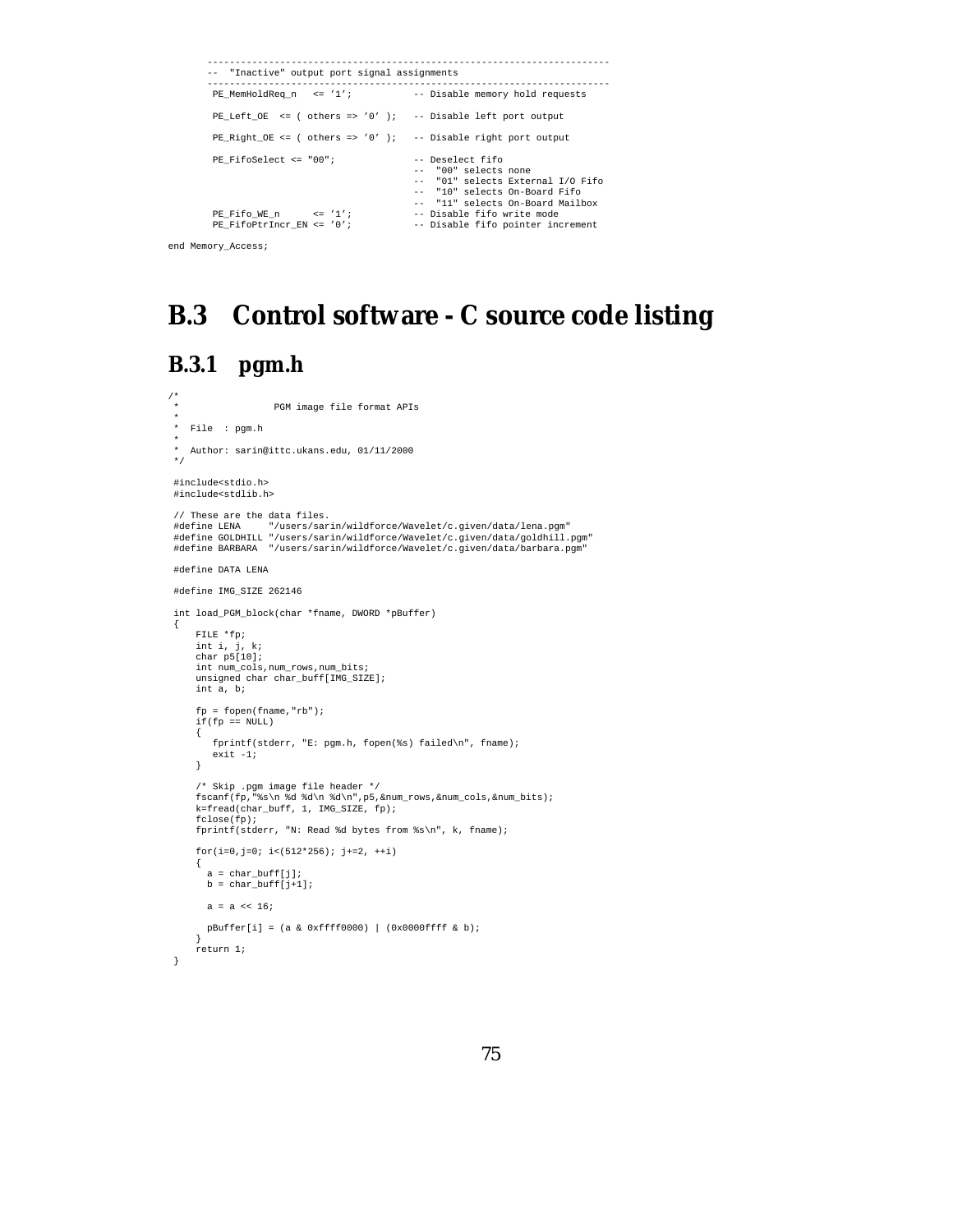#### **B.3.2 wlt.h**

```
/* ^{\star}WLT file format APIs
  *
* File : wlt.h
  *
* Author: sarin@ittc.ukans.edu, 07/10/2000
 */
int write_wlt(DWORD *pBuffer, char * fname)
{
  int i;
  FILE *outFp;
  int rle_size[7];
  int blockminval[7];
  int nBytes;
    outFp = fopen(fname, "w");
if(outFp == NULL)
   {
       fprintf(stderr, "E: wlt.h, fopen(%s) failed\n", fname);
       exit(-1);}
  nBytes = pBuffer[0]*4;
    rle_size[0] = (pBuffer[1] >> 16);<br>rle_size[1] = (pBuffer[1] & 0x0000ffff);<br>rle_size[2] = (pBuffer[1] & 0x0000ffff);<br>rle_size[3] = (pBuffer[2] & 0x0000ffff);<br>rle_size[4] = (pBuffer[3] >> 16);<br>rle_size[6] = (pBuffer[4] & 0x0
   fprintf(stderr, "N: Writing file %s\n", fname);
   fwrite(blockminval, sizeof(int) ,7 , outFp);
    fwrite(blockmaxval, sizeof(int) ,7 , outFp);
fwrite(rle_size , sizeof(int) ,7 , outFp);
fwrite(&nBytes , sizeof(int) ,1 , outFp);
   i=fwrite(pBuffer+131072, sizeof(DWORD),nBytes/4, outFp);
   fprintf(stderr, "N: rle_size: %d %d %d %d %d %d %d\n",
    rle_size[0], rle_size[1], rle_size[2], rle_size[3],<br>rle_size[4], rle_size[5], rle_size[6], rle_size[7]);<br>fprintf(stderr, "N: mBytes: %d (%d DWORDs)\m", mBytes, mBytes/4);<br>fprintf(stderr, "N: Wrote %d DWORDs to %s\n", i, fn
fclose(outFp);
}
```
### **B.3.3 stage1.c**

```
\frac{1}{\ast}Wavelet Transform - WF4 host program for stage 1
 *
   File : stage1.c
 *
* Author: sarin@ittc.ukans.edu, 01/11/2000
 *
* Description: - Programs the FPGA with the stage1 bit file,
                 - Loads a PGM file to PE memory
 * - Starts up the PE and waits for it to interrupt the
* host on completion
 * - On being interrupted, reads back the PE memory,
                    and dumps the output in "image.st1".
 */
#include <stdio.h>
 #include <signal.h>
 #include <time.h>
#include "wf4errs.h"
 #include "wf4api.h"
 #include "pgm.h"
#include "utils.h"
```

```
#define BIT FILE "/users/sarin/wildforce/Wavelet/vhdl.stage1/pe1.bin"
```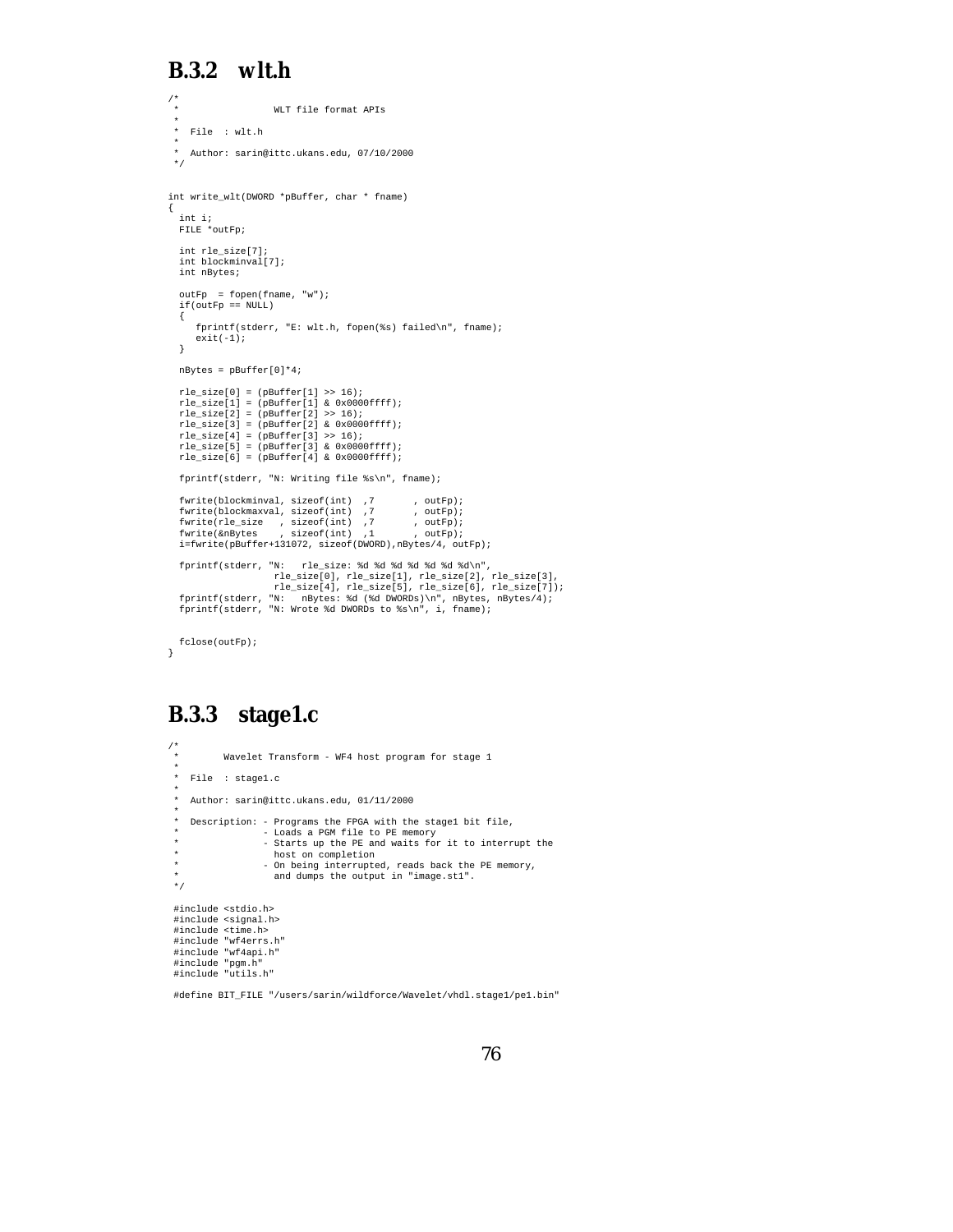```
#define MEM_IN_DWORDS 262144
 #define OUT_FILE "image.st1"
WF4 BoardNum board = 0;
DWORD *pBuffer;
 #define CHECK_ERROR(fn, ret) \
if(ret != WF4_SUCCESS) \
  \{ \ \ \}fprintf(stderr,"E: mem.c, %s()=>%d, %s\n",fn,ret, \<br>WF4_ErrorString(rc)); \
    WF4_DmaFree(board, pBuffer ); \
    WF4 Close(board); \
    return -1; \ \ \backslash}
void printbin(DWORD i)
{
 int j;
  for(j=31; j>=0; -j)
  {
     if(i & (1 << j))fprintf(stderr, "1");
else
        fprintf(stderr,"0");
 }
}
int main()
{
  int i, j;
  DWORD penum = 1, timeout=10000, count;
double time1, time2;
  FILE *outFp;
 WF4 RetCode rc;
  rc= WF4_Open(board, WF4_INIT_FIFO_FLAG | WF4_INIT_CLK_FLAG |
WF4_INIT_PE_EVENTS_FLAG);
  rc= WF4_ClkInitLocal( board, FALSE, 24.0f );
CHECK_ERROR("WF4_ClkInitLocal", rc);
  rc= WF4_PeResetInterrupts(board, WF4_PE(penum));
CHECK_ERROR("WF4_PeResetInterrupts", rc);
  rc= WF4_PeDisableInterrupts(board, WF4_PE(penum));
 CHECK_ERROR("WF4_PeDisableInterrupts", rc);
  rc= WF4_PeProgram(board, WF4_PE(penum), BIT_FILE);
  CHECK_ERROR("WF4_PeProgram", rc);
  fprintf(stderr, "N: PE programmed with %s\n", BIT_FILE);
  rc= WF4_PeEnableInterrupts(board, WF4_PE(penum));
  CHECK_ERROR("WF4_PeDisableInterrupts", rc);
  pBuffer = (DWORD *)WF4_DmaAllocate(board, MEM_IN_DWORDS);
  if(pBuffer == NULL)
  {
    fprintf(stderr, "E: stage1.c , WF4_DmaAllocate() failed\n");
    WF4_Close(board);
    return;
  }
 load_PGM_block(DATA, pBuffer);
  outFp = fopen(OUT_FILE, "w");
if(outFp ==NULL)
  {
     fprintf(stderr, "E: stage1.c, fopen(%s) failed\n", OUT_FILE);
     exit(-1);}
  rc= WF4_MemBlockPe(board, WF4_PE(penum), TRUE);
  CHECK_ERROR("WF4_MemBlockPe", rc);
  time1=timer();
  rc = WF4_DmaMemWrite( board, penum, 0, MEM_IN_DWORDS/2, pBuffer, &count, timeout);
  CHECK_ERROR("WF4_DmaMemWrite", rc);
  time2=timer();
  rc= WF4_MemBlockPe(board, WF4_PE(penum), FALSE);
  CHECK_ERROR("WF4_MemBlockPe", rc);
fprintf(stderr, "N: Embedded memory written to in %f ms\n", (time2-time1)*1000);
  time1=timer();
  WF4_ClkSuspend(board,FALSE); // resume clock
  WF4_PeWaitInterrupt(board, penum, 10000);
WF4_ClkSuspend(board,TRUE); // suspend clock
```

```
time2=timer();
```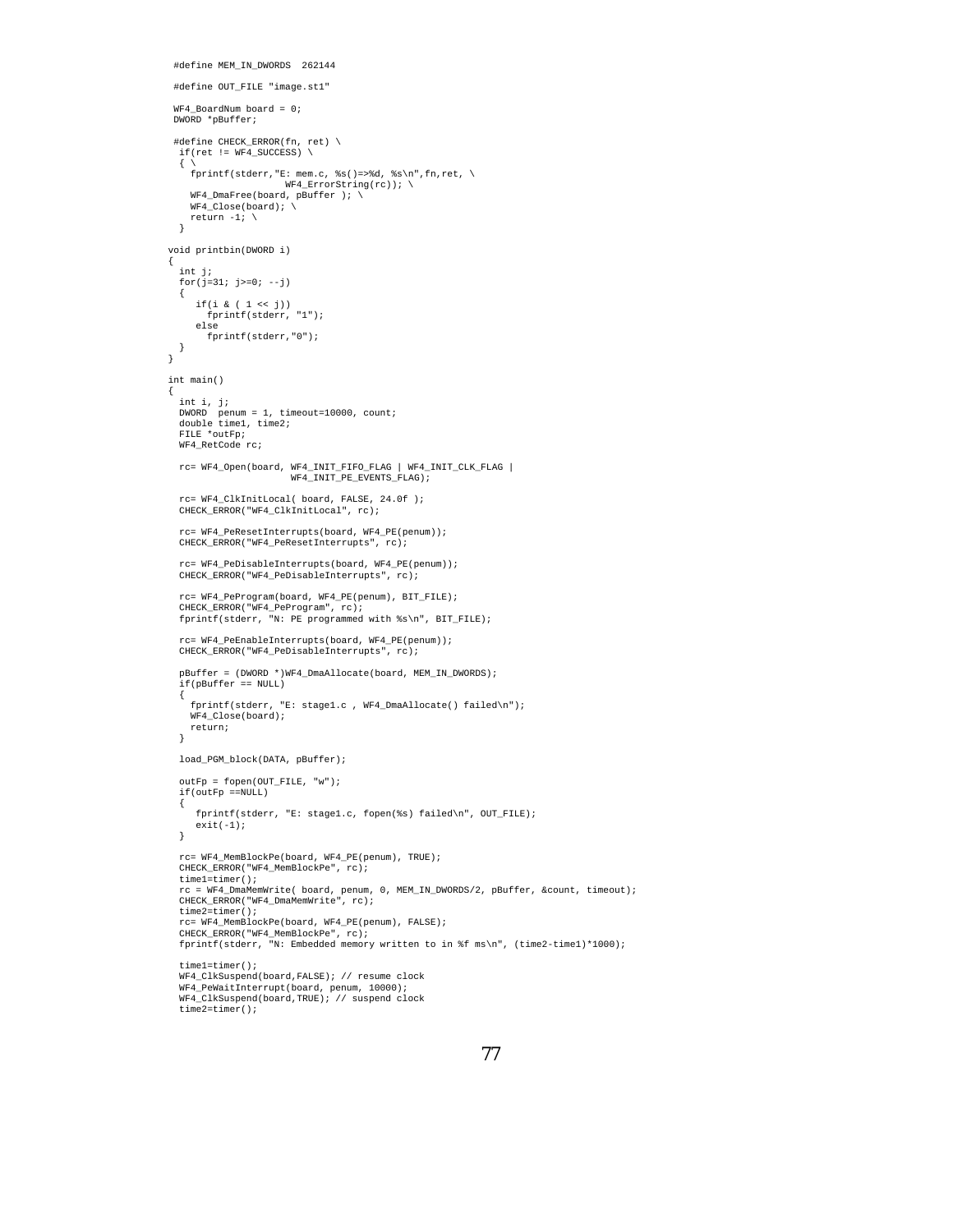fprintf(stderr, "N: PE ran for %f ms\n", (time2-time1)\*1000);

```
rc= WF4_MemBlockPe( board, WF4_PE(penum), TRUE);
CHECK_ERROR("WF4_MemBlockPe", rc);
time1=timer();
rc= WF4_DmaMemRead( board, penum, 0, MEM_IN_DWORDS, pBuffer, &count, timeout);
CHECK_ERROR("WF4_DmaMemRead", rc);
time2=timer();
rc= WF4_MemBlockPe( board, WF4_PE(penum), FALSE);
CHECK_ERROR( "WF4_MemBlockPe", rc);
fprintf(stderr, "N: Embedded memory read in %f ms\n", (time2-time1)*1000);
for(i=0; i<0; ++i){
  fprintf(stderr,"\n%3d:",2*i); printbin(pBuffer[i]);
}
fprintf(stderr,"\n");
i=fwrite(pBuffer, 4, MEM_IN_DWORDS, outFp);
fprintf(stderr, "N: Wrote %d DWORDs %s\n", i, OUT_FILE);
fclose(outFp);
```

```
WF4_DmaFree(board, pBuffer);
WF4_Close( board );
fprintf(stderr, "N: Board closed\n");
```
#### **B.3.4 stage2.c**

}

```
/*
                  Wavelet Transform, WF4 host program for stage 2
 *
* File : stage2.c
 *
* Author: sarin@ittc.ukans.edu, 06/11/2000
 *
* Description: - Programs the FPGA with the stage 2 bit file,
 * - Loads the memory dump from stage1
* - Starts up the PE and waits for it to interrupt the
                       host on completion
 * - On being interrupted, reads back the PE memory,
* and dumps the output in "image.st2".
 */
 #include <stdio.h>
 #include <signal.h>
 #include <time.h>
 #include "wf4errs.h"
#include "wf4api.h"
 #include "utils.h"
#include "wlt.h"
   #define BIT_FILE "/users/sarin/wildforce/Wavelet/vhdl.stage2/pe1.bin.0"
// #define BIT_FILE "/users/sarin/wildforce/Wavelet/vhdl.stage2/pe1.bin.128"
// #define BIT_FILE "/users/sarin/wildforce/Wavelet/vhdl.stage2/pe1.bin.256"
 #define MEM_IN_DWORDS 262144
 #define STAGE1_OUT_FILE "image.st1"
 #define STAGE2_OUT_FILE "image.st2"
 WF4_BoardNum board = 0;
 DWORD *pBuffer;
 #define CHECK_ERROR(fn, ret) \
  if(ret != WF4 SUCCESS) \
  \{ \ \ \lambdafprintf(stderr,"E: mem.c, %s()=>%d, %s\n",fn,ret, \
WF4_ErrorString(rc)); \
     WF4_DmaFree(board, pBuffer ); \
     WF4_Close(board); \
return -1; \
  }
void printbin(DWORD i)
{
  int j;
  for(j=31; j>=0; -j)
  {
      if(i & ( 1 << j))
fprintf(stderr, "1");
      else
```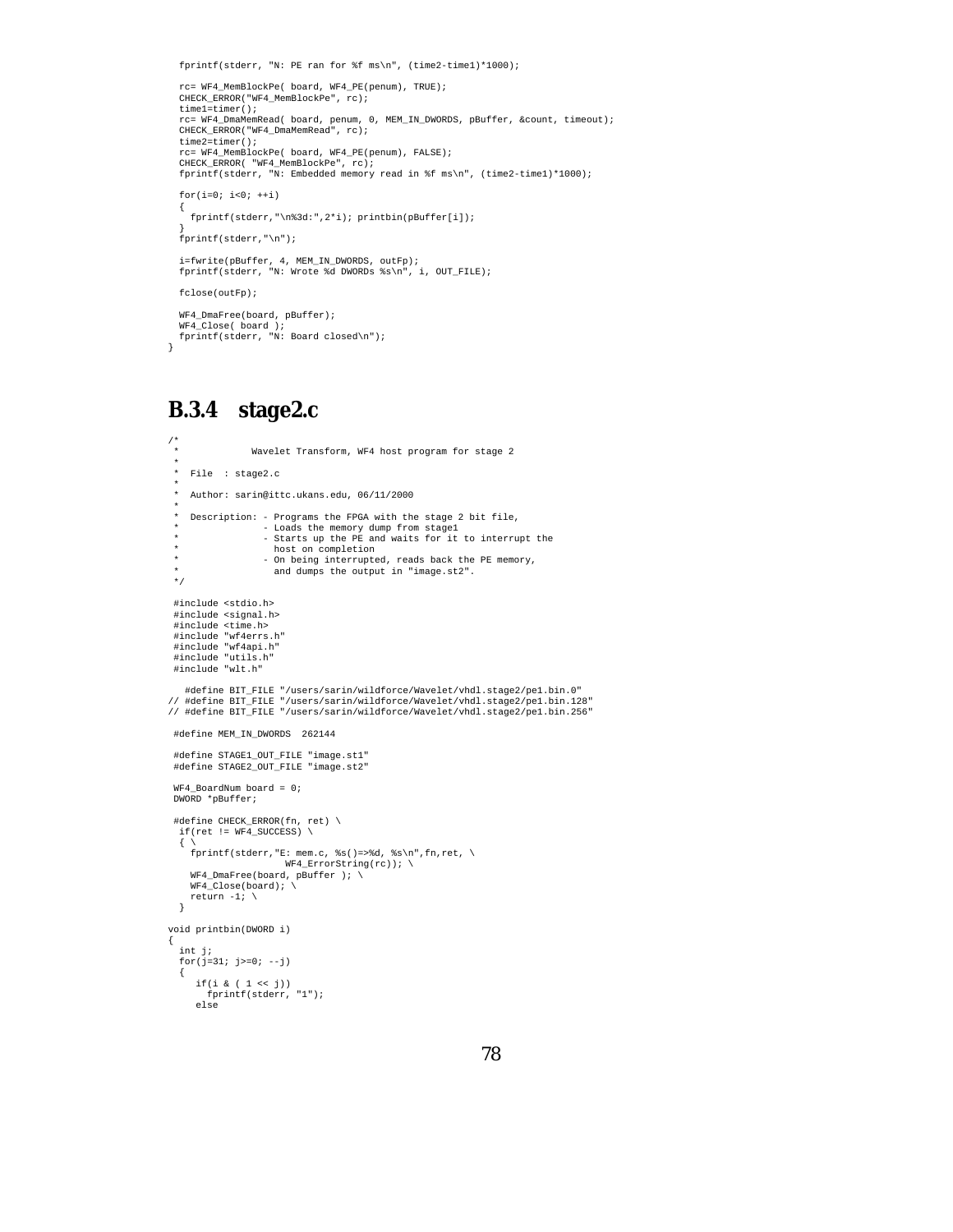```
fprintf(stderr,"0");
 }
}
int main()
{
  int i, j, tmp;
DWORD penum = 1, count, timeout=5000;
double time1, time2;
  char a, b;
  FILE *outFp, *inFp;
WF4_RetCode rc;
  rc= WF4_Open(board, WF4_INIT_FIFO_FLAG | WF4_INIT_CLK_FLAG |
                       WF4_INIT_PE_EVENTS_FLAG);
  rc= WF4_ClkInitLocal( board, FALSE, 8.0f );
 CHECK_ERROR("WF4_ClkInitLocal", rc);
  rc= WF4_PeResetInterrupts(board, WF4_PE(penum));
 CHECK_ERROR("WF4_PeResetInterrupts", rc)
  rc= WF4_PeDisableInterrupts(board, WF4_PE(penum));
 CHECK_ERROR("WF4_PeDisableInterrupts", rc);
  rc= WF4_PeProgram(board, WF4_PE(penum), BIT_FILE);
CHECK_ERROR("WF4_PeProgram", rc);
  fprintf(stderr, "N: PE programmed with %s\n", BIT_FILE);
  rc= WF4_PeEnableInterrupts(board, WF4_PE(penum));
  CHECK_ERROR("WF4_PeDisableInterrupts", rc);
  pBuffer = (DWORD *)WF4_DmaAllocate(board, MEM_IN_DWORDS);
  if(pBuffer == NULL)
  {
    fprintf(stderr, "E: stage2.c , WF4_DmaAllocate() failed\n");
    WF4_Close(board);
   return;
  }
  inFp = fopen(STAGE1_OUT_FILE, "r");
  outFp = fopen(STAGE2_OUT_FILE, "w");
  if((inFp == NULL) || (outFp == NULL)){
    fprintf(stderr, "E: fpga_QRH.c, fopen(%s)\n", STAGE1_OUT_FILE);
     exit(-1);}
i=fread(pBuffer, 4, MEM_IN_DWORDS, inFp);
  fprintf(stderr, "N: Read %d DWORDs from %s\n", i, STAGE1_OUT_FILE);
  rc= WF4_MemBlockPe(board, WF4_PE(penum), TRUE);
  CHECK_ERROR("WF4_MemBlockPe", rc);
  time1=timer();
  rc = WF4_DmaMemWrite( board, penum, 0, MEM_IN_DWORDS, pBuffer, &count, timeout);
  CHECK_ERROR("WF4_DmaMemWrite"
  time2=timer();
  rc= WF4_MemBlockPe(board, WF4_PE(penum), FALSE);
  CHECK_ERROR("WF4_MemBlockPe", rc);
  fprintf(stderr, "N: Embedded memory written to in %f ms\n", (time2-time1)*1000);
  time1=timer();
  WF4_ClkSuspend(board,FALSE); // resume clock
  WF4_PeWaitInterrupt(board, penum, 10000);
  WF4_ClkSuspend(board,TRUE); // suspend clock
  time2=timer();
  fprintf(stderr, "N: PE ran for %f ms\n", (time2-time1)*1000);
  rc= WF4_MemBlockPe( board, WF4_PE(penum), TRUE);
  CHECK_ERROR("WF4_MemBlockPe", rc);
  time1=timer();
  rc= WF4_DmaMemRead( board, penum, 0, MEM_IN_DWORDS, pBuffer, &count, timeout);
  CHECK_ERROR("WF4_DmaMemRead", rc);
  time2=timer();
  rc= WF4_MemBlockPe( board, WF4_PE(penum), FALSE);
  CHECK_ERROR( "WF4_MemBlockPe", rc);
  fprintf(stderr, "N: Embedded memory read in %f ms\n", (time2-time1)*1000);
  for(i=0; i<6; i=2){
    fprintf(stderr,"\n%7d:",i); printbin(pBuffer[i]);
fprintf(stderr," "); printbin(pBuffer[i+1]);
  }
fprintf(stderr,"\n");
  i = 131072;i=fwrite(pBuffer+i, 4, i, outFp);
```

```
79
```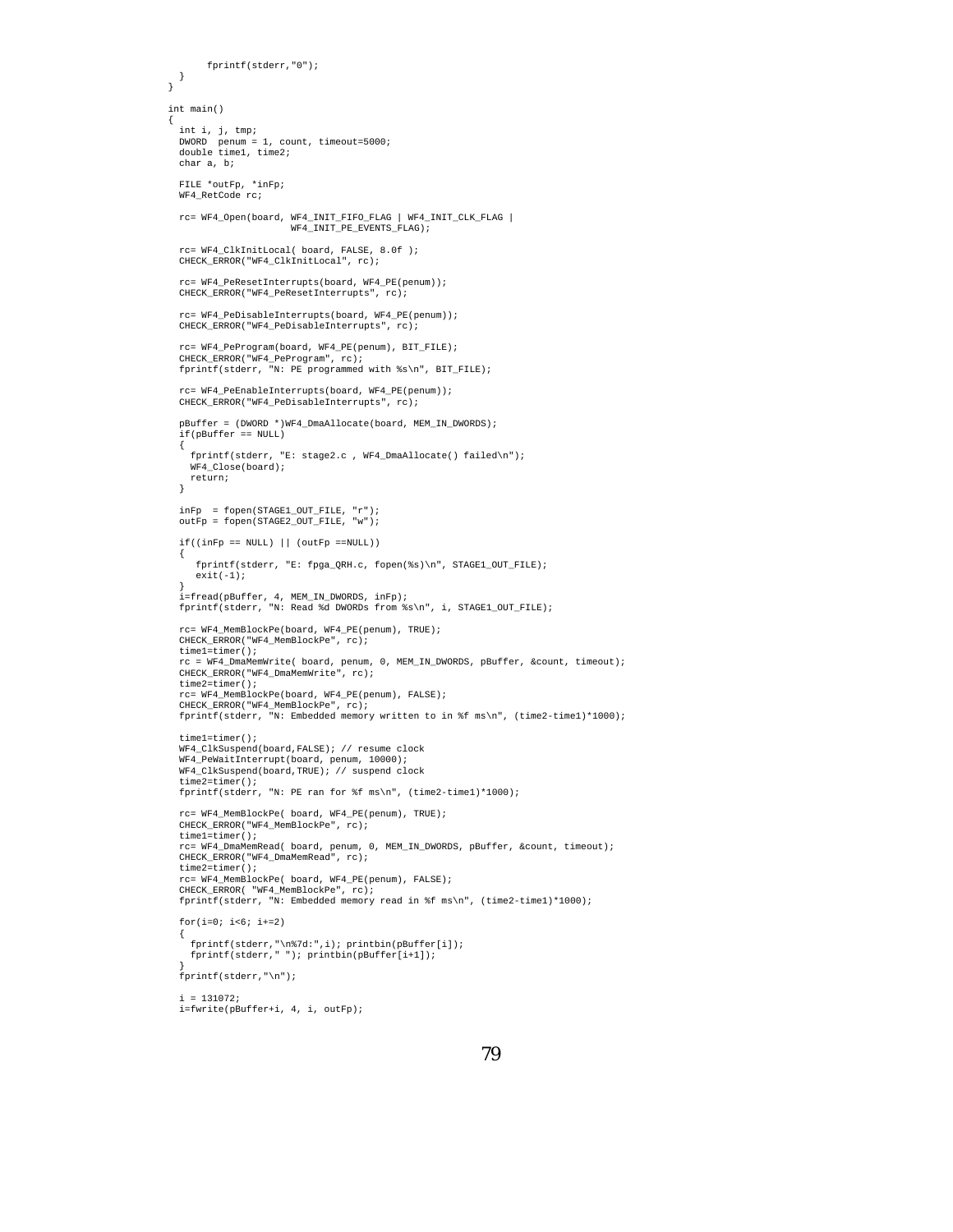fprintf(stderr, "N: Wrote %d DWORDs to %s\n", i, STAGE2\_OUT\_FILE); fclose(outFp);

write\_wlt(pBuffer, "lena.wlt");

WF4\_DmaFree(board, pBuffer); WF4\_Close( board ); }